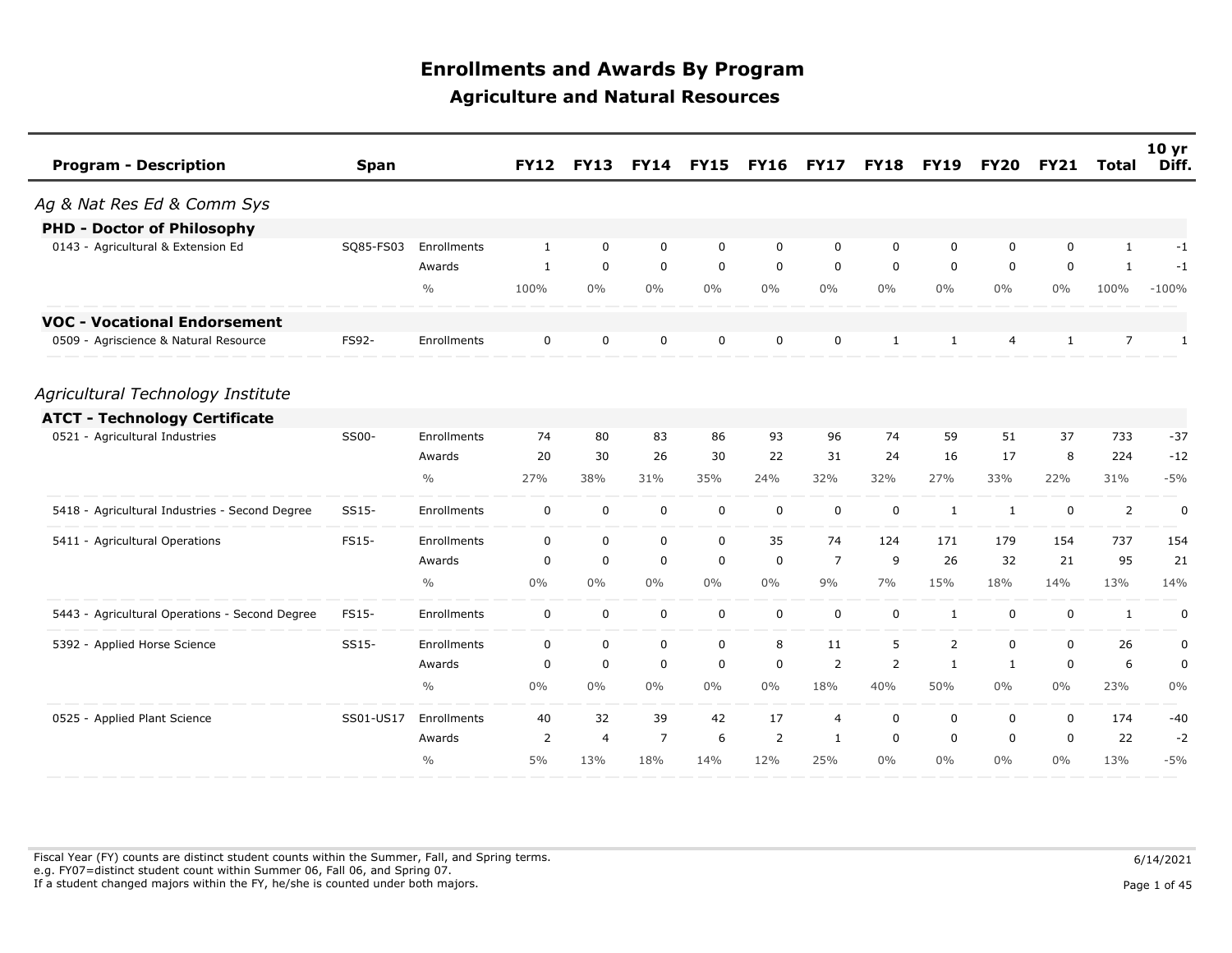| <b>Program - Description</b>                             | <b>Span</b>  |               | <b>FY12</b>             | <b>FY13</b> | <b>FY14</b> | <b>FY15</b>         | <b>FY16</b>    | <b>FY17</b>    | <b>FY18</b> | <b>FY19</b>    | <b>FY20</b>    | <b>FY21</b>    | <b>Total</b>   | 10 <sub>yr</sub><br>Diff. |
|----------------------------------------------------------|--------------|---------------|-------------------------|-------------|-------------|---------------------|----------------|----------------|-------------|----------------|----------------|----------------|----------------|---------------------------|
| 0522 - Beef Cattle Management                            | FS01-US17    | Enrollments   | 8                       | 9           | 13          | 23                  | 21             | 6              | $\mathbf 0$ | $\mathbf 0$    | $\mathbf 0$    | 0              | 80             | -8                        |
|                                                          |              | Awards        | 5                       | 3           | 2           | 6                   | 9              | 3              | $\mathbf 0$ | $\mathbf 0$    | $\mathbf 0$    | 0              | 28             | $-5$                      |
|                                                          |              | $\frac{0}{0}$ | 63%                     | 33%         | 15%         | 26%                 | 43%            | 50%            | $0\%$       | $0\%$          | $0\%$          | $0\%$          | 35%            | $-63%$                    |
| 5419 - Beef Cattle Management - Second Degree            | SS15-US17    | Enrollments   |                         |             |             |                     |                |                |             |                |                |                |                | 0                         |
| 5308 - Dairy Management                                  | <b>US05-</b> | Enrollments   | 44                      | 49          | 57          | 52                  | 46             | 40             | 36          | 26             | 23             | 17             | 390            | $-27$                     |
|                                                          |              | Awards        | 17                      | 15          | 13          | 24                  | 17             | 15             | 18          | 9              | 12             | 5              | 145            | $-12$                     |
|                                                          |              | $\frac{0}{0}$ | 39%                     | 31%         | 23%         | 46%                 | 37%            | 38%            | 50%         | 35%            | 52%            | 29%            | 37%            | $-9%$                     |
| 5420 - Dairy Management - Second Degree                  | SS15-        | Enrollments   |                         |             |             |                     |                |                |             |                |                |                |                | 0                         |
| 0239 - Electrical Technology                             | FQ87-        | Enrollments   | 38                      | 27          | 30          | 36                  | 33             | 45             | 42          | 39             | 37             | 46             | 373            | 8                         |
|                                                          |              | Awards        | 8                       | 8           | 10          | 13                  | 4              | 12             | 14          | 14             | 8              | 14             | 105            | 6                         |
|                                                          |              | $\frac{0}{0}$ | 21%                     | 30%         | 33%         | 36%                 | 12%            | 27%            | 33%         | 36%            | 22%            | 30%            | 28%            | 9%                        |
| 5438 - Electrical Technology - Second Degree             | <b>FS15-</b> | Enrollments   | 0                       | 0           | $\mathbf 0$ | $\pmb{0}$           | 0              | $\mathbf 0$    | $\mathbf 0$ | $\mathbf{1}$   | $\overline{2}$ | 0              | 3              | 0                         |
| 5445 - Food Processing, Tech & Safety                    | FS19-        | Enrollments   | 0                       | 0           | $\mathbf 0$ | $\mathsf{O}\xspace$ | $\mathbf 0$    | $\mathbf 0$    | $\mathbf 0$ | $\mathbf 0$    | $\overline{4}$ | 6              | 10             | 6                         |
| 5446 - Food Processing, Tech & Safety - Second<br>Degree | FS19-        | Enrollments   | $\mathsf{O}\phantom{0}$ | $\mathbf 0$ | 0           | $\mathbf 0$         | $\mathbf 0$    | $\mathsf 0$    | $\mathbf 0$ | $\mathbf 0$    | $\mathbf{1}$   | $\overline{2}$ | 3              | $\overline{2}$            |
| 5399 - Fruit & Vegetable Crop Mgt                        | US15-        | Enrollments   | 0                       | 0           | $\mathsf 0$ | $\pmb{0}$           | 16             | 32             | 56          | 49             | 52             | 56             | 261            | 56                        |
|                                                          |              | Awards        | 0                       | 0           | $\mathbf 0$ | $\mathbf 0$         | 1              | 3              | 8           | $\overline{7}$ | $\overline{4}$ | 9              | 32             | 9                         |
|                                                          |              | $\frac{0}{0}$ | $0\%$                   | $0\%$       | 0%          | $0\%$               | 6%             | 9%             | 14%         | 14%            | 8%             | 16%            | 12%            | 16%                       |
| 5393 - Fruit, Vegetable & Organic Hrt                    | US15-        | Enrollments   | 0                       | 0           | $\mathbf 0$ | 0                   | 14             | 25             | 28          | 19             | 16             | 8              | 110            | 8                         |
|                                                          |              | Awards        | 0                       | $\mathbf 0$ | $\mathbf 0$ | $\pmb{0}$           | $\overline{2}$ | $\overline{7}$ | 9           | $\overline{7}$ | 3              | $\overline{2}$ | 30             | $\overline{2}$            |
|                                                          |              | $\frac{0}{0}$ | $0\%$                   | $0\%$       | 0%          | $0\%$               | 14%            | 28%            | 32%         | 37%            | 19%            | 25%            | 27%            | 25%                       |
| 5437 - Fruit, Vegetable & Organic Hrt - Second<br>Degree | US15-        | Enrollments   | 0                       | $\mathbf 0$ | $\mathsf 0$ | $\pmb{0}$           | $\mathbf 0$    | $\mathbf 0$    | $\mathbf 0$ | 3              | 1              | 0              | $\overline{4}$ | $\pmb{0}$                 |
|                                                          |              | Awards        | 0                       | 0           | $\mathbf 0$ | $\mathbf 0$         | $\mathbf 0$    | $\mathbf 0$    | $\mathbf 0$ | $\overline{2}$ | $\mathbf 0$    | $\mathbf 0$    | $\overline{2}$ | 0                         |
|                                                          |              | $\frac{0}{0}$ | $0\%$                   | $0\%$       | 0%          | $0\%$               | 0%             | $0\%$          | $0\%$       | 67%            | $0\%$          | $0\%$          | 50%            | 0%                        |
| 5331 - Grounds Management                                | SS10-US17    | Enrollments   |                         |             |             |                     |                |                |             |                |                |                |                | 0                         |

Fiscal Year (FY) counts are distinct student counts within the Summer, Fall, and Spring terms.  $6/14/2021$ e.g. FY07=distinct student count within Summer 06, Fall 06, and Spring 07.

If a student changed majors within the FY, he/she is counted under both majors. Page 2 of 45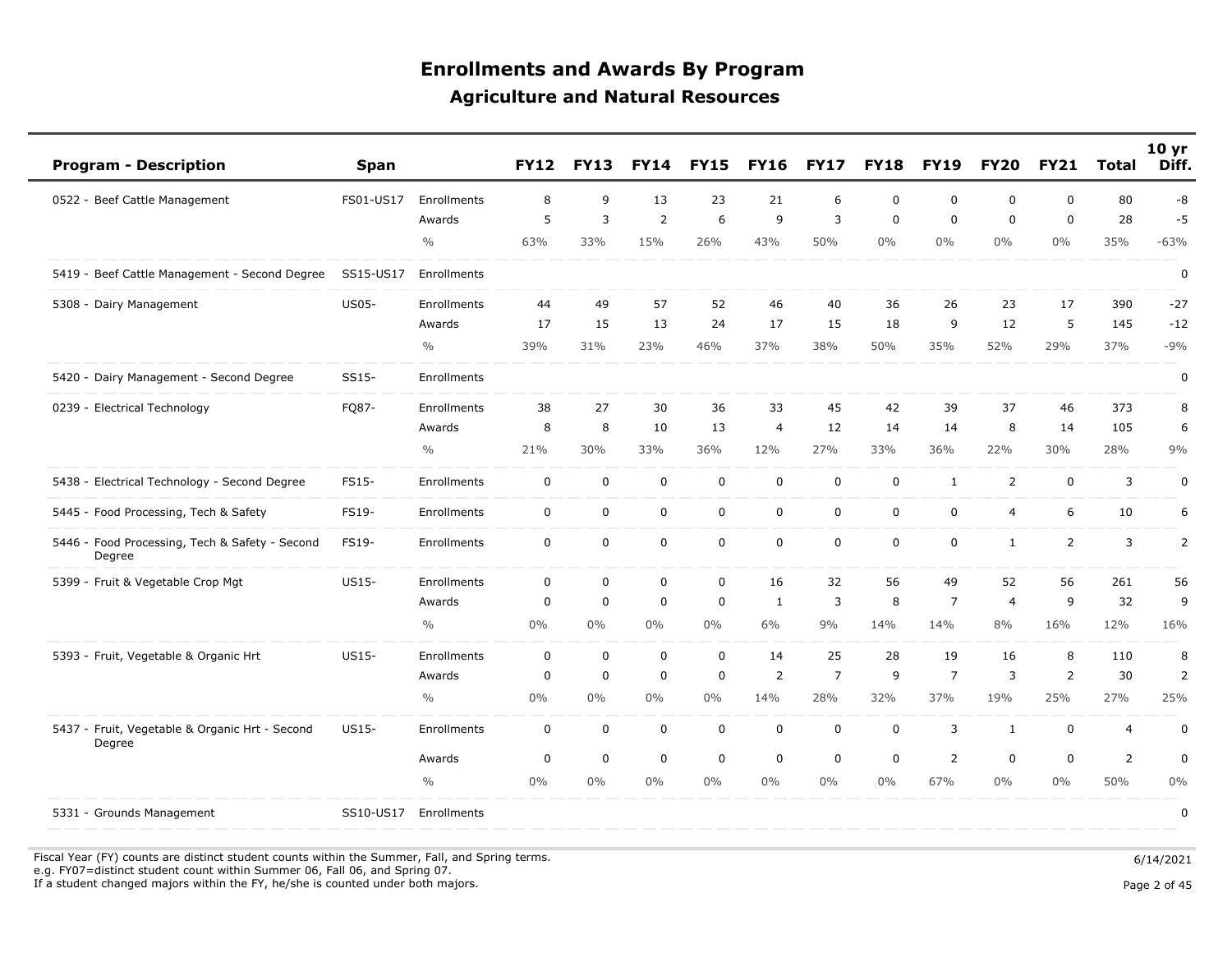| <b>Program - Description</b>                        | <b>Span</b>  |                    | <b>FY12</b> | <b>FY13</b>    | <b>FY14</b> | <b>FY15</b> | <b>FY16</b> | <b>FY17</b>    | <b>FY18</b>    | <b>FY19</b>    | <b>FY20</b>    | <b>FY21</b>    | <b>Total</b>   | 10 <sub>yr</sub><br>Diff. |
|-----------------------------------------------------|--------------|--------------------|-------------|----------------|-------------|-------------|-------------|----------------|----------------|----------------|----------------|----------------|----------------|---------------------------|
| 0231 - Horse Management                             | WQ85-        | Enrollments        | 34          | 35             | 35          | 30          | 32          | 36             | 25             | 18             | 25             | 18             | 288            | $-16$                     |
|                                                     |              | Awards             | 16          | $\overline{4}$ | 12          | 14          | 10          | 16             | 10             | 5              | $\overline{4}$ | 3              | 94             | $-13$                     |
|                                                     |              | $\frac{0}{0}$      | 47%         | 11%            | 34%         | 47%         | 31%         | 44%            | 40%            | 28%            | 16%            | 17%            | 33%            | $-30%$                    |
| 5421 - Horse Management - Second Degree             | SS15-        | <b>Enrollments</b> | $\mathbf 0$ | $\mathbf 0$    | $\mathbf 0$ | $\mathbf 0$ | $\mathbf 0$ | $\mathbf 0$    | $\mathbf 0$    | 1              | 1              | $\mathbf 0$    | 2              | $\mathbf 0$               |
| 5278 - Landscape and Lawn Management                | FS06-US17    | Enrollments        | 24          | 32             | 22          | 20          | 13          | 6              | $\overline{2}$ | $\mathbf 0$    | $\mathbf 0$    | $\mathbf 0$    | 119            | $-24$                     |
|                                                     |              | Awards             | 6           | 10             | 4           | 5           | 8           | $\overline{2}$ | 1              | $\mathbf 0$    | 0              | 1              | 37             | $-5$                      |
|                                                     |              | $\frac{0}{0}$      | 25%         | 31%            | 18%         | 25%         | 62%         | 33%            | 50%            | $0\%$          | $0\%$          | $0\%$          | 31%            | $-25%$                    |
| 0246 - Landscape and Nursery                        | WQ76-SS15    | Enrollments        | 31          | 25             | 31          | 33          | 12          | $\overline{2}$ | $\mathbf 0$    | $\mathbf{1}$   | $\mathbf 0$    | $\mathbf 0$    | 135            | $-31$                     |
|                                                     |              | Awards             | 8           | 11             | 6           | 13          | 1           | 1              | 0              | 1              | $\mathbf 0$    | 0              | 41             | -8                        |
|                                                     |              | $\frac{0}{0}$      | 26%         | 44%            | 19%         | 39%         | 8%          | 50%            | 0%             | 100%           | $0\%$          | $0\%$          | 30%            | $-26%$                    |
| 5394 - Landscape and Nursery Mgt                    | <b>US15-</b> | Enrollments        | $\mathbf 0$ | $\mathbf 0$    | $\mathbf 0$ | $\mathbf 0$ | 25          | 21             | 22             | 22             | 20             | 15             | 125            | 15                        |
|                                                     |              | Awards             | $\mathbf 0$ | $\mathbf 0$    | $\Omega$    | $\mathbf 0$ | 8           | 5              | 9              | 5              | 9              | $\overline{4}$ | 40             | $\overline{4}$            |
|                                                     |              | $\frac{0}{0}$      | $0\%$       | $0\%$          | $0\%$       | $0\%$       | 32%         | 24%            | 41%            | 23%            | 45%            | 27%            | 32%            | 27%                       |
| 5440 - Landscape and Nursery Mgt - Second<br>Degree | <b>US15-</b> | Enrollments        | $\mathbf 0$ | 0              | $\mathbf 0$ | $\mathbf 0$ | $\mathbf 0$ | $\pmb{0}$      | $\mathbf 0$    | $\mathbf{1}$   | 2              | 1              | 4              | 1                         |
|                                                     |              | Awards             | $\mathbf 0$ | $\mathbf 0$    | $\mathbf 0$ | $\mathbf 0$ | $\mathbf 0$ | $\mathbf 0$    | $\mathbf 0$    | $\overline{0}$ | 1              | 1              | $\overline{2}$ | $\mathbf{1}$              |
|                                                     |              | $\frac{0}{0}$      | $0\%$       | $0\%$          | $0\%$       | $0\%$       | $0\%$       | $0\%$          | $0\%$          | $0\%$          | 50%            | 100%           | 50%            | 100%                      |
| 5400 - Landscape Management                         | US15-        | Enrollments        | $\mathbf 0$ | $\mathbf 0$    | $\mathbf 0$ | $\mathbf 0$ | 9           | 16             | 32             | 32             | 32             | 20             | 141            | 20                        |
|                                                     |              | Awards             | $\mathbf 0$ | $\mathbf 0$    | $\mathbf 0$ | $\mathbf 0$ | $\mathbf 0$ | $\overline{2}$ | $\overline{4}$ | 3              | 8              | 6              | 23             | 6                         |
|                                                     |              | $\frac{0}{0}$      | $0\%$       | $0\%$          | $0\%$       | 0%          | 0%          | 13%            | 13%            | 9%             | 25%            | 30%            | 16%            | 30%                       |
| 5401 - Livestock Industries                         | <b>US15-</b> | Enrollments        | $\mathbf 0$ | $\mathbf 0$    | $\mathbf 0$ | $\pmb{0}$   | 6           | 22             | 28             | 37             | 28             | 19             | 140            | 19                        |
|                                                     |              | Awards             | $\mathbf 0$ | $\mathbf 0$    | $\mathbf 0$ | $\mathbf 0$ | $\mathbf 0$ | $\overline{4}$ | 8              | 11             | 12             | 8              | 43             | 8                         |
|                                                     |              | $\frac{0}{0}$      | 0%          | $0\%$          | $0\%$       | $0\%$       | 0%          | 18%            | 29%            | 30%            | 43%            | 42%            | 31%            | 42%                       |
| 5422 - Livestock Industries - Second Degree         | <b>US15-</b> | Enrollments        | $\mathbf 0$ | $\mathbf 0$    | $\mathbf 0$ | $\mathbf 0$ | $\mathbf 0$ | $\mathbf 0$    | $\mathbf{1}$   | $\mathbf{1}$   | $\mathbf{1}$   | 1              | $\overline{4}$ | $\mathbf{1}$              |
|                                                     |              | Awards             | $\mathbf 0$ | $\mathbf 0$    | $\mathbf 0$ | $\mathbf 0$ | $\mathbf 0$ | $\mathbf 0$    | $\mathbf 0$    | $\mathbf{1}$   | $\mathbf 0$    | $\mathbf 0$    | $\mathbf{1}$   | $\mathbf 0$               |
|                                                     |              | $\frac{0}{0}$      | 0%          | $0\%$          | $0\%$       | 0%          | 0%          | $0\%$          | $0\%$          | 100%           | $0\%$          | $0\%$          | 25%            | 0%                        |

Fiscal Year (FY) counts are distinct student counts within the Summer, Fall, and Spring terms.  $6/14/2021$ e.g. FY07=distinct student count within Summer 06, Fall 06, and Spring 07.

If a student changed majors within the FY, he/she is counted under both majors. Page 3 of 45

Page 3 of 45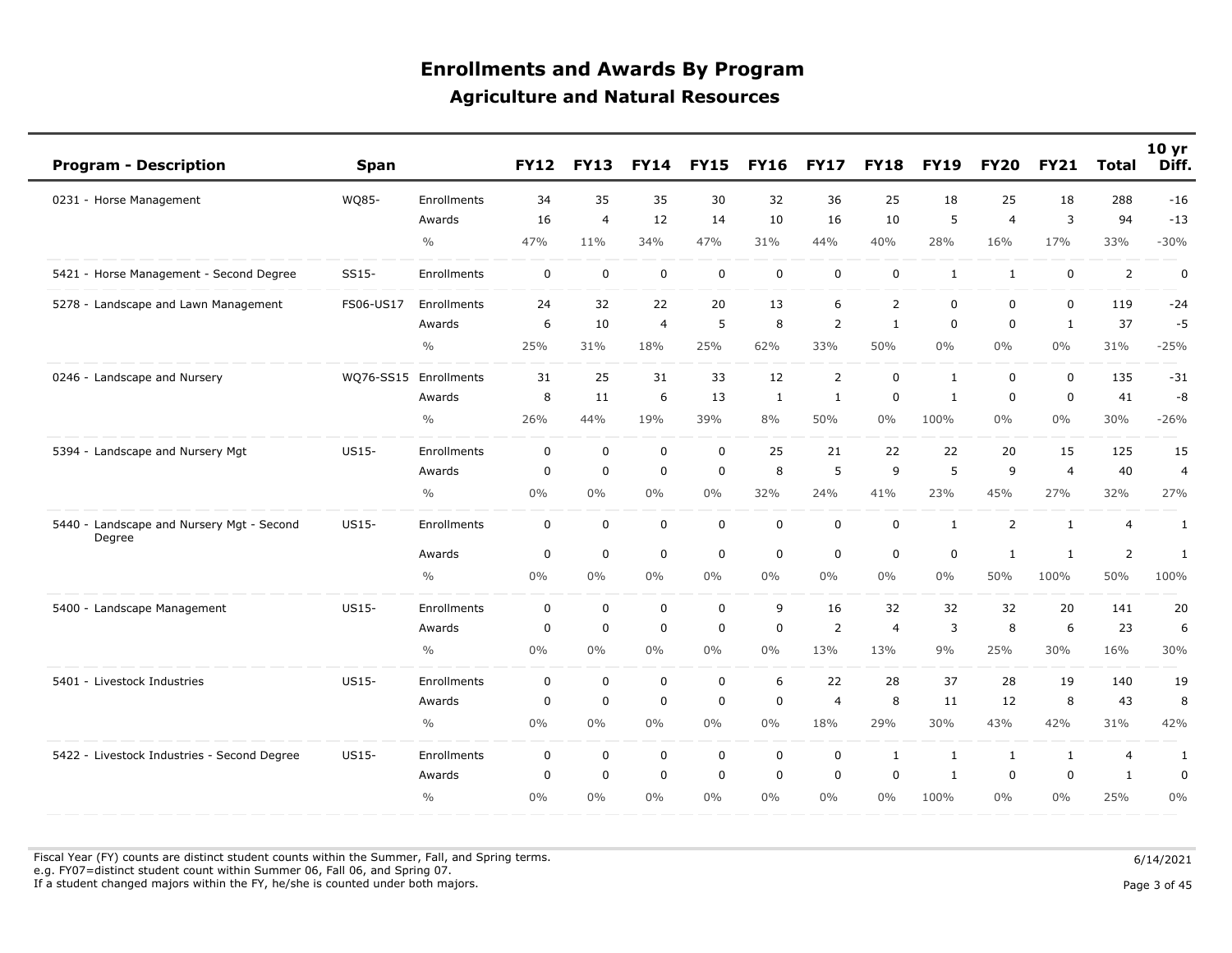| <b>Program - Description</b>                        | Span         |               | <b>FY12</b>  | <b>FY13</b>    | <b>FY14</b>    | <b>FY15</b>    | <b>FY16</b>    | <b>FY17</b>    | <b>FY18</b>    | <b>FY19</b>  | <b>FY20</b>    | <b>FY21</b>    | <b>Total</b>   | 10 <sub>yr</sub><br>Diff. |
|-----------------------------------------------------|--------------|---------------|--------------|----------------|----------------|----------------|----------------|----------------|----------------|--------------|----------------|----------------|----------------|---------------------------|
| 5281 - Organic Farming                              | SS07-SS14    | Enrollments   | $\mathbf{1}$ | 1              | $\mathbf 0$    | 0              | $\mathbf 0$    | $\mathbf 0$    | $\mathbf 0$    | $\mathbf 0$  | $\mathbf 0$    | 0              | $\overline{2}$ | $-1$                      |
| 5277 - Sports and Commercial Turf Mgt               | <b>US05-</b> | Enrollments   | 17           | 19             | 12             | 10             | 10             | 11             | 10             | 8            | 11             | 8              | 116            | -9                        |
|                                                     |              | Awards        | 4            | 13             | 6              | $\overline{2}$ | $\overline{4}$ | $\overline{4}$ | 3              | $\mathbf{1}$ | $\overline{7}$ | 2              | 46             | $-2$                      |
|                                                     |              | $\frac{0}{0}$ | 24%          | 68%            | 50%            | 20%            | 40%            | 36%            | 30%            | 13%          | 64%            | 25%            | 40%            | $1\%$                     |
| 0523 - Swine Management                             | FS01-US17    | Enrollments   | 3            | $\overline{4}$ | $\overline{7}$ | 3              | $\mathbf{1}$   | $\mathbf{1}$   | $\mathbf 0$    | $\mathbf 0$  | $\mathbf 0$    | $\mathbf 0$    | 19             | $-3$                      |
|                                                     |              | Awards        | $\mathbf 0$  | 2              | $\mathbf{1}$   | 3              | $\Omega$       | $\mathbf{1}$   | $\mathbf 0$    | $\mathbf 0$  | $\Omega$       | $\mathbf 0$    | $\overline{7}$ | $\mathbf 0$               |
|                                                     |              | $\frac{0}{0}$ | $0\%$        | 50%            | 14%            | 100%           | 0%             | 100%           | $0\%$          | $0\%$        | $0\%$          | $0\%$          | 37%            | 0%                        |
| 5423 - Swine Management - Second Degree             | SS15-US17    | Enrollments   |              |                |                |                |                |                |                |              |                |                |                | 0                         |
| 0250 - Turfgrass Management                         | FQ68-SS05    | Awards        | 0            | 0              | $\mathbf 0$    | $\mathbf{1}$   | $\mathbf 0$    | $\mathbf 0$    | $\mathbf 0$    | $\mathbf 0$  | $\mathbf 0$    | $\mathbf 0$    | $\mathbf{1}$   | 0                         |
| 5276 - Turfgrass Management-Golf                    | <b>US05-</b> | Enrollments   | 27           | 31             | 29             | 21             | 19             | 19             | 30             | 32           | 22             | 17             | 247            | $-10$                     |
|                                                     |              | Awards        | 12           | 13             | 17             | 13             | 9              | 8              | 10             | 18           | 10             | $\overline{4}$ | 114            | -8                        |
|                                                     |              | $\frac{0}{0}$ | 44%          | 42%            | 59%            | 62%            | 47%            | 42%            | 33%            | 56%          | 45%            | 24%            | 46%            | $-21%$                    |
| 5436 - Turfgrass Management-Golf - Second<br>Degree | FS17-        | Enrollments   | $\pmb{0}$    | $\mathbf 0$    | $\mathbf 0$    | $\mathbf 0$    | $\mathbf 0$    | $\mathbf 0$    | $\mathbf 0$    | 1            | 1              | 1              | 3              | 1                         |
| 5336 - Viticulture                                  | SS11-        | Enrollments   | 13           | 10             | 18             | 18             | 9              | 3              | $\overline{4}$ | 5            | $\overline{7}$ | 9              | 96             | $-4$                      |
|                                                     |              | Awards        | $\mathbf 0$  | 2              | $\overline{4}$ | $\overline{2}$ | 6              | 1              | $\mathbf 0$    | $\mathbf 0$  | $\mathbf{1}$   | $\mathbf 0$    | 16             | $\pmb{0}$                 |
|                                                     |              | $\frac{0}{0}$ | $0\%$        | 20%            | 22%            | 11%            | 67%            | 33%            | $0\%$          | $0\%$        | 14%            | $0\%$          | 17%            | 0%                        |
| 5447 - Viticulture - Second Degree                  | SS11-        | Enrollments   | $\mathbf 0$  | $\mathbf 0$    | $\mathbf 0$    | $\mathbf 0$    | $\mathbf 0$    | $\Omega$       | $\mathbf 0$    | $\mathbf 0$  | 1              | $\mathbf{1}$   | $\overline{2}$ | 1                         |
| - Concentration Agri Technology<br><b>CNCA</b>      |              |               |              |                |                |                |                |                |                |              |                |                |                |                           |
| 5352 - Commercial Hrt Operations                    | US10-US17    | Enrollments   | 3            | 5              | 9              | $\overline{7}$ | $\overline{2}$ | $\mathbf 0$    | $\mathbf 0$    | $\mathbf{1}$ | $\mathbf 0$    | $\mathbf{1}$   | 28             | $-2$                      |
|                                                     |              | Awards        | 0            | $\mathbf 0$    | 2              | 5              | 1              | $\mathbf 0$    | $\mathbf 0$    | $\mathbf 0$  | $\Omega$       | 0              | 8              | $\mathbf 0$               |
|                                                     |              | $\frac{0}{0}$ | $0\%$        | 0%             | 22%            | 71%            | 50%            | $0\%$          | $0\%$          | $0\%$        | $0\%$          | $0\%$          | 29%            | $0\%$                     |
| 5353 - Commercial Turfgrass Oper                    | US10-US17    | Enrollments   | $\mathbf{1}$ | 0              | $\mathbf 0$    | $\mathbf 0$    | 0              | $\mathbf 0$    | $\mathbf 0$    | 0            | $\mathbf 0$    | $\mathbf 0$    | $\mathbf{1}$   | -1                        |
|                                                     |              | Awards        | $\mathbf 0$  | 1              | $\mathbf 0$    | $\mathbf 0$    | $\mathbf 0$    | $\mathbf 0$    | $\mathbf 0$    | $\mathbf 0$  | $\mathbf 0$    | $\mathbf 0$    | $\mathbf{1}$   | $\pmb{0}$                 |
|                                                     |              | $\frac{0}{0}$ | $0\%$        | 0%             | 0%             | $0\%$          | 0%             | $0\%$          | $0\%$          | $0\%$        | $0\%$          | $0\%$          | 100%           | 0%                        |

Fiscal Year (FY) counts are distinct student counts within the Summer, Fall, and Spring terms.  $6/14/2021$  e.g. FY07=distinct student count within Summer 06, Fall 06, and Spring 07. If a student changed majors within the FY, he/she is counted under both majors. Page 4 of 45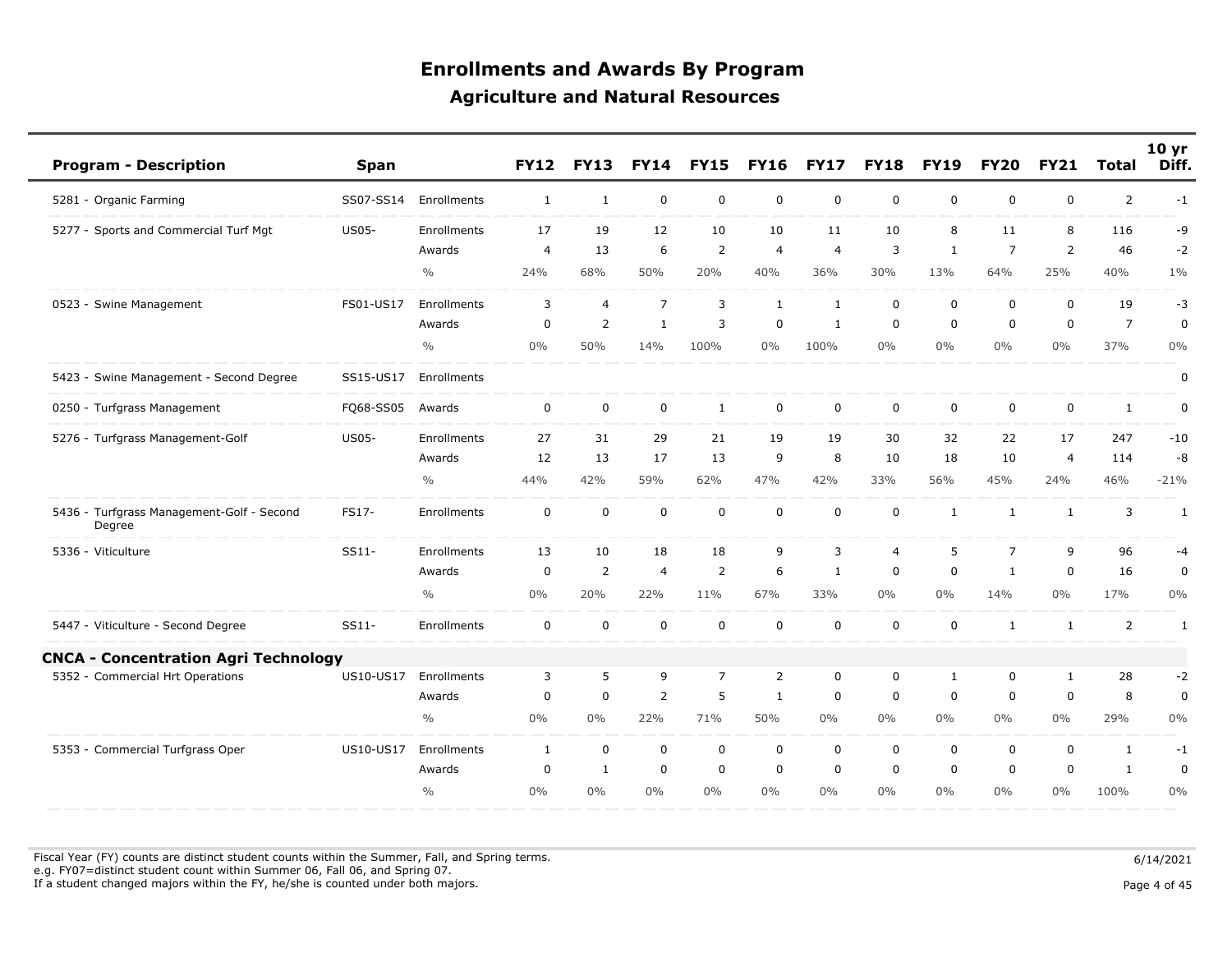| <b>Program - Description</b>             | <b>Span</b> |               | <b>FY12</b> | <b>FY13</b> | <b>FY14</b>    | <b>FY15</b>  | <b>FY16</b>    | <b>FY17</b> | <b>FY18</b>    | <b>FY19</b>  | <b>FY20</b>    | <b>FY21</b>    | Total          | 10 <sub>yr</sub><br>Diff. |
|------------------------------------------|-------------|---------------|-------------|-------------|----------------|--------------|----------------|-------------|----------------|--------------|----------------|----------------|----------------|---------------------------|
| 5354 - Landscape Horticulture            | US10-US17   | Enrollments   | 3           | 3           | $\overline{7}$ | 3            | $\overline{2}$ | $\mathbf 0$ | $\mathbf 0$    | $\mathbf 0$  | $\mathbf 0$    | $\mathbf 0$    | 18             | $-3$                      |
|                                          |             | Awards        | $\mathbf 0$ | 0           | 3              | $\mathbf{1}$ | $\mathbf{1}$   | $\mathbf 0$ | $\mathbf 0$    | $\mathbf 0$  | $\mathbf 0$    | $\mathbf 0$    | 5              | $\mathbf 0$               |
|                                          |             | $\frac{0}{0}$ | $0\%$       | 0%          | 43%            | 33%          | 50%            | 0%          | $0\%$          | $0\%$        | $0\%$          | $0\%$          | 28%            | $0\%$                     |
| <b>NOAT - No Degree Agric Technology</b> |             |               |             |             |                |              |                |             |                |              |                |                |                |                           |
| BD11 Agricult Oper - BDN Tracking        | FS20-       | Enrollments   | $\mathbf 0$ | 0           | 0              | $\mathbf 0$  | $\mathbf 0$    | $\mathbf 0$ | $\mathbf 0$    | $\mathbf 0$  | $\mathbf 0$    | 1              | $\mathbf{1}$   | $\mathbf{1}$              |
| DC11 Agricult Oper - DC Tracking         | FS15-       | Enrollments   | $\mathbf 0$ | $\pmb{0}$   | $\mathsf 0$    | $\mathbf 0$  | 16             | 33          | 39             | 51           | 50             | 35             | 224            | 35                        |
| GO11 Agricult Oper - GOCC Tracking       | FS15-       | Enrollments   | $\mathbf 0$ | 0           | $\mathbf 0$    | $\mathbf 0$  | $\mathbf{1}$   | 10          | 9              | 9            | 3              | 6              | 38             | 6                         |
| KC11 - Agricult Oper - KCC Tracking      | FS15-       | Enrollments   | $\mathbf 0$ | $\pmb{0}$   | $\mathsf 0$    | 0            | $\mathbf 0$    | $\mathsf 0$ | 13             | 25           | 28             | 31             | 97             | 31                        |
| MC11 Agricult Oper - MCC Tracking        | FS15-       | Enrollments   | 0           | 0           | 0              | 0            | $\mathbf 0$    | 8           | 17             | 26           | 30             | 31             | 112            | 31                        |
| MO11 Agricult Oper - MCCC Tracking       | FS15-       | Enrollments   | $\mathbf 0$ | 0           | $\mathbf 0$    | $\mathbf 0$  | $\mathbf 0$    | $\mathbf 0$ | 9              | 17           | 25             | 18             | 69             | 18                        |
| MU11 Agricult Oper - MuCC Tracking       | FS15-       | Enrollments   | $\mathbf 0$ | 0           | $\mathsf 0$    | $\mathbf 0$  | $\mathbf 0$    | 9           | 12             | 16           | 16             | 17             | 70             | 17                        |
| NM11 Agricult Oper - NMC Tracking        | FS15-       | Enrollments   | $\mathbf 0$ | 0           | $\mathbf 0$    | $\mathbf 0$  | $\overline{2}$ | $\mathbf 0$ | $\overline{2}$ | $\mathbf{1}$ | $\mathbf{1}$   | $\mathbf 0$    | 6              | $\pmb{0}$                 |
| SM11 Agricult Oper - SMC Tracking        | FS15-       | Enrollments   | $\mathbf 0$ | 0           | 0              | 0            | 15             | 15          | 18             | 18           | 19             | 14             | 99             | 14                        |
| WS11 Agricult Oper - WSCC Tracking       | FS15-       | Enrollments   | $\mathbf 0$ | $\mathbf 0$ | $\mathbf 0$    | $\mathbf 0$  | $\mathbf 0$    | $\mathbf 0$ | $\overline{2}$ | 5            | $\overline{7}$ | $\overline{4}$ | 18             | $\overline{4}$            |
| DC45 Food Proc, Safe Tech-DC Track       | FS19-       | Enrollments   |             |             |                |              |                |             |                |              |                |                |                | 0                         |
| KC45 - Food Proc, Safe Tech-KCC Track    | FS19-       | Enrollments   | $\mathbf 0$ | 0           | $\mathbf 0$    | $\mathbf 0$  | $\mathbf 0$    | $\mathbf 0$ | $\mathbf 0$    | $\mathbf 0$  | $\mathbf 0$    | 1              | $\mathbf{1}$   | 1                         |
| LC45 - Food Proc, Safe Tech-LCC Track    | FS19-       | Enrollments   | $\mathbf 0$ | $\pmb{0}$   | $\mathbf 0$    | $\mathbf 0$  | $\mathbf 0$    | $\pmb{0}$   | $\mathbf 0$    | $\mathsf 0$  | $\mathsf{O}$   | $\overline{2}$ | $\overline{2}$ | $\overline{2}$            |
| MU45 Food Proc, Safe Tech-MCC Track      | FS19-       | Enrollments   | $\mathbf 0$ | 0           | $\mathbf 0$    | $\mathbf 0$  | $\mathbf 0$    | $\mathbf 0$ | $\mathbf 0$    | $\mathbf 0$  | 0              | $\overline{7}$ | $\overline{7}$ | $\overline{7}$            |

Fiscal Year (FY) counts are distinct student counts within the Summer, Fall, and Spring terms.  $6/14/2021$  e.g. FY07=distinct student count within Summer 06, Fall 06, and Spring 07. If a student changed majors within the FY, he/she is counted under both majors. Page 5 of 45

Page 5 of 45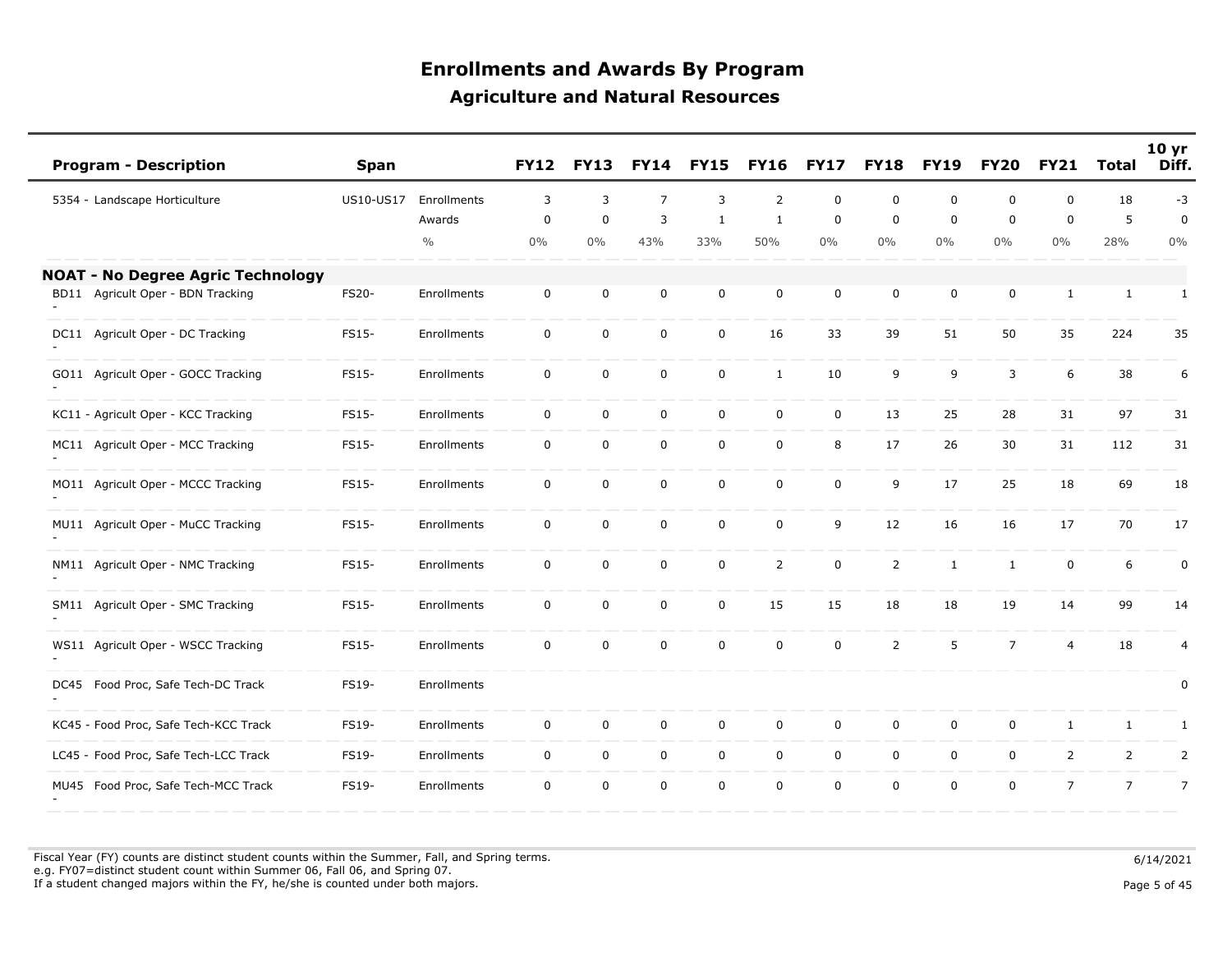| <b>Program - Description</b>           | <b>Span</b> |             | FY12             | <b>FY13</b>  |             |             | FY16           | FY17           | <b>FY18</b>    | <b>FY19</b>    | FY <sub>20</sub> | <b>FY21</b>    | <b>Total</b>   | 10 <sub>yr</sub><br>Diff. |
|----------------------------------------|-------------|-------------|------------------|--------------|-------------|-------------|----------------|----------------|----------------|----------------|------------------|----------------|----------------|---------------------------|
| NM45 Food Proc, Safe Tech-NMC Track    | FS19-       | Enrollments |                  |              |             |             |                |                |                |                |                  |                |                | $\pmb{0}$                 |
| WC45 Food Proc, Safe Tech-WCC Track    | FS19-       | Enrollments |                  |              |             |             |                |                |                |                |                  |                |                | $\pmb{0}$                 |
| Fruit & Veg Crop Mgt-DC Track<br>DC99  | US15-       | Enrollments | $\boldsymbol{0}$ | $\mathbf 0$  | $\mathbf 0$ | 0           | 0              | 2              | $\mathbf 0$    | $\mathbf 0$    | $\mathbf 0$      | $\mathbf 0$    | $\overline{2}$ | 0                         |
| Fruit & Veg Crop Mgt-MCC Track<br>MC99 | US15-       | Enrollments | $\mathbf 0$      | $\mathbf 0$  | $\mathbf 0$ | 0           | $\mathbf{1}$   | 3              | 4              | 2              | $\mathbf{1}$     | 2              | 13             | 2                         |
| Fruit & Veg Crop Mgt-NMC Track<br>NM99 | US15-       | Enrollments | $\mathbf 0$      | 0            | $\mathbf 0$ | 0           | $\overline{7}$ | 15             | 24             | 18             | 16               | 13             | 93             | 13                        |
| Fruit & Veg Crop Mgt-SMC Track<br>SM99 | US15-       | Enrollments | $\mathbf 0$      | $\mathsf 0$  | $\mathsf 0$ | 0           | 6              | 10             | 13             | 8              | 5                | $\overline{7}$ | 49             | $\overline{7}$            |
| MU99 Fruit& Veg Crop Mgt-MuCC Track    | US15-       | Enrollments | $\mathbf 0$      | $\mathbf 0$  | $\mathbf 0$ | 0           | $\mathbf 0$    | $\mathbf{1}$   | 8              | 9              | 12               | 15             | 45             | 15                        |
| WC99 Fruit& Veg Crop Mgt-WCCCD Trck    | US15-       | Enrollments | $\boldsymbol{0}$ | $\mathsf 0$  | $\mathbf 0$ | 0           | 0              | 0              | 3              | 9              | 11               | 14             | 37             | 14                        |
| WS99 Fruit& Veg Crop Mgt-WSCC Track    | US15-       | Enrollments | $\mathbf 0$      | $\mathbf 0$  | $\mathbf 0$ | 0           | 0              | $\mathbf{1}$   | 4              | 2              | $\overline{4}$   | $\overline{4}$ | 15             | 4                         |
| Fruit&Veg CropMgt-ChathamTrack<br>CH99 | FS17-US18   | Enrollments |                  |              |             |             |                |                |                |                |                  |                |                | $\pmb{0}$                 |
| Horse Science - MCC Tracking<br>MC92   | FS14-       | Enrollments | $\mathsf 0$      | $\mathbf 0$  | $\mathbf 0$ | $\mathbf 0$ | $\mathbf{1}$   | $\overline{2}$ | $\overline{2}$ | $\mathbf{1}$   | $\mathbf 0$      | $\mathbf 0$    | 6              | $\pmb{0}$                 |
| SM92 Horse Science - SMC Tracking      | FS14-       | Enrollments | $\mathbf 0$      | $\mathsf 0$  | $\mathbf 0$ | 0           | $\overline{7}$ | 9              | 3              | $\mathbf{1}$   | $\mathbf 0$      | $\mathbf 0$    | 20             | $\mathbf 0$               |
| 0479 - Landscape and Nursery Tracking  | FS95-US10   | Enrollments | 1                | $\mathbf{1}$ | $\mathbf 0$ | 0           | 0              | 0              | $\mathbf 0$    | $\mathbf 0$    | $\mathbf 0$      | $\mathbf 0$    | $\overline{2}$ | $-1$                      |
| Landscape Manage - MCC Track<br>MC00   | US15-       | Enrollments | $\mathbf 0$      | $\mathbf 0$  | $\mathbf 0$ | 0           | 0              | 3              | 5              | 5              | 3                | $\mathbf{1}$   | 17             | $\mathbf{1}$              |
| Landscape Manage - MuCC Track<br>MU00  | US15-       | Enrollments | 0                | $\mathbf 0$  | $\mathbf 0$ | $\mathbf 0$ | $\mathbf 0$    | 2              | 5              | $\overline{4}$ | 5                | 6              | 22             | 6                         |
| Landscape Manage - NMC Track<br>NM00   | US15-       | Enrollments | $\mathsf 0$      | $\mathbf 0$  | $\pmb{0}$   | 0           | $\overline{7}$ | 6              | 12             | 14             | 9                | $\overline{4}$ | 52             | 4                         |

Fiscal Year (FY) counts are distinct student counts within the Summer, Fall, and Spring terms.  $6/14/2021$  e.g. FY07=distinct student count within Summer 06, Fall 06, and Spring 07. If a student changed majors within the FY, he/she is counted under both majors. Page 6 of 45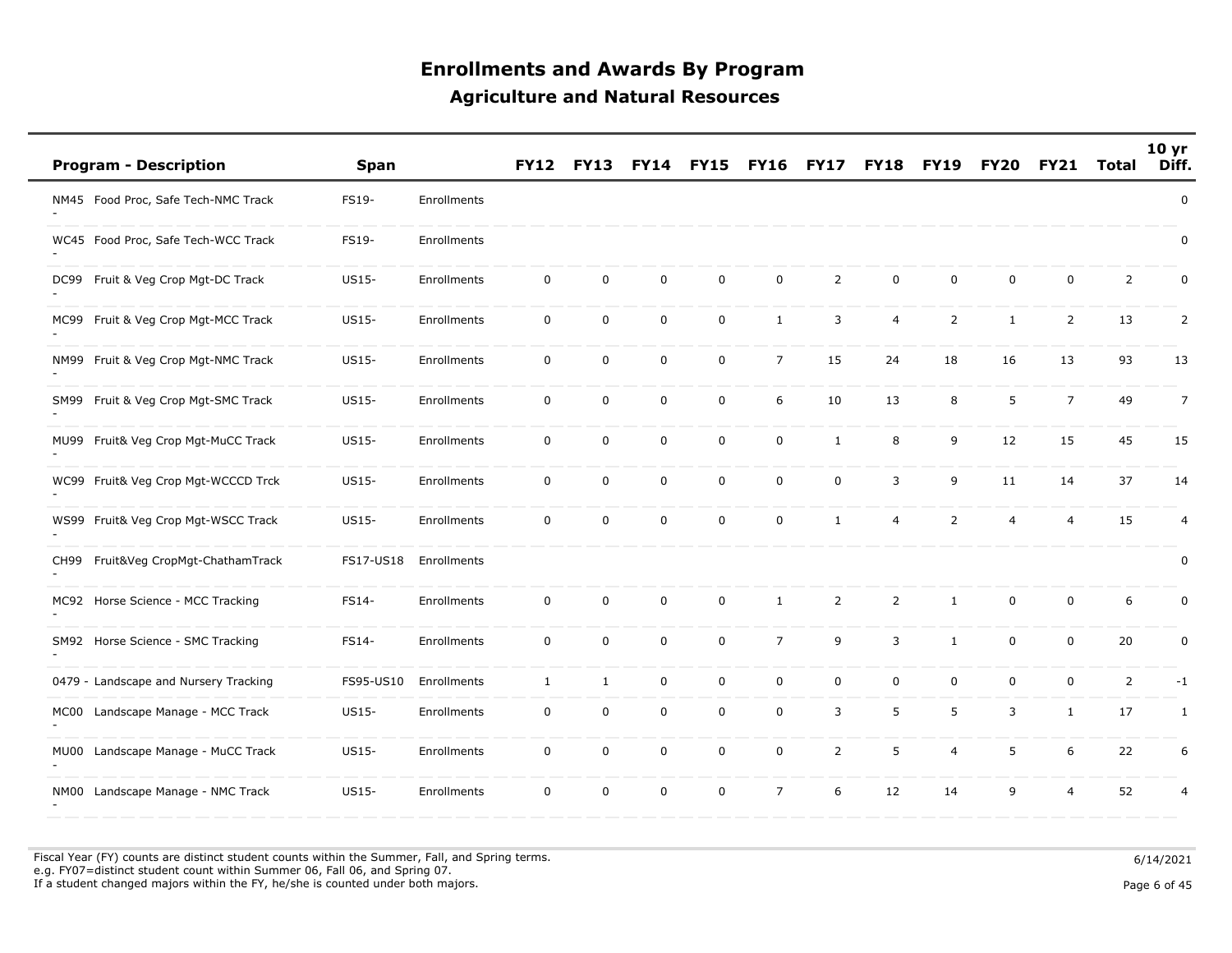| <b>Program - Description</b>                                                 | Span         |               | <b>FY12</b>    | <b>FY13</b>    | <b>FY14</b>    | <b>FY15</b>    | <b>FY16</b>  | <b>FY17</b>    | <b>FY18</b>    | <b>FY19</b>    | <b>FY20</b>    | <b>FY21</b>  | <b>Total</b>   | 10 <sub>yr</sub><br>Diff. |
|------------------------------------------------------------------------------|--------------|---------------|----------------|----------------|----------------|----------------|--------------|----------------|----------------|----------------|----------------|--------------|----------------|---------------------------|
| SM00 Landscape Manage - SMC Track                                            | US15-        | Enrollments   | 0              | $\mathbf 0$    | 0              | 0              | 1            | 3              | 5              | 3              | 1              | $\mathbf 0$  | 13             | 0                         |
| WC00 Landscape Manage - WCCC Track                                           | <b>US15-</b> | Enrollments   | 0              | 0              | $\mathbf 0$    | $\mathbf 0$    | 0            | 0              | 5              | 6              | 12             | 8            | 31             | 8                         |
| 5307 - Landscape&Lwn Mgt-Grand Rapids                                        | SS09-US17    | Enrollments   |                |                |                |                |              |                |                |                |                |              |                | 0                         |
| 5305 - Landscape&Lwn Mgt-Montcalm Trk                                        | SS09-US17    | Enrollments   | $\mathbf{1}$   | $\mathbf{1}$   | $\mathbf 0$    | $\mathbf 0$    | $\mathbf 0$  | $\mathbf 0$    | 0              | 0              | 0              | $\mathbf 0$  | $\overline{2}$ | $-1$                      |
| 5306 - Landscape&Lwn Mgt-Muskegon Trk                                        | SS09-US17    | Enrollments   | $\mathbf{1}$   | $\mathbf 0$    | $\overline{2}$ | $\mathbf{1}$   | $\mathbf 0$  | $\mathbf 0$    | $\mathbf 0$    | $\mathbf 0$    | 0              | $\mathbf 0$  | $\overline{4}$ | $-1$                      |
| NM36 Viticulture - NMC Tracking                                              | FS14-        | Enrollments   | $\mathbf 0$    | $\mathbf 0$    | $\mathbf 0$    | 3              | 3            | $\mathbf{1}$   | 3              | $\overline{4}$ | $\overline{7}$ | 10           | 31             | 10                        |
| SM36 Viticulture - SMC Tracking                                              | FS14-        | Enrollments   | 0              | $\mathbf 0$    | $\mathbf 0$    | $\mathbf 0$    | $\mathbf{1}$ | $\overline{2}$ | $\mathbf{1}$   | $\mathbf 0$    | 0              | $\mathbf 0$  | $\overline{4}$ | $\mathbf 0$               |
| Agricultural, Food, & Resource Econ<br>ADDU - Additional Major Undergraduate |              |               |                |                |                |                |              |                |                |                |                |              |                |                           |
| 0484 - Agribusiness Management                                               | <b>US96-</b> | Enrollments   | 0              | 0              | 0              | 1              | $\mathbf{1}$ | $\overline{4}$ | 9              | 6              | 6              | 5            | 32             | 5                         |
|                                                                              |              | Awards        | 0              | $\mathbf 0$    | $\mathbf 0$    | $\mathbf 0$    | 0            | $\mathbf 0$    | $\mathbf 0$    | 2              | 1              | $\mathbf{0}$ | 3              | 0                         |
|                                                                              |              | $\frac{0}{0}$ | $0\%$          | $0\%$          | $0\%$          | $0\%$          | $0\%$        | $0\%$          | $0\%$          | 33%            | 17%            | $0\%$        | 9%             | $0\%$                     |
| 5404 - Environmental Economics & Mgt                                         | FS15-        | Enrollments   | $\mathbf 0$    | $\mathbf 0$    | $\mathbf 0$    | $\mathbf 0$    | $\mathbf 0$  | $\mathbf 0$    | $\overline{4}$ | $\overline{7}$ | $\overline{7}$ | 5            | 23             | 5                         |
|                                                                              |              | Awards        | 0              | $\mathbf 0$    | 0              | $\mathbf 0$    | 0            | 0              | 0              | $\overline{2}$ | 2              | $\mathbf{1}$ | 5              | $\mathbf{1}$              |
|                                                                              |              | $\frac{0}{0}$ | $0\%$          | $0\%$          | $0\%$          | $0\%$          | $0\%$        | $0\%$          | $0\%$          | 29%            | 29%            | 20%          | 22%            | 20%                       |
| 0541 - Environmental Economics&Policy                                        | FS02-US15    | Enrollments   | $\mathbf{1}$   | $\mathbf 0$    | $\mathbf 0$    | $\mathbf 0$    | $\mathbf 0$  | $\mathbf 0$    | 0              | 0              | 0              | $\mathbf 0$  | 1              | $-1$                      |
| 0488 - Food Industry Management                                              | US96-        | Enrollments   | $\overline{2}$ | $\overline{2}$ | $\overline{2}$ | $\overline{2}$ | 3            | $\mathbf 0$    | $\overline{4}$ | 6              | 4              | 4            | 29             | $\overline{2}$            |
|                                                                              |              | Awards        | 0              | $\mathbf 0$    | $\mathbf 0$    | $\mathbf 0$    | $\mathbf 0$  | $\mathbf 0$    | 0              | 1              | 1              | 2            | $\overline{4}$ | 2                         |
|                                                                              |              | $\frac{0}{0}$ | $0\%$          | $0\%$          | $0\%$          | $0\%$          | $0\%$        | $0\%$          | $0\%$          | 17%            | 25%            | 50%          | 14%            | 50%                       |

Fiscal Year (FY) counts are distinct student counts within the Summer, Fall, and Spring terms.  $6/14/2021$  e.g. FY07=distinct student count within Summer 06, Fall 06, and Spring 07. If a student changed majors within the FY, he/she is counted under both majors. Page 7 of 45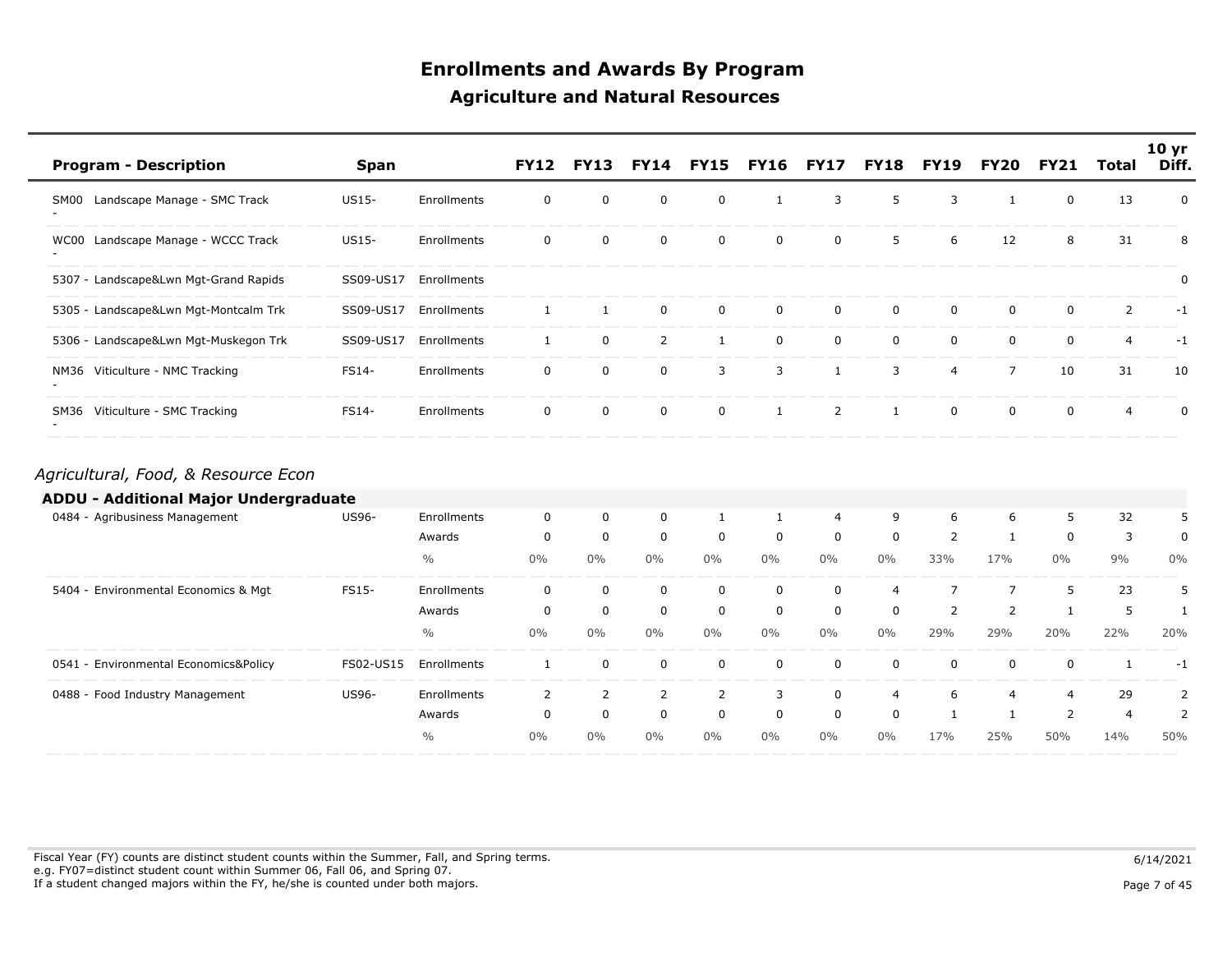| <b>Program - Description</b>                             | <b>Span</b>  |               | <b>FY12</b>    | <b>FY13</b>    | <b>FY14</b>    | <b>FY15</b>    | <b>FY16</b>    | <b>FY17</b>    | <b>FY18</b>    | <b>FY19</b>    | <b>FY20</b>    | <b>FY21</b>  | <b>Total</b>   | 10 <sub>yr</sub><br>Diff. |
|----------------------------------------------------------|--------------|---------------|----------------|----------------|----------------|----------------|----------------|----------------|----------------|----------------|----------------|--------------|----------------|---------------------------|
| <b>BS - Bachelor of Science</b>                          |              |               |                |                |                |                |                |                |                |                |                |              |                |                           |
| 0483 - Agribusiness Management                           | <b>US96-</b> | Enrollments   | 198            | 202            | 216            | 247            | 291            | 275            | 265            | 244            | 246            | 242          | 2,426          | 44                        |
|                                                          |              | Awards        | 45             | 53             | 34             | 38             | 61             | 55             | 63             | 59             | 60             | 44           | 512            | $-1$                      |
|                                                          |              | $\frac{0}{0}$ | 23%            | 26%            | 16%            | 15%            | 21%            | 20%            | 24%            | 24%            | 24%            | 18%          | 21%            | $-5%$                     |
| 0485 - Agribusiness Management - Second<br>Degree        | <b>US96-</b> | Enrollments   | 13             | 16             | 8              | $\overline{4}$ | 5              | 3              | $\mathbf{1}$   | 3              | 3              | 3            | 59             | $-10$                     |
|                                                          |              | Awards        | 1              | 1              | 2              | $\mathbf{1}$   | $\mathbf{1}$   | 1              | $\mathbf 0$    | $\mathbf{1}$   | $\mathbf 0$    | $\mathbf 0$  | 8              | $-1$                      |
|                                                          |              | $\frac{0}{0}$ | 8%             | 6%             | 25%            | 25%            | 20%            | 33%            | $0\%$          | 33%            | $0\%$          | $0\%$        | 14%            | $-8%$                     |
| 5403 - Environmental Economics & Mgt                     | FS15-        | Enrollments   | $\mathbf 0$    | 0              | $\mathbf 0$    | $\mathbf 0$    | 29             | 50             | 68             | 85             | 94             | 106          | 432            | 106                       |
|                                                          |              | Awards        | 0              | $\mathbf 0$    | $\mathbf 0$    | $\mathbf 0$    | $\mathbf 0$    | $\mathbf{1}$   | 8              | 15             | 19             | 18           | 61             | 18                        |
|                                                          |              | $\frac{0}{0}$ | $0\%$          | $0\%$          | 0%             | 0%             | 0%             | 2%             | 12%            | 18%            | 20%            | 17%          | 14%            | 17%                       |
| 5405 - Environmental Economics & Mgt - Second<br>Degree  | FS15-        | Enrollments   | $\mathbf 0$    | 0              | $\mathbf 0$    | 0              | 1              | 5              | 5              | 5              | $\overline{2}$ | $\mathbf{1}$ | 19             | $\mathbf{1}$              |
|                                                          |              | Awards        | 0              | 0              | $\mathbf 0$    | $\mathbf 0$    | 0              | 0              | 1              | 2              | 1              | 0            | $\overline{4}$ | 0                         |
|                                                          |              | $\frac{0}{0}$ | $0\%$          | 0%             | 0%             | 0%             | 0%             | 0%             | 20%            | 40%            | 50%            | $0\%$        | 21%            | 0%                        |
| 0540 - Environmental Economics&Policy                    | FS02-US15    | Enrollments   | 54             | 46             | 45             | 56             | 39             | 22             | 8              | $\mathbf{1}$   | 1              | $\mathbf 0$  | 272            | $-54$                     |
|                                                          |              | Awards        | 15             | 9              | 11             | 9              | $\overline{7}$ | 11             | 9              | $\mathbf{1}$   | $\mathbf 0$    | $\Omega$     | 72             | $-15$                     |
|                                                          |              | $\frac{0}{0}$ | 28%            | 20%            | 24%            | 16%            | 18%            | 50%            | 113%           | 100%           | $0\%$          | $0\%$        | 26%            | $-28%$                    |
| 0542 - Environmental Economics&Policy - Second<br>Degree | FS02-US15    | Enrollments   | 10             | 6              | $\overline{4}$ | $\mathbf{1}$   | $\mathbf 0$    | $\mathbf 0$    | $\mathbf 0$    | $\mathbf 0$    | $\mathbf 0$    | $\mathbf 0$  | 21             | $-10$                     |
|                                                          |              | Awards        | $\overline{2}$ | 0              | 1              | $\mathbf 0$    | $\mathbf 0$    | 0              | $\mathbf 0$    | $\mathbf 0$    | $\mathbf 0$    | 0            | 3              | $-2$                      |
|                                                          |              | $\frac{0}{0}$ | 20%            | $0\%$          | 25%            | $0\%$          | 0%             | $0\%$          | $0\%$          | $0\%$          | $0\%$          | $0\%$        | 14%            | $-20%$                    |
| 0487 - Food Industry Management                          | <b>US96-</b> | Enrollments   | 568            | 657            | 808            | 955            | 844            | 649            | 483            | 399            | 355            | 307          | 6,025          | $-261$                    |
|                                                          |              | Awards        | 63             | 77             | 64             | 95             | 124            | 143            | 106            | 63             | 63             | 61           | 859            | $-2$                      |
|                                                          |              | $\frac{0}{0}$ | 11%            | 12%            | 8%             | 10%            | 15%            | 22%            | 22%            | 16%            | 18%            | 20%          | 14%            | 9%                        |
| 0489 - Food Industry Management - Second<br>Degree       | <b>US96-</b> | Enrollments   | 10             | $\overline{7}$ | $\overline{7}$ | 8              | $\overline{4}$ | $\overline{2}$ | $\overline{4}$ | 3              | 1              | 0            | 46             | $-10$                     |
|                                                          |              | Awards        | 0              | 0              | $\pmb{0}$      | $\mathbf 0$    | 2              | $\mathbf 0$    | $\overline{2}$ | $\overline{0}$ | 1              | $\mathbf 0$  | 5              | $\pmb{0}$                 |
|                                                          |              | $\frac{0}{0}$ | $0\%$          | $0\%$          | 0%             | $0\%$          | 50%            | $0\%$          | 50%            | $0\%$          | 100%           | $0\%$        | 11%            | $0\%$                     |
|                                                          |              |               |                |                |                |                |                |                |                |                |                |              |                |                           |

Fiscal Year (FY) counts are distinct student counts within the Summer, Fall, and Spring terms.  $6/14/2021$ 

e.g. FY07=distinct student count within Summer 06, Fall 06, and Spring 07.

If a student changed majors within the FY, he/she is counted under both majors. Page 8 of 45

Page 8 of 45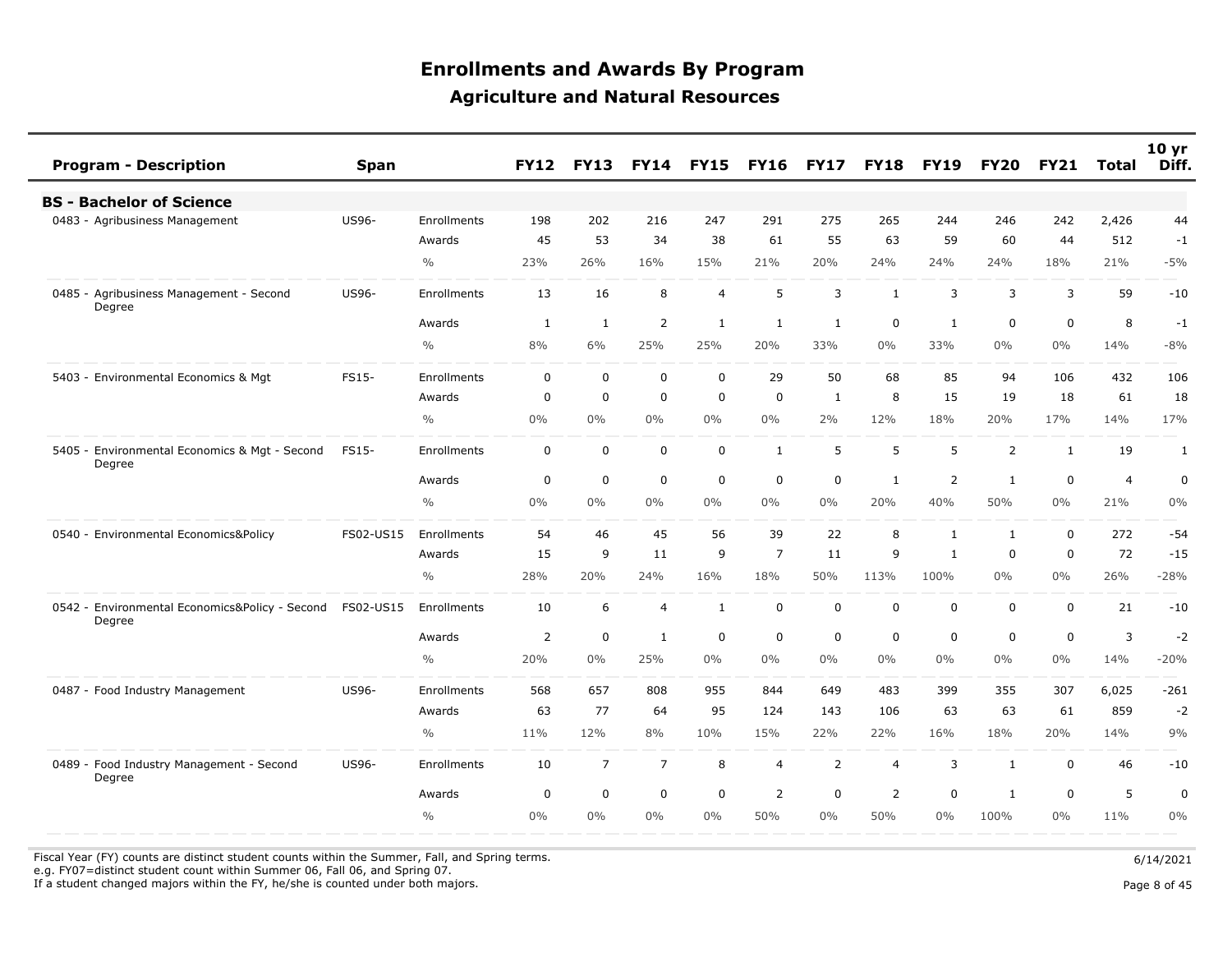| <b>Program - Description</b>         | Span         |               | <b>FY12</b>    | <b>FY13</b>    | <b>FY14</b>  | <b>FY15</b>  | <b>FY16</b>    | <b>FY17</b>    | <b>FY18</b>    | <b>FY19</b> | <b>FY20</b>    | <b>FY21</b>    | <b>Total</b>   | 10 <sub>yr</sub><br>Diff. |
|--------------------------------------|--------------|---------------|----------------|----------------|--------------|--------------|----------------|----------------|----------------|-------------|----------------|----------------|----------------|---------------------------|
| <b>DUAL - Dual Major</b>             |              |               |                |                |              |              |                |                |                |             |                |                |                |                           |
| 9852 - Ag, Food & Resource Economics | <b>FS09-</b> | Enrollments   | $\Omega$       | $\overline{2}$ | $\mathbf{1}$ | $\mathbf{1}$ | $\overline{2}$ | $\mathbf{1}$   | $\mathbf{1}$   | $\Omega$    | 0              | $\Omega$       | 8              | 0                         |
|                                      |              | Awards        | 0              | $\mathbf{1}$   | $\mathbf 0$  | $\mathbf 0$  | 1              | $\mathbf 0$    | $\mathbf{1}$   | 0           | 0              | 0              | 3              | $\mathbf 0$               |
|                                      |              | $\frac{0}{0}$ | $0\%$          | 50%            | $0\%$        | $0\%$        | 50%            | $0\%$          | 100%           | $0\%$       | $0\%$          | $0\%$          | 38%            | $0\%$                     |
| 9841 - Agricultural Economics        | FQ68-US09    | Enrollments   | $\mathbf{1}$   | $\mathbf 0$    | $\mathbf 0$  | $\mathbf 0$  | $\mathbf 0$    | $\Omega$       | $\mathbf{0}$   | $\mathbf 0$ | $\mathbf 0$    | $\mathbf 0$    | $\mathbf{1}$   | $-1$                      |
| <b>MNUN - Minor Undergraduate</b>    |              |               |                |                |              |              |                |                |                |             |                |                |                |                           |
| 5402 - Agribusiness Management       | FS15-        | Enrollments   | $\mathbf 0$    | $\mathbf 0$    | $\mathbf 0$  | $\mathbf 0$  | 111            | 106            | 97             | 101         | 82             | 76             | 573            | 76                        |
|                                      |              | Awards        | $\mathbf 0$    | $\mathbf 0$    | $\mathbf 0$  | $\mathbf 0$  | 31             | 30             | 32             | 26          | 19             | 31             | 169            | 31                        |
|                                      |              | $\frac{0}{0}$ | $0\%$          | $0\%$          | $0\%$        | $0\%$        | 28%            | 28%            | 33%            | 26%         | 23%            | 41%            | 29%            | 41%                       |
| 5406 - Environmental Economics       | FS15-        | Enrollments   | $\mathbf 0$    | $\mathbf 0$    | $\mathbf 0$  | $\mathbf 0$  | 23             | 35             | 37             | 34          | 27             | 21             | 177            | 21                        |
|                                      |              | Awards        | $\mathbf 0$    | $\mathbf 0$    | $\mathbf 0$  | $\mathbf 0$  | $\overline{7}$ | 8              | 12             | 10          | $\overline{7}$ | $\overline{7}$ | 51             | $\overline{7}$            |
|                                      |              | $\frac{0}{0}$ | $0\%$          | $0\%$          | $0\%$        | $0\%$        | 30%            | 23%            | 32%            | 29%         | 26%            | 33%            | 29%            | 33%                       |
| 5407 - Food Industry Management      | FS15-        | Enrollments   | $\mathbf 0$    | $\mathbf 0$    | $\mathbf 0$  | $\mathbf 0$  | 37             | 42             | 29             | 28          | 21             | 27             | 184            | 27                        |
|                                      |              | Awards        | $\mathbf 0$    | $\mathbf 0$    | $\mathbf 0$  | $\mathbf 0$  | 9              | 16             | $\overline{7}$ | 9           | $\overline{4}$ | 9              | 54             | 9                         |
|                                      |              | $\frac{0}{0}$ | $0\%$          | $0\%$          | $0\%$        | $0\%$        | 24%            | 38%            | 24%            | 32%         | 19%            | 33%            | 29%            | 33%                       |
| <b>MS - Master of Science</b>        |              |               |                |                |              |              |                |                |                |             |                |                |                |                           |
| 5320 - Ag, Food & Resource Economics | <b>FS09-</b> | Enrollments   | 37             | 44             | 36           | 39           | 35             | 28             | 25             | 26          | 19             | 15             | 304            | $-22$                     |
|                                      |              | Awards        | 6              | 13             | 9            | 10           | 18             | $\overline{7}$ | 8              | 9           | 14             | 5              | 99             | $-1$                      |
|                                      |              | $\frac{0}{0}$ | 16%            | 30%            | 25%          | 26%          | 51%            | 25%            | 32%            | 35%         | 74%            | 33%            | 33%            | 17%                       |
| 0170 - Agricultural Economics        | FQ68-US09    | Enrollments   | $\overline{4}$ | 3              | $\mathbf{1}$ | $\mathbf 0$  | $\mathbf 0$    | $\mathbf 0$    | $\mathbf 0$    | $\mathbf 0$ | 0              | $\mathbf 0$    | 8              | $-4$                      |
|                                      |              | Awards        | $\mathbf{1}$   | 2              | $\mathbf 0$  | $\mathbf{1}$ | $\mathbf 0$    | $\mathbf 0$    | $\mathbf 0$    | $\mathbf 0$ | $\mathbf 0$    | $\mathbf 0$    | $\overline{4}$ | $-1$                      |
|                                      |              | $\frac{0}{0}$ | 25%            | 67%            | $0\%$        | $0\%$        | $0\%$          | $0\%$          | $0\%$          | $0\%$       | $0\%$          | $0\%$          | 50%            | $-25%$                    |
| <b>PHD - Doctor of Philosophy</b>    |              |               |                |                |              |              |                |                |                |             |                |                |                |                           |
| 5321 - Ag, Food & Resource Economics | <b>FS09-</b> | Enrollments   | 46             | 50             | 56           | 46           | 51             | 47             | 53             | 58          | 56             | 56             | 519            | 10                        |
|                                      |              | Awards        | 5              | $\overline{4}$ | 10           | 5            | 8              | 8              | 3              | 12          | $\overline{7}$ | 6              | 68             | $\mathbf{1}$              |
|                                      |              | $\frac{0}{0}$ | 11%            | 8%             | 18%          | 11%          | 16%            | 17%            | 6%             | 21%         | 13%            | 11%            | 13%            | 0%                        |

Fiscal Year (FY) counts are distinct student counts within the Summer, Fall, and Spring terms.  $6/14/2021$ e.g. FY07=distinct student count within Summer 06, Fall 06, and Spring 07.

If a student changed majors within the FY, he/she is counted under both majors. Page 9 of 45

Page 9 of 45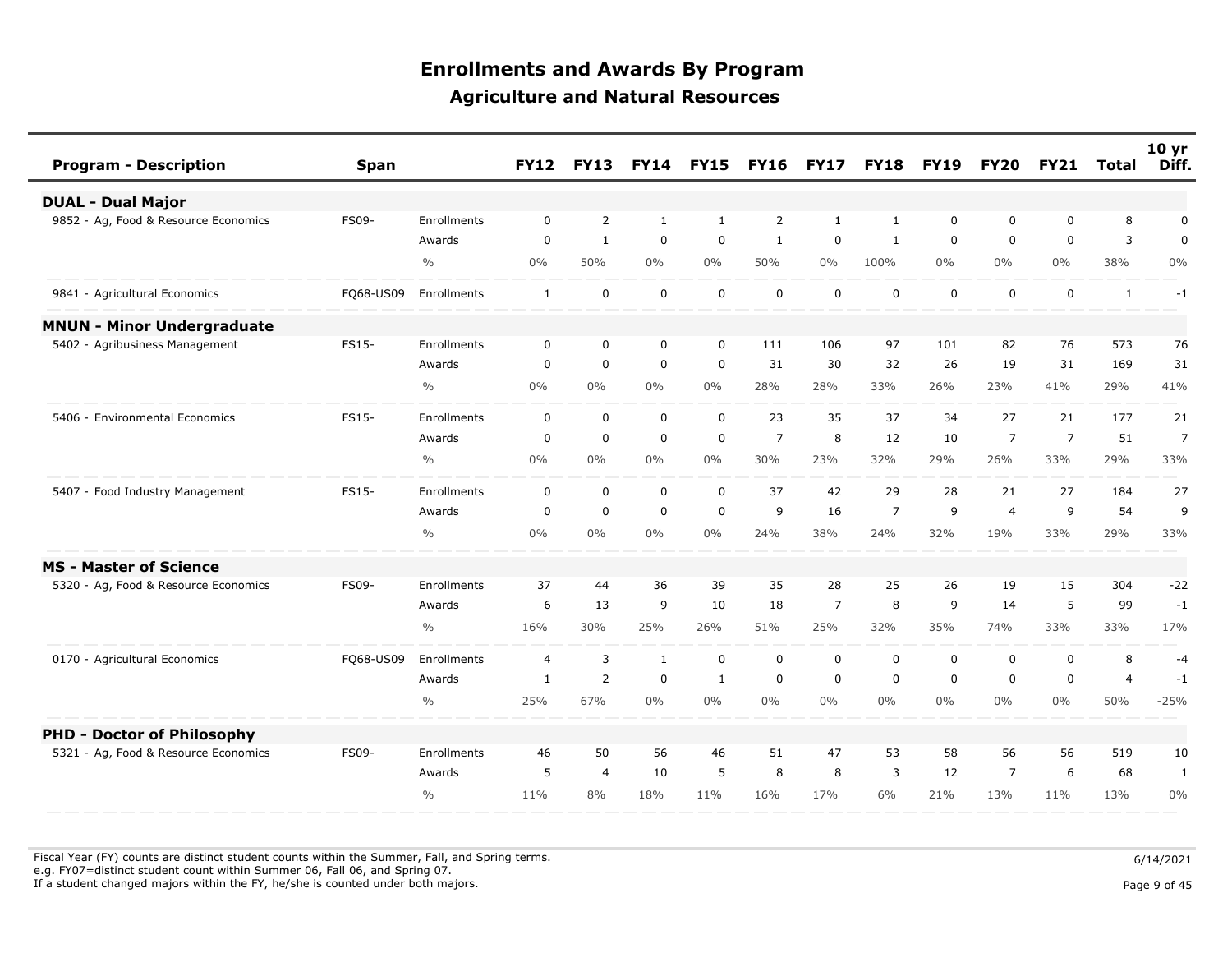| <b>Program - Description</b>                | <b>Span</b> |                       | <b>FY12</b> | <b>FY13</b> | <b>FY14</b>    | <b>FY15</b>    | <b>FY16</b>  | <b>FY17</b> | <b>FY18</b> | <b>FY19</b>  | <b>FY20</b> | <b>FY21</b>  | <b>Total</b>   | 10 <sub>yr</sub><br>Diff. |
|---------------------------------------------|-------------|-----------------------|-------------|-------------|----------------|----------------|--------------|-------------|-------------|--------------|-------------|--------------|----------------|---------------------------|
| 0171 - Agricultural Economics               | FQ68-US09   | Enrollments           | 14          | 9           | 6              | $\overline{4}$ | 3            | $\mathbf 0$ | $\mathbf 0$ | 0            | 0           | $\mathbf 0$  | 36             | $-14$                     |
|                                             |             | Awards                | 5           | 3           | 3              | 1              | 1            | 1           | $\mathbf 0$ | $\mathbf 0$  | 0           | $\mathbf{0}$ | 14             | $-5$                      |
|                                             |             | $\frac{0}{0}$         | 36%         | 33%         | 50%            | 25%            | 33%          | $0\%$       | $0\%$       | $0\%$        | $0\%$       | $0\%$        | 39%            | $-36%$                    |
| <b>SPCG - Specialization Graduate</b>       |             |                       |             |             |                |                |              |             |             |              |             |              |                |                           |
| 0510 - Agribusiness                         | FS98-US14   | Enrollments           |             |             |                |                |              |             |             |              |             |              |                | 0                         |
| <b>SPCU - Specialization Undergraduate</b>  |             |                       |             |             |                |                |              |             |             |              |             |              |                |                           |
| 0506 - Agribusiness Management              | SS98-US15   | Enrollments           | 130         | 131         | 129            | 107            | 31           | 0           | 0           | 0            | 0           | $\mathbf 0$  | 528            | $-130$                    |
|                                             |             | Awards                | 37          | 30          | 27             | 28             | 5            | $\mathbf 0$ | $\mathbf 0$ | 0            | 0           | $\mathbf 0$  | 127            | $-37$                     |
|                                             |             | $\frac{0}{0}$         | 28%         | 23%         | 21%            | 26%            | 16%          | $0\%$       | $0\%$       | $0\%$        | $0\%$       | $0\%$        | 24%            | $-28%$                    |
| 0507 - Environmental Economics              | SS98-US15   | Enrollments           | 44          | 39          | 30             | 29             | 6            | $\mathbf 0$ | $\mathbf 0$ | $\mathbf 0$  | 0           | $\mathbf 0$  | 148            | $-44$                     |
|                                             |             | Awards                | 12          | 13          | 8              | 10             | $\mathbf 0$  | $\mathbf 0$ | $\mathbf 0$ | $\mathbf 0$  | $\mathbf 0$ | $\mathbf 0$  | 43             | $-12$                     |
|                                             |             | $\frac{0}{0}$         | 27%         | 33%         | 27%            | 34%            | $0\%$        | $0\%$       | $0\%$       | $0\%$        | $0\%$       | 0%           | 29%            | $-27%$                    |
| 0508 - Food Industry Management             | SS98-US15   | Enrollments           | 47          | 41          | 36             | 38             | 15           | $\mathbf 0$ | $\mathbf 0$ | $\mathbf 0$  | 0           | $\mathbf 0$  | 177            | $-47$                     |
|                                             |             | Awards                | 14          | 16          | $\overline{7}$ | 14             | 2            | 0           | 0           | 0            | 0           | 0            | 53             | $-14$                     |
|                                             |             | $\frac{0}{0}$         | 30%         | 39%         | 19%            | 37%            | 13%          | $0\%$       | $0\%$       | $0\%$        | $0\%$       | 0%           | 30%            | $-30%$                    |
| Agriculture & Natural Resource Dean         |             |                       |             |             |                |                |              |             |             |              |             |              |                |                           |
| <b>GRC4 - University Grad Certificate</b>   |             |                       |             |             |                |                |              |             |             |              |             |              |                |                           |
| 5432 - College Teaching-Agriculture         | SS13-       | Enrollments           | 0           | 0           | $\mathbf 0$    | $\mathbf 0$    | $\mathbf 0$  | 0           | 1           | $\mathbf{1}$ | 3           | 2            | $\overline{7}$ | $\overline{2}$            |
|                                             |             | Awards                | 0           | 0           | $\mathbf 0$    | $\mathbf 0$    | $\mathbf 0$  | 1           | 2           | 3            | 3           | 5            | 14             | 5                         |
|                                             |             | $\frac{0}{0}$         | $0\%$       | $0\%$       | $0\%$          | $0\%$          | $0\%$        | $0\%$       | 200%        | 300%         | 100%        | 250%         | 200%           | 250%                      |
| 5359 - College Teaching-Science             | SS13-FS16   | Enrollments           | $\mathbf 0$ | $\mathbf 0$ | $\mathbf{1}$   | $\mathbf 0$    | 1            | $\mathbf 0$ | $\mathbf 0$ | $\mathbf 0$  | 0           | $\mathbf 0$  | $\overline{2}$ | $\pmb{0}$                 |
|                                             |             | Awards                | 0           | 0           | $\overline{2}$ | $\mathbf{1}$   | $\mathbf{1}$ | 0           | 0           | $\mathbf 0$  | 0           | 0            | $\overline{4}$ | $\pmb{0}$                 |
|                                             |             | $\frac{0}{0}$         | $0\%$       | $0\%$       | 200%           | $0\%$          | 100%         | $0\%$       | $0\%$       | $0\%$        | $0\%$       | $0\%$        | 200%           | 0%                        |
| <b>MJEL - Teaching Mjr Elem Endorsement</b> |             |                       |             |             |                |                |              |             |             |              |             |              |                |                           |
| 0116 - Environmental Science                |             | FQ68-US11 Enrollments |             |             |                |                |              |             |             |              |             |              |                | 0                         |

Fiscal Year (FY) counts are distinct student counts within the Summer, Fall, and Spring terms.  $6/14/2021$  e.g. FY07=distinct student count within Summer 06, Fall 06, and Spring 07. If a student changed majors within the FY, he/she is counted under both majors. Page 10 of 45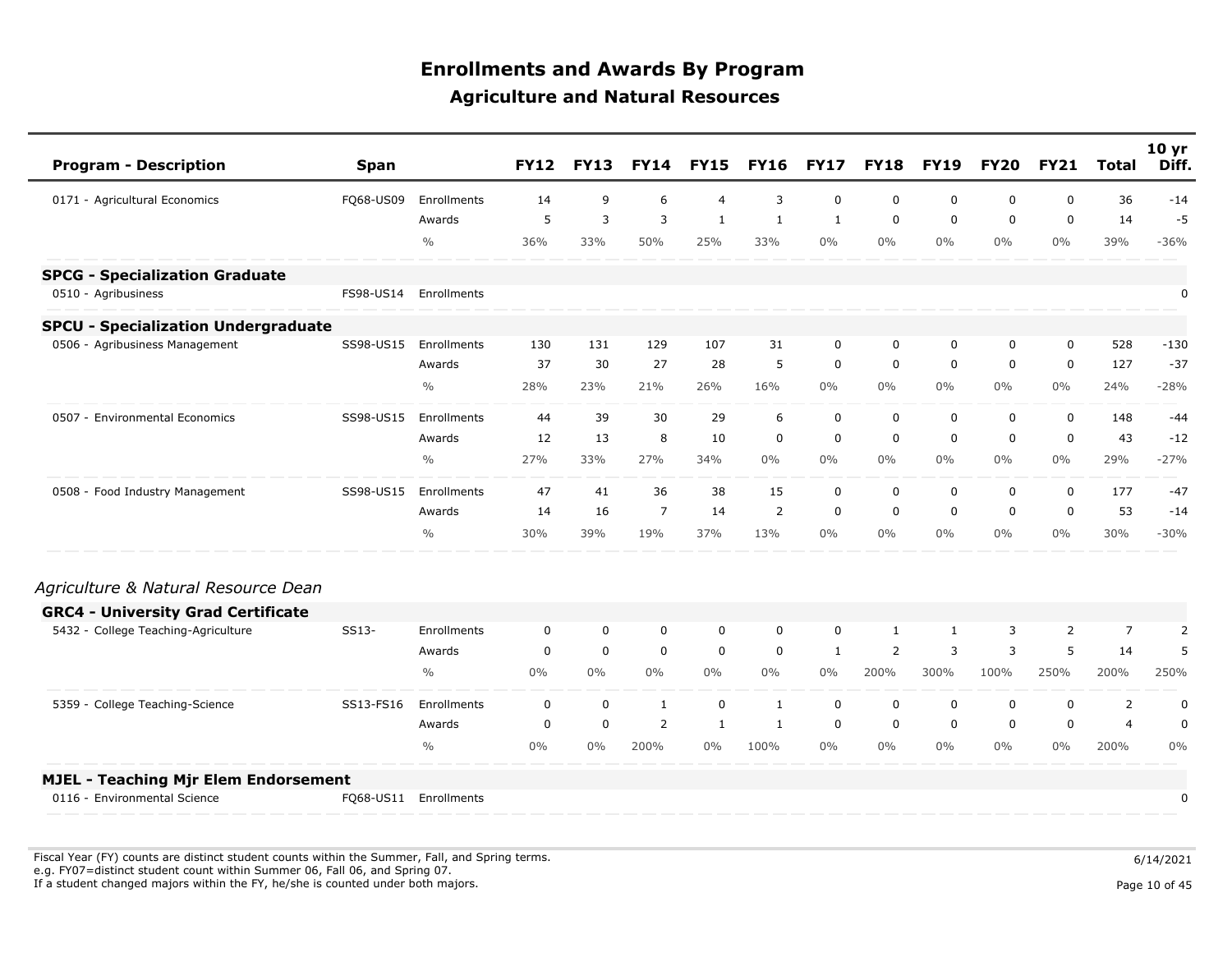| <b>Program - Description</b>                 | <b>Span</b>  |                       | <b>FY12</b>  | <b>FY13</b>  |              | <b>FY14 FY15</b> | <b>FY16</b>  | <b>FY17</b>  | <b>FY18</b>  | <b>FY19</b>    | FY20        | <b>FY21</b>    | Total          | 10 <sub>yr</sub><br>Diff. |
|----------------------------------------------|--------------|-----------------------|--------------|--------------|--------------|------------------|--------------|--------------|--------------|----------------|-------------|----------------|----------------|---------------------------|
| <b>MNEL - Teaching Mnr Elem Endorsement</b>  |              |                       |              |              |              |                  |              |              |              |                |             |                |                |                           |
| 0117 - Environmental Science                 |              | FQ68-US11 Enrollments | 3            | $\mathbf{1}$ | $\mathbf{1}$ | $\mathbf 0$      | $\mathbf 0$  | $\mathbf 0$  | 0            | 0              | 0           | $\mathbf 0$    | 5              | $-3$                      |
| <b>MNSE - Teaching Minor Sec Endorsement</b> |              |                       |              |              |              |                  |              |              |              |                |             |                |                |                           |
| 0118 - Environmental Science                 |              | FQ68-US11 Enrollments |              |              |              |                  |              |              |              |                |             |                |                | 0                         |
| <b>MNUN - Minor Undergraduate</b>            |              |                       |              |              |              |                  |              |              |              |                |             |                |                |                           |
| 5391 - Leadership in Integrated Learn        | <b>FS15-</b> | Enrollments           | 0            | 0            | $\mathbf 0$  | $\mathbf 0$      | 117          | 127          | 117          | 131            | 125         | 127            | 744            | 127                       |
|                                              |              | Awards                | 0            | $\mathbf 0$  | 0            | 0                | 11           | 22           | 19           | 25             | 11          | 21             | 109            | 21                        |
|                                              |              | $\frac{0}{0}$         | 0%           | $0\%$        | $0\%$        | $0\%$            | 9%           | 17%          | 16%          | 19%            | 9%          | 17%            | 15%            | 17%                       |
| <b>NOGR - No Degree - Graduate</b>           |              |                       |              |              |              |                  |              |              |              |                |             |                |                |                           |
| 0544 - JD/MS Forestry Tracking               | <b>FS98-</b> | Enrollments           |              |              |              |                  |              |              |              |                |             |                |                | 0                         |
| <b>NOHN - No Degree - Undergrad-H</b>        |              |                       |              |              |              |                  |              |              |              |                |             |                |                |                           |
| 0101 - Agr & Nat Res - Exploratory           | FQ68-        | Enrollments           | 6            | 14           | 20           | 13               | 12           | 3            | 9            | $\overline{7}$ | 6           | 6              | 96             | 0                         |
| NOPD - No Degree - Post Doctoral             |              |                       |              |              |              |                  |              |              |              |                |             |                |                |                           |
| 5282 - Ag & Natural Res-Post Doctoral        | FS92-        | Enrollments           | 0            | 0            | $\mathbf 0$  | $\mathbf{1}$     | $\mathbf{1}$ | $\mathbf{1}$ | $\mathbf{1}$ | 1              | 3           | $\overline{2}$ | 10             | $\overline{2}$            |
| <b>SPCG - Specialization Graduate</b>        |              |                       |              |              |              |                  |              |              |              |                |             |                |                |                           |
| 5202 - Environmental & Resource Econ         | FS03-        | Enrollments           | 0            | 0            | $\mathbf 0$  | $\mathbf 0$      | 0            | $\mathbf 0$  | 1            | 0              | 0           | $\mathbf 0$    | 1              | 0                         |
|                                              |              | Awards                | $\mathbf 0$  | $\mathbf 0$  | $\mathbf 0$  | $\mathbf 0$      | $\mathbf 0$  | $\mathbf 0$  | $\mathbf{1}$ | $\mathbf 0$    | $\mathbf 0$ | $\mathbf 0$    | $\mathbf{1}$   | $\mathbf 0$               |
|                                              |              | $\frac{0}{0}$         | 0%           | $0\%$        | $0\%$        | $0\%$            | $0\%$        | $0\%$        | 100%         | $0\%$          | $0\%$       | $0\%$          | 100%           | 0%                        |
| 5203 - Environmental & Resource Econ         | FS03-        | Enrollments           | $\mathbf{1}$ | $\mathbf 0$  | $\mathbf 0$  | $\mathbf 0$      | $\mathbf 0$  | $\mathbf 0$  | $\mathbf 0$  | $\mathbf 0$    | 0           | $\mathbf 0$    | $\mathbf{1}$   | $-1$                      |
|                                              |              | Awards                | 1            | $\mathbf 0$  | $\mathbf 0$  | $\mathbf{1}$     | 0            | 0            | 0            | 0              | 0           | 0              | $\overline{2}$ | $-1$                      |
|                                              |              | $\frac{0}{0}$         | 100%         | $0\%$        | $0\%$        | $0\%$            | $0\%$        | $0\%$        | $0\%$        | $0\%$          | $0\%$       | $0\%$          | 200%           | $-100%$                   |
| 0469 - Environmental Toxicology              | FS92-        | Enrollments           | $\mathbf{1}$ | $\mathbf 0$  | 3            | $\overline{2}$   | $\mathbf 0$  | $\mathbf 0$  | $\mathbf 0$  | $\mathbf 0$    | $\mathbf 0$ | $\mathbf 0$    | 6              | $-1$                      |
|                                              |              | Awards                | 1            | $\mathbf 0$  | $\mathbf{1}$ | $\overline{2}$   | $\mathbf 0$  | $\mathbf 0$  | $\mathbf 0$  | $\mathbf 0$    | 0           | $\mathbf 0$    | $\overline{4}$ | $-1$                      |
|                                              |              | $\frac{0}{0}$         | 100%         | $0\%$        | 33%          | 100%             | $0\%$        | $0\%$        | $0\%$        | $0\%$          | $0\%$       | $0\%$          | 67%            | $-100%$                   |

Fiscal Year (FY) counts are distinct student counts within the Summer, Fall, and Spring terms.  $6/14/2021$  e.g. FY07=distinct student count within Summer 06, Fall 06, and Spring 07. If a student changed majors within the FY, he/she is counted under both majors. Page 11 of 45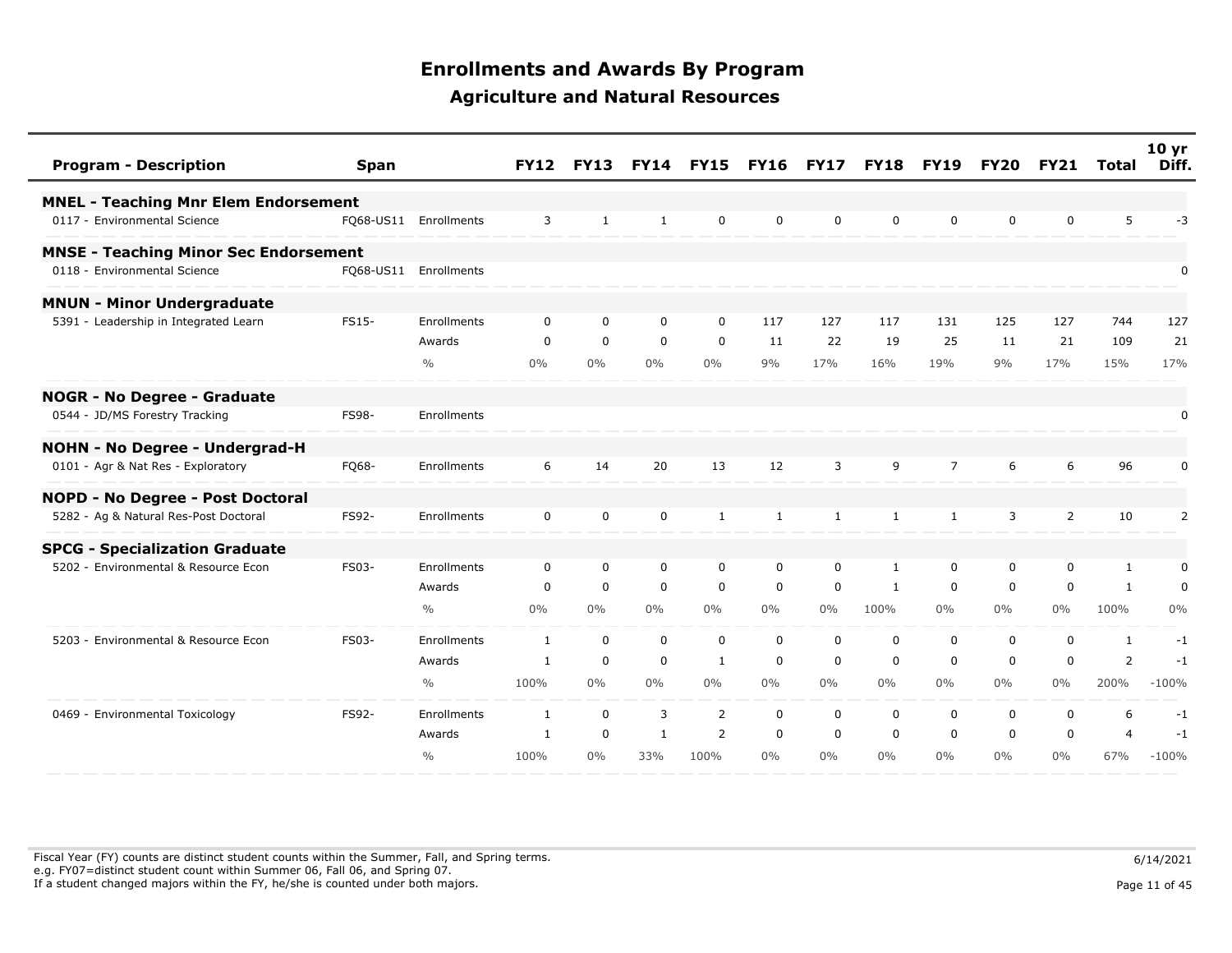| <b>Program - Description</b>                 | <b>Span</b>  |               | <b>FY12</b>    | <b>FY13</b>    | <b>FY14</b>    | <b>FY15</b>  | <b>FY16</b>    | <b>FY17</b>    | <b>FY18</b>    | <b>FY19</b>    | <b>FY20</b>    | <b>FY21</b>    | <b>Total</b>   | 10 <sub>yr</sub><br>Diff. |
|----------------------------------------------|--------------|---------------|----------------|----------------|----------------|--------------|----------------|----------------|----------------|----------------|----------------|----------------|----------------|---------------------------|
| 0519 - Gender, Justice, & Envir Change       | <b>FS00-</b> | Enrollments   | 5              | 6              | 6              | 8            | 5              | $\overline{4}$ | $\overline{4}$ | 6              | 8              | 6              | 58             | $\mathbf{1}$              |
|                                              |              | Awards        | 1              | $\overline{2}$ | $\mathbf 0$    | $\mathbf{1}$ | $\overline{2}$ | $\mathbf 0$    | $\mathbf{1}$   | $\mathbf{1}$   | 3              | $\overline{4}$ | 15             | 3                         |
|                                              |              | $\frac{0}{0}$ | 20%            | 33%            | $0\%$          | 13%          | 40%            | $0\%$          | 25%            | 17%            | 38%            | 67%            | 26%            | 47%                       |
| 0520 - Gender, Justice, & Envir Change       | <b>FS00-</b> | Enrollments   | 22             | 21             | 21             | 23           | 26             | 22             | 18             | 19             | 23             | 21             | 216            | $-1$                      |
|                                              |              | Awards        | $\overline{2}$ | $\overline{2}$ | 5              | $\mathbf{1}$ | 2              | 5              | 6              | $\overline{4}$ | $\overline{2}$ | $\mathbf{1}$   | 30             | $-1$                      |
|                                              |              | $\frac{0}{0}$ | 9%             | 10%            | 24%            | 4%           | 8%             | 23%            | 33%            | 21%            | 9%             | 5%             | 14%            | $-4%$                     |
| <b>SPCU - Specialization Undergraduate</b>   |              |               |                |                |                |              |                |                |                |                |                |                |                |                           |
| 0470 - Ag & Natural Res Biotechnology        | FS95-US15    | Enrollments   | $\overline{2}$ | 3              | 10             | 6            | 3              | $\mathbf 0$    | $\mathbf 0$    | $\mathbf 0$    | 0              | $\mathbf 0$    | 24             | $-2$                      |
|                                              |              | Awards        | $\overline{2}$ | $\mathbf 0$    | $\overline{4}$ | 3            | $\mathbf{1}$   | 0              | $\mathbf 0$    | $\mathbf 0$    | 0              | $\mathbf 0$    | 10             | $-2$                      |
|                                              |              | $\frac{0}{0}$ | 100%           | $0\%$          | 40%            | 50%          | 33%            | $0\%$          | $0\%$          | $0\%$          | $0\%$          | $0\%$          | 42%            | $-100%$                   |
| 0514 - Connected Learning                    | SS99-US15    | Enrollments   | 73             | 97             | 112            | 122          | 70             | $\mathbf 0$    | $\mathbf 0$    | $\mathbf 0$    | 0              | $\mathbf 0$    | 474            | $-73$                     |
|                                              |              | Awards        | 12             | 6              | 16             | 8            | $\overline{2}$ | $\mathbf 0$    | $\mathbf 0$    | $\mathbf 0$    | $\mathbf 0$    | $\mathbf 0$    | 44             | $-12$                     |
|                                              |              | $\frac{0}{0}$ | 16%            | 6%             | 14%            | 7%           | 3%             | $0\%$          | $0\%$          | $0\%$          | $0\%$          | $0\%$          | 9%             | $-16%$                    |
| Animal Science                               |              |               |                |                |                |              |                |                |                |                |                |                |                |                           |
| <b>ADDU - Additional Major Undergraduate</b> |              |               |                |                |                |              |                |                |                |                |                |                |                |                           |
| 0268 - Animal Science                        | FQ82-        | Enrollments   | $\mathbf{1}$   | 1              | $\mathbf{1}$   | 1            | 0              | 2              | 2              | 3              | $\overline{7}$ | 10             | 28             | 9                         |
|                                              |              | Awards        | 0              | $\mathbf{1}$   | $\mathbf 0$    | $\mathbf{1}$ | $\mathbf 0$    | $\mathbf 0$    | 0              | 0              | 0              | $\mathbf 0$    | $\overline{2}$ | $\pmb{0}$                 |
|                                              |              | $\frac{0}{0}$ | $0\%$          | 100%           | $0\%$          | 100%         | $0\%$          | $0\%$          | $0\%$          | $0\%$          | $0\%$          | 0%             | 7%             | 0%                        |
| <b>BS - Bachelor of Science</b>              |              |               |                |                |                |              |                |                |                |                |                |                |                |                           |
| 0267 - Animal Science                        | FQ82-        | Enrollments   | 483            | 501            | 505            | 498          | 513            | 534            | 545            | 534            | 556            | 545            | 5,214          | 62                        |
|                                              |              | Awards        | 88             | 108            | 99             | 120          | 115            | 103            | 118            | 108            | 119            | 143            | 1,121          | 55                        |
|                                              |              | $\frac{0}{0}$ | 18%            | 22%            | 20%            | 24%          | 22%            | 19%            | 22%            | 20%            | 21%            | 26%            | 21%            | 8%                        |
| 0269 - Animal Science - Second Degree        | FQ82-        | Enrollments   | 27             | 18             | 11             | 13           | 13             | 10             | 6              | 8              | 6              | 5              | 117            | $-22$                     |
|                                              |              | Awards        | 5              | $\mathbf{1}$   | 2              | 3            | 3              | -1             | 0              | $\mathbf{1}$   | 2              | $\mathbf 0$    | 18             | $-5$                      |
|                                              |              | $\frac{0}{0}$ | 19%            | 6%             | 18%            | 23%          | 23%            | 10%            | $0\%$          | 13%            | 33%            | $0\%$          | 15%            | $-19%$                    |

Fiscal Year (FY) counts are distinct student counts within the Summer, Fall, and Spring terms.  $6/14/2021$  e.g. FY07=distinct student count within Summer 06, Fall 06, and Spring 07. If a student changed majors within the FY, he/she is counted under both majors. Page 12 of 45

Page 12 of 45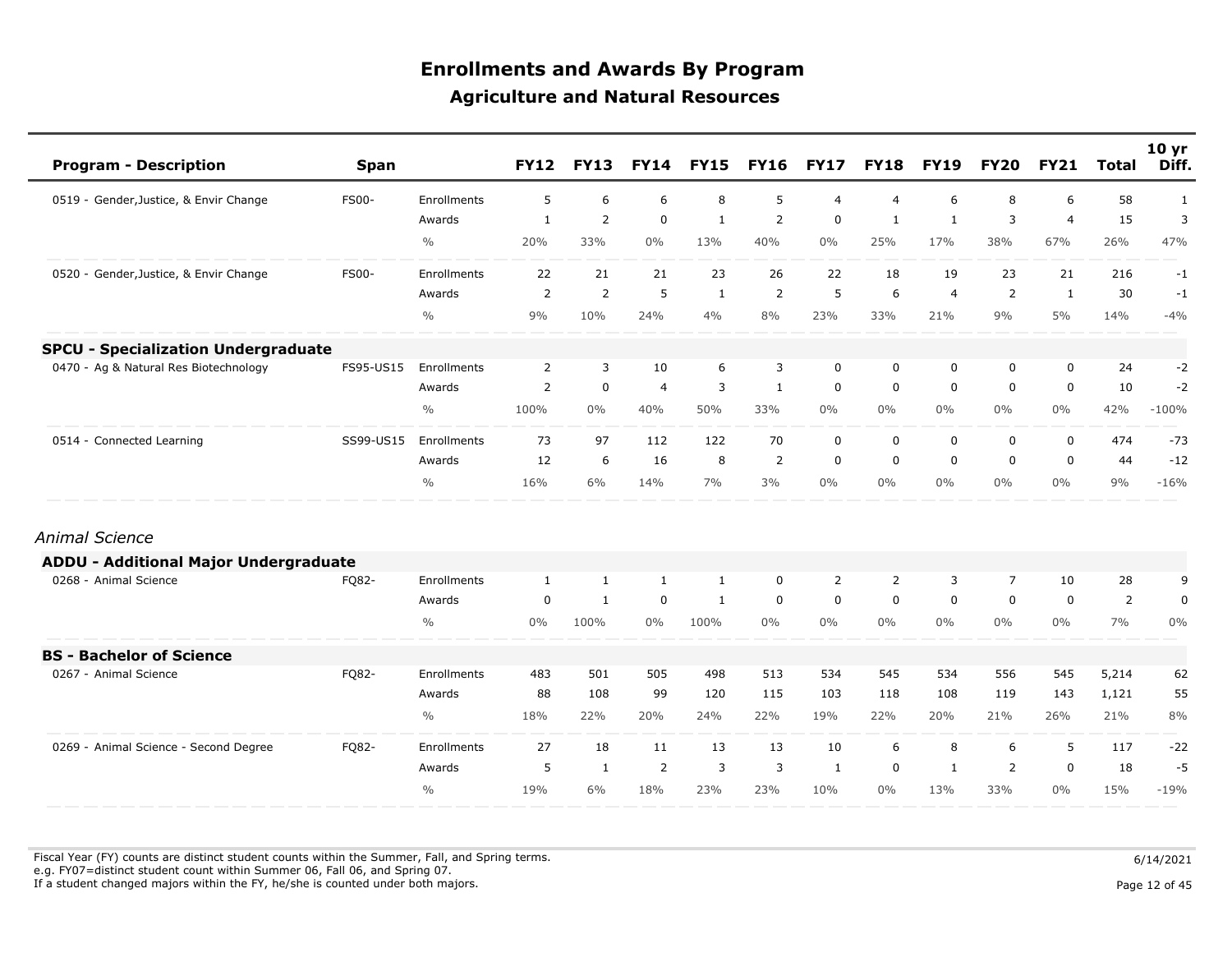| <b>Program - Description</b>              | <b>Span</b>  |               | <b>FY12</b>    | <b>FY13</b> | <b>FY14</b>    | <b>FY15</b> | <b>FY16 FY17</b> |                |                | <b>FY18 FY19</b> | <b>FY20</b>    | <b>FY21</b>    | Total | 10 <sub>yr</sub><br>Diff. |
|-------------------------------------------|--------------|---------------|----------------|-------------|----------------|-------------|------------------|----------------|----------------|------------------|----------------|----------------|-------|---------------------------|
| <b>CNCU - Concentration Undergraduate</b> |              |               |                |             |                |             |                  |                |                |                  |                |                |       |                           |
| 5339 - Animal Biology & Preveterinary     | <b>FS09-</b> | Enrollments   | 70             | 127         | 116            | 102         | 100              | 109            | 155            | 214              | 227            | 296            | 1,516 | 226                       |
|                                           |              | Awards        | 22             | 44          | 42             | 51          | 51               | 35             | 49             | 49               | 63             | 84             | 490   | 62                        |
|                                           |              | $\frac{0}{0}$ | 31%            | 35%         | 36%            | 50%         | 51%              | 32%            | 32%            | 23%              | 28%            | 28%            | 32%   | $-3%$                     |
| 5338 - Animal Industry                    | <b>FS09-</b> | Enrollments   | 58             | 104         | 118            | 109         | 103              | 106            | 111            | 125              | 115            | 113            | 1,062 | 55                        |
|                                           |              | Awards        | 14             | 24          | 42             | 49          | 48               | 56             | 54             | 46               | 39             | 49             | 421   | 35                        |
|                                           |              | $\%$          | 24%            | 23%         | 36%            | 45%         | 47%              | 53%            | 49%            | 37%              | 34%            | 43%            | 40%   | 19%                       |
| 5340 - Companion & Exotic Animal Biol     | <b>FS09-</b> | Enrollments   | 13             | 22          | 26             | 25          | 26               | 23             | 25             | 42               | 36             | 33             | 271   | 20                        |
|                                           |              | Awards        | 1              | 2           | 8              | 12          | 12               | 8              | 5              | $\overline{7}$   | 14             | 10             | 79    | 9                         |
|                                           |              | $\frac{0}{0}$ | 8%             | 9%          | 31%            | 48%         | 46%              | 35%            | 20%            | 17%              | 39%            | 30%            | 29%   | 23%                       |
| 5341 - Production Animal Scholars         | FS09-US20    | Enrollments   | 17             | 36          | 27             | 22          | 22               | 28             | 27             | 14               | 6              | 1              | 200   | $-16$                     |
|                                           |              | Awards        | 5              | 13          | $\overline{7}$ | 13          | 6                | $\overline{4}$ | 10             | $\overline{7}$   | 5              | 1              | 71    | $-4$                      |
|                                           |              | $\frac{0}{0}$ | 29%            | 36%         | 26%            | 59%         | 27%              | 14%            | 37%            | 50%              | 83%            | 100%           | 36%   | 71%                       |
| <b>MS - Master of Science</b>             |              |               |                |             |                |             |                  |                |                |                  |                |                |       |                           |
| 0290 - Animal Science                     | SQ84-        | Enrollments   | 25             | 22          | 14             | 21          | 19               | 14             | 21             | 20               | 21             | 14             | 191   | $-11$                     |
|                                           |              | Awards        | 9              | 8           | $\overline{2}$ | 6           | 5                | $\overline{4}$ | $\overline{7}$ | $\overline{4}$   | $\overline{7}$ | 6              | 58    | $-3$                      |
|                                           |              | $\frac{0}{0}$ | 36%            | 36%         | 14%            | 29%         | 26%              | 29%            | 33%            | 20%              | 33%            | 43%            | 30%   | 7%                        |
| <b>PHD - Doctor of Philosophy</b>         |              |               |                |             |                |             |                  |                |                |                  |                |                |       |                           |
| 0291 - Animal Science                     | SQ84-        | Enrollments   | 22             | 22          | 22             | 23          | 24               | 23             | 23             | 23               | 21             | 22             | 225   | 0                         |
|                                           |              | Awards        | $\overline{4}$ | 2           | 6              | 5           | 2                | 3              | 5              | 5                | 6              | $\overline{2}$ | 40    | $-2$                      |
|                                           |              | $\frac{0}{0}$ | 18%            | 9%          | 27%            | 22%         | 8%               | 13%            | 22%            | 22%              | 29%            | 9%             | 18%   | $-9%$                     |
| 0472 - Animal Sci-Envir Toxicology        | FS95-        | Enrollments   |                |             |                |             |                  |                |                |                  |                |                |       | 0                         |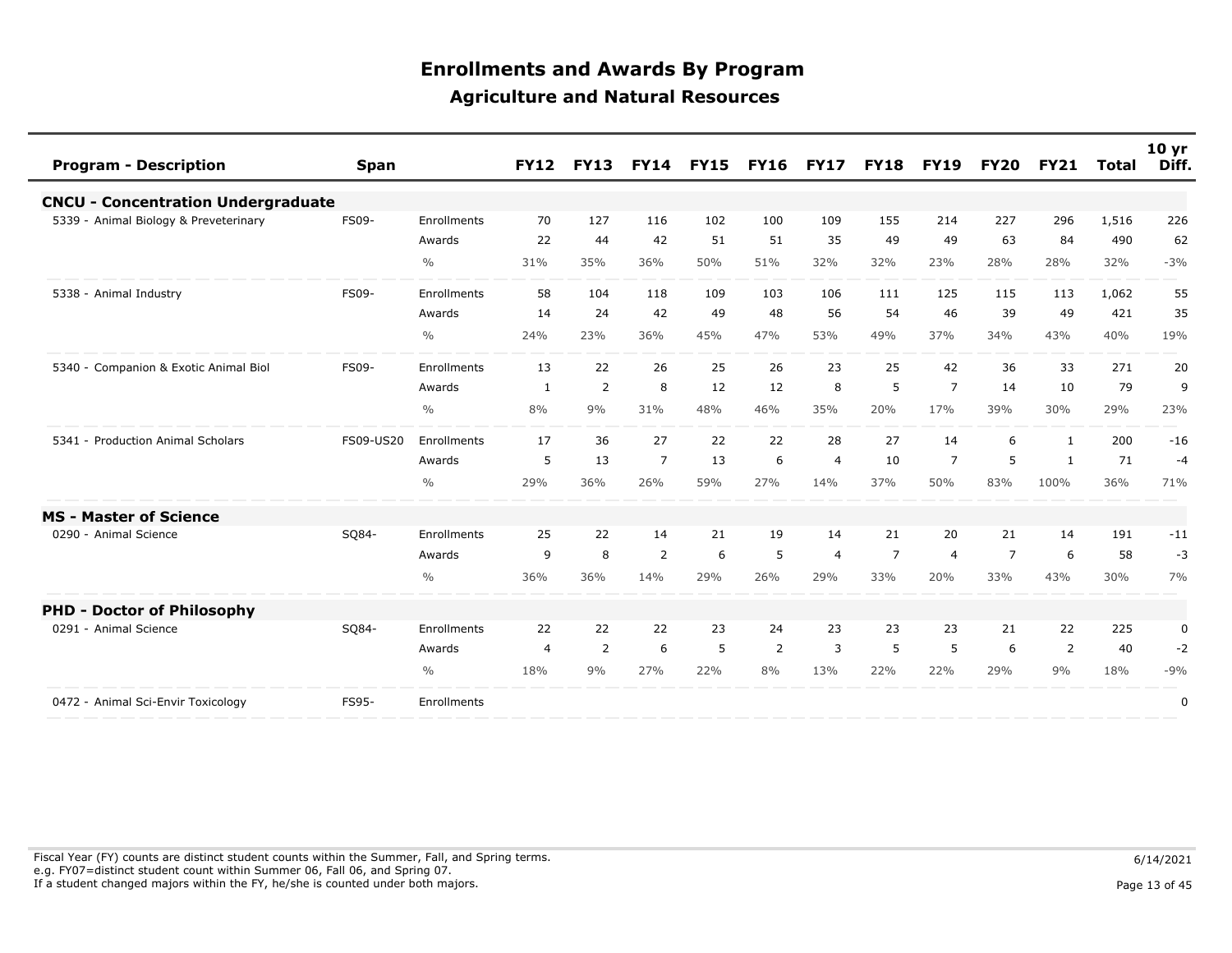| <b>Program - Description</b>              | <b>Span</b>  |               | <b>FY12</b>    | <b>FY13</b>    | <b>FY14</b>    | <b>FY15</b>    | <b>FY16</b>    | <b>FY17</b>    | <b>FY18</b>    | <b>FY19</b>    | <b>FY20</b>    | <b>FY21</b>    | <b>Total</b> | 10 <sub>yr</sub><br>Diff. |
|-------------------------------------------|--------------|---------------|----------------|----------------|----------------|----------------|----------------|----------------|----------------|----------------|----------------|----------------|--------------|---------------------------|
| Biosystems & Agricultural Engineeri       |              |               |                |                |                |                |                |                |                |                |                |                |              |                           |
| <b>BS</b> - Bachelor of Science           |              |               |                |                |                |                |                |                |                |                |                |                |              |                           |
| 5205 - Technology Systems Management      | FS04-FS10    | Enrollments   | 9              | 2              | 0              | 0              | 0              | 0              | 0              | 0              | 0              | 0              | 11           | -9                        |
|                                           |              | Awards        | $\overline{7}$ | $\overline{2}$ | 0              | $\mathbf 0$    | 0              | 0              | 0              | 0              | 0              | $\mathbf 0$    | 9            | $-7$                      |
|                                           |              | $\frac{0}{0}$ | 78%            | 100%           | $0\%$          | $0\%$          | $0\%$          | $0\%$          | $0\%$          | $0\%$          | $0\%$          | $0\%$          | 82%          | $-78%$                    |
| <b>DUAL - Dual Major</b>                  |              |               |                |                |                |                |                |                |                |                |                |                |              |                           |
| 9826 - Biosystems Engineering             | <b>US97-</b> | Enrollments   | 0              | 0              | $\mathbf 0$    | 0              | 0              | $\Omega$       | 0              | 0              | 2              | 3              | 5            | 3                         |
|                                           |              | Awards        | 0              | $\mathbf 0$    | $\mathbf 0$    | $\mathbf 0$    | 0              | 0              | 0              | $\mathbf 0$    | 0              | 1              | 1            | 1                         |
|                                           |              | $\frac{0}{0}$ | $0\%$          | $0\%$          | $0\%$          | $0\%$          | $0\%$          | $0\%$          | $0\%$          | $0\%$          | $0\%$          | 33%            | 20%          | 33%                       |
| <b>MNUN - Minor Undergraduate</b>         |              |               |                |                |                |                |                |                |                |                |                |                |              |                           |
| 5395 - Technology Systems Management      | FS15-        | Enrollments   | 0              | 0              | $\mathbf 0$    | 0              | 2              | 6              | $\overline{7}$ | 8              | 5              | 5              | 33           | 5                         |
|                                           |              | Awards        | 0              | 0              | 0              | $\mathbf 0$    | 1              | 1              | $\mathbf{1}$   | $\overline{2}$ | 3              | 1              | 9            | 1                         |
|                                           |              | $\frac{0}{0}$ | $0\%$          | $0\%$          | $0\%$          | $0\%$          | 50%            | 17%            | 14%            | 25%            | 60%            | 20%            | 27%          | 20%                       |
| <b>MS - Master of Science</b>             |              |               |                |                |                |                |                |                |                |                |                |                |              |                           |
| 0502 - Biosystems Engineering             | <b>US97-</b> | Enrollments   | 18             | 24             | 24             | 19             | 14             | 12             | 9              | 17             | 16             | 18             | 171          | 0                         |
|                                           |              | Awards        | 2              | 5              | $\overline{7}$ | $\overline{7}$ | 6              | $\overline{4}$ | 2              | $\overline{4}$ | $\overline{7}$ | $\overline{7}$ | 51           | 5                         |
|                                           |              | $\frac{0}{0}$ | 11%            | 21%            | 29%            | 37%            | 43%            | 33%            | 22%            | 24%            | 44%            | 39%            | 30%          | 28%                       |
| <b>NOGR - No Degree - Graduate</b>        |              |               |                |                |                |                |                |                |                |                |                |                |              |                           |
| 5319 - Linked BS/MS BiosysEngr Track      | FS09-        | Enrollments   | $\overline{2}$ | $\overline{7}$ | $\overline{7}$ | 5              | $\overline{7}$ | 3              | 3              | 9              | 9              | 9              | 61           | $\overline{7}$            |
| <b>PHD - Doctor of Philosophy</b>         |              |               |                |                |                |                |                |                |                |                |                |                |              |                           |
| <b>Biosystems Engineering</b><br>$0501 -$ | <b>US97-</b> | Enrollments   | 28             | 28             | 28             | 25             | 26             | 21             | 25             | 21             | 19             | 21             | 242          | $-7$                      |
|                                           |              | Awards        | 5              | 6              | 6              | 5              | $\overline{4}$ | 3              | 6              | $\overline{7}$ | $\mathbf 0$    | 2              | 44           | $-3$                      |
|                                           |              | $\frac{0}{0}$ | 18%            | 21%            | 21%            | 20%            | 15%            | 14%            | 24%            | 33%            | $0\%$          | 10%            | 18%          | $-8%$                     |

Fiscal Year (FY) counts are distinct student counts within the Summer, Fall, and Spring terms.  $6/14/2021$  e.g. FY07=distinct student count within Summer 06, Fall 06, and Spring 07. If a student changed majors within the FY, he/she is counted under both majors. Page 14 of 45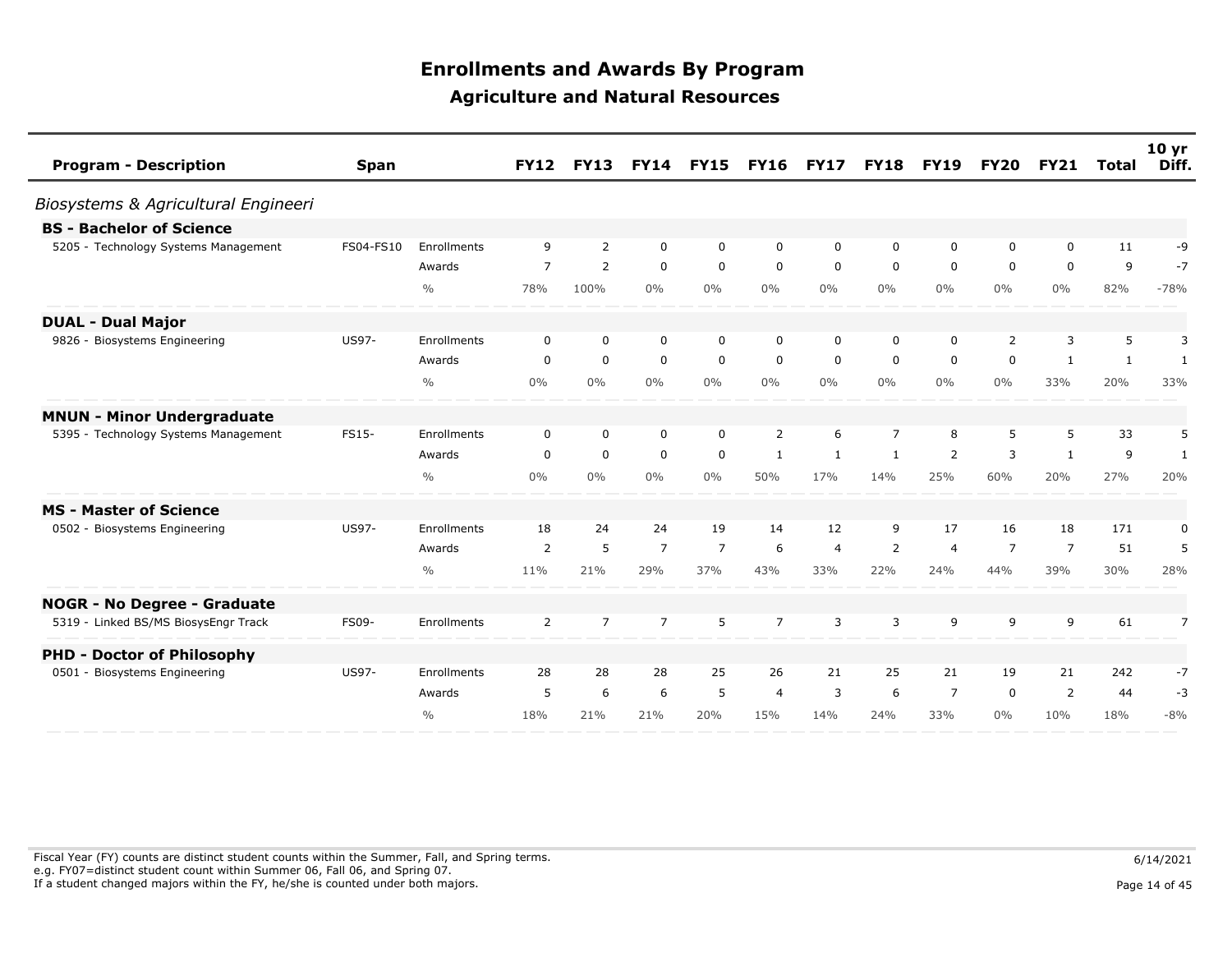| <b>Program - Description</b>                              | <b>Span</b>  |               | <b>FY12</b>  | <b>FY13</b> |              | <b>FY14 FY15</b> | <b>FY16</b>    | <b>FY17</b>  | <b>FY18</b>  | <b>FY19</b>    | <b>FY20</b> | <b>FY21</b> | Total          | 10 <sub>yr</sub><br>Diff. |
|-----------------------------------------------------------|--------------|---------------|--------------|-------------|--------------|------------------|----------------|--------------|--------------|----------------|-------------|-------------|----------------|---------------------------|
| Community Sustainability                                  |              |               |              |             |              |                  |                |              |              |                |             |             |                |                           |
| <b>ADDU - Additional Major Undergraduate</b>              |              |               |              |             |              |                  |                |              |              |                |             |             |                |                           |
| 5380 - Ag, Food & Natural Resources Ed                    | FS14-        | Enrollments   | $\mathbf 0$  | $\mathbf 0$ | $\mathbf 0$  | $\mathbf{1}$     | $\mathbf 0$    | 1            | $\mathbf{1}$ | $\mathbf{1}$   | 0           | 0           | $\overline{4}$ | $\pmb{0}$                 |
|                                                           |              | Awards        | $\mathbf 0$  | $\mathbf 0$ | $\mathbf 0$  | $\mathbf 0$      | $\mathbf 0$    | 1            | 0            | $\mathbf 0$    | 0           | $\mathbf 0$ | $\mathbf{1}$   | $\mathbf 0$               |
|                                                           |              | $\frac{0}{0}$ | $0\%$        | $0\%$       | $0\%$        | $0\%$            | $0\%$          | 100%         | $0\%$        | $0\%$          | $0\%$       | $0\%$       | 25%            | $0\%$                     |
| 5383 - Envir Studies & Sustainability                     | FS14-        | Enrollments   | $\mathbf 0$  | $\mathbf 0$ | $\mathbf 0$  | 3                | 5              | 10           | 13           | 14             | 13          | 12          | 70             | 12                        |
|                                                           |              | Awards        | $\mathbf 0$  | $\mathbf 0$ | $\mathbf 0$  | $\mathbf 0$      | $\mathbf 0$    | $\mathbf 0$  | $\mathbf{1}$ | 2              | 2           | $\mathbf 0$ | 5              | $\mathbf 0$               |
|                                                           |              | $\frac{0}{0}$ | $0\%$        | $0\%$       | $0\%$        | $0\%$            | $0\%$          | $0\%$        | 8%           | 14%            | 15%         | $0\%$       | 7%             | 0%                        |
| 5284 - Envir Studies and Agriscience                      | SS08-US14    | Enrollments   | 2            | 1           | $\mathbf{1}$ | $\mathbf{1}$     | $\mathbf 0$    | $\mathbf 0$  | $\mathbf 0$  | $\mathbf 0$    | 0           | $\mathbf 0$ | 5              | $-2$                      |
|                                                           |              | Awards        | $\mathbf{1}$ | $\mathbf 0$ | $\mathbf 0$  | $\mathbf{1}$     | $\mathbf 0$    | $\mathbf 0$  | $\mathbf 0$  | $\Omega$       | 0           | $\mathbf 0$ | $\overline{2}$ | $-1$                      |
|                                                           |              | $\frac{0}{0}$ | 50%          | $0\%$       | $0\%$        | 100%             | $0\%$          | $0\%$        | $0\%$        | $0\%$          | $0\%$       | $0\%$       | 40%            | $-50%$                    |
| 5323 - Natural Res Recreation & Tour                      | FS09-US14    | Enrollments   |              |             |              |                  |                |              |              |                |             |             |                | 0                         |
| 5386 - Sustainable Parks, Rec and Tour                    | FS14-        | Enrollments   | $\mathbf 0$  | $\mathbf 0$ | $\mathbf 0$  | 4                | 9              | 14           | 22           | 19             | 24          | 22          | 114            | 22                        |
|                                                           |              | Awards        | 0            | $\mathbf 0$ | $\mathbf 0$  | $\mathbf 0$      | $\mathbf 0$    | 1            | 5            | 5              | 6           | 6           | 23             | 6                         |
|                                                           |              | $\frac{0}{0}$ | $0\%$        | $0\%$       | $0\%$        | $0\%$            | $0\%$          | 7%           | 23%          | 26%            | 25%         | 27%         | 20%            | 27%                       |
| <b>BS - Bachelor of Science</b>                           |              |               |              |             |              |                  |                |              |              |                |             |             |                |                           |
| 5379 - Ag, Food & Natural Resources Ed                    | <b>FS14-</b> | Enrollments   | $\mathbf 0$  | $\mathbf 0$ | $\mathbf 0$  | 21               | 26             | 37           | 38           | 50             | 42          | 39          | 253            | 39                        |
|                                                           |              | Awards        | $\mathbf 0$  | $\mathbf 0$ | $\mathbf 0$  | 3                | $\overline{4}$ | 3            | 6            | 12             | 9           | 12          | 49             | 12                        |
|                                                           |              | $\frac{0}{0}$ | $0\%$        | $0\%$       | $0\%$        | 14%              | 15%            | 8%           | 16%          | 24%            | 21%         | 31%         | 19%            | 31%                       |
| 5381 - Ag, Food & Natural Resources Ed - Second<br>Degree | FS14-        | Enrollments   | $\mathbf 0$  | $\mathbf 0$ | $\mathbf 0$  | $\mathbf 0$      | $\mathbf{1}$   | $\mathbf{1}$ | 2            | $\overline{2}$ | 3           | 3           | 12             | 3                         |
|                                                           |              | Awards        | 0            | $\mathbf 0$ | $\mathbf 0$  | $\mathbf 0$      | $\mathbf 0$    | $\mathbf 0$  | 0            | $\mathbf 0$    | 0           | 1           | $\mathbf{1}$   | 1                         |
|                                                           |              | $\frac{0}{0}$ | $0\%$        | $0\%$       | $0\%$        | $0\%$            | $0\%$          | $0\%$        | $0\%$        | $0\%$          | $0\%$       | 33%         | 8%             | 33%                       |
| 5217 - Agric & Natural Resources Comm                     | FS04-FS07    | Enrollments   | 1            | $\mathbf 0$ | $\mathbf 0$  | $\mathbf 0$      | $\mathbf 0$    | $\mathbf 0$  | 0            | 0              | 0           | $\mathbf 0$ | $\mathbf{1}$   | $-1$                      |
|                                                           |              | Awards        | 1            | $\mathbf 0$ | $\mathbf 0$  | $\mathbf 0$      | $\mathbf 0$    | $\mathbf 0$  | $\mathbf 0$  | $\mathbf 0$    | $\mathbf 0$ | $\mathbf 0$ | $\mathbf{1}$   | $-1$                      |
|                                                           |              | $\frac{0}{0}$ | 100%         | $0\%$       | $0\%$        | $0\%$            | $0\%$          | $0\%$        | $0\%$        | $0\%$          | $0\%$       | $0\%$       | 100%           | $-100%$                   |

Fiscal Year (FY) counts are distinct student counts within the Summer, Fall, and Spring terms.  $6/14/2021$  e.g. FY07=distinct student count within Summer 06, Fall 06, and Spring 07. If a student changed majors within the FY, he/she is counted under both majors. Page 15 of 45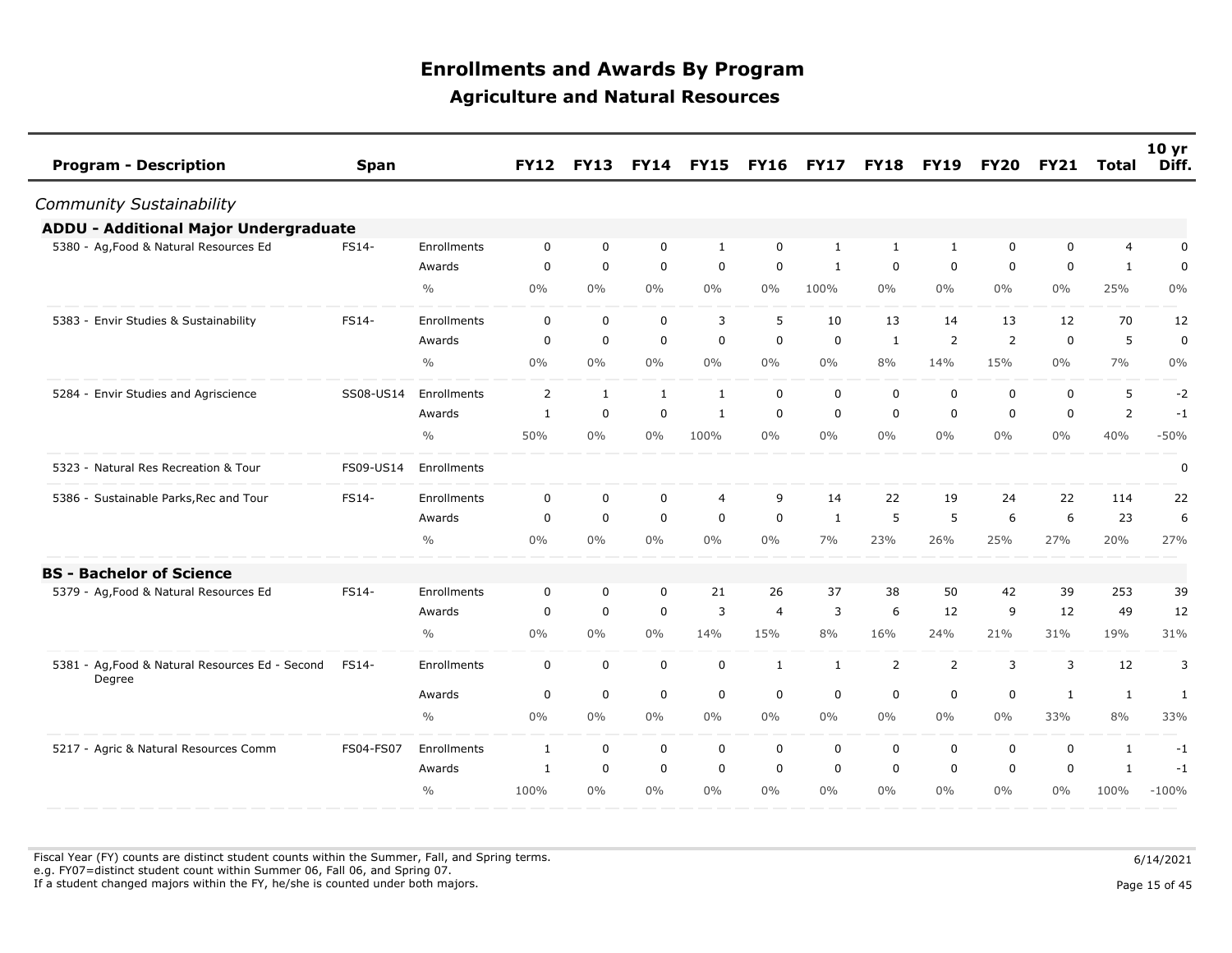| <b>Program - Description</b>                             | <b>Span</b>      |               | <b>FY12</b>  | <b>FY13</b>  | <b>FY14</b>    | <b>FY15</b>    | <b>FY16</b>    | <b>FY17</b> | <b>FY18</b>  | <b>FY19</b>    | <b>FY20</b>    | <b>FY21</b>  | <b>Total</b> | 10 yr<br>Diff. |
|----------------------------------------------------------|------------------|---------------|--------------|--------------|----------------|----------------|----------------|-------------|--------------|----------------|----------------|--------------|--------------|----------------|
| 5219 - Agric & Natural Resources Comm - Second<br>Degree | <b>FS04-FS07</b> | Enrollments   | $\mathbf 0$  | $\mathbf 0$  | $\mathbf 0$    | $\mathbf 0$    | $\mathbf 0$    | $\mathbf 0$ | $\mathbf 0$  | $\mathbf 0$    | $\mathbf 0$    | $\mathbf{1}$ | $\mathbf{1}$ | 1              |
| 5210 - Agriscience                                       | FS04-SS09        | Enrollments   | 5            | 0            | $\mathbf 0$    | $\mathbf 0$    | $\mathbf 0$    | $\mathbf 0$ | $\mathbf 0$  | $\mathbf 0$    | $\mathbf 0$    | $\mathbf 0$  | 5            | $-5$           |
|                                                          |                  | Awards        | 5            | $\mathbf 0$  | $\mathbf 0$    | $\mathbf 0$    | $\mathbf 0$    | $\mathbf 0$ | $\mathbf 0$  | $\mathbf 0$    | $\mathbf 0$    | $\mathbf 0$  | 5            | -5             |
|                                                          |                  | $\frac{0}{0}$ | 100%         | 0%           | 0%             | $0\%$          | $0\%$          | $0\%$       | $0\%$        | $0\%$          | $0\%$          | $0\%$        | 100%         | $-100%$        |
| 5382 - Envir Studies & Sustainability                    | FS14-            | Enrollments   | $\mathbf 0$  | $\mathbf 0$  | $\mathbf 0$    | 101            | 176            | 250         | 303          | 308            | 330            | 348          | 1,816        | 348            |
|                                                          |                  | Awards        | 0            | 0            | $\mathbf 0$    | 3              | 25             | 36          | 57           | 47             | 64             | 64           | 296          | 64             |
|                                                          |                  | $\frac{0}{0}$ | $0\%$        | $0\%$        | 0%             | 3%             | 14%            | 14%         | 19%          | 15%            | 19%            | 18%          | 16%          | 18%            |
| 5384 - Envir Studies & Sustainability - Second<br>Degree | FS14-            | Enrollments   | $\mathbf 0$  | 0            | $\mathbf 0$    | 5              | 12             | 11          | 8            | $\overline{7}$ | $\overline{7}$ | 12           | 62           | 12             |
|                                                          |                  | Awards        | $\mathbf 0$  | $\mathbf 0$  | $\mathbf 0$    | $\mathbf 0$    | $\mathbf 0$    | 1           | 2            | 2              | $\mathbf{1}$   | 3            | 9            | 3              |
|                                                          |                  | $\frac{0}{0}$ | $0\%$        | 0%           | 0%             | $0\%$          | 0%             | 9%          | 25%          | 29%            | 14%            | 25%          | 15%          | 25%            |
| 5283 - Envir Studies and Agriscience                     | SS08-US14        | Enrollments   | 121          | 128          | 128            | 63             | 14             | 3           | $\mathbf{1}$ | $\overline{2}$ | $\mathbf{1}$   | 1            | 462          | $-120$         |
|                                                          |                  | Awards        | 23           | 24           | 31             | 19             | 8              | 1           | $\mathbf 0$  | $\mathbf 0$    | 0              | 0            | 106          | $-23$          |
|                                                          |                  | $\frac{0}{0}$ | 19%          | 19%          | 24%            | 30%            | 57%            | 33%         | $0\%$        | $0\%$          | $0\%$          | $0\%$        | 23%          | $-19%$         |
| 5285 - Envir Studies and Agriscience - Second<br>Degree  | SS08-US14        | Enrollments   | 13           | 8            | $\overline{7}$ | $\overline{2}$ | $\mathbf{1}$   | $\mathbf 0$ | $\mathbf 0$  | $\mathbf 0$    | $\mathbf 0$    | $\mathbf 0$  | 31           | $-13$          |
|                                                          |                  | Awards        | $\mathbf 0$  | $\mathbf{1}$ | $\mathbf{1}$   | 1              | $\mathbf 0$    | $\mathbf 0$ | $\mathbf 0$  | $\mathbf 0$    | $\Omega$       | $\mathbf{0}$ | 3            | 0              |
|                                                          |                  | $\frac{0}{0}$ | $0\%$        | 13%          | 14%            | 50%            | $0\%$          | $0\%$       | $0\%$        | $0\%$          | $0\%$          | $0\%$        | 10%          | 0%             |
| 5223 - Environ Studies & Applications                    | FS04-FS07        | Enrollments   | $\mathbf{1}$ | 0            | $\mathbf 0$    | $\pmb{0}$      | $\mathbf 0$    | $\mathbf 0$ | $\mathbf 0$  | 0              | $\mathbf 0$    | $\mathbf 0$  | $\mathbf{1}$ | $-1$           |
|                                                          |                  | Awards        | $\mathbf{1}$ | $\mathbf 0$  | $\mathbf 0$    | $\mathbf 0$    | $\mathbf 0$    | $\Omega$    | $\mathbf 0$  | $\mathbf 0$    | $\mathbf 0$    | $\mathbf 0$  | $\mathbf{1}$ | $-1$           |
|                                                          |                  | $\frac{0}{0}$ | 100%         | $0\%$        | $0\%$          | $0\%$          | $0\%$          | $0\%$       | 0%           | $0\%$          | $0\%$          | $0\%$        | 100%         | $-100%$        |
| 5322 - Natural Res Recreation & Tour                     | FS09-US14        | Enrollments   | 62           | 70           | 58             | 36             | 13             | 3           | $\mathbf 0$  | $\mathbf 0$    | $\mathbf 0$    | $\mathbf 0$  | 242          | $-62$          |
|                                                          |                  | Awards        | 10           | 17           | 18             | 11             | $\overline{7}$ | 3           | $\mathbf 0$  | 0              | 0              | 0            | 66           | $-10$          |
|                                                          |                  | $\frac{0}{0}$ | 16%          | 24%          | 31%            | 31%            | 54%            | 100%        | $0\%$        | $0\%$          | $0\%$          | $0\%$        | 27%          | $-16%$         |
| 5324 - Natural Res Recreation & Tour - Second<br>Degree  | FS09-US14        | Enrollments   | 3            | 2            | $\mathbf{1}$   | $\mathbf{1}$   | $\mathbf{1}$   | $\mathbf 0$ | $\mathbf 0$  | $\mathbf 0$    | $\mathbf 0$    | $\mathbf 0$  | 8            | $-3$           |

Fiscal Year (FY) counts are distinct student counts within the Summer, Fall, and Spring terms.  $6/14/2021$  e.g. FY07=distinct student count within Summer 06, Fall 06, and Spring 07. If a student changed majors within the FY, he/she is counted under both majors. Page 16 of 45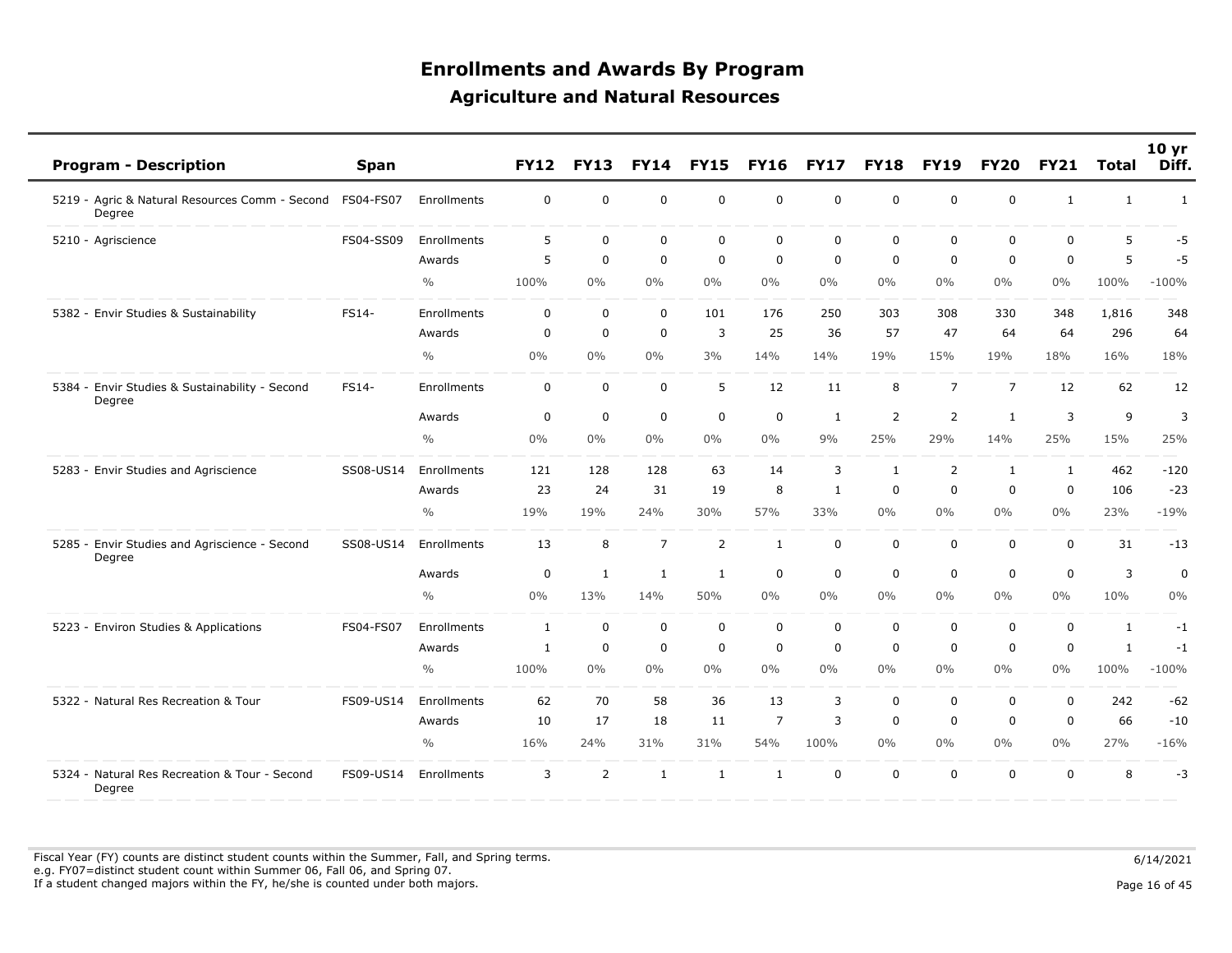|          | <b>Program - Description</b>                       | <b>Span</b> |               | <b>FY12</b>    | <b>FY13</b>    | <b>FY14</b>    | <b>FY15</b>    | <b>FY16</b>    | <b>FY17</b>  | <b>FY18</b>  | <b>FY19</b> | <b>FY20</b>    | <b>FY21</b>  | <b>Total</b> | 10 <sub>yr</sub><br>Diff. |
|----------|----------------------------------------------------|-------------|---------------|----------------|----------------|----------------|----------------|----------------|--------------|--------------|-------------|----------------|--------------|--------------|---------------------------|
|          | 5220 - Park, Recreation & Tourism Res              | FS04-US09   | Enrollments   | 12             | 3              | $\mathbf 0$    | $\mathbf 0$    | $\mathbf 0$    | $\mathbf 0$  | $\mathbf 0$  | $\mathbf 0$ | $\mathbf 0$    | $\mathbf{1}$ | 16           | $-11$                     |
|          |                                                    |             | Awards        | 9              | $\overline{2}$ | $\mathbf 0$    | $\Omega$       | $\Omega$       | $\mathbf 0$  | 0            | $\mathbf 0$ | 0              | $\Omega$     | 11           | -9                        |
|          |                                                    |             | $\frac{0}{0}$ | 75%            | 67%            | $0\%$          | 0%             | $0\%$          | $0\%$        | 0%           | $0\%$       | $0\%$          | $0\%$        | 69%          | $-75%$                    |
|          | 5385 - Sustainable Parks, Rec and Tour             | FS14-       | Enrollments   | $\mathbf{0}$   | $\mathbf 0$    | $\mathbf 0$    | 40             | 79             | 110          | 107          | 97          | 87             | 71           | 591          | 71                        |
|          |                                                    |             | Awards        | 0              | 0              | $\mathbf 0$    | 3              | 5              | 17           | 21           | 12          | 19             | 22           | 99           | 22                        |
|          |                                                    |             | $\frac{0}{0}$ | $0\%$          | $0\%$          | $0\%$          | 8%             | 6%             | 15%          | 20%          | 12%         | 22%            | 31%          | 17%          | 31%                       |
| $5387 -$ | Sustainable Parks, Rec and Tour - Second<br>Degree | FS14-       | Enrollments   | $\mathbf 0$    | $\mathbf 0$    | $\mathbf 0$    | 3              | 3              | 5            | 8            | 6           | $\overline{7}$ | 5            | 37           | 5                         |
|          |                                                    |             | Awards        | 0              | 0              | $\mathbf 0$    | $\mathbf 0$    | $\mathbf 0$    | $\mathbf 0$  | 0            | $\mathbf 0$ | $\mathbf 0$    | 1            | 1            | $\mathbf{1}$              |
|          |                                                    |             | $\frac{0}{0}$ | 0%             | $0\%$          | $0\%$          | 0%             | 0%             | $0\%$        | 0%           | $0\%$       | $0\%$          | 20%          | 3%           | 20%                       |
|          | <b>CNCU - Concentration Undergraduate</b>          |             |               |                |                |                |                |                |              |              |             |                |              |              |                           |
|          | 5326 - Commercial Recreation & Tourism             | FS09-US14   | Enrollments   | 29             | 33             | 34             | 25             | 10             | 2            | $\mathbf{1}$ | 0           | $\Omega$       | $\Omega$     | 134          | $-29$                     |
|          |                                                    |             | Awards        | $\overline{4}$ | 10             | 12             | 8              | $\overline{4}$ | $\mathbf{1}$ | $\mathbf 0$  | $\mathbf 0$ | 0              | $\mathbf 0$  | 39           | $-4$                      |
|          |                                                    |             | $\frac{0}{0}$ | 14%            | 30%            | 35%            | 32%            | 40%            | 50%          | $0\%$        | $0\%$       | $0\%$          | $0\%$        | 29%          | $-14%$                    |
|          | 5286 - Communication                               | SS08-US14   | Enrollments   | 11             | 10             | 5              | 2              | $\mathbf 0$    | $\mathbf 0$  | $\mathbf 0$  | $\mathbf 0$ | $\mathbf 0$    | $\mathbf 0$  | 28           | $-11$                     |
|          |                                                    |             | Awards        | 3              | $\overline{7}$ | $\overline{2}$ | $\overline{2}$ | $\Omega$       | $\mathbf 0$  | $\mathbf 0$  | $\mathbf 0$ | $\mathbf 0$    | $\mathbf 0$  | 14           | $-3$                      |
|          |                                                    |             | $\frac{0}{0}$ | 27%            | 70%            | 40%            | 100%           | 0%             | $0\%$        | $0\%$        | $0\%$       | $0\%$          | $0\%$        | 50%          | $-27%$                    |
|          | 5287 - Community Engagement and Educ               | SS08-US14   | Enrollments   | 12             | 6              | 5              | $\mathbf{1}$   | $\mathbf 0$    | $\mathbf 0$  | $\mathbf 0$  | $\mathbf 0$ | $\mathbf 0$    | $\mathbf 0$  | 24           | $-12$                     |
|          |                                                    |             | Awards        | 3              | $\mathbf{1}$   | 3              | 1              | 0              | $\mathbf 0$  | 0            | $\mathbf 0$ | $\mathbf 0$    | $\mathbf 0$  | 8            | $-3$                      |
|          |                                                    |             | $\frac{0}{0}$ | 25%            | 17%            | 60%            | 100%           | $0\%$          | $0\%$        | $0\%$        | $0\%$       | $0\%$          | $0\%$        | 33%          | $-25%$                    |
|          | 5325 - Natural Res Recreation Mgt                  | FS09-US14   | Enrollments   | 12             | 20             | 17             | 10             | 5              | 1            | $\mathbf 0$  | $\mathbf 0$ | $\mathbf 0$    | $\mathbf 0$  | 65           | $-12$                     |
|          |                                                    |             | Awards        | 3              | $\overline{7}$ | 5              | 3              | 3              | 1            | $\mathbf 0$  | $\mathbf 0$ | $\mathbf 0$    | $\mathbf 0$  | 22           | $-3$                      |
|          |                                                    |             | $\frac{0}{0}$ | 25%            | 35%            | 29%            | 30%            | 60%            | 100%         | 0%           | $0\%$       | $0\%$          | $0\%$        | 34%          | $-25%$                    |
|          | 5288 - Science and Policy                          | SS08-US14   | Enrollments   | 48             | 47             | 61             | 39             | 13             | $\mathbf{1}$ | 1            | 1           | $\mathbf 0$    | 1            | 212          | $-47$                     |
|          |                                                    |             | Awards        | 18             | 16             | 23             | 15             | 7              | 1            | $\mathbf 0$  | $\mathbf 0$ | 0              | $\Omega$     | 80           | $-18$                     |
|          |                                                    |             | $\frac{0}{0}$ | 38%            | 34%            | 38%            | 38%            | 54%            | 100%         | $0\%$        | $0\%$       | $0\%$          | $0\%$        | 38%          | $-38%$                    |

Fiscal Year (FY) counts are distinct student counts within the Summer, Fall, and Spring terms.  $6/14/2021$  e.g. FY07=distinct student count within Summer 06, Fall 06, and Spring 07. If a student changed majors within the FY, he/she is counted under both majors. Page 17 of 45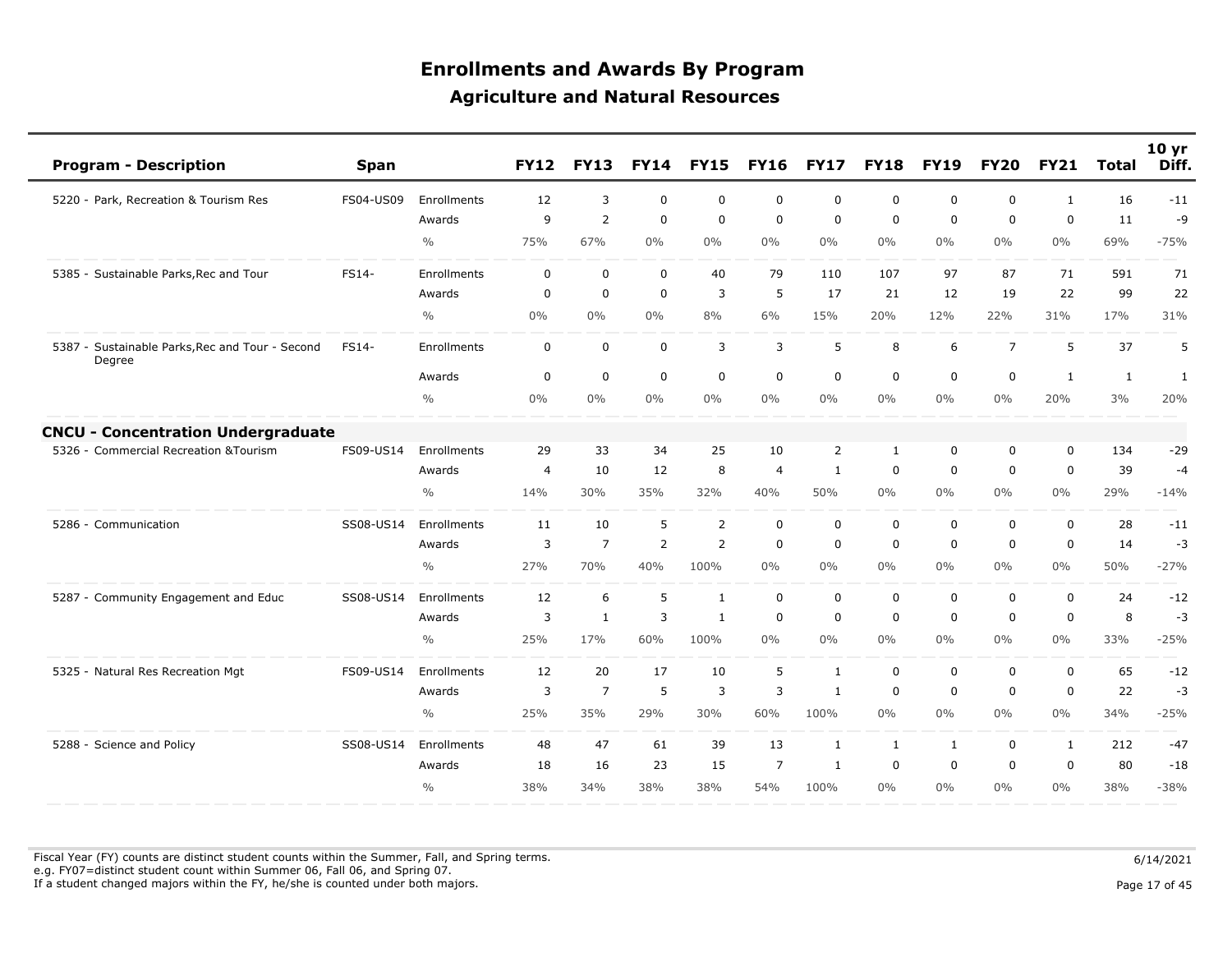| <b>Program - Description</b>                 | <b>Span</b> |               | <b>FY12</b>             | <b>FY13</b>    | <b>FY14</b>    | <b>FY15</b>    | <b>FY16</b>    | <b>FY17</b>    | <b>FY18</b>    | <b>FY19</b>    | <b>FY20</b>  | <b>FY21</b>    | <b>Total</b>   | 10 <sub>yr</sub><br>Diff. |
|----------------------------------------------|-------------|---------------|-------------------------|----------------|----------------|----------------|----------------|----------------|----------------|----------------|--------------|----------------|----------------|---------------------------|
| 5289 - Tch Ed in Agrisci and Nat Res         | SS08-US14   | Enrollments   | 22                      | 19             | 23             | 12             | $\overline{2}$ | $\overline{2}$ | $\mathbf{1}$   | $\mathbf{1}$   | $\mathbf{1}$ | $\overline{2}$ | 85             | $-20$                     |
|                                              |             | Awards        | 5                       | $\overline{2}$ | $\overline{4}$ | 3              | $\mathbf{1}$   | $\mathbf 0$    | $\mathbf 0$    | $\mathbf 0$    | 0            | $\mathbf 0$    | 15             | $-5$                      |
|                                              |             | $\frac{0}{0}$ | 23%                     | 11%            | 17%            | 25%            | 50%            | $0\%$          | $0\%$          | $0\%$          | $0\%$        | $0\%$          | 18%            | $-23%$                    |
| <b>MA - Master of Arts</b>                   |             |               |                         |                |                |                |                |                |                |                |              |                |                |                           |
| 5444 - Agriculture, Food & Nat Res Ed        | FS19-       | Enrollments   | $\mathbf 0$             | $\mathbf 0$    | $\mathbf 0$    | $\mathbf 0$    | $\mathbf 0$    | $\mathbf 0$    | $\mathbf 0$    | $\mathbf 0$    | 8            | 14             | 22             | 14                        |
|                                              |             | Awards        | $\mathbf 0$             | $\mathbf 0$    | $\mathbf 0$    | $\mathbf 0$    | $\mathbf 0$    | $\mathbf 0$    | $\mathbf 0$    | $\mathbf 0$    | 0            | 6              | 6              | 6                         |
|                                              |             | $\frac{0}{0}$ | 0%                      | $0\%$          | $0\%$          | $0\%$          | $0\%$          | $0\%$          | $0\%$          | $0\%$          | $0\%$        | 43%            | 27%            | 43%                       |
| <b>MJSE - Teaching Major Sec Endorsement</b> |             |               |                         |                |                |                |                |                |                |                |              |                |                |                           |
| 5215 - Agriscience                           | FS04-       | Enrollments   | 14                      | 12             | 11             | 9              | 8              | 5              | 20             | 26             | 32           | 29             | 166            | 15                        |
| <b>MNSE - Teaching Minor Sec Endorsement</b> |             |               |                         |                |                |                |                |                |                |                |              |                |                |                           |
| 5388 - Ag, Food & Natural Resources Ed       | FS14-       | Enrollments   | $\mathbf 0$             | $\mathbf 0$    | $\mathbf 0$    | $\mathbf 0$    | $\mathbf 0$    | $\mathbf 0$    | $\mathbf{1}$   | $\mathbf{1}$   | $\mathbf{1}$ | $\mathbf{1}$   | 4              | $\mathbf{1}$              |
| 5330 - Agriscience                           | FS04-US14   | Enrollments   | $\mathsf{O}\phantom{0}$ | $\mathbf{1}$   | $\mathbf{1}$   | $\mathbf 0$    | $\mathbf 0$    | $\mathbf 0$    | $\mathbf 0$    | $\mathbf 0$    | $\mathbf 0$  | $\mathbf 0$    | $\overline{2}$ | $\pmb{0}$                 |
| <b>MNUN - Minor Undergraduate</b>            |             |               |                         |                |                |                |                |                |                |                |              |                |                |                           |
| 5408 - Sustainable Nat Res Rec Mgt           | FS15-       | Enrollments   | $\mathbf 0$             | $\mathbf 0$    | $\mathbf 0$    | $\mathbf 0$    | 20             | 24             | 35             | 44             | 34           | 26             | 183            | 26                        |
|                                              |             | Awards        | 0                       | $\mathbf 0$    | $\mathbf 0$    | $\mathbf 0$    | $\overline{7}$ | 10             | 5              | 14             | 15           | 10             | 61             | 10                        |
|                                              |             | $\frac{0}{0}$ | 0%                      | $0\%$          | $0\%$          | $0\%$          | 35%            | 42%            | 14%            | 32%            | 44%          | 38%            | 33%            | 38%                       |
| <b>MS - Master of Science</b>                |             |               |                         |                |                |                |                |                |                |                |              |                |                |                           |
| 5208 - Comm, Ag, Rec & Res Studies           | FS04-US14   | Enrollments   | 40                      | 38             | 34             | 19             | 5              | 3              | $\mathbf 0$    | $\mathbf 0$    | 0            | $\mathbf 0$    | 139            | $-40$                     |
|                                              |             | Awards        | 12                      | 10             | 16             | 5              | $\overline{2}$ | 2              | 0              | $\mathbf 0$    | 0            | 0              | 47             | $-12$                     |
|                                              |             | $\frac{0}{0}$ | 30%                     | 26%            | 47%            | 26%            | 40%            | 67%            | $0\%$          | $0\%$          | $0\%$        | $0\%$          | 34%            | $-30%$                    |
| 5389 - Community Sustainability              | FS14-       | Enrollments   | $\mathbf 0$             | $\mathbf 0$    | $\mathbf 0$    | 23             | 27             | 25             | 16             | 20             | 22           | 11             | 144            | 11                        |
|                                              |             | Awards        | $\boldsymbol{0}$        | $\mathbf 0$    | $\mathbf 0$    | $\overline{3}$ | 9              | 16             | 5              | $\overline{7}$ | 6            | 12             | 58             | 12                        |
|                                              |             | $\frac{0}{0}$ | 0%                      | $0\%$          | $0\%$          | 13%            | 33%            | 64%            | 31%            | 35%            | 27%          | 109%           | 40%            | 109%                      |
| 5376 - Sustain Tour&Protect Area Mgt         | FS13-       | Enrollments   | $\mathbf 0$             | $\mathbf 0$    | $\mathbf 0$    | 3              | 3              | $\mathbf{1}$   | $\overline{4}$ | 6              | 5            | 2              | 24             | $\overline{2}$            |
|                                              |             | Awards        | $\mathbf 0$             | $\mathbf 0$    | $\mathbf 0$    | $\mathbf{1}$   | $\mathbf{1}$   | 1              | $\mathbf{1}$   | $\mathbf 0$    | 3            | $\overline{2}$ | 9              | $\overline{2}$            |
|                                              |             | $\frac{0}{0}$ | 0%                      | $0\%$          | 0%             | 33%            | 33%            | 100%           | 25%            | $0\%$          | 60%          | 100%           | 38%            | 100%                      |

Fiscal Year (FY) counts are distinct student counts within the Summer, Fall, and Spring terms.  $6/14/2021$ e.g. FY07=distinct student count within Summer 06, Fall 06, and Spring 07.

If a student changed majors within the FY, he/she is counted under both majors. Page 18 of 45

Page 18 of 45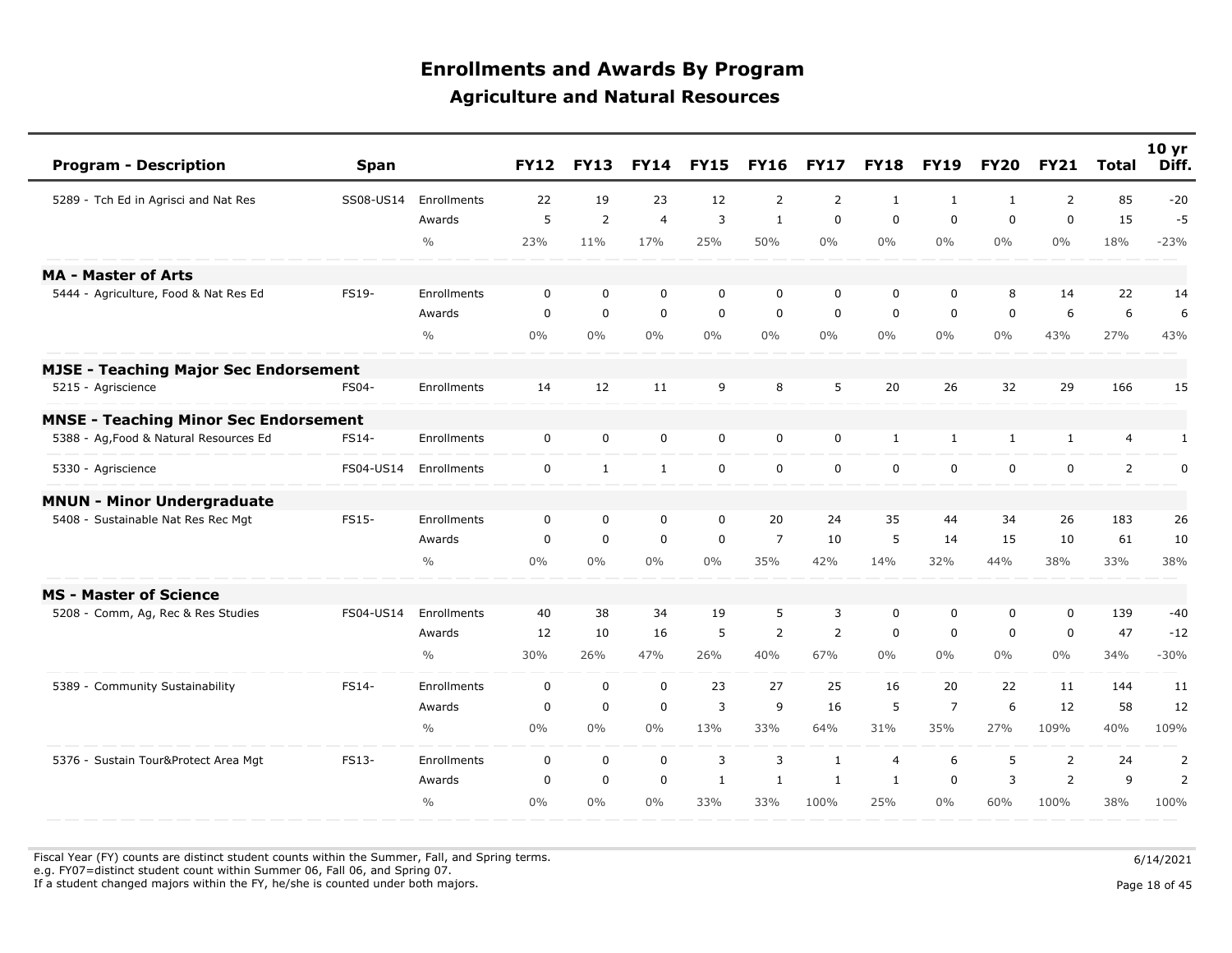| <b>Program - Description</b>               | Span      |               | <b>FY12</b>    | <b>FY13</b>    |                | <b>FY14 FY15</b> | <b>FY16</b>    | <b>FY17</b>    |                | <b>FY18 FY19</b> | <b>FY20</b>    | <b>FY21</b>    | Total | 10 <sub>yr</sub><br>Diff. |
|--------------------------------------------|-----------|---------------|----------------|----------------|----------------|------------------|----------------|----------------|----------------|------------------|----------------|----------------|-------|---------------------------|
| <b>PHD - Doctor of Philosophy</b>          |           |               |                |                |                |                  |                |                |                |                  |                |                |       |                           |
| 5209 - Comm, Ag, Rec & Res Studies         | FS04-US14 | Enrollments   | 37             | 35             | 36             | 21               | 13             | 6              | $\overline{2}$ | $\mathbf 0$      | 0              | $\mathbf 0$    | 150   | $-37$                     |
|                                            |           | Awards        | 3              | $\overline{4}$ | 8              | 1                | 2              | $\overline{4}$ | $\mathbf{1}$   | $\mathbf 0$      | 0              | $\mathbf 0$    | 23    | $-3$                      |
|                                            |           | $\frac{0}{0}$ | 8%             | 11%            | 22%            | 5%               | 15%            | 67%            | 50%            | $0\%$            | $0\%$          | $0\%$          | 15%   | $-8%$                     |
| 5390 - Community Sustainability            | FS14-     | Enrollments   | $\mathbf 0$    | $\mathbf 0$    | $\mathbf 0$    | 11               | 20             | 31             | 31             | 31               | 31             | 27             | 182   | 27                        |
|                                            |           | Awards        | $\mathbf 0$    | $\mathbf 0$    | $\mathbf 0$    | 3                | $\mathbf 0$    | 3              | 1              | 5                | $\overline{7}$ | 6              | 25    | 6                         |
|                                            |           | $\frac{0}{0}$ | $0\%$          | $0\%$          | 0%             | 27%              | 0%             | 10%            | 3%             | 16%              | 23%            | 22%            | 14%   | 22%                       |
| 5377 - Sustain Tour&Protect Area Mgt       | FS13-     | Enrollments   | 0              | 0              | $\overline{4}$ | 6                | $\overline{4}$ | 8              | 6              | 3                | $\overline{4}$ | $\overline{4}$ | 39    | 4                         |
|                                            |           | Awards        | 0              | $\mathbf 0$    | 3              | $\mathbf{1}$     | 1              | $\overline{2}$ | 1              | $\mathbf 0$      |                | 0              | 9     | 0                         |
|                                            |           | $\frac{0}{0}$ | 0%             | 0%             | 75%            | 17%              | 25%            | 25%            | 17%            | $0\%$            | 25%            | $0\%$          | 23%   | 0%                        |
| <b>SPCU - Specialization Undergraduate</b> |           |               |                |                |                |                  |                |                |                |                  |                |                |       |                           |
| Natural Resource Recreation<br>5279        | FS06-US15 | Enrollments   | 6              | 6              | 12             | 13               | 5              | $\mathbf 0$    | $\mathbf 0$    | 0                | 0              | 0              | 42    | -6                        |
|                                            |           | Awards        | $\mathbf{1}$   | 3              | 3              | 5                | 1              | 0              | $\mathbf 0$    | $\mathbf 0$      | 0              | 0              | 13    | $-1$                      |
|                                            |           | $\frac{0}{0}$ | 17%            | 50%            | 25%            | 38%              | 20%            | $0\%$          | $0\%$          | $0\%$            | $0\%$          | $0\%$          | 31%   | $-17%$                    |
| 5333 - Sustainability                      | FS10-SS13 | Enrollments   | 28             | 35             | 27             | 15               | $\overline{7}$ | $\Omega$       | $\mathbf 0$    | $\mathbf 0$      | $\Omega$       | $\Omega$       | 112   | $-28$                     |
|                                            |           | Awards        | $\overline{7}$ | 6              | 6              | $\mathbf{1}$     | 2              | $\mathbf 0$    | $\mathbf 0$    | $\mathbf 0$      | $\mathbf{0}$   | 0              | 22    | $-7$                      |
|                                            |           | $\frac{0}{0}$ | 25%            | 17%            | 22%            | 7%               | 29%            | $0\%$          | $0\%$          | $0\%$            | $0\%$          | $0\%$          | 20%   | $-25%$                    |
|                                            |           |               |                |                |                |                  |                |                |                |                  |                |                |       |                           |

#### *Crop & Soil Science*

| <b>ADDU - Additional Major Undergraduate</b> |           |               |     |     |     |       |       |       |       |       |       |       |     |        |
|----------------------------------------------|-----------|---------------|-----|-----|-----|-------|-------|-------|-------|-------|-------|-------|-----|--------|
| 0313 - Crop and Soil Sciences                | FQ76-US13 | Enrollments   |     |     |     |       |       |       |       |       |       |       |     |        |
| <b>BS - Bachelor of Science</b>              |           |               |     |     |     |       |       |       |       |       |       |       |     |        |
| 0312 - Crop and Soil Sciences                | FQ76-US13 | Enrollments   | 104 | 117 | 33  | 0     | 0     | 0     | 0     | 0     | 0     |       | 254 | $-104$ |
|                                              |           | Awards        | 21  | 23  |     | 0     |       | 0     | 0     | 0     | 0     |       | 49  | $-21$  |
|                                              |           | $\frac{0}{0}$ | 20% | 20% | 15% | $0\%$ | $0\%$ | $0\%$ | $0\%$ | $0\%$ | $0\%$ | $0\%$ | 19% | $-20%$ |

Fiscal Year (FY) counts are distinct student counts within the Summer, Fall, and Spring terms.  $6/14/2021$  e.g. FY07=distinct student count within Summer 06, Fall 06, and Spring 07. If a student changed majors within the FY, he/she is counted under both majors. Page 19 of 45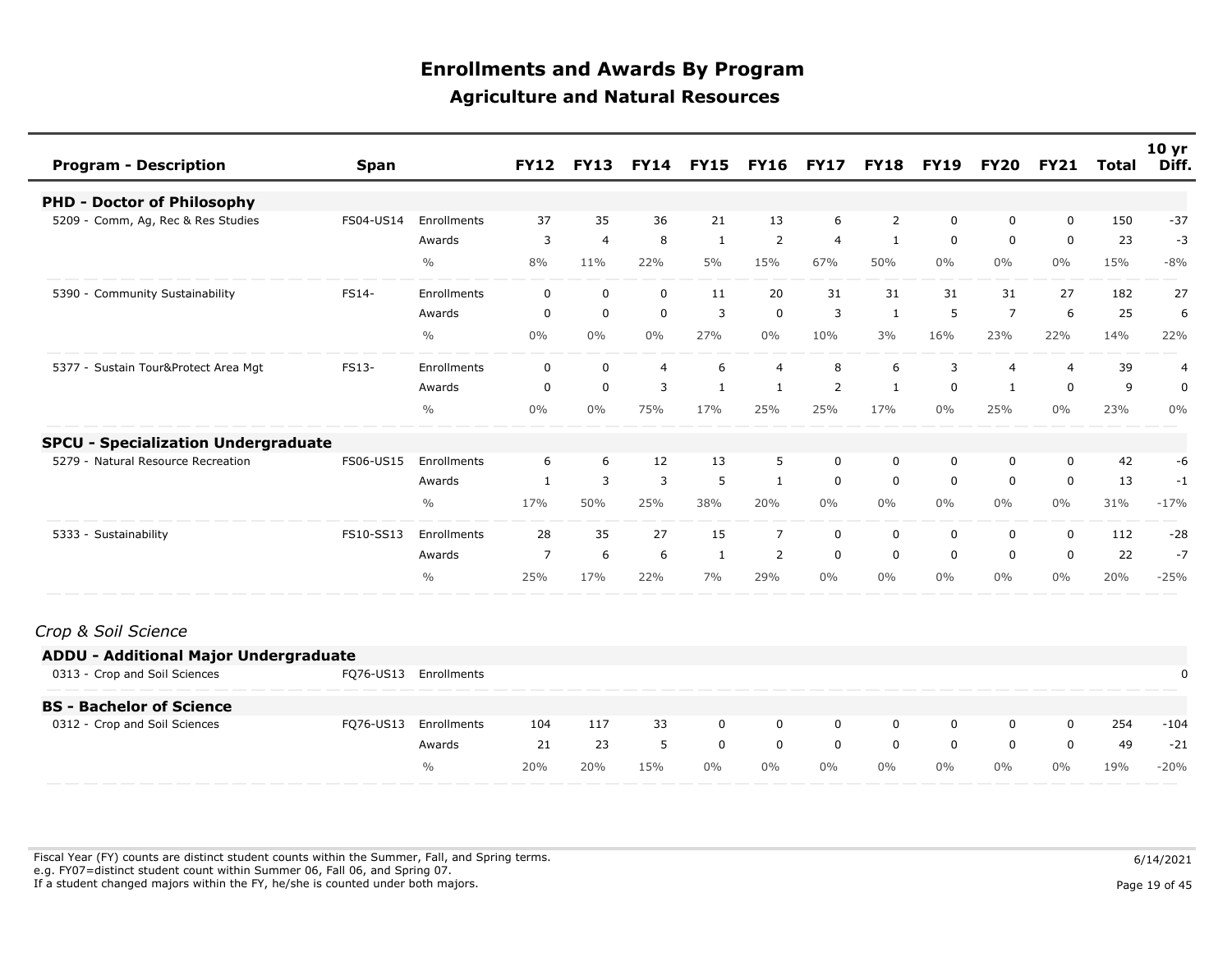| <b>Program - Description</b>                  | <b>Span</b> |                       | <b>FY12</b>    | <b>FY13</b>    | <b>FY14</b>    | <b>FY15</b>  | <b>FY16</b> | <b>FY17</b> | <b>FY18</b> | <b>FY19</b> | <b>FY20</b> | <b>FY21</b> | <b>Total</b>   | 10 yr<br>Diff. |
|-----------------------------------------------|-------------|-----------------------|----------------|----------------|----------------|--------------|-------------|-------------|-------------|-------------|-------------|-------------|----------------|----------------|
| 5248 - Crop and Soil Sciences                 | US06-US13   | Enrollments           | 121            | 102            | $\mathbf 0$    | $\mathbf 0$  | $\mathbf 0$ | $\mathbf 0$ | $\mathbf 0$ | $\mathbf 0$ | 0           | $\mathbf 0$ | 223            | $-121$         |
|                                               |             | Awards                | 66             | 67             | 50             | $\mathbf 0$  | $\mathbf 0$ | $\mathbf 0$ | $\mathbf 0$ | $\mathbf 0$ | 0           | $\mathbf 0$ | 183            | $-66$          |
|                                               |             | $\frac{0}{0}$         | 55%            | 66%            | $0\%$          | $0\%$        | $0\%$       | $0\%$       | $0\%$       | $0\%$       | $0\%$       | $0\%$       | 82%            | $-55%$         |
| 0314 - Crop and Soil Sciences - Second Degree | FQ76-US13   | Enrollments           | 4              | $\overline{4}$ | $\overline{2}$ | $\mathbf 0$  | $\mathbf 0$ | $\mathbf 0$ | $\mathbf 0$ | $\mathbf 0$ | 0           | $\mathbf 0$ | 10             | $-4$           |
|                                               |             | Awards                | $\mathbf 0$    | $\mathbf{1}$   | $\mathbf{1}$   | $\mathbf 0$  | $\mathbf 0$ | $\mathbf 0$ | $\mathbf 0$ | $\mathbf 0$ | $\mathbf 0$ | $\mathbf 0$ | $\overline{2}$ | $\mathbf 0$    |
|                                               |             | $\frac{0}{0}$         | $0\%$          | 25%            | 50%            | $0\%$        | $0\%$       | $0\%$       | $0\%$       | $0\%$       | $0\%$       | $0\%$       | 20%            | 0%             |
| <b>DUAL - Dual Major</b>                      |             |                       |                |                |                |              |             |             |             |             |             |             |                |                |
| 9812 - Crop and Soil Sciences                 |             | FQ76-US13 Enrollments |                |                |                |              |             |             |             |             |             |             |                | 0              |
| <b>MNUN - Minor Undergraduate</b>             |             |                       |                |                |                |              |             |             |             |             |             |             |                |                |
| 5332 - Agronomy                               | US10-US13   | Enrollments           | 28             | 48             | 24             | $\mathbf{1}$ | $\mathbf 0$ | $\mathbf 0$ | $\mathbf 0$ | 0           | 0           | $\mathbf 0$ | 101            | $-28$          |
|                                               |             | Awards                | 10             | 8              | $\overline{2}$ | $\mathbf 0$  | 0           | $\mathbf 0$ | 0           | $\mathbf 0$ | 0           | $\mathbf 0$ | 20             | $-10$          |
|                                               |             | $\frac{0}{0}$         | 36%            | 17%            | 8%             | $0\%$        | $0\%$       | $0\%$       | $0\%$       | $0\%$       | $0\%$       | $0\%$       | 20%            | $-36%$         |
| <b>MS - Master of Science</b>                 |             |                       |                |                |                |              |             |             |             |             |             |             |                |                |
| 0330 - Crop and Soil Sciences                 | FQ76-US13   | Enrollments           | 27             | 26             | 12             | $\mathbf 0$  | $\mathbf 0$ | $\mathbf 0$ | $\mathbf 0$ | 0           | 0           | 1           | 66             | $-26$          |
|                                               |             | Awards                | $\overline{7}$ | 8              | $\mathbf{1}$   | $\mathbf 0$  | $\mathbf 0$ | $\mathbf 0$ | $\mathbf 0$ | $\mathbf 0$ | 0           | $\mathbf 0$ | 16             | $-7$           |
|                                               |             | $\frac{0}{0}$         | 26%            | 31%            | 8%             | $0\%$        | $0\%$       | $0\%$       | $0\%$       | $0\%$       | $0\%$       | $0\%$       | 24%            | $-26%$         |
| 5310 - Plant Breed, Genet&Biotech-CSS         | FS09-US13   | Enrollments           | 5              | 3              | $\mathbf{1}$   | $\mathbf 0$  | $\mathbf 0$ | $\mathbf 0$ | $\mathbf 0$ | $\mathbf 0$ | 0           | $\mathbf 0$ | 9              | $-5$           |
|                                               |             | Awards                | $\overline{2}$ | 2              | $\mathbf 0$    | $\mathbf 0$  | $\mathbf 0$ | $\mathbf 0$ | $\mathbf 0$ | $\mathbf 0$ | $\mathbf 0$ | $\mathbf 0$ | $\overline{4}$ | $-2$           |
|                                               |             | $\frac{0}{0}$         | 40%            | 67%            | $0\%$          | $0\%$        | $0\%$       | $0\%$       | $0\%$       | $0\%$       | $0\%$       | $0\%$       | 44%            | $-40%$         |
| 0320 - Plant Breeding & Genetics-CSS          | WQ84-US09   | Enrollments           | $\overline{2}$ | $\mathbf 0$    | $\mathbf 0$    | $\mathbf 0$  | $\mathbf 0$ | $\mathbf 0$ | $\mathbf 0$ | $\mathbf 0$ | 0           | $\mathbf 0$ | $\overline{2}$ | $-2$           |
|                                               |             | Awards                | $\mathbf{1}$   | $\mathbf{1}$   | $\mathbf 0$    | $\mathsf 0$  | 0           | $\mathbf 0$ | $\mathbf 0$ | $\mathbf 0$ | 0           | $\mathbf 0$ | $\overline{2}$ | $-1$           |
|                                               |             | $\frac{0}{0}$         | 50%            | $0\%$          | $0\%$          | $0\%$        | 0%          | $0\%$       | $0\%$       | $0\%$       | $0\%$       | $0\%$       | 100%           | $-50%$         |
| <b>PHD - Doctor of Philosophy</b>             |             |                       |                |                |                |              |             |             |             |             |             |             |                |                |
| 0331 - Crop and Soil Sciences                 | FQ76-US13   | Enrollments           | 30             | 27             | 14             | $\mathbf 0$  | $\mathbf 0$ | $\mathbf 0$ | $\mathbf 0$ | $\mathbf 0$ | 0           | $\mathbf 0$ | 71             | $-30$          |
|                                               |             | Awards                | $\mathbf 0$    | 5              | $\mathbf{1}$   | $\mathbf 0$  | $\mathbf 0$ | $\mathbf 0$ | $\mathbf 0$ | $\mathbf 0$ | 0           | $\mathbf 0$ | 6              | $\mathbf 0$    |
|                                               |             | $\frac{0}{0}$         | 0%             | 19%            | 7%             | $0\%$        | $0\%$       | $0\%$       | $0\%$       | $0\%$       | $0\%$       | $0\%$       | 8%             | 0%             |

Fiscal Year (FY) counts are distinct student counts within the Summer, Fall, and Spring terms.  $6/14/2021$ e.g. FY07=distinct student count within Summer 06, Fall 06, and Spring 07.

If a student changed majors within the FY, he/she is counted under both majors. Page 20 of 45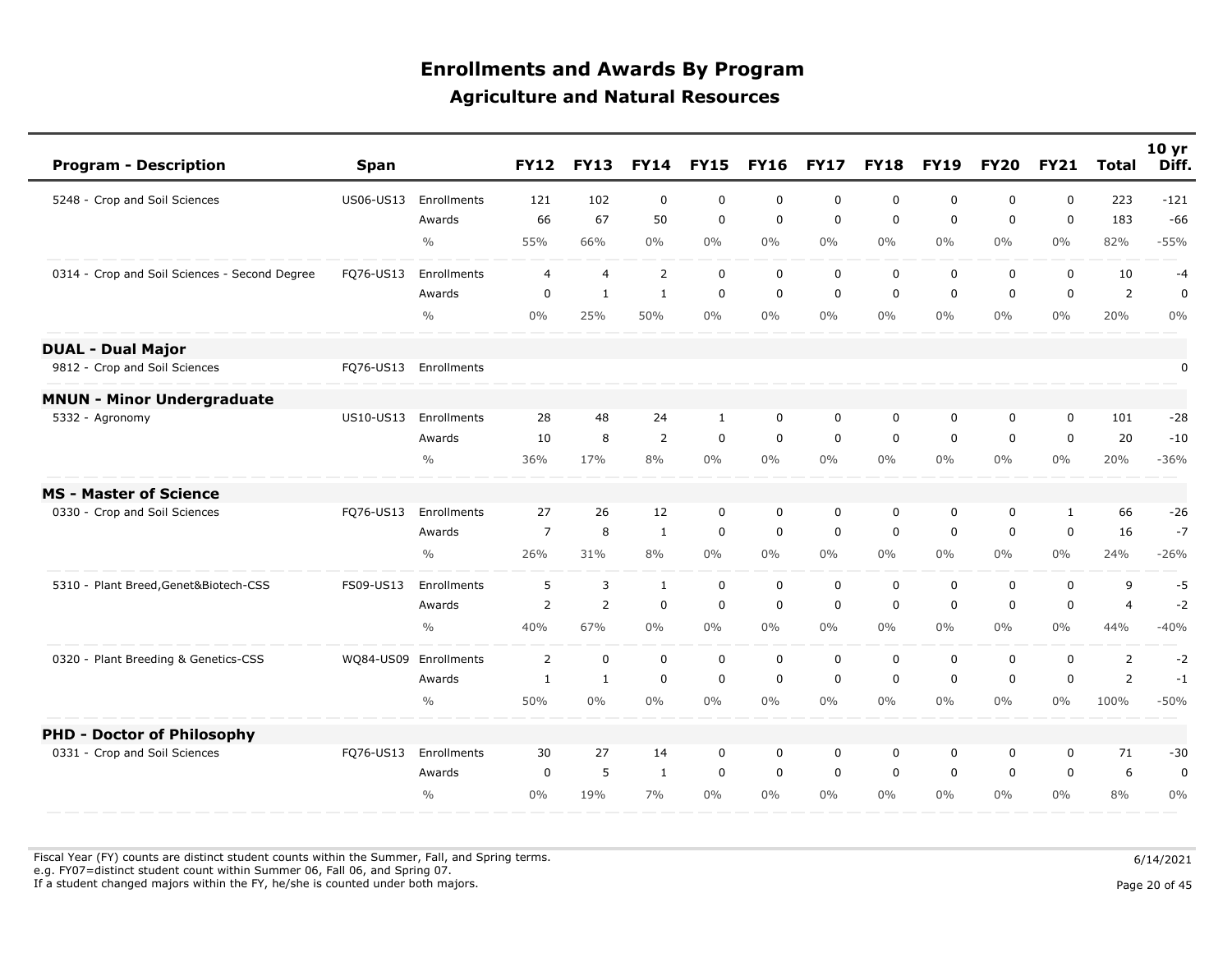| <b>Program - Description</b>               | <b>Span</b> |                    | <b>FY12</b>    | <b>FY13</b>    | <b>FY14</b>    | <b>FY15</b>  | <b>FY16</b> | <b>FY17</b> | <b>FY18</b> | <b>FY19</b> | <b>FY20</b> | <b>FY21</b>  | <b>Total</b>   | 10 yr<br>Diff. |
|--------------------------------------------|-------------|--------------------|----------------|----------------|----------------|--------------|-------------|-------------|-------------|-------------|-------------|--------------|----------------|----------------|
| 0473 - Crop&Soil Sci-Envir Toxicology      | FS95-US13   | Enrollments        | 0              | 3              | $\mathbf{1}$   | $\mathbf 0$  | 0           | 0           | 0           | 0           | $\mathbf 0$ | 0            | $\overline{4}$ | $\pmb{0}$      |
|                                            |             | Awards             | $\Omega$       | $\Omega$       | 1              | $\mathbf 0$  | $\mathbf 0$ | $\mathbf 0$ | $\mathbf 0$ | $\mathbf 0$ | $\Omega$    | $\mathbf 0$  | $\mathbf{1}$   | $\mathbf 0$    |
|                                            |             | $\frac{0}{0}$      | 0%             | 0%             | 100%           | $0\%$        | $0\%$       | $0\%$       | $0\%$       | $0\%$       | $0\%$       | $0\%$        | 25%            | 0%             |
| 5311 - Plant Breed, Genet&Biotech-CSS      | FS09-US13   | <b>Enrollments</b> | 8              | 14             | 5              | $\mathbf 0$  | $\mathbf 0$ | $\mathbf 0$ | $\mathbf 0$ | $\mathbf 0$ | 0           | $\mathbf 0$  | 27             | -8             |
|                                            |             | Awards             | $\mathbf{1}$   | $\overline{2}$ | $\mathbf 0$    | $\mathbf 0$  | $\mathbf 0$ | $\mathbf 0$ | $\mathbf 0$ | $\mathbf 0$ | $\mathbf 0$ | $\mathbf 0$  | 3              | $-1$           |
|                                            |             | $\frac{0}{0}$      | 13%            | 14%            | 0%             | $0\%$        | $0\%$       | $0\%$       | $0\%$       | $0\%$       | $0\%$       | $0\%$        | 11%            | $-13%$         |
| 0321 - Plant Breeding & Genetics-CSS       | WQ84-US09   | Enrollments        | $\overline{4}$ | 3              | 2              | $\mathbf 0$  | $\mathbf 0$ | $\Omega$    | $\mathbf 0$ | $\mathbf 0$ | $\mathbf 0$ | $\mathbf 0$  | 9              | $-4$           |
|                                            |             | Awards             | $\mathbf{1}$   | $\mathbf{1}$   | $\overline{2}$ | $\mathbf 0$  | $\mathbf 0$ | $\mathbf 0$ | $\mathbf 0$ | $\mathbf 0$ | $\mathbf 0$ | $\mathbf 0$  | $\overline{4}$ | $-1$           |
|                                            |             | $\frac{0}{0}$      | 25%            | 33%            | 100%           | 0%           | 0%          | $0\%$       | $0\%$       | $0\%$       | $0\%$       | $0\%$        | 44%            | $-25%$         |
| <b>SPCG - Specialization Graduate</b>      |             |                    |                |                |                |              |             |             |             |             |             |              |                |                |
| 5327 - Ecological Food & Farming Sys       | FS09-US13   | Enrollments        | 5              | $\overline{4}$ | $\mathbf{1}$   | $\mathbf 0$  | 0           | $\mathbf 0$ | 0           | 0           | $\mathbf 0$ | $\mathbf 0$  | 10             | $-5$           |
|                                            |             | Awards             | $\mathbf 0$    | $\overline{2}$ | $\mathbf{1}$   | $\mathbf 0$  | $\mathbf 0$ | $\mathbf 0$ | $\mathbf 0$ | $\mathbf 0$ | $\mathbf 0$ | $\mathbf 0$  | 3              | $\mathbf 0$    |
|                                            |             | $\frac{0}{0}$      | 0%             | 50%            | 100%           | $0\%$        | 0%          | $0\%$       | $0\%$       | $0\%$       | $0\%$       | $0\%$        | 30%            | 0%             |
| 5328 - Ecological Food & Farming Sys       | FS09-US13   | Enrollments        | 11             | 13             | $\overline{4}$ | $\mathsf 0$  | $\mathbf 0$ | $\mathbf 0$ | $\mathbf 0$ | $\mathbf 0$ | $\mathbf 0$ | $\mathbf 0$  | 28             | $-11$          |
|                                            |             | Awards             | 0              | $\mathbf{1}$   | $\mathbf 0$    | $\mathbf 0$  | $\mathbf 0$ | $\mathbf 0$ | $\mathbf 0$ | $\mathbf 0$ | $\mathbf 0$ | $\mathbf 0$  | $\mathbf{1}$   | $\mathbf 0$    |
|                                            |             | $\frac{0}{0}$      | 0%             | 8%             | 0%             | $0\%$        | $0\%$       | $0\%$       | $0\%$       | $0\%$       | $0\%$       | $0\%$        | 4%             | 0%             |
| <b>SPCU - Specialization Undergraduate</b> |             |                    |                |                |                |              |             |             |             |             |             |              |                |                |
| 5280 - Agronomy                            | FS06-SS10   | <b>Enrollments</b> | 25             | 15             | $\mathbf{1}$   | 0            | 0           | 0           | 0           | 0           | 0           | 0            | 41             | $-25$          |
|                                            |             | Awards             | 5              | $\overline{7}$ | $\mathbf 0$    | $\mathbf 0$  | $\mathbf 0$ | $\mathbf 0$ | $\mathbf 0$ | $\mathbf 0$ | $\mathbf 0$ | $\mathbf 0$  | 12             | $-5$           |
|                                            |             | $\frac{0}{0}$      | 20%            | 47%            | 0%             | $0\%$        | $0\%$       | $0\%$       | $0\%$       | $0\%$       | $0\%$       | $0\%$        | 29%            | $-20%$         |
| 0539 - International Agriculture           | FS02-US13   | Enrollments        | 6              | 3              | $\overline{2}$ | $\mathbf{1}$ | $\mathbf 0$ | $\mathsf 0$ | $\mathbf 0$ | $\mathbf 0$ | $\mathbf 0$ | 0            | 12             | -6             |
|                                            |             | Awards             | 4              | $\mathbf{1}$   | 1              | $\mathbf 0$  | $\mathbf 0$ | $\mathbf 0$ | $\mathbf 0$ | $\mathbf 0$ | $\mathbf 0$ | 0            | 6              | $-4$           |
|                                            |             | $\frac{0}{0}$      | 67%            | 33%            | 50%            | $0\%$        | $0\%$       | $0\%$       | $0\%$       | $0\%$       | $0\%$       | $0\%$        | 50%            | $-67%$         |
| 5318 - Sustainable Ag & Food Systems       | FS09-US13   | Enrollments        | 43             | 43             | 20             | $\mathbf{1}$ | 1           | $\mathbf 0$ | $\mathbf 0$ | $\mathbf 0$ | $\mathbf 0$ | $\mathbf 0$  | 108            | $-43$          |
|                                            |             | Awards             | 10             | 8              | $\mathbf 0$    | $\Omega$     | $\Omega$    | $\Omega$    | $\Omega$    | $\Omega$    | $\Omega$    | $\mathbf{0}$ | 18             | $-10$          |
|                                            |             | $\frac{0}{0}$      | 23%            | 19%            | $0\%$          | $0\%$        | 0%          | $0\%$       | $0\%$       | $0\%$       | $0\%$       | $0\%$        | 17%            | $-23%$         |

Fiscal Year (FY) counts are distinct student counts within the Summer, Fall, and Spring terms.  $6/14/2021$ e.g. FY07=distinct student count within Summer 06, Fall 06, and Spring 07.

If a student changed majors within the FY, he/she is counted under both majors. Page 21 of 45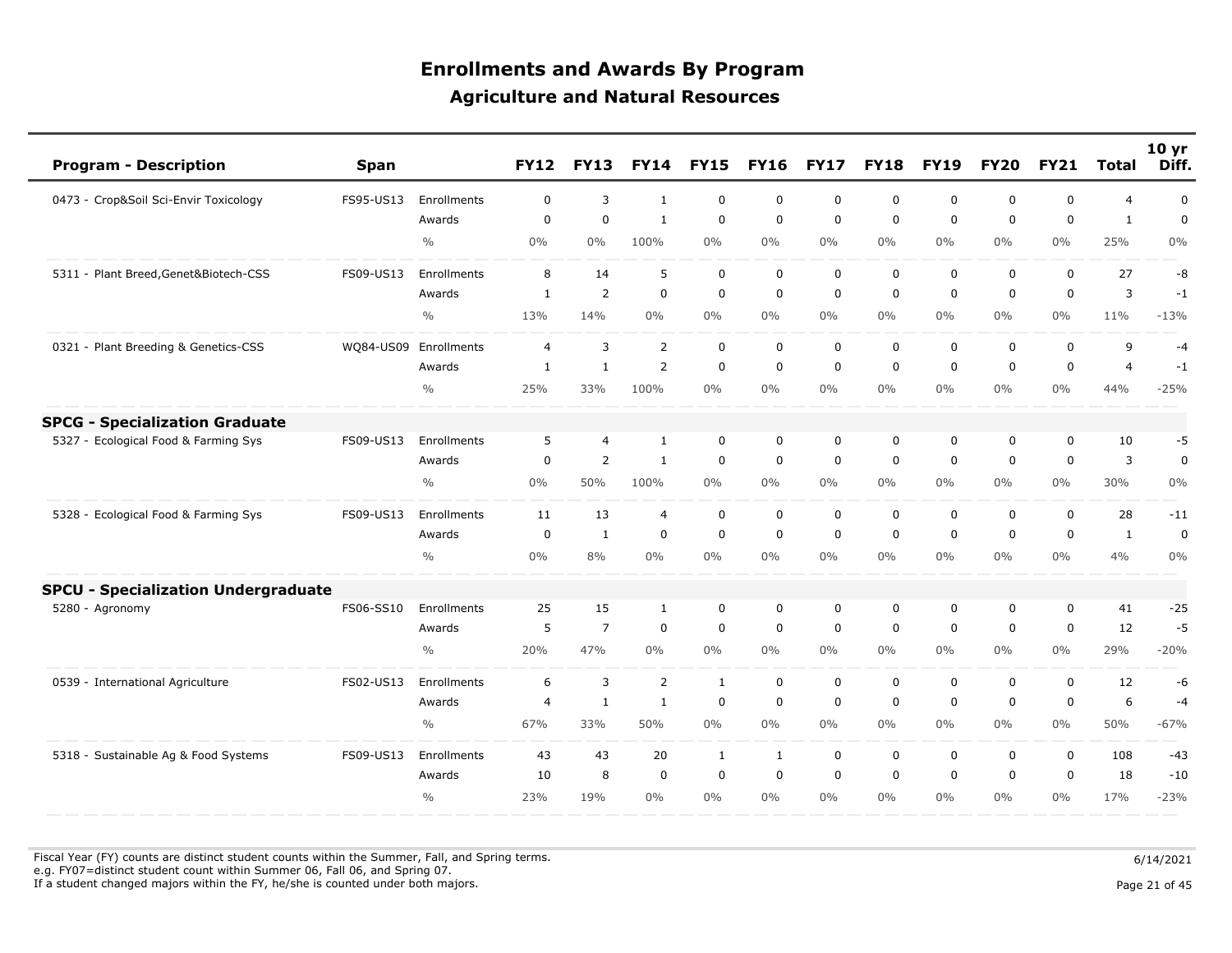| <b>Program - Description</b>                 | <b>Span</b> |               | <b>FY12</b>    | <b>FY13</b>    |              | <b>FY14 FY15</b> | <b>FY16</b>    | <b>FY17</b>    | <b>FY18</b>    | <b>FY19</b>    | <b>FY20</b>    | <b>FY21</b>    | Total          | 10 <sub>yr</sub><br>Diff. |
|----------------------------------------------|-------------|---------------|----------------|----------------|--------------|------------------|----------------|----------------|----------------|----------------|----------------|----------------|----------------|---------------------------|
| Entomology                                   |             |               |                |                |              |                  |                |                |                |                |                |                |                |                           |
| <b>ADDU - Additional Major Undergraduate</b> |             |               |                |                |              |                  |                |                |                |                |                |                |                |                           |
| 0534 - Entomology                            | SS02-       | Enrollments   | $\mathbf{1}$   | $\mathbf{1}$   | $\mathbf{1}$ | $\mathbf 0$      | $\mathbf{1}$   | $\mathbf{1}$   | $\mathbf{1}$   | $\mathbf 0$    | 1              | 1              | 8              | 0                         |
|                                              |             | Awards        | $\mathbf 0$    | $\mathbf 0$    | $\mathbf 0$  | $\mathbf 0$      | $\mathbf 0$    | $\mathbf 0$    | $\mathbf{1}$   | $\mathbf 0$    | 0              | $\mathbf 0$    | $\mathbf{1}$   | $\mathbf 0$               |
|                                              |             | $\frac{0}{0}$ | $0\%$          | $0\%$          | $0\%$        | $0\%$            | $0\%$          | $0\%$          | 100%           | $0\%$          | $0\%$          | $0\%$          | 13%            | $0\%$                     |
| <b>BS - Bachelor of Science</b>              |             |               |                |                |              |                  |                |                |                |                |                |                |                |                           |
| 0533 - Entomology                            | SS02-       | Enrollments   | 20             | 21             | 19           | 15               | 18             | 12             | 10             | 14             | 17             | 14             | 160            | -6                        |
|                                              |             | Awards        | 6              | $\overline{a}$ | 5            | 3                | 6              | 2              | $\overline{4}$ | 3              | 3              | 2              | 38             | $-4$                      |
|                                              |             | $\frac{0}{0}$ | 30%            | 19%            | 26%          | 20%              | 33%            | 17%            | 40%            | 21%            | 18%            | 14%            | 24%            | $-16%$                    |
| 0535 - Entomology - Second Degree            | SS02-       | Enrollments   | 3              | 2              | 2            | $\mathbf 0$      | $\mathbf 0$    | $\mathbf 0$    | $\mathbf{1}$   | 2              | 3              | 3              | 16             | $\mathbf 0$               |
|                                              |             | Awards        | $\overline{2}$ | $\mathbf 0$    | 2            | $\mathbf 0$      | $\mathbf 0$    | $\mathbf 0$    | $\mathbf 0$    | $\mathbf 0$    | $\mathbf 0$    | $\mathsf 0$    | $\overline{4}$ | $-2$                      |
|                                              |             | $\frac{0}{0}$ | 67%            | $0\%$          | 100%         | $0\%$            | $0\%$          | $0\%$          | $0\%$          | $0\%$          | $0\%$          | $0\%$          | 25%            | $-67%$                    |
| <b>MNUN - Minor Undergraduate</b>            |             |               |                |                |              |                  |                |                |                |                |                |                |                |                           |
| 5329 - Entomology                            | FS09-       | Enrollments   | 18             | 20             | 19           | 17               | 18             | 23             | 25             | 16             | 15             | 15             | 186            | $-3$                      |
|                                              |             | Awards        | $\overline{2}$ | $\overline{7}$ | 8            | 5                | $\overline{7}$ | 1              | 8              | 2              | $\overline{7}$ | 2              | 49             | 0                         |
|                                              |             | $\frac{0}{0}$ | 11%            | 35%            | 42%          | 29%              | 39%            | 4%             | 32%            | 13%            | 47%            | 13%            | 26%            | 2%                        |
| <b>MS - Master of Science</b>                |             |               |                |                |              |                  |                |                |                |                |                |                |                |                           |
| 0536 - Entomology                            | SS02-       | Enrollments   | 22             | 17             | 18           | 18               | 22             | 23             | 27             | 23             | 24             | 21             | 215            | $-1$                      |
|                                              |             | Awards        | 9              | $\overline{4}$ | 9            | $\overline{4}$   | $\overline{7}$ | $\overline{4}$ | $\overline{7}$ | $\overline{7}$ | 11             | $\overline{7}$ | 69             | $-2$                      |
|                                              |             | $\frac{0}{0}$ | 41%            | 24%            | 50%          | 22%              | 32%            | 17%            | 26%            | 30%            | 46%            | 33%            | 32%            | $-8%$                     |
| 0538 - Integrated Pest Management            | SS02-SS12   | Enrollments   |                |                |              |                  |                |                |                |                |                |                |                | 0                         |
| <b>PHD - Doctor of Philosophy</b>            |             |               |                |                |              |                  |                |                |                |                |                |                |                |                           |
| 0537 - Entomology                            | SS02-       | Enrollments   | 25             | 26             | 22           | 18               | 22             | 23             | 22             | 23             | 17             | 20             | 218            | -5                        |
|                                              |             | Awards        | 2              | $\overline{4}$ | 9            | 3                | 1              | -1             | 8              | $\overline{7}$ | 3              | 2              | 40             | 0                         |
|                                              |             | $\frac{0}{0}$ | 8%             | 15%            | 41%          | 17%              | 5%             | 4%             | 36%            | 30%            | 18%            | 10%            | 18%            | 2%                        |

Fiscal Year (FY) counts are distinct student counts within the Summer, Fall, and Spring terms.  $6/14/2021$  e.g. FY07=distinct student count within Summer 06, Fall 06, and Spring 07. If a student changed majors within the FY, he/she is counted under both majors. Page 22 of 45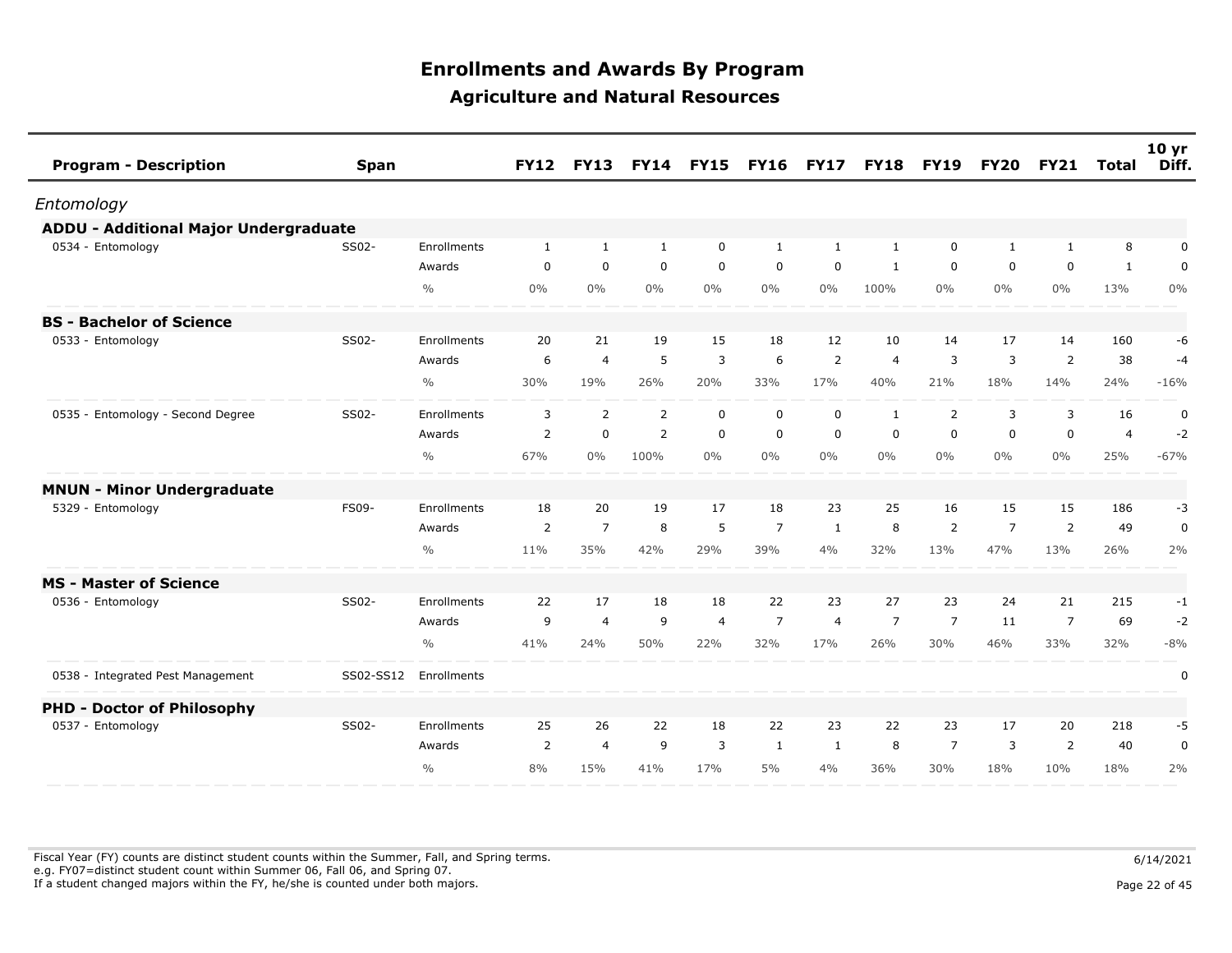| <b>Program - Description</b>                  | <b>Span</b>  |               | <b>FY12</b>    | <b>FY13</b>  | <b>FY14</b>  | <b>FY15</b>    | <b>FY16</b>    | <b>FY17</b>    | <b>FY18</b>    | <b>FY19</b>    | <b>FY20</b>    | <b>FY21</b>  | Total | 10 <sub>yr</sub><br>Diff. |
|-----------------------------------------------|--------------|---------------|----------------|--------------|--------------|----------------|----------------|----------------|----------------|----------------|----------------|--------------|-------|---------------------------|
| <b>Fisheries &amp; Wildlife</b>               |              |               |                |              |              |                |                |                |                |                |                |              |       |                           |
| <b>ADDU - Additional Major Undergraduate</b>  |              |               |                |              |              |                |                |                |                |                |                |              |       |                           |
| 0339 - Fisheries and Wildlife                 | FQ68-        | Enrollments   | $\mathbf 0$    | 1            | 0            | $\mathbf 0$    | 0              | $\mathbf 0$    | 0              | 0              | $\mathbf 0$    | $\mathbf{1}$ | 2     | $\mathbf{1}$              |
| <b>BS - Bachelor of Science</b>               |              |               |                |              |              |                |                |                |                |                |                |              |       |                           |
| 0338 - Fisheries and Wildlife                 | FQ68-        | Enrollments   | 204            | 223          | 249          | 246            | 255            | 237            | 250            | 231            | 245            | 217          | 2,357 | 13                        |
|                                               |              | Awards        | 47             | 35           | 50           | 40             | 63             | 53             | 58             | 47             | 56             | 39           | 488   | -8                        |
|                                               |              | $\frac{0}{0}$ | 23%            | 16%          | 20%          | 16%            | 25%            | 22%            | 23%            | 20%            | 23%            | 18%          | 21%   | $-5%$                     |
| 0340 - Fisheries and Wildlife - Second Degree | FQ68-        | Enrollments   | 16             | 19           | 15           | 15             | 13             | 18             | 15             | 17             | 16             | 17           | 161   | 1                         |
|                                               |              | Awards        | 1              | 2            | 3            | 2              | 1              | 0              | $\overline{4}$ | $\overline{4}$ | 3              | 3            | 23    | 2                         |
|                                               |              | $\frac{0}{0}$ | 6%             | 11%          | 20%          | 13%            | 8%             | $0\%$          | 27%            | 24%            | 19%            | 18%          | 14%   | 11%                       |
| <b>CNCU - Concentration Undergraduate</b>     |              |               |                |              |              |                |                |                |                |                |                |              |       |                           |
| 5297 - Conservation Biology                   | <b>FS08-</b> | Enrollments   | 33             | 35           | 35           | 28             | 31             | 32             | 36             | 34             | 50             | 48           | 362   | 15                        |
|                                               |              | Awards        | 8              | 6            | 14           | 10             | 14             | 8              | 13             | 10             | 18             | 15           | 116   | 7                         |
|                                               |              | $\frac{0}{0}$ | 24%            | 17%          | 40%          | 36%            | 45%            | 25%            | 36%            | 29%            | 36%            | 31%          | 32%   | 7%                        |
| 5301 - Fish & Wildlife Dse Ecol & Mgt         | <b>FS08-</b> | Enrollments   | 6              | 9            | 10           | $\overline{4}$ | $\overline{7}$ | 5              | 6              | 6              | 6              | 6            | 65    | $\pmb{0}$                 |
|                                               |              | Awards        | 0              | $\mathbf{1}$ | 5            | $\mathbf{1}$   | 3              | $\mathbf 0$    | $\overline{2}$ | $\overline{2}$ | 3              | $\mathbf{1}$ | 18    | 1                         |
|                                               |              | $\frac{0}{0}$ | $0\%$          | 11%          | 50%          | 25%            | 43%            | $0\%$          | 33%            | 33%            | 50%            | 17%          | 28%   | 17%                       |
| 5298 - Fisheries Biology & Management         | <b>FS08-</b> | Enrollments   | 22             | 23           | 22           | 15             | 34             | 41             | 28             | 18             | 32             | 34           | 269   | 12                        |
|                                               |              | Awards        | 9              | 10           | 11           | 6              | $\overline{7}$ | 20             | 13             | 6              | 12             | 11           | 105   | 2                         |
|                                               |              | $\frac{0}{0}$ | 41%            | 43%          | 50%          | 40%            | 21%            | 49%            | 46%            | 33%            | 38%            | 32%          | 39%   | $-9%$                     |
| 5302 - Preveterinary                          | <b>FS08-</b> | Enrollments   | $\overline{7}$ | 9            | 9            | 6              | $\overline{4}$ | 2              | $\overline{4}$ | $\mathbf{1}$   | $\overline{4}$ | 10           | 56    | 3                         |
|                                               |              | Awards        | $\mathbf{1}$   | $\mathbf{1}$ | $\mathbf{1}$ | 5              | 2              | $\mathbf 0$    | 3              | 0              | 2              | $\mathbf{1}$ | 16    | $\pmb{0}$                 |
|                                               |              | $\frac{0}{0}$ | 14%            | 11%          | 11%          | 83%            | 50%            | $0\%$          | 75%            | $0\%$          | 50%            | 10%          | 29%   | $-4%$                     |
| 5300 - Water Sciences                         | <b>FS08-</b> | Enrollments   | 17             | 17           | 18           | 16             | 19             | 17             | 20             | 18             | 23             | 23           | 188   | 6                         |
|                                               |              | Awards        | 6              | 6            | 4            | 6              | 6              | $\overline{7}$ | 8              | $\overline{7}$ | 10             | 5            | 65    | $-1$                      |
|                                               |              | $\frac{0}{0}$ | 35%            | 35%          | 22%          | 38%            | 32%            | 41%            | 40%            | 39%            | 43%            | 22%          | 35%   | $-14%$                    |
|                                               |              |               |                |              |              |                |                |                |                |                |                |              |       |                           |

Fiscal Year (FY) counts are distinct student counts within the Summer, Fall, and Spring terms.  $6/14/2021$ e.g. FY07=distinct student count within Summer 06, Fall 06, and Spring 07.

If a student changed majors within the FY, he/she is counted under both majors. Page 23 of 45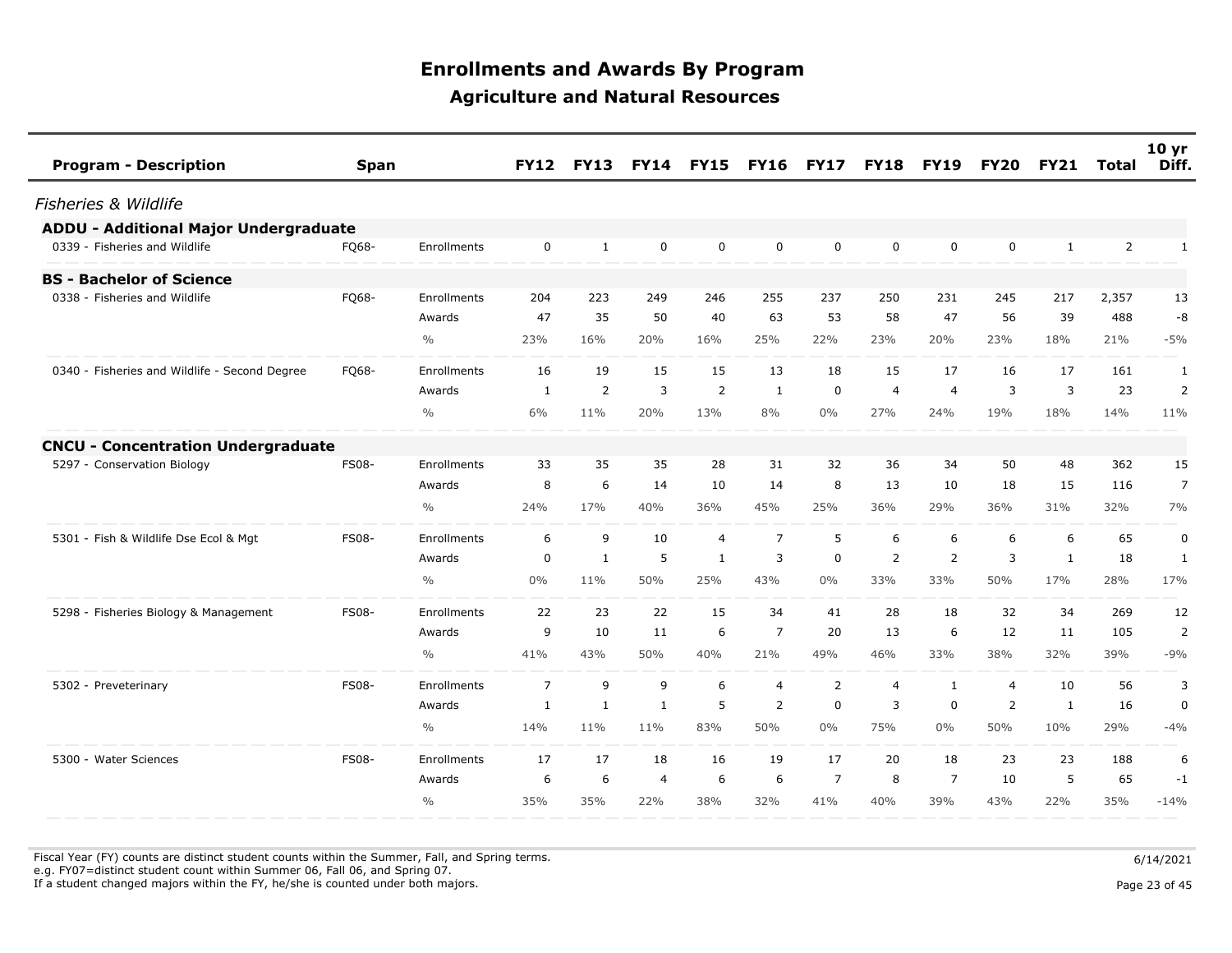| <b>Program - Description</b>               | Span         |               | <b>FY12</b>  | <b>FY13</b>      | <b>FY14</b> | <b>FY15</b>  | <b>FY16</b>  | <b>FY17</b> | <b>FY18</b>  | <b>FY19</b>    | <b>FY20</b>    | <b>FY21</b>    | <b>Total</b> | 10 <sub>yr</sub><br>Diff. |
|--------------------------------------------|--------------|---------------|--------------|------------------|-------------|--------------|--------------|-------------|--------------|----------------|----------------|----------------|--------------|---------------------------|
| 5299 - Wildlife Biology & Management       | <b>FS08-</b> | Enrollments   | 54           | 58               | 77          | 66           | 74           | 51          | 63           | 64             | 71             | 72             | 650          | 18                        |
|                                            |              | Awards        | 22           | 13               | 22          | 17           | 35           | 20          | 25           | 30             | 17             | 15             | 216          | $-7$                      |
|                                            |              | $\frac{0}{0}$ | 41%          | 22%              | 29%         | 26%          | 47%          | 39%         | 40%          | 47%            | 24%            | 21%            | 33%          | $-20%$                    |
| <b>DUAL - Dual Major</b>                   |              |               |              |                  |             |              |              |             |              |                |                |                |              |                           |
| 9813 - Fisheries and Wildlife              | FQ68-        | Enrollments   |              |                  |             |              |              |             |              |                |                |                |              | 0                         |
| <b>GRC2 - Graduate Certificate Program</b> |              |               |              |                  |             |              |              |             |              |                |                |                |              |                           |
| 5337 - Conservation Law                    | SS11-SS20    | Enrollments   |              |                  |             |              |              |             |              |                |                |                |              | 0                         |
| <b>MNUN - Minor Undergraduate</b>          |              |               |              |                  |             |              |              |             |              |                |                |                |              |                           |
| - Conserv, Rec&Envir Enforcement<br>5415   | <b>FS15-</b> | Enrollments   | $\mathbf 0$  | $\mathbf 0$      | $\mathbf 0$ | $\mathbf 0$  | 32           | 49          | 49           | 49             | 47             | 41             | 267          | 41                        |
|                                            |              | Awards        | $\mathbf 0$  | $\pmb{0}$        | $\mathbf 0$ | $\mathsf 0$  | 8            | 18          | 10           | 18             | 14             | 10             | 78           | 10                        |
|                                            |              | $\frac{0}{0}$ | $0\%$        | $0\%$            | $0\%$       | $0\%$        | 25%          | 37%         | 20%          | 37%            | 30%            | 24%            | 29%          | 24%                       |
| 5416 - Marine Ecosystem Management         | FS15-        | Enrollments   | $\mathbf 0$  | $\mathbf 0$      | $\mathbf 0$ | $\mathbf 0$  | 34           | 43          | 49           | 46             | 45             | 43             | 260          | 43                        |
|                                            |              | Awards        | 0            | $\mathbf 0$      | $\mathbf 0$ | $\mathbf 0$  | 8            | 6           | 11           | 9              | 17             | 9              | 60           | 9                         |
|                                            |              | $\frac{0}{0}$ | 0%           | $0\%$            | $0\%$       | $0\%$        | 24%          | 14%         | 22%          | 20%            | 38%            | 21%            | 23%          | 21%                       |
| <b>MS - Master of Science</b>              |              |               |              |                  |             |              |              |             |              |                |                |                |              |                           |
| 0346 - Fisheries and Wildlife              | FQ68-        | Enrollments   | 55           | 51               | 43          | 45           | 38           | 38          | 38           | 32             | 30             | 39             | 409          | $-16$                     |
|                                            |              | Awards        | 16           | 14               | 13          | 14           | 12           | 10          | 13           | 10             | 8              | 8              | 118          | $-8$                      |
|                                            |              | $\frac{0}{0}$ | 29%          | 27%              | 30%         | 31%          | 32%          | 26%         | 34%          | 31%            | 27%            | 21%            | 29%          | $-9%$                     |
| <b>PHD - Doctor of Philosophy</b>          |              |               |              |                  |             |              |              |             |              |                |                |                |              |                           |
| 0477 - Fish & Wildlife-Envir Toxicol       | FS95-        | Enrollments   | $\mathbf{1}$ | $\overline{2}$   | 3           | $\mathbf{1}$ | $\mathbf{1}$ | 2           | $\mathbf{1}$ | $\overline{2}$ | $\overline{2}$ | $\overline{2}$ | 17           | 1                         |
|                                            |              | Awards        | $\mathbf 0$  | $\boldsymbol{0}$ | $\mathbf 0$ | $\mathbf 0$  | $\mathbf 0$  | 1           | 0            | $\mathbf 0$    | $\mathbf 0$    | 0              | 1            | $\pmb{0}$                 |
|                                            |              | $\frac{0}{0}$ | 0%           | $0\%$            | $0\%$       | $0\%$        | $0\%$        | 50%         | $0\%$        | $0\%$          | $0\%$          | $0\%$          | 6%           | $0\%$                     |
| 0347 - Fisheries and Wildlife              | FQ68-        | Enrollments   | 63           | 68               | 58          | 63           | 63           | 66          | 66           | 66             | 62             | 59             | 634          | $-4$                      |
|                                            |              | Awards        | 8            | 10               | 8           | 17           | 6            | 9           | 6            | 9              | 6              | 14             | 93           | 6                         |
|                                            |              | $\frac{0}{0}$ | 13%          | 15%              | 14%         | 27%          | 10%          | 14%         | 9%           | 14%            | 10%            | 24%            | 15%          | 11%                       |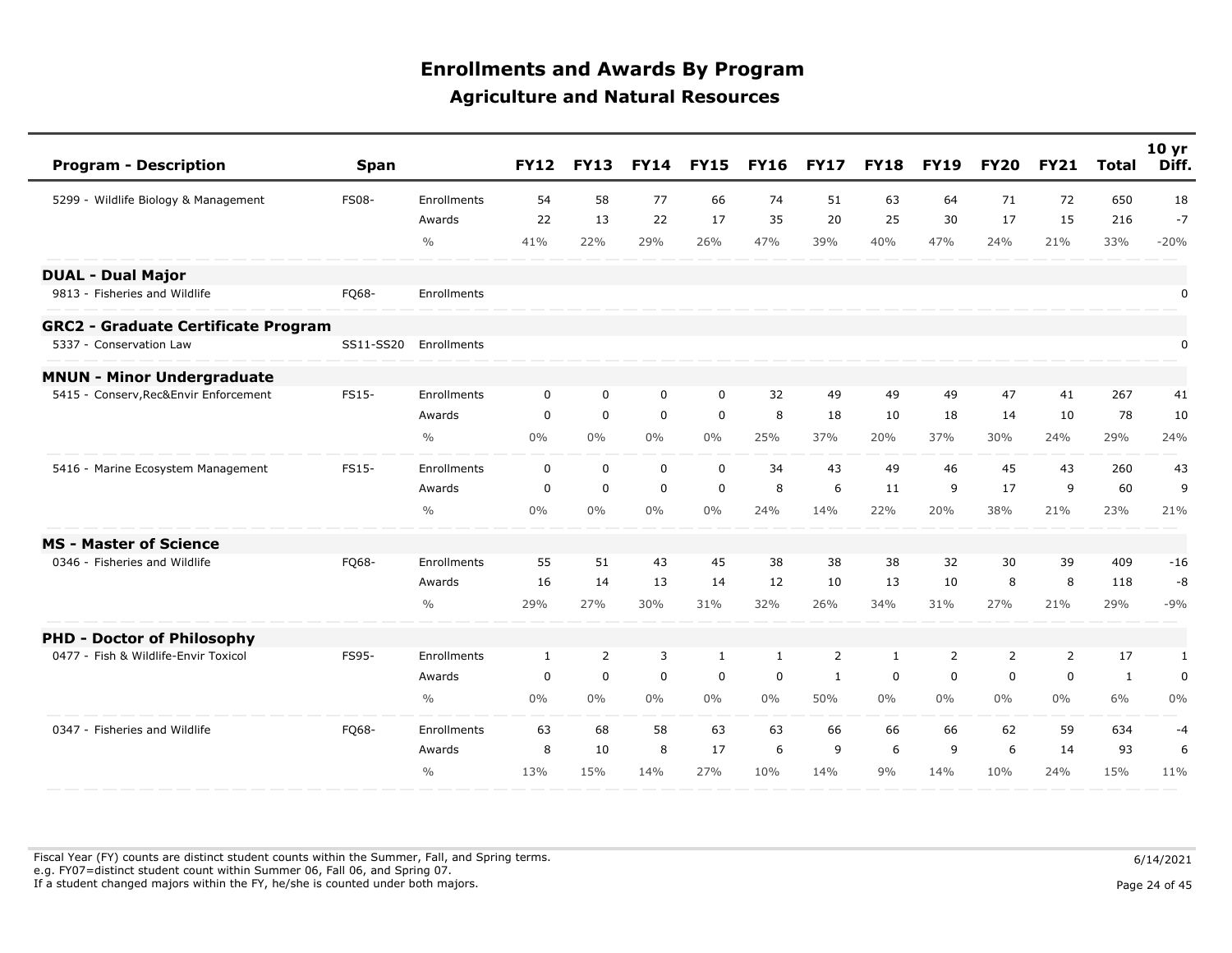| <b>Program - Description</b>                 | <b>Span</b>  |               | <b>FY12</b>    | <b>FY13</b>    | <b>FY14</b> | <b>FY15</b>  | <b>FY16</b>    | <b>FY17</b>    | <b>FY18</b>    | <b>FY19</b>    | <b>FY20</b>    | <b>FY21</b>  | <b>Total</b> | 10 <sub>yr</sub><br>Diff. |
|----------------------------------------------|--------------|---------------|----------------|----------------|-------------|--------------|----------------|----------------|----------------|----------------|----------------|--------------|--------------|---------------------------|
| <b>SPCG - Specialization Graduate</b>        |              |               |                |                |             |              |                |                |                |                |                |              |              |                           |
| 5255 - Fish&Wld Dis Ecol&Conserv Med         | SS05-        | Enrollments   | 3              | $\overline{3}$ | 3           | $\mathbf{1}$ | 3              | $\mathbf{1}$   | 1              | $\mathbf 0$    | $\mathbf{1}$   | 1            | 17           | $-2$                      |
|                                              |              | Awards        | $\mathbf{1}$   | $\mathbf{1}$   | 2           | $\mathbf{1}$ | $\mathbf 0$    | $\mathbf 0$    | $\mathbf 0$    | $\mathbf 0$    | 0              | $\mathbf 0$  | 5            | $-1$                      |
|                                              |              | $\frac{0}{0}$ | 33%            | 33%            | 67%         | 100%         | $0\%$          | $0\%$          | $0\%$          | 0%             | $0\%$          | 0%           | 29%          | $-33%$                    |
| 5256 - Fish&Wld Dis Ecol&Conserv Med         | SS05-        | Enrollments   | 1              | $\mathbf{1}$   | $\mathbf 0$ | $\mathbf 0$  | $\mathbf{1}$   | $\mathbf{1}$   | 3              | $\overline{2}$ | 1              | 2            | 12           | $\mathbf{1}$              |
|                                              |              | Awards        | 0              | $\mathbf{1}$   | $\mathbf 0$ | $\mathbf 0$  | $\mathbf{1}$   | $\mathbf 0$    | $\overline{2}$ | $\mathbf{1}$   | $\mathbf 0$    | $\mathbf{1}$ | 6            | $\mathbf{1}$              |
|                                              |              | $\frac{0}{0}$ | $0\%$          | 100%           | $0\%$       | $0\%$        | 100%           | $0\%$          | 67%            | 50%            | $0\%$          | 50%          | 50%          | 50%                       |
| <b>SPCU - Specialization Undergraduate</b>   |              |               |                |                |             |              |                |                |                |                |                |              |              |                           |
| 0524 - Conservation&Envir Law Enforce        | FS01-US15    | Enrollments   | 15             | 16             | 27          | 23           | 8              | $\mathbf 0$    | 0              | 0              | 0              | 0            | 89           | $-15$                     |
|                                              |              | Awards        | 6              | 3              | 5           | 8            | 1              | $\mathbf 0$    | $\mathbf 0$    | $\mathbf 0$    | 0              | 0            | 23           | -6                        |
|                                              |              | $\frac{0}{0}$ | 40%            | 19%            | 19%         | 35%          | 13%            | $0\%$          | $0\%$          | $0\%$          | $0\%$          | $0\%$        | 26%          | $-40%$                    |
| 5201 - Marine Ecosystem Management           | FS03-US15    | Enrollments   | 19             | 22             | 24          | 16           | 8              | $\Omega$       | $\Omega$       | $\mathbf 0$    | $\Omega$       | $\Omega$     | 89           | $-19$                     |
|                                              |              | Awards        | $\overline{2}$ | $\overline{7}$ | 6           | 5            | 1              | $\mathbf 0$    | 0              | 0              | 0              | 0            | 21           | $-2$                      |
|                                              |              | $\frac{0}{0}$ | 11%            | 32%            | 25%         | 31%          | 13%            | $0\%$          | $0\%$          | $0\%$          | $0\%$          | 0%           | 24%          | $-11%$                    |
| Food Science & Human Nutrition               |              |               |                |                |             |              |                |                |                |                |                |              |              |                           |
| <b>ADDU - Additional Major Undergraduate</b> |              |               |                |                |             |              |                |                |                |                |                |              |              |                           |
| 5270 - Dietetics                             | <b>US05-</b> | Enrollments   | $\mathbf{1}$   | $\mathbf{1}$   | $\mathbf 0$ | 2            | $\mathbf 0$    | $\Omega$       | $\mathbf 0$    | $\mathbf 0$    | $\mathbf{1}$   | 3            | 8            | $\overline{2}$            |
|                                              |              | Awards        | 0              | $\mathbf 0$    | $\mathbf 0$ | $\mathbf{1}$ | $\mathbf 0$    | $\mathbf 0$    | 0              | $\mathbf 0$    | $\mathbf 0$    | $\mathbf 0$  | $\mathbf{1}$ | 0                         |
|                                              |              | $\frac{0}{0}$ | $0\%$          | $0\%$          | $0\%$       | 50%          | $0\%$          | $0\%$          | 0%             | $0\%$          | $0\%$          | 0%           | 13%          | 0%                        |
| 0350 - Food Science                          | FQ68-        | Enrollments   | $\mathbf 0$    | $\mathbf 0$    | $\mathbf 0$ | $\mathbf 0$  | $\mathbf 0$    | $\overline{2}$ | $\overline{2}$ | $\mathbf{1}$   | 1              | $\mathbf 0$  | 6            | $\boldsymbol{0}$          |
| 5347 - Nutritional Sciences                  | FS11-        | Enrollments   | $\mathbf{1}$   | 3              | 5           | 5            | 12             | 10             | 11             | 9              | $\overline{4}$ | 9            | 69           | 8                         |
|                                              |              | Awards        | 0              | $\mathbf 0$    | $\mathbf 0$ | $\mathbf{1}$ | $\overline{2}$ | 2              | 3              | $\overline{4}$ | 0              | 3            | 15           | 3                         |
|                                              |              | $\frac{0}{0}$ | $0\%$          | $0\%$          | $0\%$       | 20%          | 17%            | 20%            | 27%            | 44%            | $0\%$          | 33%          | 22%          | 33%                       |

Fiscal Year (FY) counts are distinct student counts within the Summer, Fall, and Spring terms.  $6/14/2021$  e.g. FY07=distinct student count within Summer 06, Fall 06, and Spring 07. If a student changed majors within the FY, he/she is counted under both majors. Page 25 of 45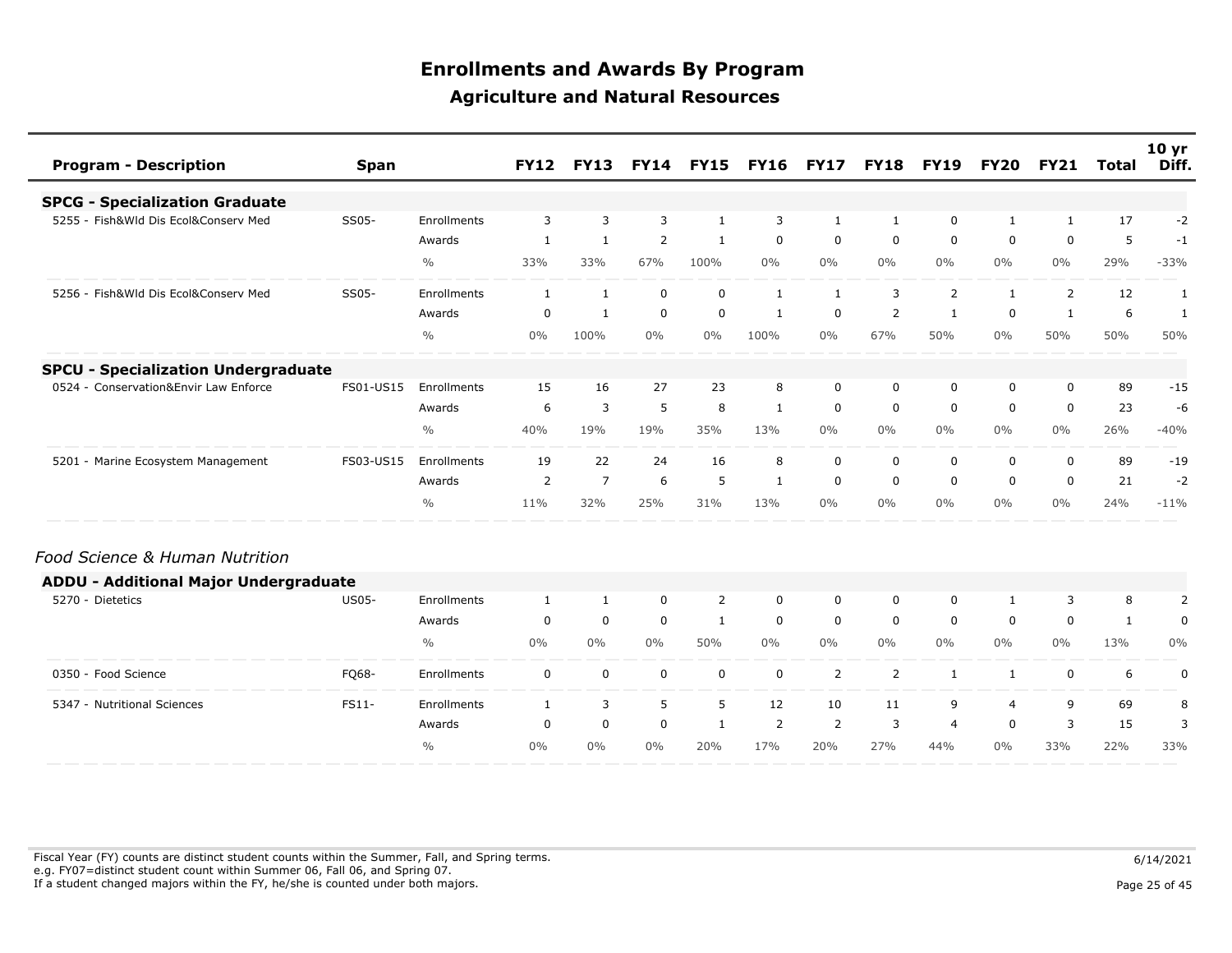| <b>Program - Description</b>                | <b>Span</b>  |                    | <b>FY12</b>    | <b>FY13</b> | <b>FY14</b> | <b>FY15</b>    | <b>FY16</b> | <b>FY17</b>    | <b>FY18</b>    | <b>FY19</b>    | <b>FY20</b>    | <b>FY21</b> | Total | 10 <sub>yr</sub><br>Diff. |
|---------------------------------------------|--------------|--------------------|----------------|-------------|-------------|----------------|-------------|----------------|----------------|----------------|----------------|-------------|-------|---------------------------|
| <b>BS - Bachelor of Science</b>             |              |                    |                |             |             |                |             |                |                |                |                |             |       |                           |
| 5269 - Dietetics                            | <b>US05-</b> | Enrollments        | 297            | 292         | 287         | 280            | 252         | 231            | 201            | 194            | 210            | 193         | 2,437 | $-104$                    |
|                                             |              | Awards             | 50             | 58          | 74          | 71             | 58          | 67             | 60             | 34             | 49             | 56          | 577   | 6                         |
|                                             |              | $\frac{0}{0}$      | 17%            | 20%         | 26%         | 25%            | 23%         | 29%            | 30%            | 18%            | 23%            | 29%         | 24%   | 12%                       |
| 5271 - Dietetics - Second Degree            | <b>US05-</b> | <b>Enrollments</b> | 11             | 8           | 11          | 12             | 8           | 10             | 9              | 14             | 8              | 9           | 100   | $-2$                      |
|                                             |              | Awards             | 6              | 3           | 1           | 5              | 3           | 3              | 2              | $\overline{4}$ | $\overline{4}$ | 1           | 32    | -5                        |
|                                             |              | $\frac{0}{0}$      | 55%            | 38%         | 9%          | 42%            | 38%         | 30%            | 22%            | 29%            | 50%            | 11%         | 32%   | $-43%$                    |
| 0349 - Food Science                         | FQ68-        | Enrollments        | 149            | 132         | 158         | 176            | 195         | 169            | 148            | 151            | 185            | 178         | 1,641 | 29                        |
|                                             |              | Awards             | 32             | 20          | 30          | 26             | 41          | 48             | 39             | 31             | 24             | 34          | 325   | $\overline{2}$            |
|                                             |              | $\frac{0}{0}$      | 21%            | 15%         | 19%         | 15%            | 21%         | 28%            | 26%            | 21%            | 13%            | 19%         | 20%   | $-2%$                     |
| 0351 - Food Science - Second Degree         | FQ68-        | Enrollments        | 10             | 6           | 11          | 9              | 5           | $\overline{4}$ | $\overline{7}$ | 9              | 9              | 3           | 73    | $-7$                      |
|                                             |              | Awards             | 0              | $\mathbf 0$ | $\mathbf 0$ | $\overline{2}$ | $\mathbf 0$ | $\mathbf{1}$   | $\overline{2}$ | $\mathbf 0$    | 5              | 0           | 10    | 0                         |
|                                             |              | $\frac{0}{0}$      | 0%             | $0\%$       | 0%          | 22%            | $0\%$       | 25%            | 29%            | $0\%$          | 56%            | $0\%$       | 14%   | 0%                        |
| 5346 - Nutritional Sciences                 | FS11-        | <b>Enrollments</b> | 109            | 136         | 173         | 189            | 197         | 199            | 204            | 208            | 211            | 173         | 1,799 | 64                        |
|                                             |              | Awards             | $\overline{2}$ | 9           | 25          | 26             | 33          | 39             | 42             | 39             | 49             | 55          | 319   | 53                        |
|                                             |              | $\frac{0}{0}$      | 2%             | 7%          | 14%         | 14%            | 17%         | 20%            | 21%            | 19%            | 23%            | 32%         | 18%   | 30%                       |
| 5348 - Nutritional Sciences - Second Degree | FS11-        | Enrollments        | 12             | 12          | 13          | 14             | 8           | $\overline{7}$ | 11             | 12             | 6              | 5           | 100   | $-7$                      |
|                                             |              | Awards             | 0              | 1           | $\mathbf 0$ | $\overline{4}$ | 0           | 1              | 3              | 0              | 2              | 0           | 11    | 0                         |
|                                             |              | $\frac{0}{0}$      | 0%             | 8%          | 0%          | 29%            | $0\%$       | 14%            | 27%            | $0\%$          | 33%            | $0\%$       | 11%   | 0%                        |
| <b>CNCU - Concentration Undergraduate</b>   |              |                    |                |             |             |                |             |                |                |                |                |             |       |                           |
| 5342 - Basic Food Science                   | SS10-        | Enrollments        | 8              | 12          | 10          | 9              | 24          | 26             | 20             | 14             | 16             | 15          | 154   | $\overline{7}$            |
|                                             |              | Awards             | 6              | 8           | 6           | 5              | 8           | 13             | 10             | $\overline{4}$ | 9              | 6           | 75    | 0                         |
|                                             |              | $\frac{0}{0}$      | 75%            | 67%         | 60%         | 56%            | 33%         | 50%            | 50%            | 29%            | 56%            | 40%         | 49%   | $-35%$                    |
| 5424 - Biomed & Molecular Nutrition         | FS16-        | Enrollments        | $\mathbf 0$    | $\mathbf 0$ | $\mathbf 0$ | $\mathbf 0$    | $\mathbf 0$ | 27             | 63             | 102            | 108            | 97          | 397   | 97                        |
|                                             |              | Awards             | $\mathbf 0$    | $\mathbf 0$ | $\mathbf 0$ | $\mathbf 0$    | $\mathbf 0$ | $\mathbf 0$    | 2              | 12             | 24             | 33          | 71    | 33                        |
|                                             |              | $\frac{0}{0}$      | 0%             | 0%          | 0%          | $0\%$          | 0%          | $0\%$          | 3%             | 12%            | 22%            | 34%         | 18%   | 34%                       |

Fiscal Year (FY) counts are distinct student counts within the Summer, Fall, and Spring terms.  $6/14/2021$ e.g. FY07=distinct student count within Summer 06, Fall 06, and Spring 07.

If a student changed majors within the FY, he/she is counted under both majors. Page 26 of 45

Page 26 of 45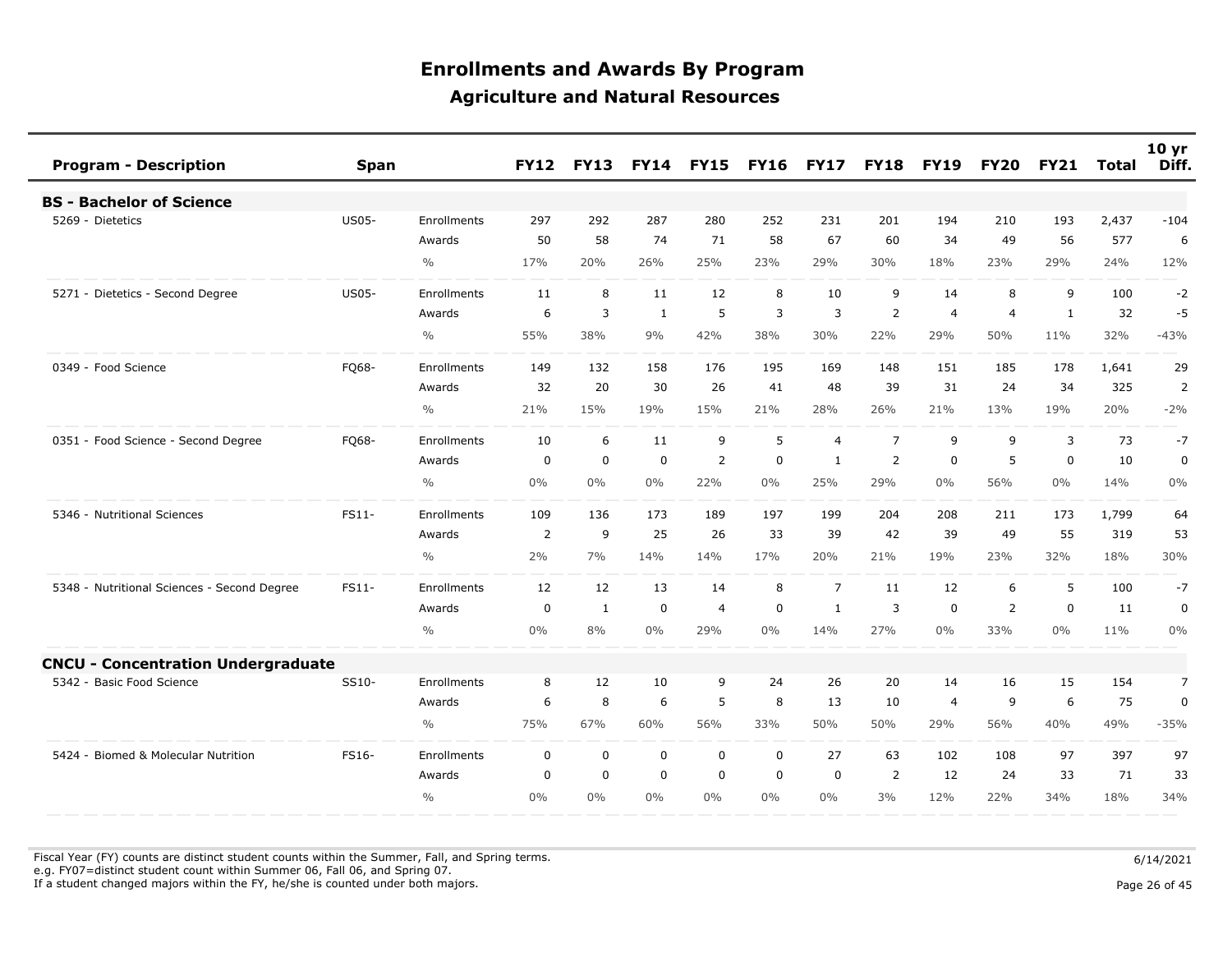| <b>Program - Description</b>          | <b>Span</b>  |                    | <b>FY12</b>    | <b>FY13</b>    | <b>FY14</b>    | <b>FY15</b>  | <b>FY16</b>    | <b>FY17</b> | <b>FY18</b>    | <b>FY19</b>  | <b>FY20</b> | <b>FY21</b>    | <b>Total</b> | 10 <sub>yr</sub><br>Diff. |
|---------------------------------------|--------------|--------------------|----------------|----------------|----------------|--------------|----------------|-------------|----------------|--------------|-------------|----------------|--------------|---------------------------|
| 5343 - Food Business and Industry     | SS10-        | Enrollments        | $\overline{7}$ | 11             | 11             | 18           | 24             | 22          | 13             | 10           | 9           | 11             | 136          | $\overline{4}$            |
|                                       |              | Awards             | 2              | 5              | 5              | 10           | $\overline{7}$ | 11          | 5              | 5            | 3           | $\overline{4}$ | 57           | $\overline{2}$            |
|                                       |              | $\frac{0}{0}$      | 29%            | 45%            | 45%            | 56%          | 29%            | 50%         | 38%            | 50%          | 33%         | 36%            | 42%          | 8%                        |
| 5344 - Food Packaging                 | SS10-        | <b>Enrollments</b> | $\overline{4}$ | $\overline{4}$ | $\overline{4}$ | 3            | 12             | 25          | 28             | 28           | 20          | 28             | 156          | 24                        |
|                                       |              | Awards             | 3              | $\mathbf{1}$   | $\overline{2}$ | $\mathbf{1}$ | $\mathbf{1}$   | 6           | 8              | 9            | 5           | 11             | 47           | 8                         |
|                                       |              | $\frac{0}{0}$      | 75%            | 25%            | $50\%$         | 33%          | 8%             | 24%         | 29%            | 32%          | 25%         | 39%            | 30%          | $-36%$                    |
| 5345 - Food Technology                | SS10-        | Enrollments        | 14             | 27             | 32             | 33           | 49             | 49          | 52             | 44           | 42          | 39             | 381          | 25                        |
|                                       |              | Awards             | 8              | 5              | 18             | 13           | 26             | 25          | 20             | 18           | 18          | 19             | 170          | 11                        |
|                                       |              | $\frac{0}{0}$      | 57%            | 19%            | 56%            | 39%          | 53%            | 51%         | 38%            | 41%          | 43%         | 49%            | 45%          | $-8%$                     |
| 5425 - Global Nutrition and Health    | FS16-        | Enrollments        | $\mathbf 0$    | $\mathbf 0$    | $\mathbf 0$    | $\mathbf 0$  | $\mathbf 0$    | 13          | 25             | 34           | 35          | 31             | 138          | 31                        |
|                                       |              | Awards             | $\mathbf 0$    | $\mathbf 0$    | $\mathbf 0$    | $\mathbf 0$  | $\mathbf 0$    | $\mathbf 0$ | $\mathbf{1}$   | $\mathbf{1}$ | 9           | 12             | 23           | 12                        |
|                                       |              | $\frac{0}{0}$      | 0%             | $0\%$          | $0\%$          | $0\%$        | $0\%$          | $0\%$       | 4%             | 3%           | 26%         | 39%            | 17%          | 39%                       |
| 5426 - Public Health Nutrition        | FS16-        | Enrollments        | $\mathbf 0$    | $\mathbf 0$    | $\mathbf 0$    | $\mathbf 0$  | $\mathbf 0$    | 16          | 34             | 54           | 53          | 42             | 199          | 42                        |
|                                       |              | Awards             | $\mathbf 0$    | $\mathbf 0$    | $\mathbf 0$    | $\mathsf 0$  | $\mathbf 0$    | $\mathbf 0$ | $\overline{4}$ | 10           | 11          | 14             | 39           | 14                        |
|                                       |              | $\frac{0}{0}$      | 0%             | $0\%$          | $0\%$          | $0\%$        | $0\%$          | $0\%$       | 12%            | 19%          | 21%         | 33%            | 20%          | 33%                       |
| <b>DUAL - Dual Major</b>              |              |                    |                |                |                |              |                |             |                |              |             |                |              |                           |
| 9809 - Food Science                   | FQ68-        | Enrollments        | $\mathbf{1}$   | $\mathbf 0$    | $\mathbf 0$    | $\mathbf 0$  | 0              | $\mathbf 0$ | $\mathbf 0$    | $\mathbf 0$  | $\mathbf 0$ | $\mathbf 0$    | $\mathbf{1}$ | $-1$                      |
|                                       |              | Awards             | $\mathbf{1}$   | $\mathbf 0$    | $\mathbf 0$    | $\mathbf 0$  | $\mathbf 0$    | $\mathbf 0$ | $\mathbf 0$    | $\Omega$     | $\mathbf 0$ | $\mathbf{0}$   | $\mathbf{1}$ | $-1$                      |
|                                       |              | $\frac{0}{0}$      | 100%           | $0\%$          | $0\%$          | $0\%$        | $0\%$          | $0\%$       | $0\%$          | $0\%$        | $0\%$       | $0\%$          | 100%         | $-100%$                   |
| <b>MNUN - Minor Undergraduate</b>     |              |                    |                |                |                |              |                |             |                |              |             |                |              |                           |
| 5397 - Beverage Science & Technology  | <b>FS15-</b> | Enrollments        | $\mathbf 0$    | $\mathbf 0$    | $\mathbf 0$    | $\mathsf 0$  | 63             | 85          | 87             | 89           | 58          | 24             | 406          | 24                        |
|                                       |              | Awards             | $\mathbf 0$    | $\mathbf 0$    | $\mathbf 0$    | $\mathbf 0$  | 16             | 21          | 29             | 25           | 26          | 10             | 127          | 10                        |
|                                       |              | $\frac{0}{0}$      | $0\%$          | $0\%$          | $0\%$          | $0\%$        | 25%            | 25%         | 33%            | 28%          | 45%         | 42%            | 31%          | 42%                       |
| 5398 - Food Processing and Technology | FS15-        | Enrollments        | $\mathbf 0$    | $\mathbf 0$    | $\mathbf 0$    | $\mathbf 0$  | 18             | 23          | 31             | 36           | 32          | 23             | 163          | 23                        |
|                                       |              | Awards             | $\mathbf 0$    | $\mathbf 0$    | $\mathbf 0$    | $\mathbf 0$  | $\overline{7}$ | 2           | 5              | 9            | 11          | 12             | 46           | 12                        |
|                                       |              | $\frac{0}{0}$      | 0%             | $0\%$          | $0\%$          | $0\%$        | 39%            | 9%          | 16%            | 25%          | 34%         | 52%            | 28%          | 52%                       |

Fiscal Year (FY) counts are distinct student counts within the Summer, Fall, and Spring terms.  $6/14/2021$ e.g. FY07=distinct student count within Summer 06, Fall 06, and Spring 07.

If a student changed majors within the FY, he/she is counted under both majors. Page 27 of 45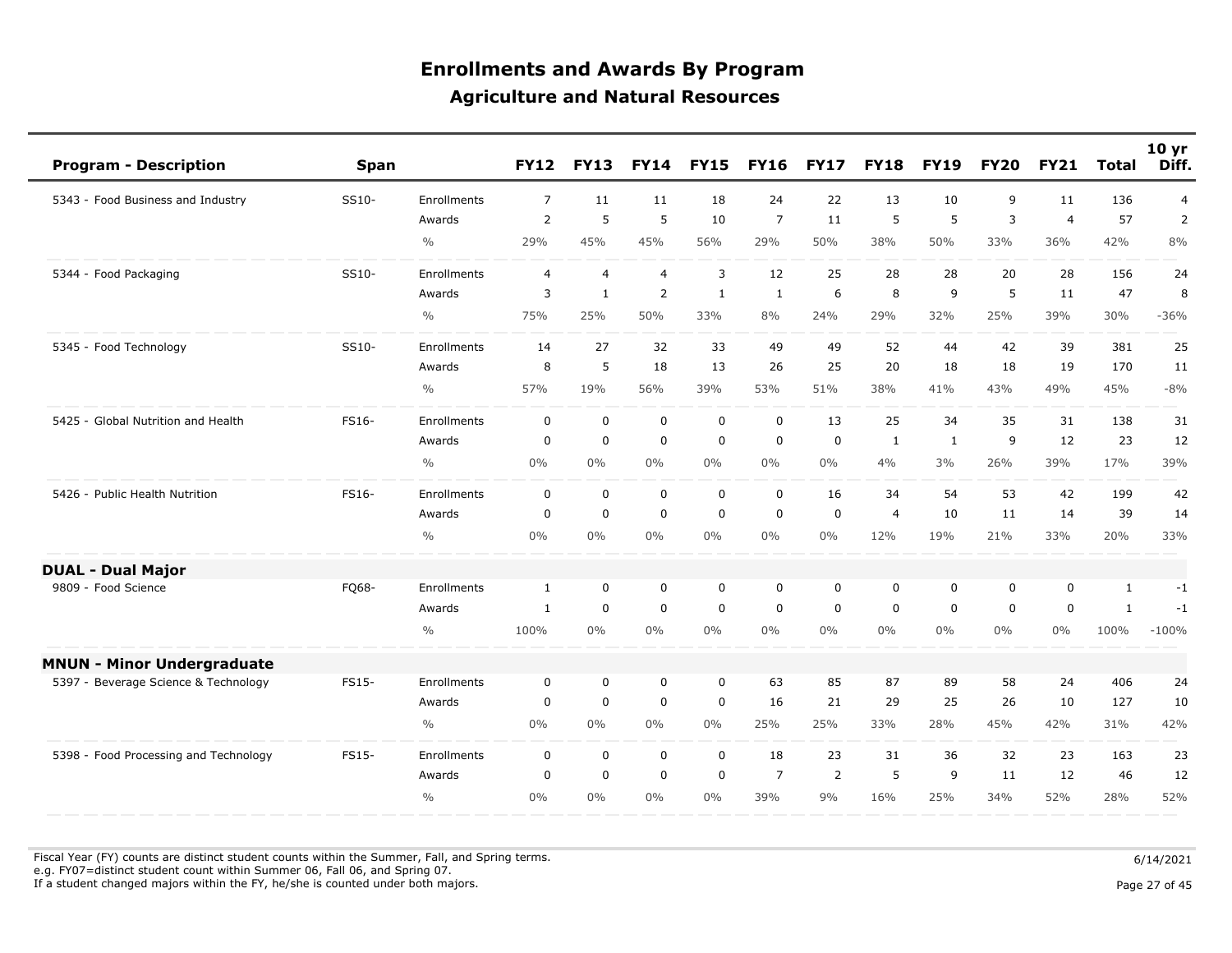| <b>Program - Description</b><br><b>Span</b>          |               | <b>FY12</b>    | <b>FY13</b>    | <b>FY14</b>    | <b>FY15</b>    | <b>FY16</b>    | <b>FY17</b>  | <b>FY18</b>    | <b>FY19</b>    | <b>FY20</b>    | <b>FY21</b>    | <b>Total</b>   | 10 <sub>yr</sub><br>Diff. |
|------------------------------------------------------|---------------|----------------|----------------|----------------|----------------|----------------|--------------|----------------|----------------|----------------|----------------|----------------|---------------------------|
| 5349 - Nutritional Sciences<br>FS11-FS15             | Enrollments   | 42             | 57             | 61             | 64             | 55             | 20           | $\overline{4}$ | 2              | $\Omega$       | $\mathbf{0}$   | 305            | $-42$                     |
|                                                      | Awards        | 5              | 9              | 14             | 14             | 19             | 12           | $\mathbf 0$    | $\mathbf{1}$   | 0              | $\mathbf 0$    | 74             | $-5$                      |
|                                                      | $\frac{0}{0}$ | 12%            | 16%            | 23%            | 22%            | 35%            | 60%          | $0\%$          | 50%            | $0\%$          | 0%             | 24%            | $-12%$                    |
| <b>MS - Master of Science</b>                        |               |                |                |                |                |                |              |                |                |                |                |                |                           |
| 0354 - Food Science<br>FQ68-                         | Enrollments   | 19             | 20             | 22             | 19             | 16             | 14           | $\overline{4}$ | 5              | 6              | 6              | 131            | $-13$                     |
|                                                      | Awards        | 3              | $\overline{7}$ | 9              | $\overline{7}$ | $\overline{4}$ | 11           | 3              | $\mathbf 0$    | 2              | $\overline{2}$ | 48             | $-1$                      |
|                                                      | $\frac{0}{0}$ | 16%            | 35%            | 41%            | 37%            | 25%            | 79%          | 75%            | $0\%$          | 33%            | 33%            | 37%            | 18%                       |
| 5272 - Human Nutrition<br><b>US05-</b>               | Enrollments   | $\overline{7}$ | 8              | 5              | $\overline{4}$ | 8              | 8            | 18             | 27             | 5              | 3              | 93             | $-4$                      |
|                                                      | Awards        | 3              | $\overline{4}$ | 2              | 2              | 2              | $\mathbf{1}$ | 3              | $\overline{4}$ | $\overline{4}$ | $\overline{2}$ | 27             | $-1$                      |
|                                                      | $\frac{0}{0}$ | 43%            | 50%            | 40%            | 50%            | 25%            | 13%          | 17%            | 15%            | 80%            | 67%            | 29%            | 24%                       |
| SS19-<br>5439 - Nutrition and Dietetics              | Enrollments   | $\mathbf 0$    | $\mathbf 0$    | $\mathbf 0$    | $\mathbf 0$    | $\mathbf 0$    | $\mathbf 0$  | $\mathbf 0$    | 18             | 28             | 25             | 71             | 25                        |
|                                                      | Awards        | $\mathbf 0$    | $\mathbf 0$    | $\mathbf 0$    | $\mathbf 0$    | $\mathbf 0$    | $\mathbf 0$  | $\mathbf 0$    | 2              | 15             | 10             | 27             | 10                        |
|                                                      | $\frac{0}{0}$ | 0%             | $0\%$          | $0\%$          | $0\%$          | $0\%$          | $0\%$        | $0\%$          | 11%            | 54%            | 40%            | 38%            | 40%                       |
| <b>PHD - Doctor of Philosophy</b>                    |               |                |                |                |                |                |              |                |                |                |                |                |                           |
| 0355 - Food Science<br>FQ68-                         | Enrollments   | 14             | 16             | 16             | 14             | 10             | 9            | 8              | 11             | 11             | 11             | 120            | -3                        |
|                                                      | Awards        | 1              | $\overline{2}$ | 3              | $\overline{4}$ | 2              | 2            | $\mathbf 0$    | 1              | 4              | $\Omega$       | 19             | $-1$                      |
|                                                      | $\frac{0}{0}$ | 7%             | 13%            | 19%            | 29%            | 20%            | 22%          | $0\%$          | 9%             | 36%            | $0\%$          | 16%            | $-7%$                     |
| 0474 - Food Science-Envir Toxicology<br>FS95-        | Enrollments   | 3              | 5              | $\overline{4}$ | $\overline{4}$ | 2              | 3            | 3              | 2              | $\mathbf{1}$   | 1              | 28             | $-2$                      |
|                                                      | Awards        | $\pmb{0}$      | $\mathbf{1}$   | $\mathbf 0$    | $\mathbf{1}$   | 1              | $\mathbf 0$  | $\overline{2}$ | $\mathbf{1}$   | 0              | $\mathbf{1}$   | $\overline{7}$ | $\mathbf{1}$              |
|                                                      | $\frac{0}{0}$ | 0%             | 20%            | $0\%$          | 25%            | 50%            | $0\%$        | 67%            | 50%            | $0\%$          | 100%           | 25%            | 100%                      |
| 5273 - Human Nutrition<br><b>US05-</b>               | Enrollments   | 11             | 14             | 15             | 16             | 16             | 14           | 13             | 14             | 10             | $\overline{7}$ | 130            | $-4$                      |
|                                                      | Awards        | $\mathbf 0$    | $\overline{2}$ | $\mathbf{1}$   | 3              | 2              | 5            | $\overline{2}$ | $\overline{4}$ | $\overline{4}$ | $\mathbf{1}$   | 24             | $\mathbf{1}$              |
|                                                      | $\frac{0}{0}$ | 0%             | 14%            | 7%             | 19%            | 13%            | 36%          | 15%            | 29%            | 40%            | 14%            | 18%            | 14%                       |
| <b>US05-</b><br>5274 - Human Nutrition-Envir Toxicol | Enrollments   | $\mathbf 0$    | $\mathbf 0$    | $\mathbf 0$    | $\mathbf 0$    | $\mathbf 0$    | $\mathbf 0$  | $\mathbf 0$    | $\mathbf{1}$   | 1              | $\mathbf{1}$   | 3              | $\mathbf{1}$              |

Fiscal Year (FY) counts are distinct student counts within the Summer, Fall, and Spring terms.  $6/14/2021$  e.g. FY07=distinct student count within Summer 06, Fall 06, and Spring 07. If a student changed majors within the FY, he/she is counted under both majors. Page 28 of 45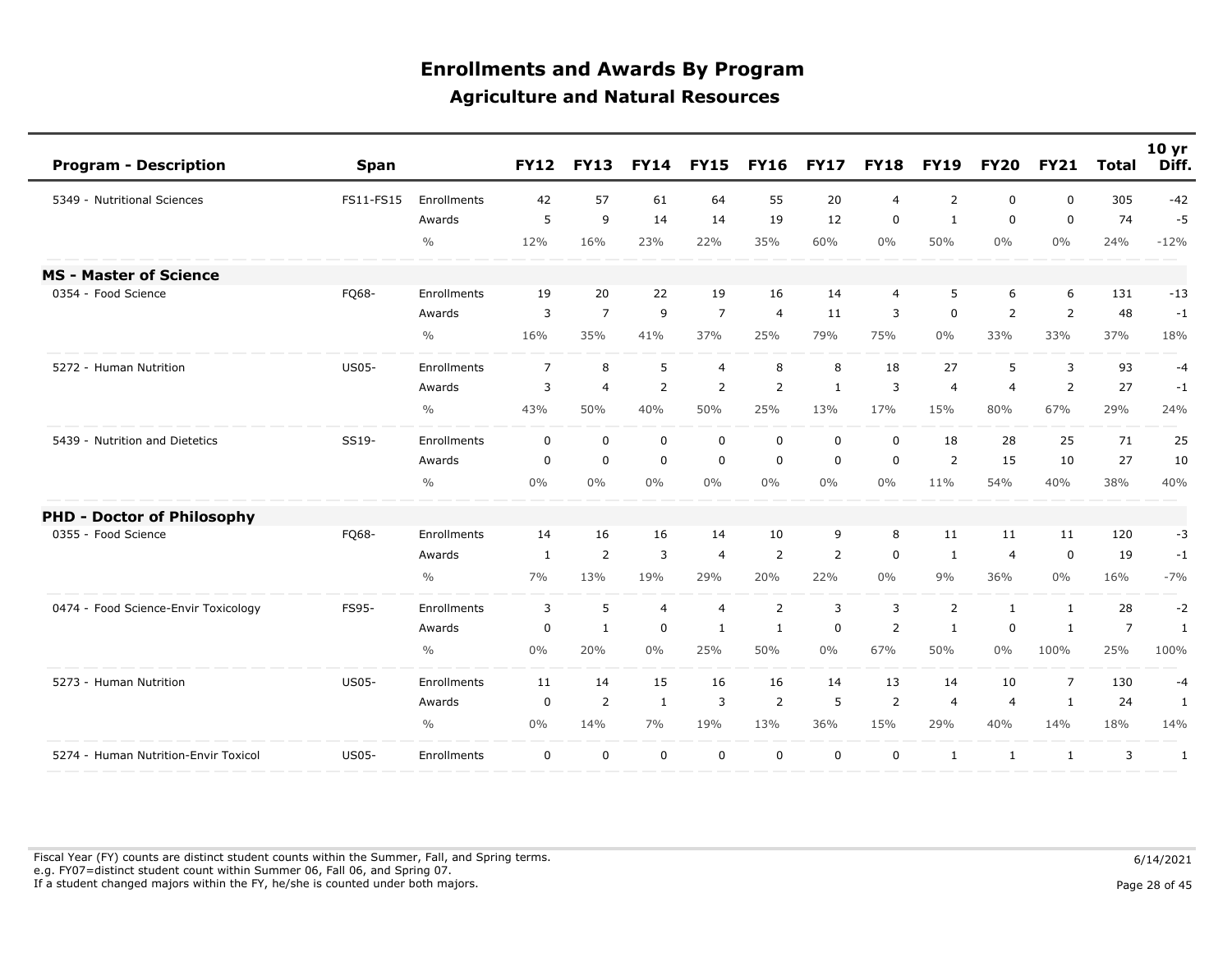| <b>Program - Description</b>               | <b>Span</b> |               | <b>FY12</b>    | <b>FY13</b>    | <b>FY14</b>    | <b>FY15</b>    | <b>FY16</b>    | <b>FY17</b>    | <b>FY18</b>    | <b>FY19</b>    | <b>FY20</b>    | <b>FY21</b>    | <b>Total</b>   | 10 <sub>yr</sub><br>Diff. |
|--------------------------------------------|-------------|---------------|----------------|----------------|----------------|----------------|----------------|----------------|----------------|----------------|----------------|----------------|----------------|---------------------------|
| <b>SPCU - Specialization Undergraduate</b> |             |               |                |                |                |                |                |                |                |                |                |                |                |                           |
| 5378 - Beverage Science & Technology       | FS13-US15   | Enrollments   | $\mathbf 0$    | $\mathbf 0$    | 10             | 17             | $\overline{7}$ | $\mathbf 0$    | $\mathbf 0$    | 0              | 0              | $\mathbf 0$    | 34             | $\pmb{0}$                 |
|                                            |             | Awards        | 0              | $\mathbf 0$    | $\overline{7}$ | 6              | 1              | 0              | 0              | 0              | 0              | $\mathbf 0$    | 14             | 0                         |
|                                            |             | $\frac{0}{0}$ | $0\%$          | $0\%$          | 70%            | 35%            | 14%            | $0\%$          | $0\%$          | $0\%$          | $0\%$          | $0\%$          | 41%            | $0\%$                     |
| 0511 - Food Processing and Technology      | FS98-US15   | Enrollments   | 18             | 19             | 14             | 13             | 3              | $\mathbf 0$    | 0              | $\mathbf 0$    | 0              | $\mathbf 0$    | 67             | $-18$                     |
|                                            |             | Awards        | $\overline{2}$ | 10             | $\mathbf{1}$   | 9              | $\mathbf 0$    | $\mathbf 0$    | $\mathbf 0$    | $\mathbf 0$    | 0              | $\mathbf 0$    | 22             | $-2$                      |
|                                            |             | $\frac{0}{0}$ | 11%            | 53%            | 7%             | 69%            | $0\%$          | $0\%$          | $0\%$          | $0\%$          | $0\%$          | $0\%$          | 33%            | $-11%$                    |
| Forestry                                   |             |               |                |                |                |                |                |                |                |                |                |                |                |                           |
| ADDU - Additional Major Undergraduate      |             |               |                |                |                |                |                |                |                |                |                |                |                |                           |
| 0364 - Forestry                            | FQ68-       | Enrollments   | $\mathbf 0$    | $\mathbf 0$    | $\mathbf 0$    | $\mathbf 0$    | $\overline{2}$ | 1              | $\mathbf 0$    | 1              | 0              | $\mathbf 0$    | $\overline{4}$ | 0                         |
| <b>BS - Bachelor of Science</b>            |             |               |                |                |                |                |                |                |                |                |                |                |                |                           |
| 0363 - Forestry                            | FQ68-       | Enrollments   | 47             | 44             | 48             | 61             | 69             | 79             | 79             | 86             | 85             | 99             | 697            | 52                        |
|                                            |             | Awards        | 10             | 12             | $\overline{7}$ | 12             | 11             | 16             | 15             | 20             | 12             | 14             | 129            | 4                         |
|                                            |             | $\frac{0}{0}$ | 21%            | 27%            | 15%            | 20%            | 16%            | 20%            | 19%            | 23%            | 14%            | 14%            | 19%            | $-7%$                     |
| 0365 - Forestry - Second Degree            | FQ68-       | Enrollments   | 2              | 3              | 5              | $\overline{4}$ | $\overline{4}$ | $\overline{7}$ | $\overline{7}$ | $\overline{7}$ | $\overline{7}$ | $\overline{7}$ | 53             | 5                         |
|                                            |             | Awards        | 0              | $\mathbf 0$    | $\mathbf{1}$   | 0              | $\mathbf 0$    | 0              | 1              | 3              | 1              | $\mathbf{1}$   | $\overline{7}$ | 1                         |
|                                            |             | $\frac{0}{0}$ | $0\%$          | $0\%$          | 20%            | $0\%$          | $0\%$          | $0\%$          | 14%            | 43%            | 14%            | 14%            | 13%            | 14%                       |
| <b>CNCU - Concentration Undergraduate</b>  |             |               |                |                |                |                |                |                |                |                |                |                |                |                           |
| 5293 - Forest Conserv & Environ Stdys      | FS08-FS13   | Enrollments   | 3              | 5              | 2              | 1              | $\mathbf 0$    | $\mathbf 0$    | $\mathbf 0$    | 0              | 0              | $\mathbf 0$    | 11             | $-3$                      |
|                                            |             | Awards        | 1              | $\overline{2}$ | 2              | $\overline{2}$ | $\mathbf 0$    | $\mathbf 0$    | $\mathbf 0$    | $\mathbf 0$    | 0              | $\mathbf 0$    | $\overline{7}$ | $-1$                      |
|                                            |             | $\frac{0}{0}$ | 33%            | 40%            | 100%           | 200%           | $0\%$          | $0\%$          | $0\%$          | $0\%$          | $0\%$          | $0\%$          | 64%            | $-33%$                    |
| 5292 - Forest Resource Management          | FS08-FS14   | Enrollments   | 16             | 13             | 6              | $\overline{7}$ | 1              | $\mathbf 0$    | $\mathbf 0$    | $\mathbf 0$    | 0              | $\mathbf 0$    | 43             | $-16$                     |
|                                            |             | Awards        | 9              | 11             | 6              | 6              | 1              | $\Omega$       | $\Omega$       | $\Omega$       | $\mathbf{0}$   | $\mathbf{0}$   | 33             | -9                        |
|                                            |             | $\frac{0}{0}$ | 56%            | 85%            | 100%           | 86%            | 100%           | $0\%$          | $0\%$          | $0\%$          | $0\%$          | $0\%$          | 77%            | $-56%$                    |

Fiscal Year (FY) counts are distinct student counts within the Summer, Fall, and Spring terms.  $6/14/2021$  e.g. FY07=distinct student count within Summer 06, Fall 06, and Spring 07. If a student changed majors within the FY, he/she is counted under both majors. Page 29 of 45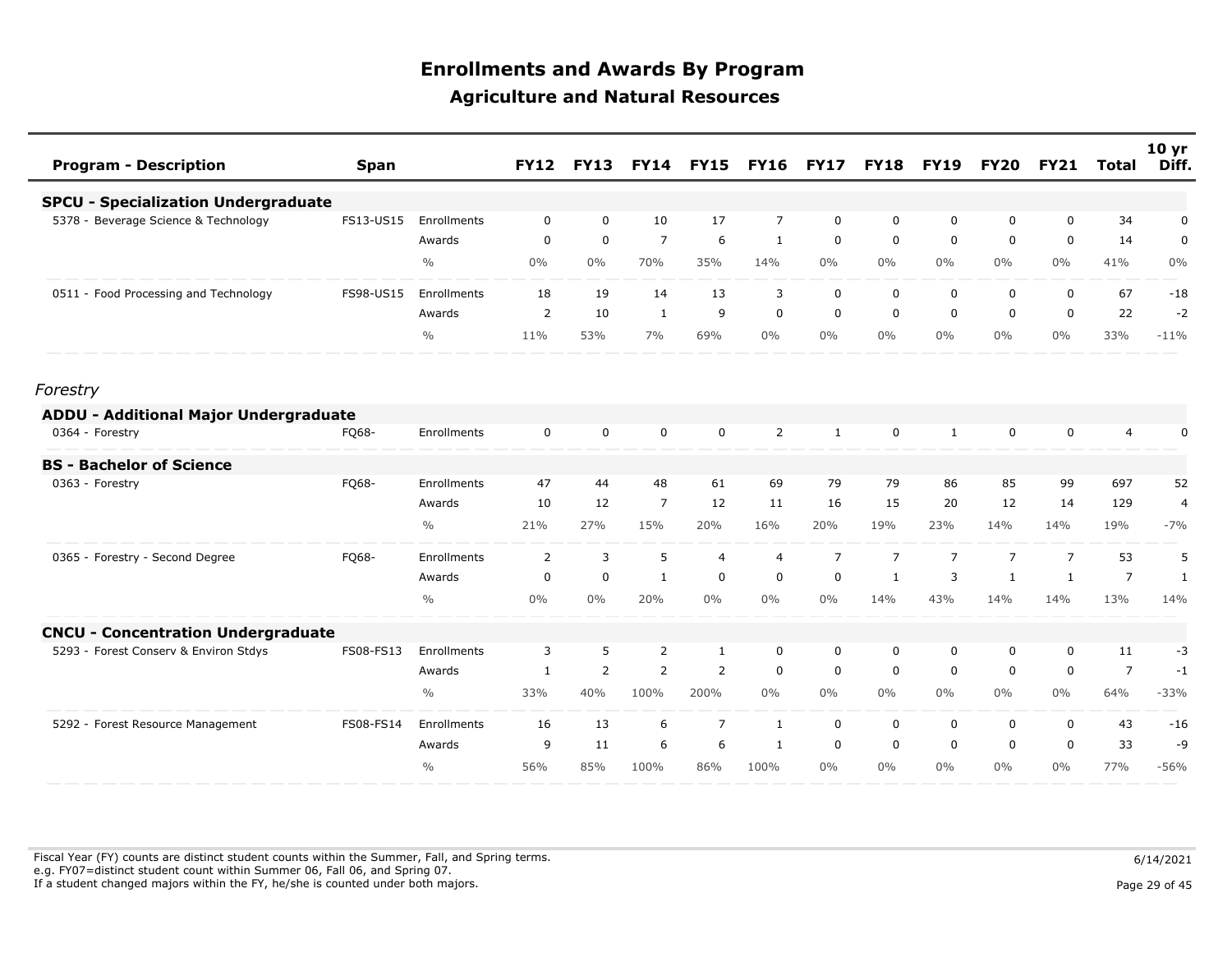| <b>Program - Description</b>               | <b>Span</b> |               | <b>FY12</b>  | <b>FY13</b> | <b>FY14</b>    | <b>FY15</b>    | <b>FY16</b>    | <b>FY17</b>    | <b>FY18</b>    | <b>FY19</b>    | <b>FY20</b>    | <b>FY21</b>    | <b>Total</b> | 10 <sub>yr</sub><br>Diff. |
|--------------------------------------------|-------------|---------------|--------------|-------------|----------------|----------------|----------------|----------------|----------------|----------------|----------------|----------------|--------------|---------------------------|
| 5294 - Forest Sciences                     | FS08-US13   | Enrollments   |              |             |                |                |                |                |                |                |                |                |              | 0                         |
|                                            |             | Awards        | $\mathbf{1}$ | 0           | $\mathbf 0$    | $\mathbf 0$    | 0              | $\mathbf 0$    | $\mathbf 0$    | $\mathbf 0$    | $\mathbf 0$    | $\mathbf 0$    | $\mathbf{1}$ | $-1$                      |
|                                            |             | $\frac{0}{0}$ | $0\%$        | $0\%$       | 0%             | 0%             | 0%             | $0\%$          | $0\%$          | $0\%$          | $0\%$          | $0\%$          | $0\%$        | $0\%$                     |
| 5296 - Urban and Community Forestry        | FS08-US13   | Enrollments   | $\mathbf{1}$ | 0           | $\mathbf 0$    | $\mathbf 0$    | $\mathbf 0$    | $\mathbf 0$    | $\mathbf 0$    | $\mathbf 0$    | $\mathbf 0$    | $\mathbf 0$    | $\mathbf{1}$ | $-1$                      |
| 5295 - Wood Products Mfg & Marketing       | FS08-US13   | Enrollments   |              |             |                |                |                |                |                |                |                |                |              | 0                         |
| <b>DUAL - Dual Major</b>                   |             |               |              |             |                |                |                |                |                |                |                |                |              |                           |
| 9804 - Forestry                            | FQ68-       | Enrollments   |              |             |                |                |                |                |                |                |                |                |              | 0                         |
| <b>GRC2 - Graduate Certificate Program</b> |             |               |              |             |                |                |                |                |                |                |                |                |              |                           |
| 5351 - Forest Carbon Sci, Policy & Mgt     | FS12-       | Enrollments   | $\mathbf 0$  | 5           | 5              | 10             | 13             | 18             | 14             | 11             | 17             | 18             | 111          | 18                        |
|                                            |             | Awards        | $\mathbf 0$  | 5           | $\overline{2}$ | $\overline{4}$ | 5              | 8              | 6              | $\overline{4}$ | 5              | $\overline{7}$ | 46           | $\overline{7}$            |
|                                            |             | $\frac{0}{0}$ | 0%           | 100%        | 40%            | 40%            | 38%            | 44%            | 43%            | 36%            | 29%            | 39%            | 41%          | 39%                       |
| 5417 - Spatial Ecology                     | FS15-       | Enrollments   | $\mathbf 0$  | 0           | $\mathbf 0$    | $\mathbf 0$    | $\overline{7}$ | 10             | 5              | $\overline{7}$ | 11             | $\overline{4}$ | 44           | 4                         |
|                                            |             | Awards        | 0            | $\mathbf 0$ | $\mathbf 0$    | $\mathbf 0$    | 2              | $\overline{7}$ | 2              | 2              | 6              | 1              | 20           | 1                         |
|                                            |             | $\frac{0}{0}$ | $0\%$        | $0\%$       | 0%             | 0%             | 29%            | 70%            | 40%            | 29%            | 55%            | 25%            | 45%          | 25%                       |
| <b>MNUN - Minor Undergraduate</b>          |             |               |              |             |                |                |                |                |                |                |                |                |              |                           |
| 5427 - Forestry                            | FS16-       | Enrollments   | 0            | 0           | $\mathbf 0$    | 0              | 0              | 11             | 16             | 21             | 22             | 16             | 86           | 16                        |
|                                            |             | Awards        | 0            | 0           | $\mathbf 0$    | $\mathbf 0$    | 0              | 0              | 1              | $\overline{4}$ | $\overline{7}$ | 2              | 14           | $\overline{2}$            |
|                                            |             | $\frac{0}{0}$ | $0\%$        | 0%          | $0\%$          | 0%             | $0\%$          | $0\%$          | 6%             | 19%            | 32%            | 13%            | 16%          | 13%                       |
| 5428 - Forestry Field Applications         | FS16-       | Enrollments   | $\mathbf 0$  | $\mathbf 0$ | $\mathbf 0$    | $\mathbf 0$    | 0              | 2              | $\overline{2}$ | 3              | $\mathbf{1}$   | $\mathbf{1}$   | 9            | $\mathbf{1}$              |
| 5442 - Sustainable Bioproducts S&Tech      | US19-       | Enrollments   | $\mathbf 0$  | 0           | $\mathbf 0$    | $\mathsf{O}$   | $\mathsf{O}$   | 0              | $\mathbf 0$    | $\mathbf 0$    | $\mathbf 0$    | $\mathbf{1}$   | $\mathbf{1}$ | 1                         |
| 5429 - Urban and Community Forestry        | FS16-       | Enrollments   | 0            | 0           | $\mathbf 0$    | 0              | 0              | 8              | 12             | 24             | 30             | 34             | 108          | 34                        |
|                                            |             | Awards        | 0            | 0           | $\mathbf 0$    | $\mathbf 0$    | 0              | 0              | 2              | 3              | $\overline{4}$ | $\overline{7}$ | 16           | 7                         |
|                                            |             | $\frac{0}{0}$ | 0%           | $0\%$       | 0%             | 0%             | 0%             | 0%             | 17%            | 13%            | 13%            | 21%            | 15%          | 21%                       |

Fiscal Year (FY) counts are distinct student counts within the Summer, Fall, and Spring terms.  $6/14/2021$  e.g. FY07=distinct student count within Summer 06, Fall 06, and Spring 07. If a student changed majors within the FY, he/she is counted under both majors. Page 30 of 45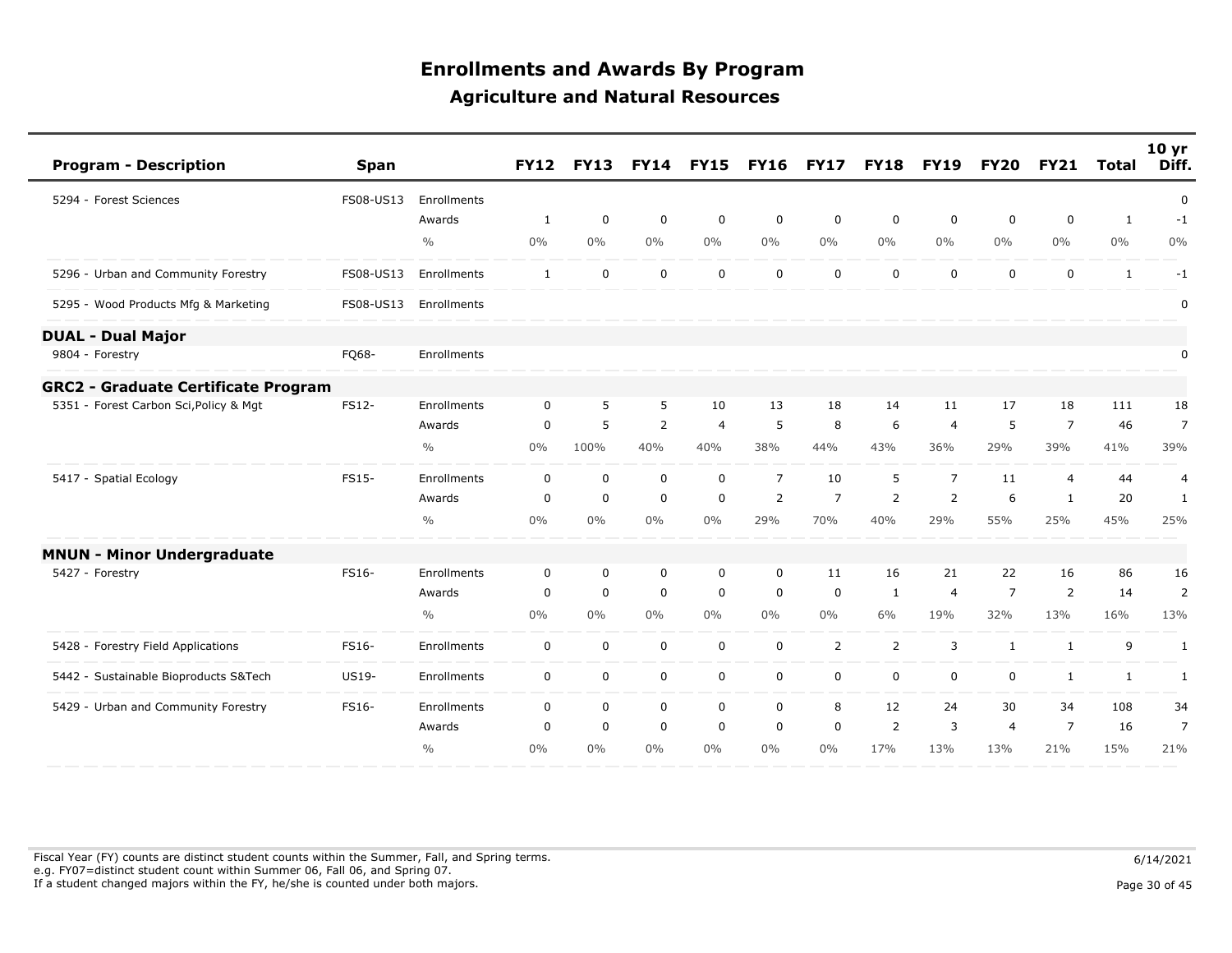| <b>Program - Description</b>                 | <b>Span</b>  |               | <b>FY12</b>    | <b>FY13</b> |                | <b>FY14 FY15</b> | <b>FY16</b>    | <b>FY17</b>    | <b>FY18</b>    | <b>FY19</b>  | <b>FY20</b>    | <b>FY21</b> | <b>Total</b> | 10 <sub>yr</sub><br>Diff. |
|----------------------------------------------|--------------|---------------|----------------|-------------|----------------|------------------|----------------|----------------|----------------|--------------|----------------|-------------|--------------|---------------------------|
| <b>MS - Master of Science</b>                |              |               |                |             |                |                  |                |                |                |              |                |             |              |                           |
| 0378 - Forestry                              | FQ68-        | Enrollments   | 21             | 16          | 12             | 18               | 25             | 23             | 15             | 13           | 6              | 8           | 157          | $-13$                     |
|                                              |              | Awards        | 5              | 9           | $\overline{2}$ | 3                | 6              | $\overline{7}$ | 5              | 6            | $\overline{4}$ | 2           | 49           | $-3$                      |
|                                              |              | $\frac{0}{0}$ | 24%            | 56%         | 17%            | 17%              | 24%            | 30%            | 33%            | 46%          | 67%            | 25%         | 31%          | $1\%$                     |
| 5312 - Plant Breed, Genet&Biotech-FOR        | <b>FS09-</b> | Enrollments   |                |             |                |                  |                |                |                |              |                |             |              | 0                         |
| <b>PHD - Doctor of Philosophy</b>            |              |               |                |             |                |                  |                |                |                |              |                |             |              |                           |
| 0379 - Forestry                              | FQ68-        | Enrollments   | 14             | 11          | 15             | 18               | 19             | 20             | 23             | 25           | 24             | 24          | 193          | 10                        |
|                                              |              | Awards        | 2              | 3           | $\mathbf 0$    | 1                | $\overline{4}$ | 2              | 3              | 1            | 1              | $\mathbf 0$ | 17           | $-2$                      |
|                                              |              | $\frac{0}{0}$ | 14%            | 27%         | $0\%$          | 6%               | 21%            | 10%            | 13%            | 4%           | 4%             | $0\%$       | 9%           | $-14%$                    |
| 0475 - Forestry-Envir Toxicology             | FS95-        | Enrollments   | $\mathbf 0$    | $\mathbf 0$ | $\mathbf 0$    | $\mathbf 0$      | $\mathbf 0$    | $\mathbf 0$    | 0              | 1            | 1              | 1           | 3            | $\mathbf{1}$              |
| 5313 - Plant Breed, Genet&Biotech-FOR        | FS09-        | Enrollments   |                |             |                |                  |                |                |                |              |                |             |              | $\mathbf 0$               |
| Horticulture                                 |              |               |                |             |                |                  |                |                |                |              |                |             |              |                           |
| <b>ADDU - Additional Major Undergraduate</b> |              |               |                |             |                |                  |                |                |                |              |                |             |              |                           |
| 0387 - Horticulture                          | FQ73-        | Enrollments   | $\mathbf 0$    | $\mathbf 0$ | $\mathbf 0$    | $\mathbf 0$      | $\mathbf 0$    | 1              | 2              | $\mathbf{1}$ | 0              | $\mathbf 0$ | 4            | 0                         |
|                                              |              | Awards        | $\mathbf 0$    | $\mathbf 0$ | $\mathbf 0$    | $\mathbf 0$      | $\mathbf 0$    | $\mathbf 0$    | $\mathbf 0$    | 1            | 0              | $\mathbf 0$ | $\mathbf{1}$ | $\mathbf 0$               |
|                                              |              | $\frac{0}{0}$ | $0\%$          | $0\%$       | $0\%$          | $0\%$            | $0\%$          | $0\%$          | $0\%$          | 100%         | $0\%$          | $0\%$       | 25%          | $0\%$                     |
| <b>BS - Bachelor of Science</b>              |              |               |                |             |                |                  |                |                |                |              |                |             |              |                           |
| 0386 - Horticulture                          | FQ73-        | Enrollments   | 125            | 127         | 123            | 123              | 142            | 144            | 145            | 146          | 139            | 134         | 1,348        | 9                         |
|                                              |              | Awards        | 22             | 26          | 34             | 25               | 32             | 29             | 23             | 33           | 32             | 27          | 283          | 5                         |
|                                              |              | $\frac{0}{0}$ | 18%            | 20%         | 28%            | 20%              | 23%            | 20%            | 16%            | 23%          | 23%            | 20%         | 21%          | 3%                        |
| 0388 - Horticulture - Second Degree          | FQ73-        | Enrollments   | 9              | 9           | 6              | 6                | $\overline{4}$ | 8              | 8              | 3            | 5              | 5           | 63           | $-4$                      |
|                                              |              | Awards        | $\overline{2}$ | $\mathbf 0$ | $\mathbf{1}$   | 2                | $\mathbf 0$    | 1              | $\overline{4}$ | $\mathbf{1}$ | $\mathbf 0$    | 2           | 13           | $\pmb{0}$                 |
|                                              |              | $\frac{0}{0}$ | 22%            | $0\%$       | 17%            | 33%              | $0\%$          | 13%            | 50%            | 33%          | $0\%$          | 40%         | 21%          | 18%                       |

Fiscal Year (FY) counts are distinct student counts within the Summer, Fall, and Spring terms.  $6/14/2021$  e.g. FY07=distinct student count within Summer 06, Fall 06, and Spring 07. If a student changed majors within the FY, he/she is counted under both majors. Page 31 of 45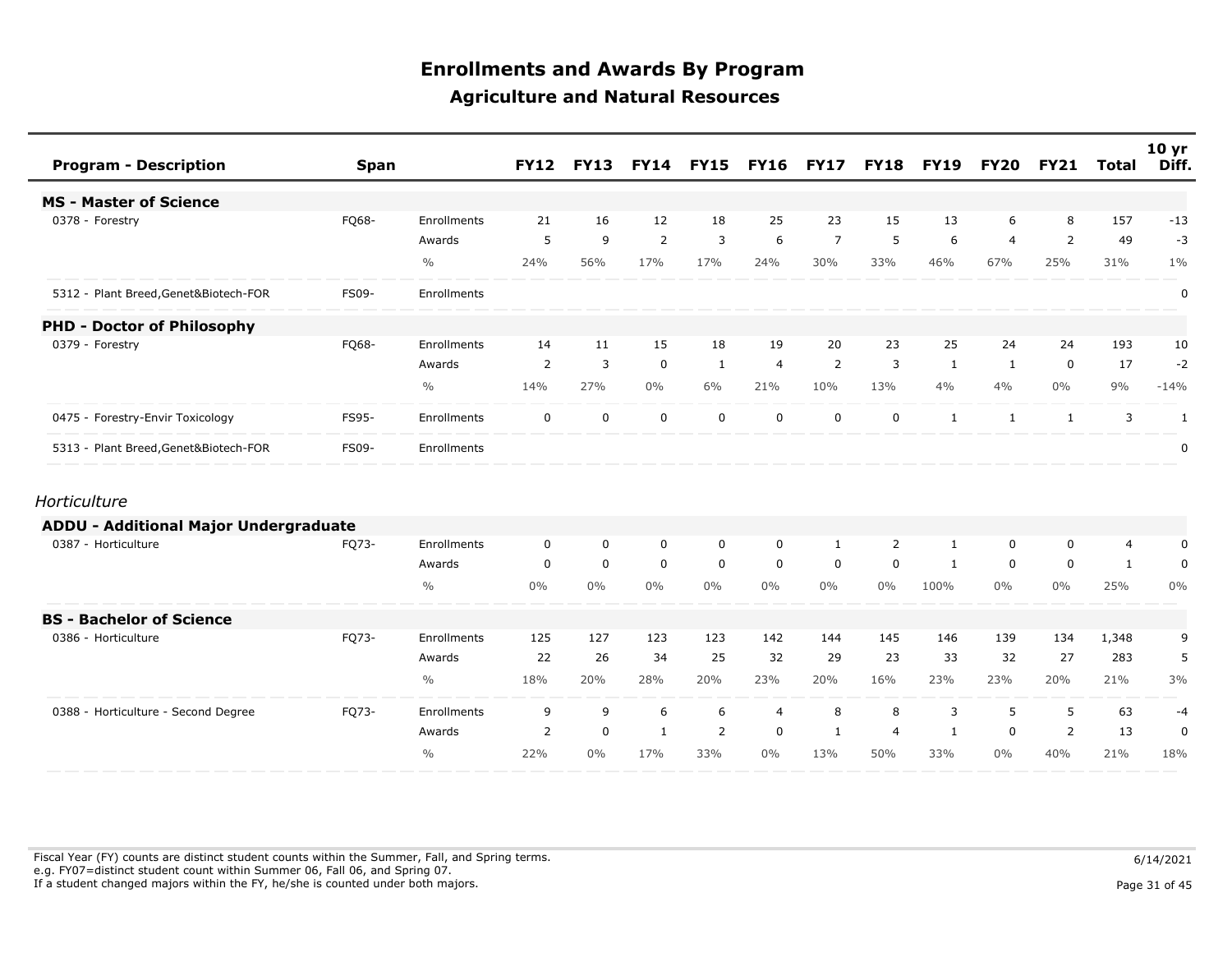| <b>Program - Description</b>              | Span         |               | <b>FY12</b>    | <b>FY13</b>  | <b>FY14</b>    | <b>FY15</b>    | <b>FY16</b>    | <b>FY17</b>    | <b>FY18</b>    | <b>FY19</b>    | <b>FY20</b>    | <b>FY21</b>    | Total          | 10 <sub>yr</sub><br>Diff. |
|-------------------------------------------|--------------|---------------|----------------|--------------|----------------|----------------|----------------|----------------|----------------|----------------|----------------|----------------|----------------|---------------------------|
| <b>CNCU - Concentration Undergraduate</b> |              |               |                |              |                |                |                |                |                |                |                |                |                |                           |
| 5290 - Horticultural Science              | SS08-        | Enrollments   | 40             | 55           | 48             | 34             | 27             | 69             | 81             | 75             | 76             | 64             | 569            | 24                        |
|                                           |              | Awards        | 14             | 12           | 18             | 12             | 13             | 17             | 17             | 17             | 22             | 16             | 158            | 2                         |
|                                           |              | $\frac{0}{0}$ | 35%            | 22%          | 38%            | 35%            | 48%            | 25%            | 21%            | 23%            | 29%            | 25%            | 28%            | $-10%$                    |
| 5291 - Hrt Landscape Dsgn, Const & Mgt    | SS08-        | Enrollments   | 31             | 34           | 28             | 23             | 19             | 42             | 31             | 26             | 20             | 18             | 272            | $-13$                     |
|                                           |              | Awards        | 10             | 9            | 10             | 11             | 10             | $\overline{7}$ | 6              | 9              | 2              | $\overline{4}$ | 78             | $-6$                      |
|                                           |              | $\frac{0}{0}$ | 32%            | 26%          | 36%            | 48%            | 53%            | 17%            | 19%            | 35%            | 10%            | 22%            | 29%            | $-10%$                    |
| 5334 - Sustainable & Organic Hort         | US10-        | Enrollments   | 20             | 29           | 19             | 17             | 16             | 28             | 33             | 29             | 24             | 25             | 240            | 5                         |
|                                           |              | Awards        | $\overline{2}$ | 6            | $\overline{7}$ | $\overline{4}$ | 9              | 6              | 5              | 9              | 8              | 10             | 66             | 8                         |
|                                           |              | $\frac{0}{0}$ | 10%            | 21%          | 37%            | 24%            | 56%            | 21%            | 15%            | 31%            | 33%            | 40%            | 28%            | 30%                       |
| <b>DUAL - Dual Major</b>                  |              |               |                |              |                |                |                |                |                |                |                |                |                |                           |
| 9814 - Horticulture                       | FQ68-        | Enrollments   | $\mathbf{1}$   | $\mathbf{1}$ | $\mathbf 0$    | 0              | $\mathbf 0$    | $\mathbf 0$    | 0              | $\mathbf 0$    | $\mathbf 0$    | $\mathbf 0$    | $\overline{2}$ | $-1$                      |
|                                           |              | Awards        | $\mathbf 0$    | $\mathbf{1}$ | $\mathbf 0$    | $\mathbf 0$    | $\mathbf 0$    | $\mathbf 0$    | 0              | $\mathbf 0$    | $\mathbf 0$    | $\mathbf 0$    | $\mathbf{1}$   | $\mathbf 0$               |
|                                           |              | $\frac{0}{0}$ | 0%             | 100%         | $0\%$          | $0\%$          | $0\%$          | $0\%$          | 0%             | $0\%$          | $0\%$          | 0%             | 50%            | $0\%$                     |
| <b>MNUN - Minor Undergraduate</b>         |              |               |                |              |                |                |                |                |                |                |                |                |                |                           |
| 5335 - Horticulture                       | <b>US10-</b> | Enrollments   | 12             | 15           | 18             | 20             | 21             | 35             | 48             | 45             | 45             | 47             | 306            | 35                        |
|                                           |              | Awards        | 2              | 6            | $\overline{7}$ | $\overline{7}$ | 8              | 5              | 10             | 14             | 10             | 12             | 81             | 10                        |
|                                           |              | $\frac{0}{0}$ | 17%            | 40%          | 39%            | 35%            | 38%            | 14%            | 21%            | 31%            | 22%            | 26%            | 26%            | 9%                        |
| 5396 - Plant, Animal&Microbial Biotech    | FS15-        | Enrollments   | $\Omega$       | $\Omega$     | $\mathbf 0$    | $\mathbf 0$    | 21             | 23             | 27             | 36             | 40             | 34             | 181            | 34                        |
|                                           |              | Awards        | $\mathbf 0$    | $\mathbf 0$  | 0              | $\mathbf 0$    | $\overline{4}$ | $\overline{7}$ | $\overline{4}$ | 6              | 12             | 8              | 41             | 8                         |
|                                           |              | $\frac{0}{0}$ | 0%             | $0\%$        | $0\%$          | $0\%$          | 19%            | 30%            | 15%            | 17%            | 30%            | 24%            | 23%            | 24%                       |
| <b>MS - Master of Science</b>             |              |               |                |              |                |                |                |                |                |                |                |                |                |                           |
| 0402 - Horticulture                       | FQ68-        | Enrollments   | 21             | 18           | 13             | 8              | $\overline{7}$ | 14             | 11             | 12             | 10             | 12             | 126            | -9                        |
|                                           |              | Awards        | 1              | 6            | 8              | 5              | $\mathbf 0$    | $\overline{2}$ | $\overline{4}$ | $\overline{4}$ | $\overline{2}$ | 5              | 37             | $\overline{4}$            |
|                                           |              | $\frac{0}{0}$ | 5%             | 33%          | 62%            | 63%            | $0\%$          | 14%            | 36%            | 33%            | 20%            | 42%            | 29%            | 37%                       |

Fiscal Year (FY) counts are distinct student counts within the Summer, Fall, and Spring terms.  $6/14/2021$  e.g. FY07=distinct student count within Summer 06, Fall 06, and Spring 07. If a student changed majors within the FY, he/she is counted under both majors. Page 32 of 45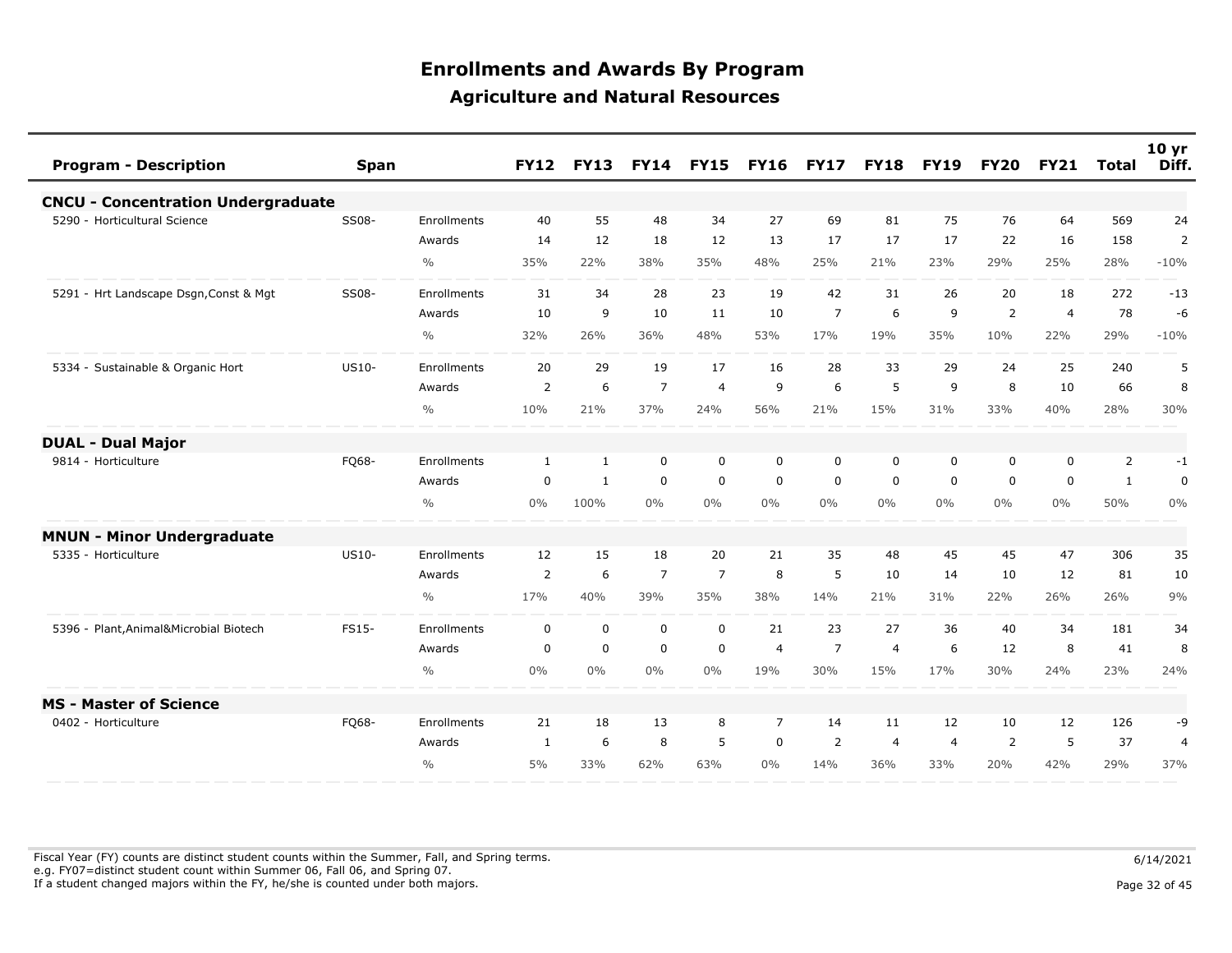| <b>Program - Description</b>                 | <b>Span</b>           |               | <b>FY12</b>    | <b>FY13</b>    | <b>FY14</b>    | <b>FY15</b>    | <b>FY16</b>    | <b>FY17</b>    | <b>FY18</b>  | <b>FY19</b>    | <b>FY20</b>    | <b>FY21</b>    | <b>Total</b>   | 10 <sub>yr</sub><br>Diff. |
|----------------------------------------------|-----------------------|---------------|----------------|----------------|----------------|----------------|----------------|----------------|--------------|----------------|----------------|----------------|----------------|---------------------------|
| 5314 - Plant Breed, Genet&Biotech-HRT        | FS09-                 | Enrollments   | 0              | 3              | $\overline{4}$ | 5              | 3              | $\overline{4}$ | $\mathbf{1}$ | 0              | 0              | $\mathbf{1}$   | 21             | $\mathbf{1}$              |
|                                              |                       | Awards        | $\mathbf 0$    | $\overline{0}$ | 2              | 3              | $\mathbf 0$    | $\mathbf{1}$   | $\mathbf{1}$ | $\mathbf 0$    | 0              | $\mathbf 0$    | $\overline{7}$ | 0                         |
|                                              |                       | $\frac{0}{0}$ | $0\%$          | $0\%$          | 50%            | 60%            | $0\%$          | 25%            | 100%         | $0\%$          | $0\%$          | $0\%$          | 33%            | 0%                        |
| 0397 - Plant Breeding & Genetics-Hrt         | WQ84-US09 Enrollments |               | $\overline{2}$ | $\mathbf 0$    | $\mathbf 0$    | $\mathsf 0$    | $\mathbf 0$    | $\mathbf 0$    | $\mathsf 0$  | $\mathbf 0$    | 0              | $\mathbf 0$    | $\overline{2}$ | $-2$                      |
| <b>PHD - Doctor of Philosophy</b>            |                       |               |                |                |                |                |                |                |              |                |                |                |                |                           |
| 0403 - Horticulture                          | FQ68-                 | Enrollments   | 14             | 14             | 15             | 14             | 15             | 10             | 12           | 11             | 15             | 13             | 133            | $-1$                      |
|                                              |                       | Awards        | 1              | $\mathbf{1}$   | $\mathbf{1}$   | $\overline{2}$ | $\overline{2}$ | 1              | 1            | 2              | $\overline{2}$ | 3              | 16             | $\overline{2}$            |
|                                              |                       | $\frac{0}{0}$ | 7%             | 7%             | 7%             | 14%            | 13%            | 10%            | 8%           | 18%            | 13%            | 23%            | 12%            | 16%                       |
| 5315 - Plant Breed, Genet&Biotech-HRT        | <b>FS09-</b>          | Enrollments   | 5              | $\overline{7}$ | 9              | $\overline{7}$ | $\overline{7}$ | 8              | 10           | 14             | 12             | 12             | 91             | $\overline{7}$            |
|                                              |                       | Awards        | $\mathbf{1}$   | $\mathbf{1}$   | $\mathsf 3$    | $\mathbf{1}$   | $\mathbf{1}$   | $\mathbf 0$    | $\mathsf 0$  | $\mathbf{1}$   | $\mathbf{1}$   | $\overline{2}$ | 11             | $\mathbf{1}$              |
|                                              |                       | $\frac{0}{0}$ | 20%            | 14%            | 33%            | 14%            | 14%            | $0\%$          | $0\%$        | 7%             | 8%             | 17%            | 12%            | $-3%$                     |
| 0398 - Plant Breeding & Genetics-Hrt         | WQ84-US09             | Enrollments   | 6              | 5              | 4              | $\mathbf 0$    | $\mathbf 0$    | $\mathbf 0$    | $\mathbf 0$  | $\mathbf 0$    | 0              | $\mathbf 0$    | 15             | -6                        |
|                                              |                       | Awards        | $\mathbf 0$    | $\mathbf{1}$   | $\overline{4}$ | $\mathbf 0$    | $\mathbf 0$    | $\mathbf 0$    | 0            | $\mathbf 0$    | 0              | 0              | 5              | $\pmb{0}$                 |
|                                              |                       | $\frac{0}{0}$ | $0\%$          | 20%            | 100%           | $0\%$          | $0\%$          | $0\%$          | $0\%$        | $0\%$          | $0\%$          | 0%             | 33%            | 0%                        |
| Packaging                                    |                       |               |                |                |                |                |                |                |              |                |                |                |                |                           |
| <b>ADDU - Additional Major Undergraduate</b> |                       |               |                |                |                |                |                |                |              |                |                |                |                |                           |
| 0406 - Packaging                             | FQ68-                 | Enrollments   | $\mathbf 0$    | $\mathbf 0$    | 6              | 9              | 13             | 5              | $\mathbf{1}$ | 0              | 0              | $\mathbf 0$    | 34             | $\pmb{0}$                 |
|                                              |                       | Awards        | $\mathbf 0$    | $\mathbf 0$    | $\mathbf 0$    | $\mathbf 0$    | 2              | $\mathbf{1}$   | $\mathbf 0$  | $\mathbf 0$    | 0              | $\mathbf 0$    | 3              | $\pmb{0}$                 |
|                                              |                       | $\frac{0}{0}$ | $0\%$          | $0\%$          | $0\%$          | $0\%$          | 15%            | 20%            | $0\%$        | $0\%$          | $0\%$          | 0%             | 9%             | 0%                        |
| <b>BS - Bachelor of Science</b>              |                       |               |                |                |                |                |                |                |              |                |                |                |                |                           |
| 0405 - Packaging                             | FQ68-                 | Enrollments   | 668            | 779            | 940            | 994            | 898            | 793            | 683          | 656            | 666            | 645            | 7,722          | $-23$                     |
|                                              |                       | Awards        | 148            | 161            | 150            | 207            | 218            | 231            | 189          | 157            | 168            | 132            | 1,761          | $-16$                     |
|                                              |                       | $\frac{0}{0}$ | 22%            | 21%            | 16%            | 21%            | 24%            | 29%            | 28%          | 24%            | 25%            | 20%            | 23%            | $-2%$                     |
| 0407 - Packaging - Second Degree             | FQ68-                 | Enrollments   | 10             | 17             | 24             | 26             | 22             | 18             | 16           | 10             | 10             | 8              | 161            | $-2$                      |
|                                              |                       | Awards        | 2              | $\mathbf{1}$   | 3              | 5              | 6              | $\overline{4}$ | 5            | $\overline{4}$ | $\overline{4}$ | 1              | 35             | $-1$                      |
|                                              |                       | $\frac{0}{0}$ | 20%            | 6%             | 13%            | 19%            | 27%            | 22%            | 31%          | 40%            | 40%            | 13%            | 22%            | $-8%$                     |

Fiscal Year (FY) counts are distinct student counts within the Summer, Fall, and Spring terms.  $6/14/2021$ 

e.g. FY07=distinct student count within Summer 06, Fall 06, and Spring 07.

If a student changed majors within the FY, he/she is counted under both majors. Page 33 of 45

Page 33 of 45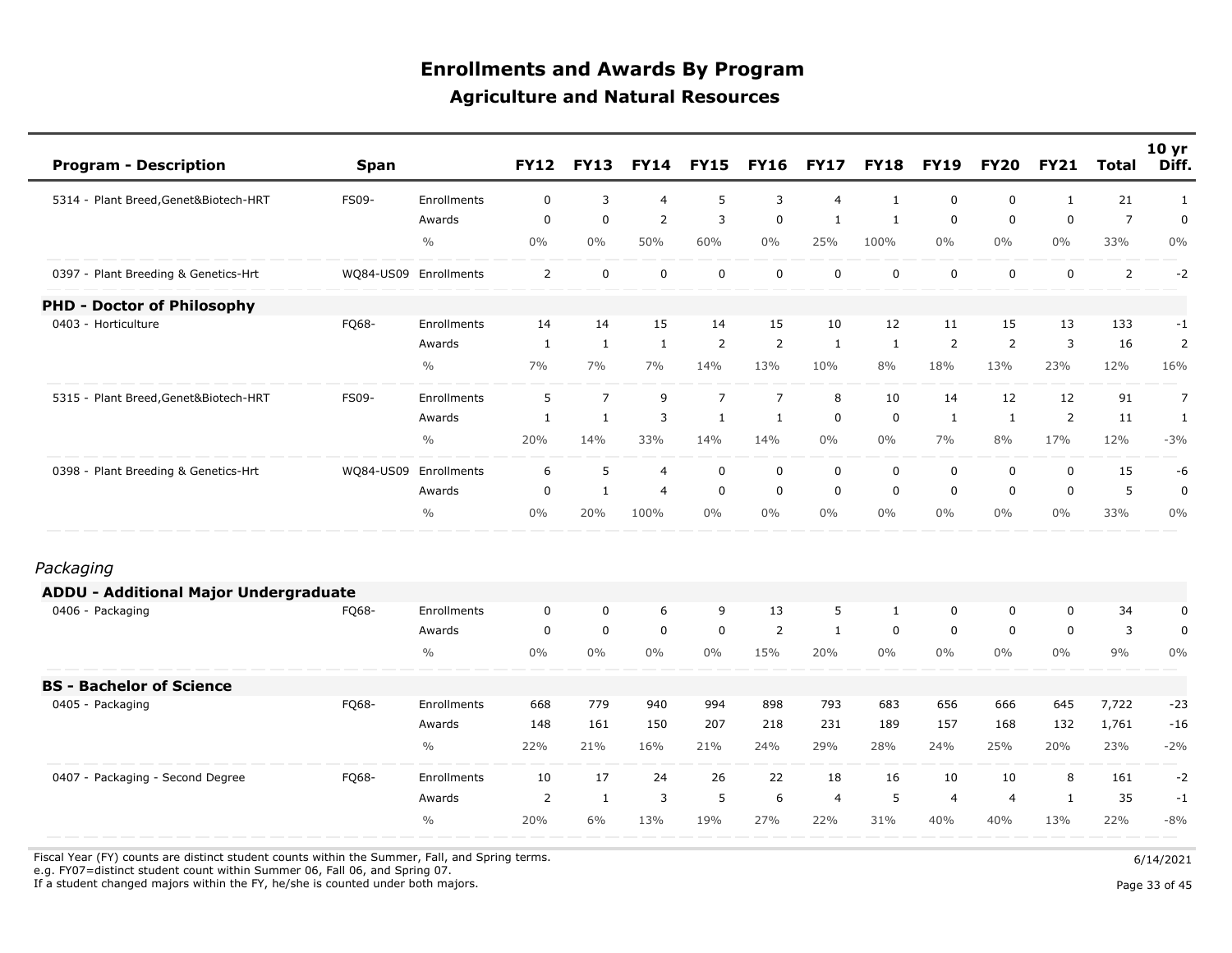| <b>Program - Description</b>              | <b>Span</b>      |               | <b>FY12</b>    | <b>FY13</b>    |                | <b>FY14 FY15</b> | <b>FY16</b>    | <b>FY17</b>  | <b>FY18</b>    | <b>FY19</b>  | <b>FY20</b>    | <b>FY21</b>    | <b>Total</b>   | 10 <sub>yr</sub><br>Diff. |
|-------------------------------------------|------------------|---------------|----------------|----------------|----------------|------------------|----------------|--------------|----------------|--------------|----------------|----------------|----------------|---------------------------|
| <b>CNCU - Concentration Undergraduate</b> |                  |               |                |                |                |                  |                |              |                |              |                |                |                |                           |
| 5430 - Packaging Science                  | FS16-            | Enrollments   | 0              | 0              | 0              | 0                | 0              | $\mathbf 0$  | 0              | 0            | 59             | 145            | 204            | 145                       |
|                                           |                  | Awards        | $\mathbf 0$    | $\mathbf 0$    | $\mathbf 0$    | $\mathbf 0$      | $\mathbf 0$    | $\mathbf 0$  | $\mathbf 0$    | $\mathbf 0$  | 47             | 53             | 100            | 53                        |
|                                           |                  | $\frac{0}{0}$ | $0\%$          | $0\%$          | $0\%$          | $0\%$            | $0\%$          | $0\%$        | $0\%$          | $0\%$        | 80%            | 37%            | 49%            | 37%                       |
| 5431 - Packaging Value Chain Mgt          | <b>FS16-</b>     | Enrollments   | $\mathbf 0$    | $\mathbf 0$    | $\mathbf 0$    | $\mathbf 0$      | $\mathbf 0$    | $\mathbf{1}$ | $\overline{2}$ | 3            | 96             | 202            | 304            | 202                       |
|                                           |                  | Awards        | $\mathbf 0$    | 0              | $\mathbf 0$    | $\mathbf 0$      | $\mathbf 0$    | $\mathbf 0$  | 0              | $\mathbf{1}$ | 76             | 80             | 157            | 80                        |
|                                           |                  | $\frac{0}{0}$ | $0\%$          | $0\%$          | $0\%$          | $0\%$            | $0\%$          | $0\%$        | $0\%$          | 33%          | 79%            | 40%            | 52%            | 40%                       |
| <b>MS - Master of Science</b>             |                  |               |                |                |                |                  |                |              |                |              |                |                |                |                           |
| 0409 - Packaging                          | FQ69-            | Enrollments   | 59             | 51             | 42             | 36               | 34             | 34           | 32             | 37           | 28             | 23             | 376            | $-36$                     |
|                                           |                  | Awards        | 12             | 19             | 12             | 16               | 12             | 11           | 10             | 14           | 13             | 9              | 128            | $-3$                      |
|                                           |                  | $\frac{0}{0}$ | 20%            | 37%            | 29%            | 44%              | 35%            | 32%          | 31%            | 38%          | 46%            | 39%            | 34%            | 19%                       |
| 0527 - Packaging                          | FS01-            | Enrollments   | 25             | 33             | 26             | 27               | 24             | 21           | 17             | 15           | 9              | 8              | 205            | $-17$                     |
|                                           |                  | Awards        | $\overline{4}$ | 17             | 6              | 6                | 8              | 5            | $\overline{4}$ | 8            | $\overline{4}$ | 2              | 64             | $-2$                      |
|                                           |                  | $\frac{0}{0}$ | 16%            | 52%            | 23%            | 22%              | 33%            | 24%          | 24%            | 53%          | 44%            | 25%            | 31%            | 9%                        |
| <b>PHD - Doctor of Philosophy</b>         |                  |               |                |                |                |                  |                |              |                |              |                |                |                |                           |
| 0486 - Packaging                          | <b>US96-</b>     | Enrollments   | 28             | 32             | 30             | 25               | 21             | 20           | 20             | 19           | 16             | 18             | 229            | $-10$                     |
|                                           |                  | Awards        | 3              | $\overline{2}$ | $\overline{4}$ | 8                | $\overline{4}$ | 1            | 2              | 1            | $\overline{4}$ | 3              | 32             | $\mathbf 0$               |
|                                           |                  | $\frac{0}{0}$ | 11%            | 6%             | 13%            | 32%              | 19%            | 5%           | 10%            | 5%           | 25%            | 17%            | 14%            | 6%                        |
| Park, Recreation & Tourism Resources      |                  |               |                |                |                |                  |                |              |                |              |                |                |                |                           |
| <b>NOUN - No Degree - Undergraduate</b>   |                  |               |                |                |                |                  |                |              |                |              |                |                |                |                           |
| 0515 - Commercial Rec/Tourism Track       | SS00-US15        | Enrollments   | $\mathbf{1}$   | $\mathbf{1}$   | $\mathbf 0$    | $\mathbf 0$      | $\mathbf 0$    | $\mathbf 0$  | $\mathbf 0$    | $\mathbf 0$  | 0              | $\overline{2}$ | $\overline{4}$ | 1                         |
| <b>PHD - Doctor of Philosophy</b>         |                  |               |                |                |                |                  |                |              |                |              |                |                |                |                           |
| 0496 - Park, Recreation & Tourism Res     | <b>US96-FS03</b> | Enrollments   | 2              | $\mathbf 0$    | $\mathbf 0$    | $\mathbf 0$      | $\mathbf 0$    | $\mathbf 0$  | $\mathbf 0$    | 0            | 0              | 0              | $\overline{2}$ | $-2$                      |
|                                           |                  | Awards        | $\overline{2}$ | $\mathbf 0$    | $\mathbf 0$    | $\mathbf 0$      | $\mathbf 0$    | $\mathbf 0$  | $\Omega$       | $\Omega$     | $\Omega$       | $\Omega$       | $\overline{2}$ | $-2$                      |
|                                           |                  | $\frac{0}{0}$ | 100%           | $0\%$          | $0\%$          | $0\%$            | $0\%$          | $0\%$        | $0\%$          | $0\%$        | $0\%$          | $0\%$          | 100%           | $-100%$                   |

Fiscal Year (FY) counts are distinct student counts within the Summer, Fall, and Spring terms.  $6/14/2021$  e.g. FY07=distinct student count within Summer 06, Fall 06, and Spring 07. If a student changed majors within the FY, he/she is counted under both majors. Page 34 of 45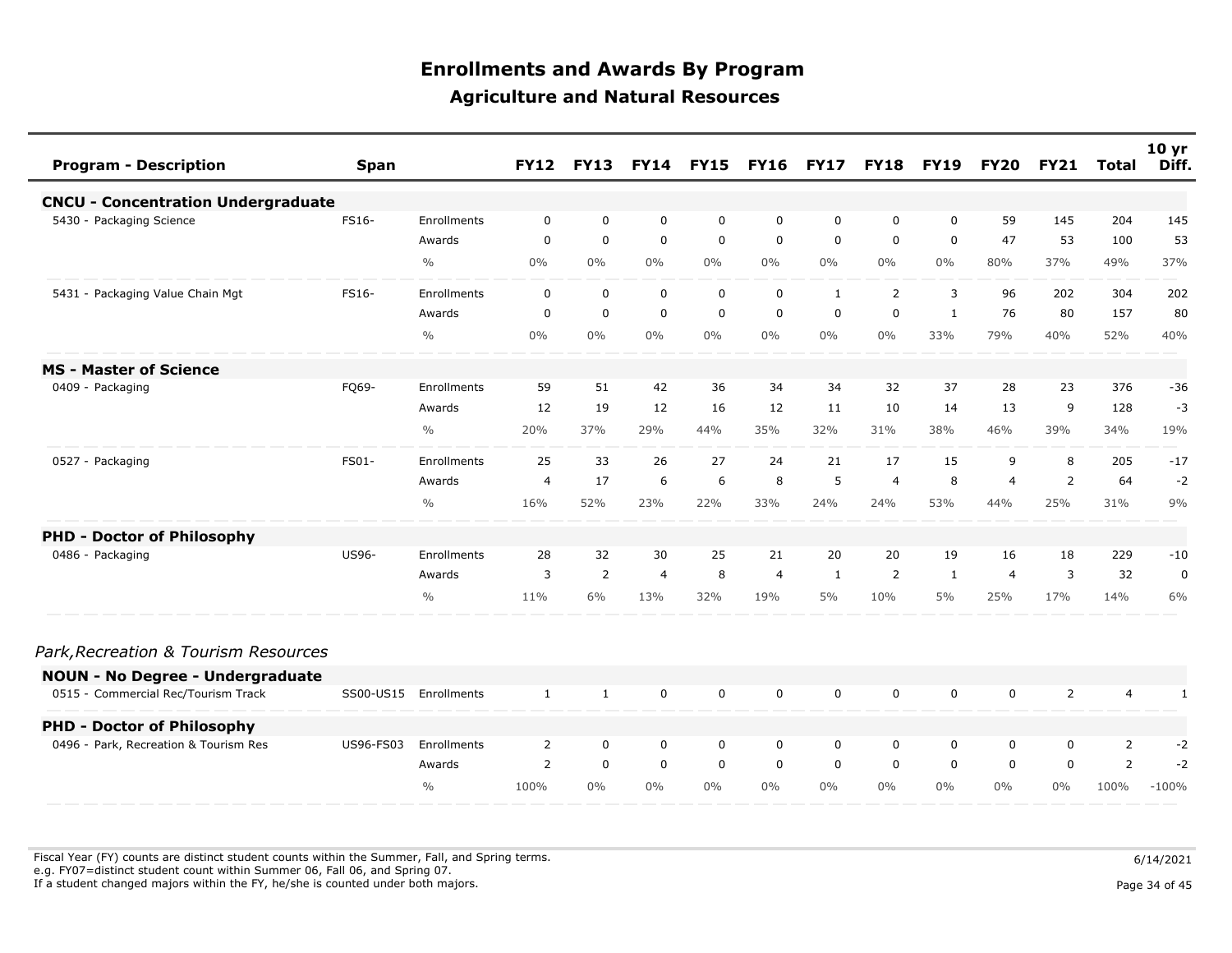| <b>Program - Description</b>                  | <b>Span</b>  |               | <b>FY12</b>    | <b>FY13</b>  | <b>FY14</b>    | <b>FY15</b>  | <b>FY16</b>    | <b>FY17</b>    | <b>FY18</b>  | <b>FY19</b>  | <b>FY20</b>    | <b>FY21</b>    | Total          | 10 <sub>yr</sub><br>Diff. |
|-----------------------------------------------|--------------|---------------|----------------|--------------|----------------|--------------|----------------|----------------|--------------|--------------|----------------|----------------|----------------|---------------------------|
| Planning, Design, & Construction              |              |               |                |              |                |              |                |                |              |              |                |                |                |                           |
| ADDU - Additional Major Undergraduate         |              |               |                |              |                |              |                |                |              |              |                |                |                |                           |
| 5258 - Construction Management                | <b>US05-</b> | Enrollments   | $\mathbf 0$    | $\mathbf{1}$ | $\mathbf{1}$   | 0            | $\mathbf 0$    | $\overline{2}$ | $\mathbf{1}$ | 2            | $\mathbf{1}$   | $\mathbf 0$    | 8              | $\pmb{0}$                 |
| 5262 - Interior Design                        | <b>US05-</b> | Enrollments   | 1              | $\mathbf{1}$ | $\mathbf{1}$   | $\mathbf{1}$ | $\overline{2}$ | $\mathbf 0$    | $\mathbf{1}$ | $\mathbf 0$  | 0              | $\mathbf 0$    | $\overline{7}$ | $-1$                      |
| 5266 - Landscape Architecture                 | <b>US05-</b> | Enrollments   | $\mathbf 0$    | $\mathbf 0$  | $\mathbf 0$    | $\mathbf 0$  | $\mathbf 0$    | $\mathbf 0$    | $\mathbf 0$  | $\mathbf{1}$ | $\overline{2}$ | $\overline{2}$ | 5              | $\overline{2}$            |
| <b>BA - Bachelor of Arts</b>                  |              |               |                |              |                |              |                |                |              |              |                |                |                |                           |
| 5261 - Interior Design                        | <b>US05-</b> | Enrollments   | 131            | 119          | 108            | 98           | 114            | 120            | 100          | 94           | 99             | 96             | 1,079          | $-35$                     |
|                                               |              | Awards        | 40             | 16           | 19             | 21           | 17             | 19             | 18           | 22           | 20             | 20             | 212            | $-20$                     |
|                                               |              | $\frac{0}{0}$ | 31%            | 13%          | 18%            | 21%          | 15%            | 16%            | 18%          | 23%          | 20%            | 21%            | 20%            | $-10%$                    |
| 5263 - Interior Design - Second Degree        | <b>US05-</b> | Enrollments   | $\overline{4}$ | 5            | 5              | 1            | $\mathbf 0$    | 1              | 1            | $\mathbf 0$  | 0              | 1              | 18             | $-3$                      |
|                                               |              | Awards        | 1              | $\mathbf 0$  | $\overline{2}$ | $\mathbf{1}$ | $\mathbf 0$    | $\mathbf 0$    | $\mathbf{1}$ | $\mathbf 0$  | 0              | $\mathbf 0$    | 5              | $-1$                      |
|                                               |              | $\frac{0}{0}$ | 25%            | $0\%$        | 40%            | 100%         | $0\%$          | $0\%$          | 100%         | $0\%$        | $0\%$          | $0\%$          | 28%            | $-25%$                    |
| <b>BLA - Bachelor of Landscape Arch</b>       |              |               |                |              |                |              |                |                |              |              |                |                |                |                           |
| 5265 - Landscape Architecture                 | <b>US05-</b> | Enrollments   | 97             | 85           | 77             | 85           | 66             | 67             | 65           | 62           | 69             | 86             | 759            | $-11$                     |
|                                               |              | Awards        | 19             | 16           | 12             | 12           | 10             | 12             | 8            | 11           | 9              | 9              | 118            | $-10$                     |
|                                               |              | $\frac{0}{0}$ | 20%            | 19%          | 16%            | 14%          | 15%            | 18%            | 12%          | 18%          | 13%            | 10%            | 16%            | $-9%$                     |
| 5267 - Landscape Architecture - Second Degree | <b>US05-</b> | Enrollments   | 1              | $\mathbf 0$  | 1              | 2            | 1              | 1              | 0            | $\mathbf{1}$ | $\overline{2}$ | 2              | 11             | 1                         |
|                                               |              | Awards        | 1              | $\mathbf 0$  | 0              | $\mathbf{1}$ | $\mathbf 0$    | 1              | $\mathbf 0$  | $\mathbf 0$  | 0              | $\mathbf 0$    | 3              | $-1$                      |
|                                               |              | $\frac{0}{0}$ | 100%           | $0\%$        | $0\%$          | 50%          | 0%             | 100%           | $0\%$        | $0\%$        | $0\%$          | 0%             | 27%            | $-100%$                   |
| <b>BS - Bachelor of Science</b>               |              |               |                |              |                |              |                |                |              |              |                |                |                |                           |
| 5257 - Construction Management                | <b>US05-</b> | Enrollments   | 137            | 141          | 129            | 149          | 176            | 220            | 215          | 230          | 229            | 199            | 1,825          | 62                        |
|                                               |              | Awards        | 33             | 48           | 29             | 35           | 37             | 40             | 53           | 54           | 49             | 49             | 427            | 16                        |
|                                               |              | $\frac{0}{0}$ | 24%            | 34%          | 22%            | 23%          | 21%            | 18%            | 25%          | 23%          | 21%            | 25%            | 23%            | $1\%$                     |
| 5259 - Construction Management - Second       | <b>US05-</b> | Enrollments   | $\mathbf{1}$   | $\mathbf{1}$ | $\overline{2}$ | 0            | $\overline{2}$ | $\overline{2}$ | $\mathbf{1}$ | $\mathbf{1}$ | $\mathbf{1}$   | $\mathbf 0$    | 11             | $-1$                      |
|                                               |              | Awards        | $\mathbf 0$    | $\mathbf 0$  | $\overline{2}$ | $\mathbf 0$  | $\mathbf 0$    | $\mathbf{1}$   | $\mathbf 0$  | $\mathbf 0$  | $\mathbf{1}$   | $\mathbf 0$    | $\overline{4}$ | $\pmb{0}$                 |
|                                               |              | $\frac{0}{0}$ | $0\%$          | $0\%$        | 100%           | $0\%$        | $0\%$          | 50%            | $0\%$        | $0\%$        | 100%           | $0\%$          | 36%            | 0%                        |

Fiscal Year (FY) counts are distinct student counts within the Summer, Fall, and Spring terms.  $6/14/2021$ 

e.g. FY07=distinct student count within Summer 06, Fall 06, and Spring 07.

If a student changed majors within the FY, he/she is counted under both majors. Page 35 of 45

Page 35 of 45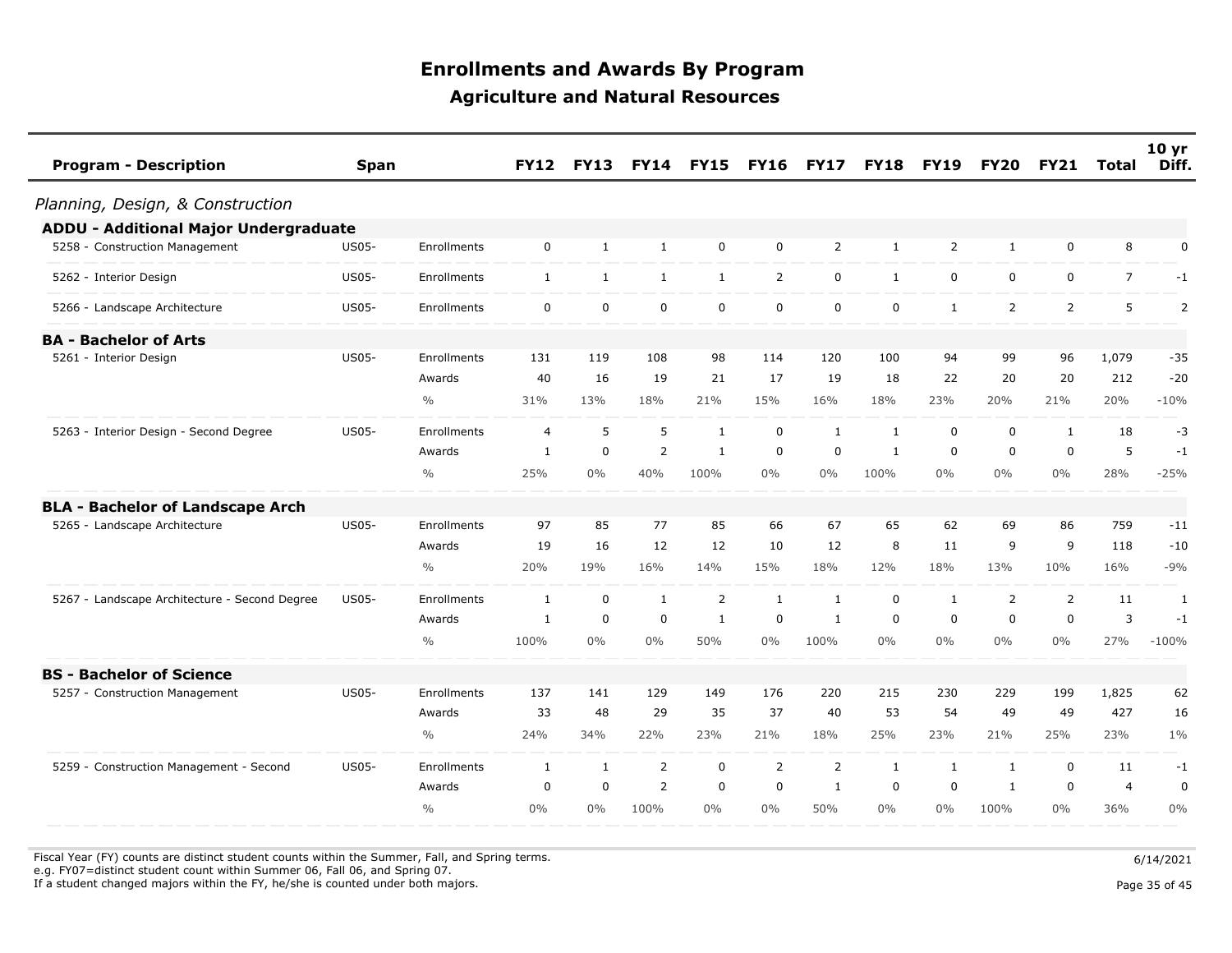| <b>Program - Description</b>          | <b>Span</b>      |               | <b>FY12</b>    | <b>FY13</b>    | <b>FY14</b>    | <b>FY15</b> | <b>FY16</b>    | <b>FY17</b>  | <b>FY18</b>      | <b>FY19</b> | <b>FY20</b>    | <b>FY21</b>    | Total | 10 <sub>yr</sub><br>Diff. |
|---------------------------------------|------------------|---------------|----------------|----------------|----------------|-------------|----------------|--------------|------------------|-------------|----------------|----------------|-------|---------------------------|
| <b>CNCG - Concentration Graduate</b>  |                  |               |                |                |                |             |                |              |                  |             |                |                |       |                           |
| 5356 - Construction Management        | SS13-            | Enrollments   | $\mathbf 0$    | $\mathbf{1}$   | 3              | 2           | 2              | 2            | 1                | 6           | $\overline{4}$ | $\overline{4}$ | 25    | $\overline{4}$            |
|                                       |                  | Awards        | $\mathbf 0$    | 0              | $\mathbf{1}$   | $\mathbf 0$ | $\mathbf 0$    | $\mathbf{1}$ | 0                | 2           | $\mathbf{1}$   | $\mathbf{1}$   | 6     | $\mathbf{1}$              |
|                                       |                  | $\frac{0}{0}$ | $0\%$          | $0\%$          | 33%            | $0\%$       | $0\%$          | 50%          | $0\%$            | 33%         | 25%            | 25%            | 24%   | 25%                       |
| 5357 - Environmental Design           | SS13-            | Enrollments   | $\mathbf 0$    | $\mathbf 0$    | $\overline{2}$ | 3           | 3              | 1            | $\mathbf{1}$     | 9           | $\overline{7}$ | $\overline{7}$ | 33    | $\overline{7}$            |
|                                       |                  | Awards        | 0              | $\mathbf 0$    | $\mathbf 0$    | $\mathbf 0$ | 1              | $\mathbf 0$  | $\mathbf 0$      | 1           | 1              | 3              | 6     | 3                         |
|                                       |                  | $\frac{0}{0}$ | 0%             | 0%             | $0\%$          | $0\%$       | 33%            | $0\%$        | $0\%$            | 11%         | 14%            | 43%            | 18%   | 43%                       |
| 5358 - Urban and Regional Planning    | SS13-            | Enrollments   | 0              | $\mathbf 0$    | $\mathbf 0$    | 5           | $\overline{4}$ | 3            | 3                | 9           | $\overline{7}$ | 12             | 43    | 12                        |
|                                       |                  | Awards        | $\mathbf 0$    | $\mathbf 0$    | $\mathbf 0$    | $\mathbf 0$ | $\mathbf 0$    | $\mathbf 0$  | $\boldsymbol{0}$ | 3           | $\mathbf 0$    | 3              | 6     | 3                         |
|                                       |                  | $\frac{0}{0}$ | 0%             | 0%             | 0%             | $0\%$       | 0%             | 0%           | $0\%$            | 33%         | $0\%$          | 25%            | 14%   | 25%                       |
| <b>MA - Master of Arts</b>            |                  |               |                |                |                |             |                |              |                  |             |                |                |       |                           |
| 5268 - Environmental Design           | <b>US05-</b>     | Enrollments   | 22             | 21             | 16             | 20          | 23             | 13           | 17               | 17          | 9              | 12             | 170   | $-10$                     |
|                                       |                  | Awards        | 3              | 6              | 8              | 5           | 11             | 6            | 6                | 5           | 5              | 3              | 58    | 0                         |
|                                       |                  | $\frac{0}{0}$ | 14%            | 29%            | 50%            | 25%         | 48%            | 46%          | 35%              | 29%         | 56%            | 25%            | 34%   | 11%                       |
| 5264 - Interior Design&Facilities Mgt | <b>US05-FS10</b> | Enrollments   | $\overline{2}$ | $\mathbf{1}$   | $\mathbf 0$    | $\mathbf 0$ | $\mathbf 0$    | $\mathbf 0$  | $\mathbf 0$      | $\mathbf 0$ | $\mathbf 0$    | $\mathbf 0$    | 3     | $-2$                      |
|                                       |                  | Awards        | 2              | $\mathbf 0$    | $\mathbf{1}$   | $\mathbf 0$ | $\mathbf 0$    | 0            | 0                | $\mathbf 0$ | $\mathbf 0$    | $\mathbf 0$    | 3     | $-2$                      |
|                                       |                  | $\frac{0}{0}$ | 100%           | 0%             | 0%             | $0\%$       | $0\%$          | $0\%$        | $0\%$            | $0\%$       | $0\%$          | 0%             | 100%  | $-100%$                   |
| <b>MS - Master of Science</b>         |                  |               |                |                |                |             |                |              |                  |             |                |                |       |                           |
| 5260 - Construction Management        | <b>US05-</b>     | Enrollments   | 30             | 19             | 21             | 24          | 35             | 22           | 12               | 17          | 18             | 22             | 220   | -8                        |
|                                       |                  | Awards        | 9              | 12             | $\overline{7}$ | 9           | 15             | 17           | $\overline{4}$   | 6           | 7              | $\overline{7}$ | 93    | $-2$                      |
|                                       |                  | $\frac{0}{0}$ | 30%            | 63%            | 33%            | 38%         | 43%            | 77%          | 33%              | 35%         | 39%            | 32%            | 42%   | 2%                        |
| <b>NOGR - No Degree - Graduate</b>    |                  |               |                |                |                |             |                |              |                  |             |                |                |       |                           |
| 5350 - BLA/MA Dual Degree Tracking    | FS11-            | Enrollments   | $\overline{7}$ | $\overline{7}$ | 8              | 15          | 20             | 11           | 15               | 14          | $\overline{7}$ | 1              | 105   | -6                        |
| 5435 - Link BS/MS Construct Mgt Track | US18-US18        | Enrollments   |                |                |                |             |                |              |                  |             |                |                |       | 0                         |

Fiscal Year (FY) counts are distinct student counts within the Summer, Fall, and Spring terms.  $6/14/2021$  e.g. FY07=distinct student count within Summer 06, Fall 06, and Spring 07. If a student changed majors within the FY, he/she is counted under both majors. Page 36 of 45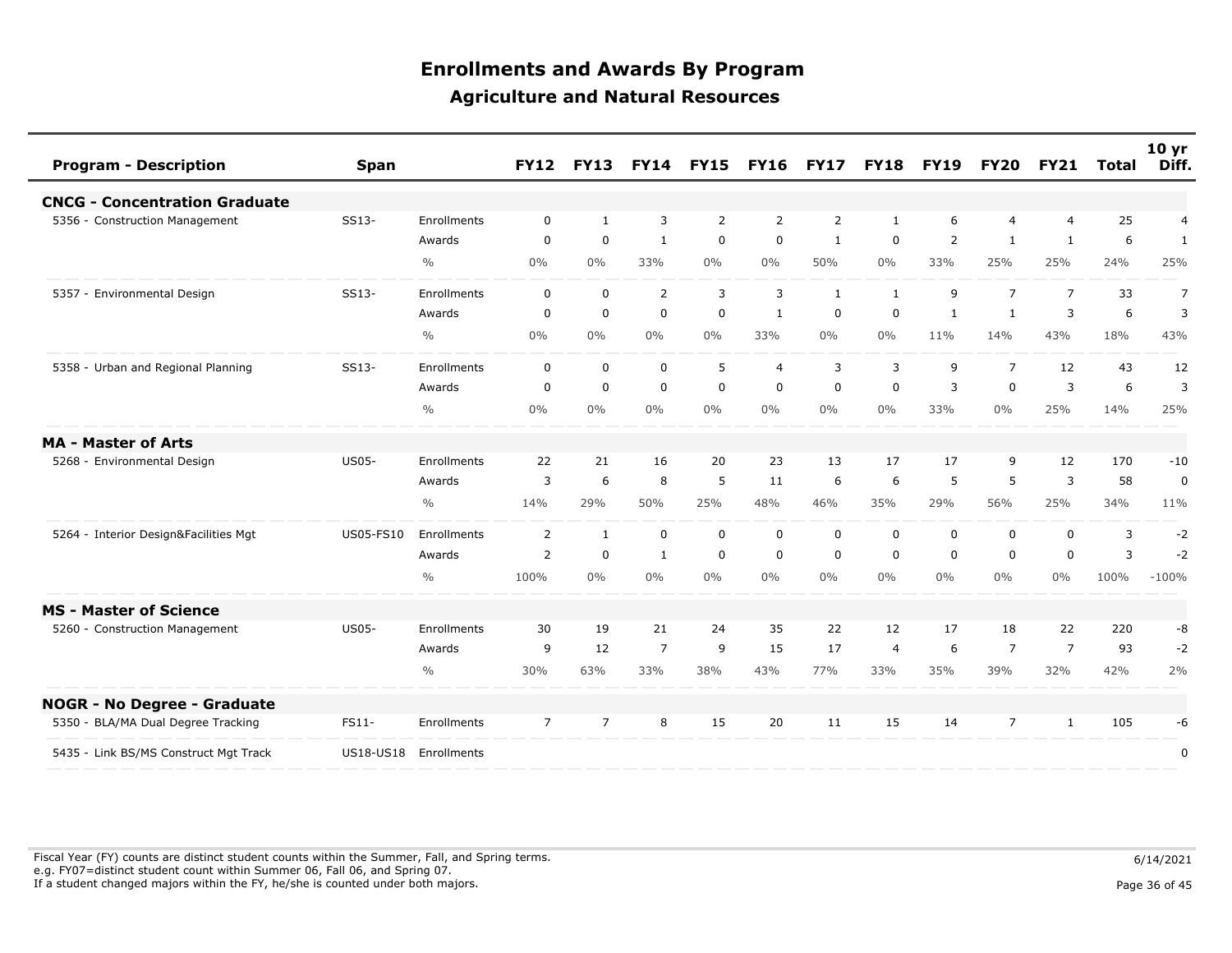| <b>Program - Description</b>           | <b>Span</b> |               | <b>FY12</b> | <b>FY13</b>    |                | <b>FY14 FY15</b> | <b>FY16</b>  | <b>FY17</b> | <b>FY18</b>  | <b>FY19</b>    | <b>FY20</b> | <b>FY21</b>    | Total          | 10 <sub>yr</sub><br>Diff. |
|----------------------------------------|-------------|---------------|-------------|----------------|----------------|------------------|--------------|-------------|--------------|----------------|-------------|----------------|----------------|---------------------------|
| <b>PHD - Doctor of Philosophy</b>      |             |               |             |                |                |                  |              |             |              |                |             |                |                |                           |
| 5275 - Construction Management         | US05-FS12   | Enrollments   | 8           | $\overline{7}$ | 6              | 4                | 3            | 3           | 3            | 2              | 2           | 1              | 39             | $-7$                      |
|                                        |             | Awards        | $\mathbf 0$ | $\mathbf{1}$   | 2              | $\mathbf{1}$     | $\mathbf 0$  | $\mathbf 0$ | $\mathbf{1}$ | $\mathbf 0$    | $\mathbf 0$ | $\mathbf 0$    | 5              | $\mathbf 0$               |
|                                        |             | $\frac{0}{0}$ | $0\%$       | 14%            | 33%            | 25%              | $0\%$        | $0\%$       | 33%          | $0\%$          | $0\%$       | $0\%$          | 13%            | $0\%$                     |
| 5355 - Planning, Design & Construction | SS13-       | Enrollments   | $\mathbf 0$ | $\mathbf{1}$   | $\overline{4}$ | 10               | 12           | 14          | 19           | 26             | 26          | 26             | 138            | 26                        |
|                                        |             | Awards        | 0           | $\mathbf 0$    | $\mathbf{1}$   | $\mathbf 0$      | $\mathbf{1}$ | 1           | 0            | 6              | 2           | $\overline{7}$ | 18             | $\overline{7}$            |
|                                        |             | $\frac{0}{0}$ | $0\%$       | $0\%$          | 25%            | $0\%$            | 8%           | 7%          | $0\%$        | 23%            | 8%          | 27%            | 13%            | 27%                       |
| Plant Biology                          |             |               |             |                |                |                  |              |             |              |                |             |                |                |                           |
| <b>MS - Master of Science</b>          |             |               |             |                |                |                  |              |             |              |                |             |                |                |                           |
| 5316 - Plant Breed, Genet&Biotech-PLB  | FS09-       | Enrollments   | 0           | 0              | $\mathbf 0$    | $\mathbf 0$      | $\mathbf 0$  | 1           | 2            | $\mathbf{1}$   | 1           | 1              | 6              | $\mathbf{1}$              |
|                                        |             | Awards        | $\mathbf 0$ | $\mathbf 0$    | $\mathbf 0$    | $\mathbf 0$      | $\mathbf 0$  | $\mathbf 0$ | 1            | $\mathbf 0$    | 1           | $\mathbf 0$    | $\overline{2}$ | $\mathbf 0$               |
|                                        |             | $\frac{0}{0}$ | $0\%$       | $0\%$          | $0\%$          | $0\%$            | $0\%$        | $0\%$       | 50%          | $0\%$          | 100%        | $0\%$          | 33%            | $0\%$                     |
| <b>PHD - Doctor of Philosophy</b>      |             |               |             |                |                |                  |              |             |              |                |             |                |                |                           |
| 5317 - Plant Breed, Genet&Biotech-PLB  | FS09-       | Enrollments   | 0           | 0              | $\mathbf 0$    | $\mathbf 0$      | 1            | $\mathbf 0$ | $\mathbf 0$  | $\overline{2}$ | 4           | 4              | 11             | 4                         |
| Plant Pathology                        |             |               |             |                |                |                  |              |             |              |                |             |                |                |                           |
| <b>MS - Master of Science</b>          |             |               |             |                |                |                  |              |             |              |                |             |                |                |                           |
| 0531 - Plant Pathology                 | FS02-US13   | Enrollments   | 13          | 15             | 10             | $\mathbf 0$      | $\mathbf 0$  | $\mathbf 0$ | 1            | 0              | 0           | $\mathbf 0$    | 39             | $-13$                     |
|                                        |             | Awards        | 5           | $\mathbf{1}$   | $\mathbf 0$    | $\mathbf 0$      | $\mathbf 0$  | $\mathbf 0$ | 1            | $\mathbf 0$    | $\mathbf 0$ | $\mathbf 0$    | $\overline{7}$ | $-5$                      |
|                                        |             | $\frac{0}{0}$ | 38%         | 7%             | $0\%$          | $0\%$            | $0\%$        | $0\%$       | 100%         | $0\%$          | $0\%$       | $0\%$          | 18%            | $-38%$                    |
| <b>PHD - Doctor of Philosophy</b>      |             |               |             |                |                |                  |              |             |              |                |             |                |                |                           |
| 0532 - Plant Pathology                 | FS02-US13   | Enrollments   | 18          | 16             | 12             | $\mathbf 0$      | $\mathbf 0$  | $\mathbf 0$ | 0            | 0              | 0           | $\mathbf 0$    | 46             | $-18$                     |
|                                        |             | Awards        | 3           | $\mathsf 0$    | $\mathbf{1}$   | $\mathbf{1}$     | $\mathbf 0$  | $\mathbf 0$ | $\mathbf 0$  | $\mathbf 0$    | 0           | $\mathbf 0$    | 5              | $-3$                      |
|                                        |             | $\frac{0}{0}$ | 17%         | $0\%$          | 8%             | $0\%$            | $0\%$        | $0\%$       | $0\%$        | $0\%$          | $0\%$       | $0\%$          | 11%            | $-17%$                    |

Fiscal Year (FY) counts are distinct student counts within the Summer, Fall, and Spring terms.  $6/14/2021$  e.g. FY07=distinct student count within Summer 06, Fall 06, and Spring 07. If a student changed majors within the FY, he/she is counted under both majors. Page 37 of 45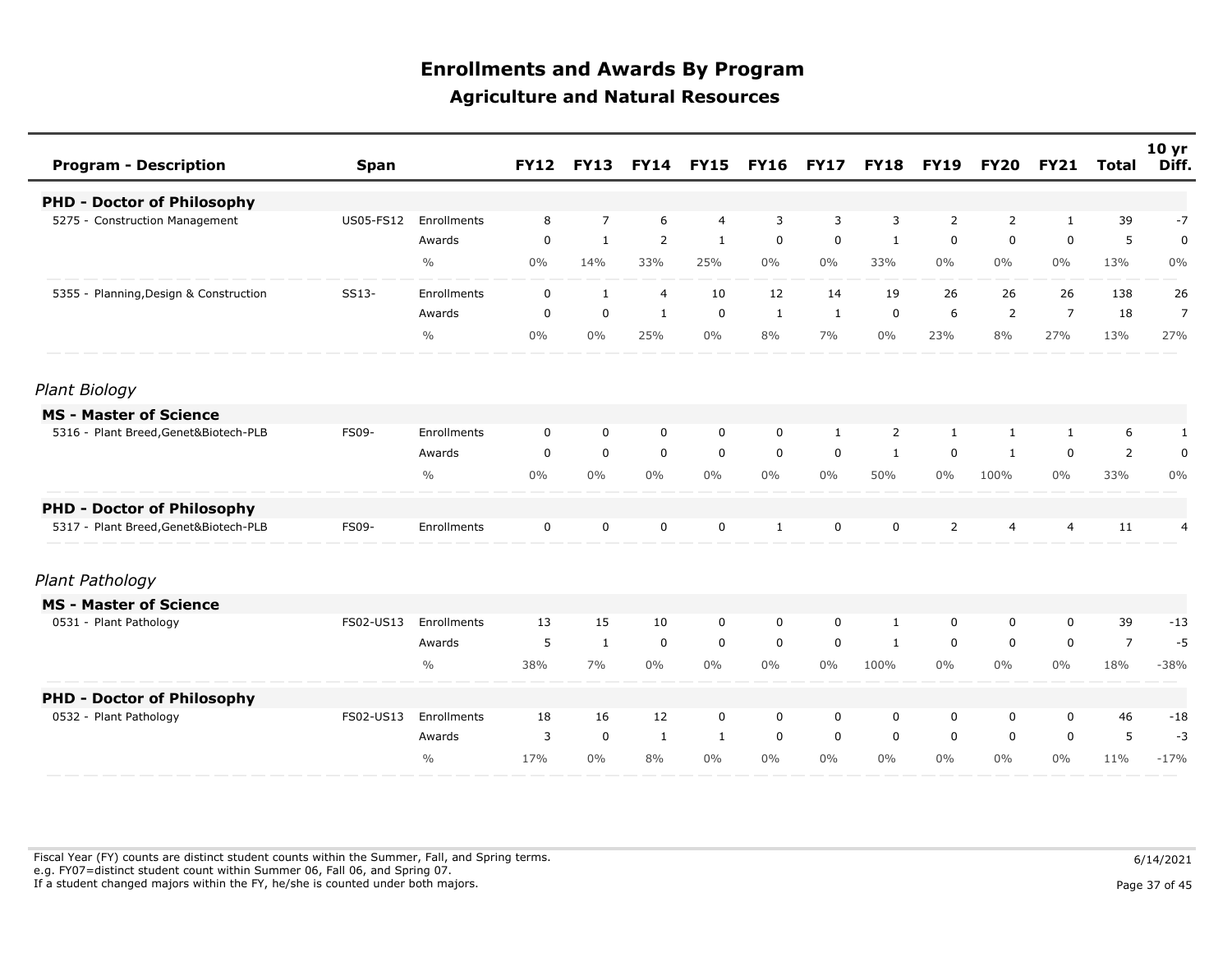| <b>Program - Description</b>                  | <b>Span</b> |               | <b>FY12</b>  | <b>FY13</b>    | <b>FY14</b>    | <b>FY15</b>  | <b>FY16</b>    | <b>FY17</b>    | <b>FY18</b>  | <b>FY19</b>    | <b>FY20</b>  | <b>FY21</b>  | Total        | 10 <sub>yr</sub><br>Diff. |
|-----------------------------------------------|-------------|---------------|--------------|----------------|----------------|--------------|----------------|----------------|--------------|----------------|--------------|--------------|--------------|---------------------------|
| <b>Plant Soil and Microbial Sciences</b>      |             |               |              |                |                |              |                |                |              |                |              |              |              |                           |
| <b>ADDU - Additional Major Undergraduate</b>  |             |               |              |                |                |              |                |                |              |                |              |              |              |                           |
| 5361 - Crop and Soil Sciences                 | FS13-       | Enrollments   | $\mathbf{0}$ | $\mathbf 0$    | $\mathbf 0$    | $\mathbf 0$  | $\mathbf 0$    | $\mathbf{0}$   | 1            | $\overline{2}$ | 4            | 3            | 10           | 3                         |
|                                               |             | Awards        | $\mathbf 0$  | $\overline{0}$ | $\mathbf 0$    | $\mathbf 0$  | $\mathbf 0$    | $\mathbf 0$    | $\mathbf 0$  | $\mathbf{1}$   | 0            | $\mathbf 0$  | $\mathbf{1}$ | $\mathbf 0$               |
|                                               |             | $\frac{0}{0}$ | $0\%$        | $0\%$          | $0\%$          | $0\%$        | $0\%$          | $0\%$          | $0\%$        | 50%            | $0\%$        | $0\%$        | 10%          | 0%                        |
| <b>BS - Bachelor of Science</b>               |             |               |              |                |                |              |                |                |              |                |              |              |              |                           |
| 5360 - Crop and Soil Sciences                 | FS13-       | Enrollments   | $\mathbf{0}$ | $\Omega$       | 121            | 121          | 123            | 115            | 108          | 94             | 93           | 90           | 865          | 90                        |
|                                               |             | Awards        | $\mathbf 0$  | $\mathbf 0$    | 32             | 32           | 34             | 34             | 31           | 31             | 27           | 22           | 243          | 22                        |
|                                               |             | $\frac{0}{0}$ | $0\%$        | $0\%$          | 26%            | 26%          | 28%            | 30%            | 29%          | 33%            | 29%          | 24%          | 28%          | 24%                       |
| 5363 - Crop and Soil Sciences                 | FS13-US17   | Enrollments   | $\mathbf{0}$ | $\Omega$       | 107            | 117          | 64             | $\Omega$       | $\mathbf 0$  | $\mathbf 0$    | 0            | $\Omega$     | 288          | $\mathbf 0$               |
|                                               |             | Awards        | $\mathbf 0$  | $\mathbf 0$    | $\overline{2}$ | 49           | 53             | 42             | 22           | 0              | 0            | $\mathbf 0$  | 168          | 0                         |
|                                               |             | $\frac{0}{0}$ | $0\%$        | $0\%$          | 2%             | 42%          | 83%            | $0\%$          | $0\%$        | $0\%$          | $0\%$        | 0%           | 58%          | $0\%$                     |
| 5362 - Crop and Soil Sciences - Second Degree | FS13-       | Enrollments   | $\mathbf 0$  | $\mathbf 0$    | 3              | $\mathbf{3}$ | $\mathbf{1}$   | 3              | 5            | $\overline{2}$ | $\mathbf{1}$ | $\mathbf{1}$ | 19           | $\mathbf{1}$              |
|                                               |             | Awards        | 0            | $\mathbf 0$    | $\mathbf 0$    | $\mathbf{1}$ | $\mathbf{1}$   | $\mathbf 0$    | $\mathbf 0$  | $\mathbf 0$    | 0            | $\mathbf 0$  | 2            | $\mathbf 0$               |
|                                               |             | $\frac{0}{0}$ | $0\%$        | $0\%$          | $0\%$          | 33%          | 100%           | $0\%$          | $0\%$        | $0\%$          | $0\%$        | 0%           | 11%          | $0\%$                     |
| <b>CNCU - Concentration Undergraduate</b>     |             |               |              |                |                |              |                |                |              |                |              |              |              |                           |
| 5414 - Advanced Study                         | FS15-       | Enrollments   | $\mathbf 0$  | $\mathbf 0$    | 0              | $\mathbf 0$  | 0              | $\overline{7}$ | 6            | 5              | 4            | 5            | 27           | 5                         |
|                                               |             | Awards        | $\mathbf 0$  | $\mathbf 0$    | $\mathbf 0$    | $\mathbf 0$  | $\mathbf 0$    | $\mathbf 0$    | $\mathbf{1}$ | 3              | $\mathbf{1}$ | 1            | 6            | $\mathbf{1}$              |
|                                               |             | $\frac{0}{0}$ | $0\%$        | $0\%$          | $0\%$          | 0%           | $0\%$          | $0\%$          | 17%          | 60%            | 25%          | 20%          | 22%          | 20%                       |
| 5412 - Agronomic Sciences                     | FS15-       | Enrollments   | $\mathbf 0$  | $\mathbf 0$    | $\mathbf 0$    | $\mathbf 0$  | 33             | 81             | 72           | 68             | 56           | 54           | 364          | 54                        |
|                                               |             | Awards        | $\mathbf 0$  | $\mathbf 0$    | $\mathbf 0$    | $\mathbf 0$  | 24             | 25             | 18           | 27             | 18           | 15           | 127          | 15                        |
|                                               |             | $\frac{0}{0}$ | $0\%$        | $0\%$          | $0\%$          | $0\%$        | 73%            | 31%            | 25%          | 40%            | 32%          | 28%          | 35%          | 28%                       |
| 5413 - Turfgrass Management                   | FS15-       | Enrollments   | $\mathbf 0$  | $\mathbf 0$    | $\mathbf 0$    | $\mathbf 0$  | 10             | 27             | 29           | 25             | 29           | 28           | 148          | 28                        |
|                                               |             | Awards        | $\Omega$     | $\mathbf 0$    | $\mathbf 0$    | $\mathbf 0$  | $\overline{7}$ | 9              | 12           | 3              | 8            | 6            | 45           | 6                         |
|                                               |             | $\frac{0}{0}$ | $0\%$        | $0\%$          | $0\%$          | $0\%$        | 70%            | 33%            | 41%          | 12%            | 28%          | 21%          | 30%          | 21%                       |
| <b>DUAL - Dual Major</b>                      |             |               |              |                |                |              |                |                |              |                |              |              |              |                           |
| 9854 - Crop and Soil Sciences                 | FS13-       | Enrollments   |              |                |                |              |                |                |              |                |              |              |              | 0                         |

Fiscal Year (FY) counts are distinct student counts within the Summer, Fall, and Spring terms.  $6/14/2021$ e.g. FY07=distinct student count within Summer 06, Fall 06, and Spring 07.

If a student changed majors within the FY, he/she is counted under both majors. Page 38 of 45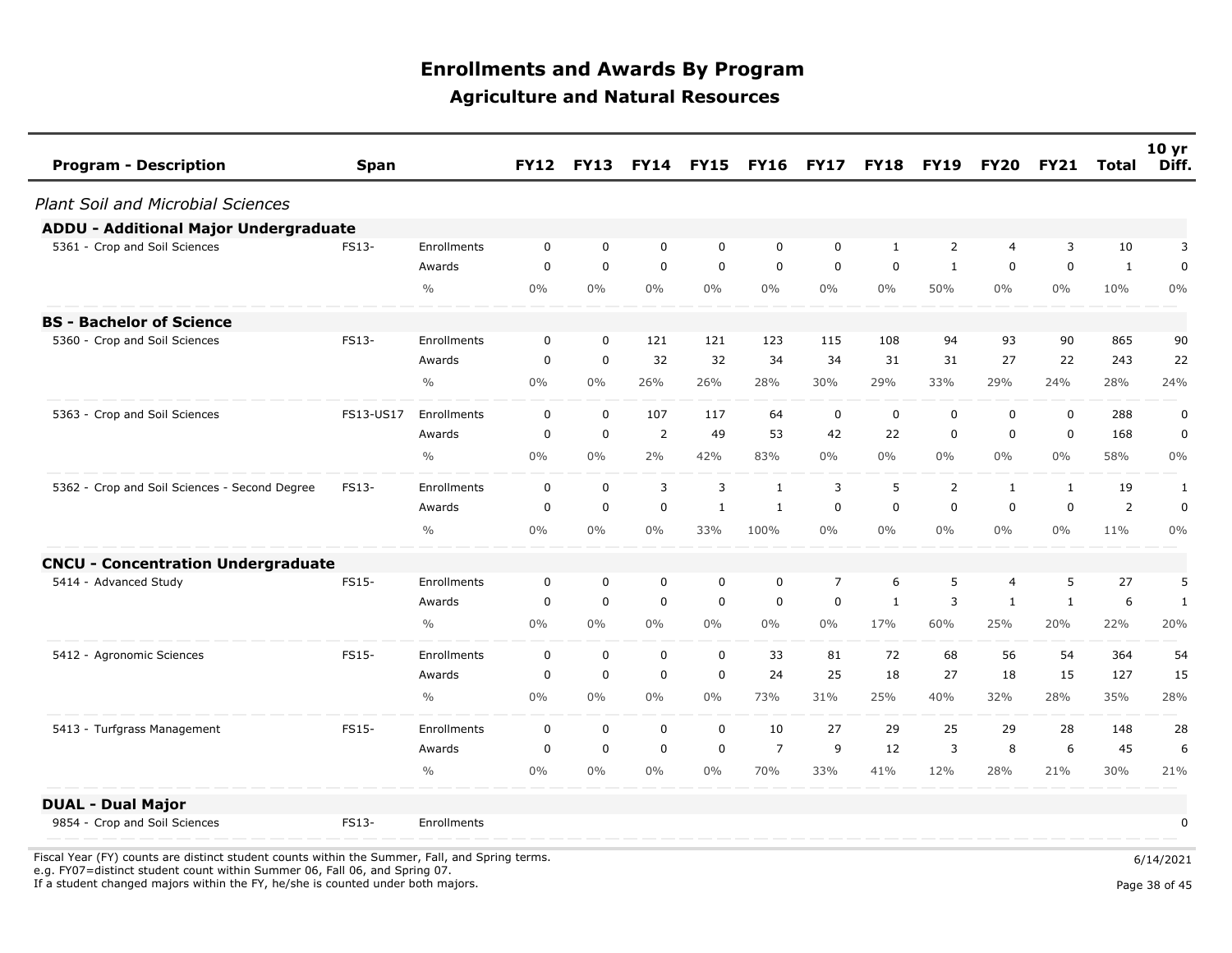| <b>Program - Description</b>          | <b>Span</b> |               | <b>FY12</b> | <b>FY13</b> | <b>FY14</b> | <b>FY15</b>    | <b>FY16</b>    | <b>FY17</b> | <b>FY18</b>  | <b>FY19</b>    | <b>FY20</b>  | <b>FY21</b>  | <b>Total</b>   | 10 <sub>yr</sub><br>Diff. |
|---------------------------------------|-------------|---------------|-------------|-------------|-------------|----------------|----------------|-------------|--------------|----------------|--------------|--------------|----------------|---------------------------|
| 9862 - Plant Pathology                | FS13-       | Enrollments   | 0           | $\mathbf 0$ | $\mathbf 0$ | 0              | $\mathbf 0$    | $\mathbf 0$ | $\mathbf{1}$ | 1              | 0            | $\mathbf 0$  | $\overline{2}$ | $\mathbf 0$               |
|                                       |             | Awards        | 0           | $\mathbf 0$ | $\mathbf 0$ | $\mathbf 0$    | 0              | 0           | 0            | 1              | 0            | $\mathbf 0$  | 1              | 0                         |
|                                       |             | $\frac{0}{0}$ | $0\%$       | $0\%$       | $0\%$       | $0\%$          | $0\%$          | $0\%$       | $0\%$        | 100%           | $0\%$        | $0\%$        | 50%            | 0%                        |
| <b>MNUN - Minor Undergraduate</b>     |             |               |             |             |             |                |                |             |              |                |              |              |                |                           |
| 5364 - Agronomy                       | FS13-       | Enrollments   | 0           | 0           | 61          | 69             | 67             | 60          | 55           | 48             | 40           | 31           | 431            | 31                        |
|                                       |             | Awards        | $\mathbf 0$ | $\mathbf 0$ | 15          | 12             | 17             | 17          | 15           | 12             | 13           | 9            | 110            | 9                         |
|                                       |             | $\frac{0}{0}$ | $0\%$       | 0%          | 25%         | 17%            | 25%            | 28%         | 27%          | 25%            | 33%          | 29%          | 26%            | 29%                       |
| 5434 - Applied Dev Intl Agr Nat Res   | FS15-       | Enrollments   | 0           | $\mathbf 0$ | $\mathbf 0$ | $\mathbf 0$    | $\mathbf 0$    | $\mathbf 0$ | $\mathbf 0$  | 8              | 13           | 11           | 32             | 11                        |
|                                       |             | Awards        | $\pmb{0}$   | $\mathbf 0$ | $\mathbf 0$ | $\mathbf 0$    | $\mathbf 0$    | $\pmb{0}$   | $\mathbf 0$  | $\mathbf 0$    | 4            | 5            | 9              | 5                         |
|                                       |             | $\frac{0}{0}$ | 0%          | $0\%$       | $0\%$       | $0\%$          | $0\%$          | $0\%$       | $0\%$        | $0\%$          | 31%          | 45%          | 28%            | 45%                       |
| 5409 - International Agriculture      | FS15-US18   | Enrollments   | 0           | $\mathbf 0$ | $\mathbf 0$ | 0              | 6              | 10          | 10           | $\overline{4}$ | $\mathbf{1}$ | $\mathbf 0$  | 31             | 0                         |
|                                       |             | Awards        | 0           | $\mathbf 0$ | $\mathbf 0$ | $\mathsf 0$    | 3              | 1           | 4            | 2              | 0            | $\mathbf 0$  | 10             | $\mathbf 0$               |
|                                       |             | $\frac{0}{0}$ | $0\%$       | $0\%$       | $0\%$       | $0\%$          | 50%            | 10%         | 40%          | 50%            | $0\%$        | $0\%$        | 32%            | $0\%$                     |
| 5410 - Sustainable Ag & Food Systems  | FS15-       | Enrollments   | $\mathbf 0$ | $\mathsf 0$ | $\mathbf 0$ | $\mathbf 0$    | 60             | 58          | 63           | 69             | 65           | 57           | 372            | 57                        |
|                                       |             | Awards        | 0           | $\mathbf 0$ | $\mathbf 0$ | $\mathbf 0$    | 14             | 10          | 18           | 13             | 18           | 21           | 94             | 21                        |
|                                       |             | $\frac{0}{0}$ | $0\%$       | $0\%$       | $0\%$       | $0\%$          | 23%            | 17%         | 29%          | 19%            | 28%          | 37%          | 25%            | 37%                       |
| 5433 - Turfgrass Management           | SS18-       | Enrollments   | 0           | $\mathbf 0$ | $\mathbf 0$ | 0              | 0              | $\mathbf 0$ | 0            | $\mathbf{1}$   | 0            | 1            | $\overline{2}$ | 1                         |
|                                       |             | Awards        | $\mathbf 0$ | $\mathbf 0$ | $\mathbf 0$ | $\mathbf 0$    | $\mathbf 0$    | $\mathbf 0$ | $\mathbf 0$  | $\mathbf{1}$   | 0            | $\mathbf 0$  | $\mathbf{1}$   | $\mathbf 0$               |
|                                       |             | $\frac{0}{0}$ | 0%          | $0\%$       | $0\%$       | $0\%$          | $0\%$          | $0\%$       | $0\%$        | 100%           | $0\%$        | 0%           | 50%            | $0\%$                     |
| <b>MS - Master of Science</b>         |             |               |             |             |             |                |                |             |              |                |              |              |                |                           |
| 5369 - Crop and Soil Sciences         | FS13-       | Enrollments   | 0           | $\mathbf 0$ | 26          | 29             | 26             | 20          | 14           | 17             | 21           | 20           | 173            | 20                        |
|                                       |             | Awards        | $\mathbf 0$ | $\mathbf 0$ | 2           | $\overline{7}$ | $\overline{4}$ | 8           | 6            | 5              | 5            | 5            | 42             | 5                         |
|                                       |             | $\frac{0}{0}$ | $0\%$       | $0\%$       | 8%          | 24%            | 15%            | 40%         | 43%          | 29%            | 24%          | 25%          | 24%            | 25%                       |
| 5372 - Plant Breed, Genet&Biotech-CSS | FS13-       | Enrollments   | 0           | 0           | 6           | $\overline{7}$ | 6              | 5           | 5            | 6              | 8            | 9            | 52             | 9                         |
|                                       |             | Awards        | $\mathbf 0$ | $\mathbf 0$ | $\mathbf 0$ | $\mathbf{1}$   | $\overline{2}$ | 1           | $\mathbf 0$  | 1              | 0            | $\mathbf{1}$ | 6              | 1                         |
|                                       |             | $\frac{0}{0}$ | 0%          | $0\%$       | 0%          | 14%            | 33%            | 20%         | $0\%$        | 17%            | $0\%$        | 11%          | 12%            | 11%                       |

Fiscal Year (FY) counts are distinct student counts within the Summer, Fall, and Spring terms.  $6/14/2021$ e.g. FY07=distinct student count within Summer 06, Fall 06, and Spring 07.

If a student changed majors within the FY, he/she is counted under both majors. Page 39 of 45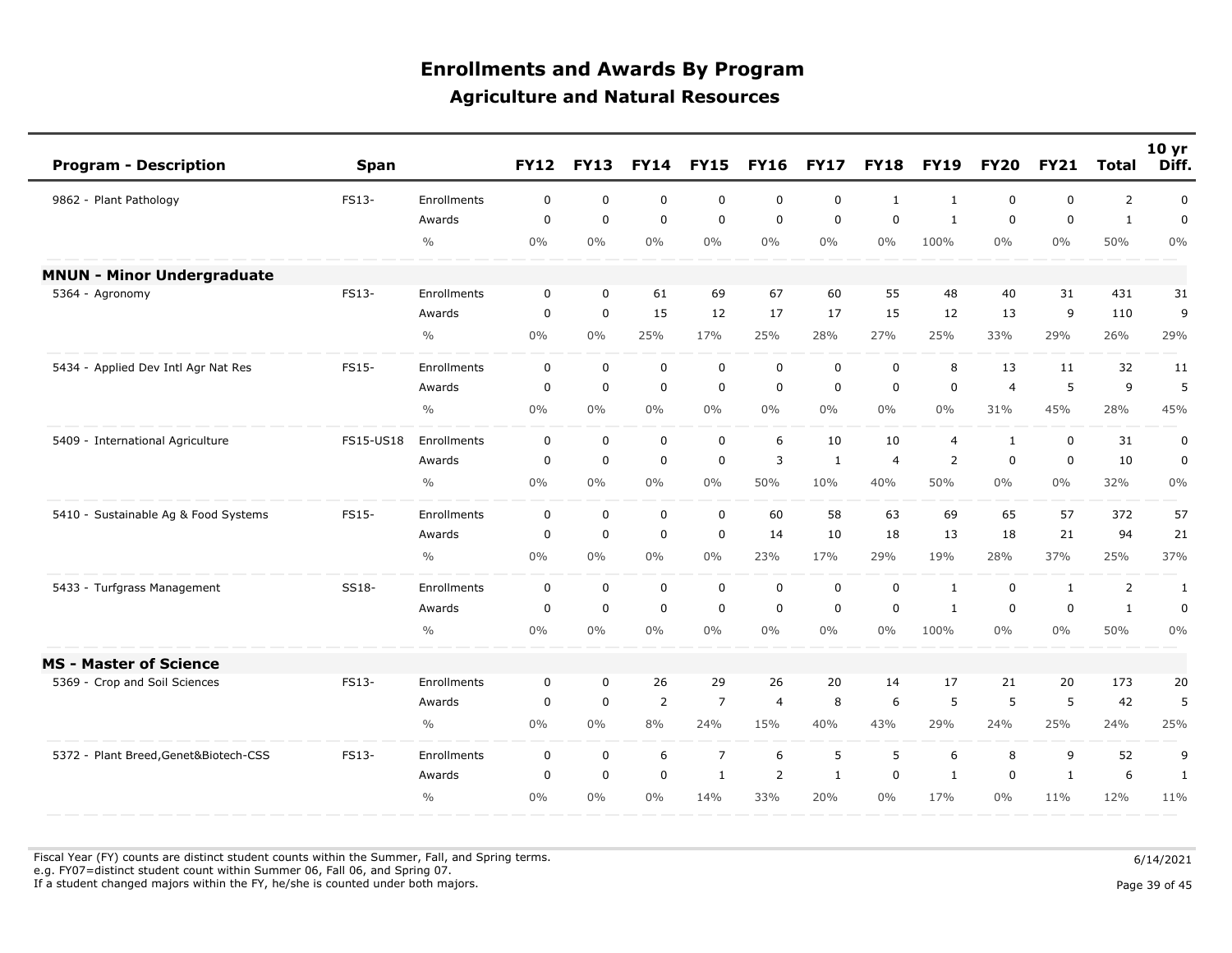| <b>Program - Description</b>            | <b>Span</b> |               | <b>FY12</b> | <b>FY13</b> | <b>FY14</b>    | <b>FY15</b>    | <b>FY16</b>    | <b>FY17</b>    | <b>FY18</b>    | <b>FY19</b>    | <b>FY20</b>    | <b>FY21</b>    | <b>Total</b> | 10 <sub>yr</sub><br>Diff. |
|-----------------------------------------|-------------|---------------|-------------|-------------|----------------|----------------|----------------|----------------|----------------|----------------|----------------|----------------|--------------|---------------------------|
| 5374 - Plant Pathology                  | FS13-       | Enrollments   | 0           | $\mathbf 0$ | 11             | 9              | 11             | 14             | 13             | 15             | 19             | 17             | 109          | 17                        |
|                                         |             | Awards        | $\mathbf 0$ | $\mathbf 0$ | 3              | $\overline{2}$ | 3              | $\overline{2}$ | 3              | $\overline{4}$ | $\mathbf{1}$   | $\overline{4}$ | 22           | $\overline{4}$            |
|                                         |             | $\frac{0}{0}$ | $0\%$       | 0%          | 27%            | 22%            | 27%            | 14%            | 23%            | 27%            | $5\%$          | 24%            | 20%          | 24%                       |
| <b>NOUN - No Degree - Undergraduate</b> |             |               |             |             |                |                |                |                |                |                |                |                |              |                           |
| 5441 - CANR NSF S-STEM Program Track    | FS18-US19   | Enrollments   |             |             |                |                |                |                |                |                |                |                |              | $\pmb{0}$                 |
| <b>PHD - Doctor of Philosophy</b>       |             |               |             |             |                |                |                |                |                |                |                |                |              |                           |
| 5370 - Crop and Soil Sciences           | FS13-       | Enrollments   | 0           | $\mathbf 0$ | 27             | 23             | 27             | 25             | 29             | 26             | 27             | 23             | 207          | 23                        |
|                                         |             | Awards        | $\mathbf 0$ | $\mathbf 0$ | 6              | $\overline{4}$ | $\overline{4}$ | 3              | $\overline{4}$ | 3              | 8              | 5              | 37           | 5                         |
|                                         |             | $\frac{0}{0}$ | $0\%$       | $0\%$       | 22%            | 17%            | 15%            | 12%            | 14%            | 12%            | 30%            | 22%            | 18%          | 22%                       |
| 5371 - Crop&Soil Sci-Envir Toxicology   | FS13-       | Enrollments   | $\mathbf 0$ | $\mathbf 0$ | $\overline{2}$ | $\overline{2}$ | $\overline{2}$ | 5              | 5              | $\overline{4}$ | $\overline{4}$ | 2              | 26           | 2                         |
|                                         |             | Awards        | $\mathbf 0$ | $\mathbf 0$ | $\mathbf{1}$   | $\mathbf 0$    | $\mathbf 0$    | $\mathbf 0$    | 1              | $\mathbf 0$    | $\overline{2}$ | $\mathbf{1}$   | 5            | 1                         |
|                                         |             | $\frac{0}{0}$ | 0%          | $0\%$       | 50%            | $0\%$          | $0\%$          | $0\%$          | 20%            | $0\%$          | 50%            | 50%            | 19%          | 50%                       |
| 5373 - Plant Breed, Genet&Biotech-CSS   | FS13-       | Enrollments   | 0           | $\mathsf 0$ | 18             | 19             | 21             | 22             | 20             | 16             | 15             | 11             | 142          | 11                        |
|                                         |             | Awards        | $\mathbf 0$ | $\mathbf 0$ | 3              | $\mathbf 0$    | $\overline{4}$ | 2              | 6              | 3              | $\overline{4}$ | $\overline{4}$ | 26           | $\overline{4}$            |
|                                         |             | $\frac{0}{0}$ | 0%          | $0\%$       | 17%            | $0\%$          | 19%            | 9%             | 30%            | 19%            | 27%            | 36%            | 18%          | 36%                       |
| 5375 - Plant Pathology                  | FS13-       | Enrollments   | $\mathbf 0$ | $\mathbf 0$ | 19             | 19             | 19             | 17             | 18             | 22             | 23             | 26             | 163          | 26                        |
|                                         |             | Awards        | $\mathbf 0$ | $\mathbf 0$ | $\overline{2}$ | $\overline{3}$ | 3              | 6              | $\mathbf 0$    | 3              | 2              | 6              | 25           | 6                         |
|                                         |             | $\frac{0}{0}$ | 0%          | 0%          | 11%            | 16%            | 16%            | 35%            | $0\%$          | 14%            | 9%             | 23%            | 15%          | 23%                       |
| <b>SPCG - Specialization Graduate</b>   |             |               |             |             |                |                |                |                |                |                |                |                |              |                           |
| 5365 - Ecological Food & Farming Sys    | FS13-       | Enrollments   | $\mathbf 0$ | $\mathbf 0$ | 5              | $\overline{7}$ | 5              | 5              | $\overline{4}$ | 3              | $\overline{2}$ | 2              | 33           | $\overline{2}$            |
|                                         |             | Awards        | $\mathbf 0$ | $\mathbf 0$ | $\mathbf 0$    | $\mathbf{1}$   | 2              | $\mathbf{1}$   | $\mathbf 0$    | $\mathbf 0$    | 0              | $\mathbf{1}$   | 5            | $\mathbf{1}$              |
|                                         |             | $\frac{0}{0}$ | 0%          | $0\%$       | $0\%$          | 14%            | 40%            | 20%            | $0\%$          | $0\%$          | $0\%$          | 50%            | 15%          | 50%                       |
| 5366 - Ecological Food & Farming Sys    | FS13-       | Enrollments   | 0           | $\mathbf 0$ | 18             | 18             | 16             | 19             | 17             | 13             | 10             | 9              | 120          | 9                         |
|                                         |             | Awards        | $\Omega$    | $\mathbf 0$ | $\mathbf{1}$   | 3              | $\mathbf{1}$   | 3              | 1              | 8              | 1              | -5             | 23           | 5                         |
|                                         |             | $\frac{0}{0}$ | 0%          | $0\%$       | 6%             | 17%            | 6%             | 16%            | 6%             | 62%            | 10%            | 56%            | 19%          | 56%                       |

Fiscal Year (FY) counts are distinct student counts within the Summer, Fall, and Spring terms.  $6/14/2021$  e.g. FY07=distinct student count within Summer 06, Fall 06, and Spring 07. If a student changed majors within the FY, he/she is counted under both majors. Page 10 of 45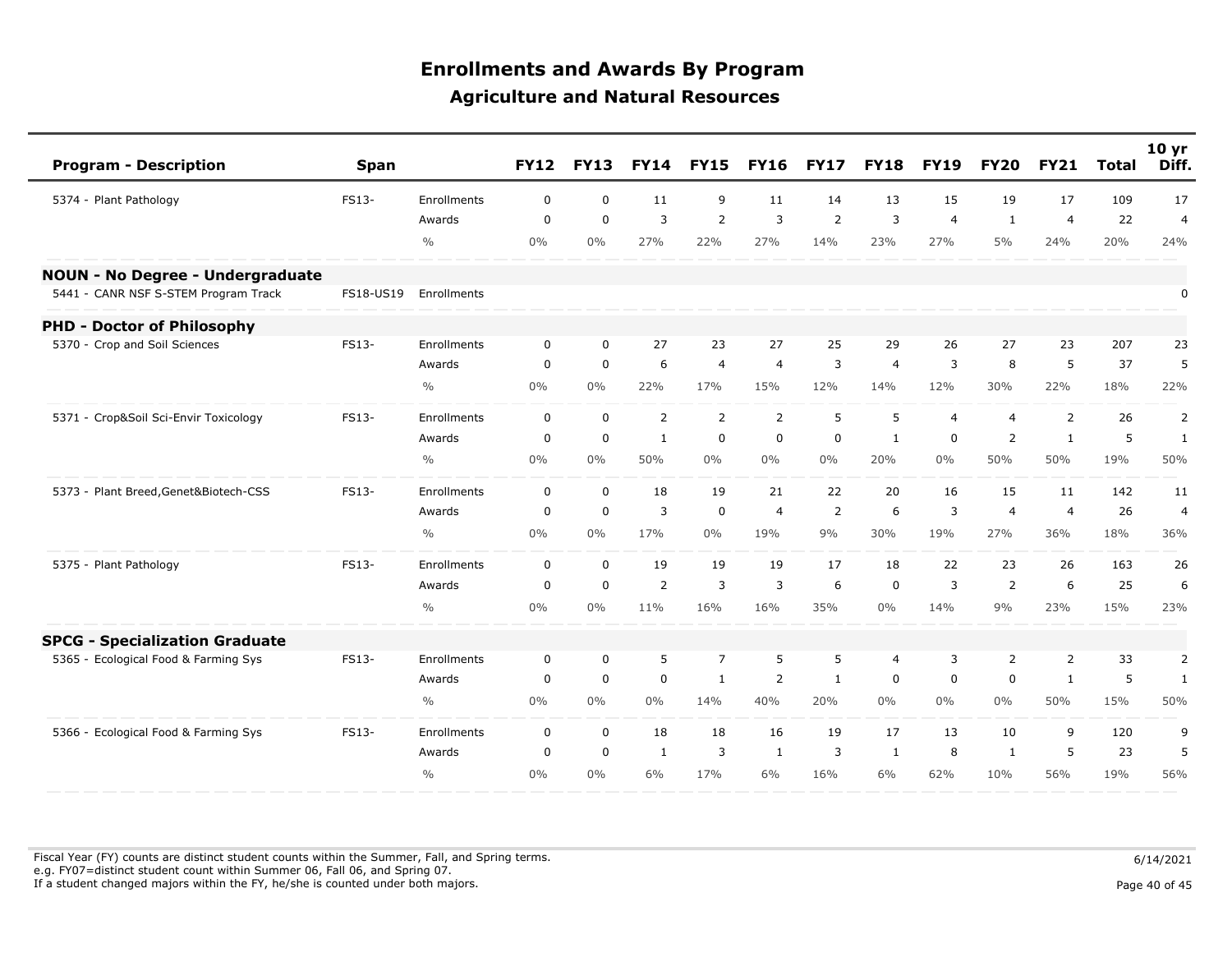| <b>Program - Description</b>               | <b>Span</b> |               | <b>FY12</b> | <b>FY13</b> |                |                | <b>FY14 FY15 FY16 FY17</b> |             | <b>FY18</b> | <b>FY19</b> | FY20  | <b>FY21</b>  | Total        | 10 <sub>yr</sub><br>Diff. |
|--------------------------------------------|-------------|---------------|-------------|-------------|----------------|----------------|----------------------------|-------------|-------------|-------------|-------|--------------|--------------|---------------------------|
| <b>SPCU - Specialization Undergraduate</b> |             |               |             |             |                |                |                            |             |             |             |       |              |              |                           |
| 5368 - International Agriculture           | FS13-US15   | Enrollments   | 0           | $\mathbf 0$ | 2              | 3              |                            | $\Omega$    | $\mathbf 0$ | $\mathbf 0$ | 0     | $\Omega$     | 6            | 0                         |
|                                            |             | Awards        | 0           | $\mathbf 0$ | 1              | $\overline{2}$ | $\mathbf 0$                | $\mathbf 0$ | $\mathbf 0$ | 0           | 0     | 0            | 3            | 0                         |
|                                            |             | $\frac{0}{0}$ | $0\%$       | $0\%$       | 50%            | 67%            | $0\%$                      | $0\%$       | $0\%$       | $0\%$       | $0\%$ | $0\%$        | 50%          | 0%                        |
| 5367 - Sustainable Ag & Food Systems       | FS13-US15   | Enrollments   | 0           | 0           | 50             | 58             | 25                         | $\Omega$    | 0           | 0           | 0     | 0            | 133          | 0                         |
|                                            |             | Awards        | 0           | $\mathbf 0$ | $\overline{7}$ | 12             | $\overline{4}$             | $\mathbf 0$ | $\mathbf 0$ | $\mathbf 0$ | 0     | $\mathbf 0$  | 23           | 0                         |
|                                            |             | $\%$          | $0\%$       | $0\%$       | 14%            | 21%            | 16%                        | $0\%$       | $0\%$       | $0\%$       | $0\%$ | $0\%$        | 17%          | $0\%$                     |
| Resource Development                       |             |               |             |             |                |                |                            |             |             |             |       |              |              |                           |
| <b>PHD - Doctor of Philosophy</b>          |             |               |             |             |                |                |                            |             |             |             |       |              |              |                           |
| 0444 - Resource Development                | FQ68-FS03   | Enrollments   |             | $\mathbf 0$ | $\mathbf 0$    | $\mathbf{0}$   | 0                          | $\mathbf 0$ | $\mathbf 0$ | $\mathbf 0$ | 0     | 0            | $\mathbf{1}$ | -1                        |
|                                            |             | Awards        |             | $\mathbf 0$ | $\mathbf 0$    | $\mathbf 0$    | $\mathbf 0$                | $\Omega$    | $\Omega$    | $\Omega$    | 0     | $\mathbf{0}$ | $\mathbf{1}$ | -1                        |
|                                            |             | $\frac{0}{0}$ | 100%        | $0\%$       | $0\%$          | $0\%$          | $0\%$                      | $0\%$       | $0\%$       | $0\%$       | $0\%$ | $0\%$        | 100%         | $-100%$                   |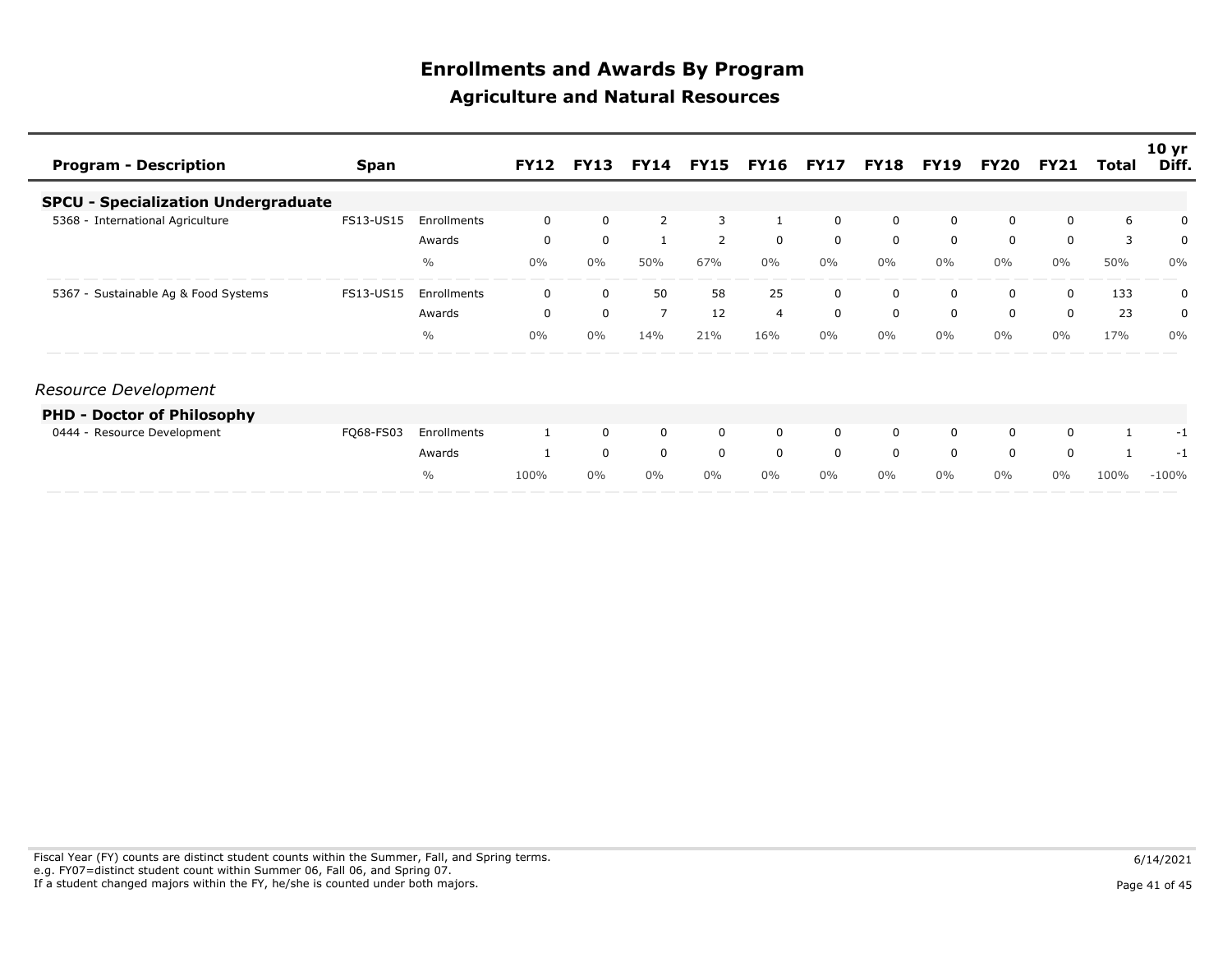| <b>Program - Description</b>                                  | Span                                  | <b>FY12</b>  | <b>FY13</b>  |              | <b>FY14 FY15</b> | <b>FY16</b>    | <b>FY17</b>  | <b>FY18</b> | <b>FY19</b> | <b>FY20</b>    | <b>FY21</b>    | Total        | 10 <sub>yr</sub><br>Diff. |
|---------------------------------------------------------------|---------------------------------------|--------------|--------------|--------------|------------------|----------------|--------------|-------------|-------------|----------------|----------------|--------------|---------------------------|
| <b>Totals for</b><br><b>Agriculture and Natural Resources</b> |                                       | <b>FY12</b>  | <b>FY13</b>  | <b>FY14</b>  | <b>FY15</b>      | <b>FY16</b>    | <b>FY17</b>  | <b>FY18</b> | <b>FY19</b> | <b>FY20</b>    | <b>FY21</b>    | <b>Total</b> | 10 yr<br>Diff.            |
|                                                               | <b>Additional Major Undergraduate</b> |              |              |              |                  |                |              |             |             |                |                |              |                           |
|                                                               | Enrollments                           | 10           | 12           | 18           | 30               | 48             | 53           | 75          | 73          | 75             | 77             | 471          | 67                        |
|                                                               | Awards                                | $\mathbf{1}$ | $\mathbf{1}$ | $\mathbf 0$  | $\overline{4}$   | $\overline{4}$ | 5            | 10          | 18          | 12             | 12             | 67           | 11                        |
|                                                               | $\%$                                  | 10%          | 8%           | $0\%$        | 13%              | 8%             | 9%           | 13%         | 25%         | 16%            | 16%            | 14%          | 6%                        |
|                                                               | <b>Bachelor of Arts</b>               |              |              |              |                  |                |              |             |             |                |                |              |                           |
|                                                               | Enrollments                           | 135          | 124          | 113          | 99               | 114            | 121          | 101         | 94          | 99             | 97             | 1,097        | $-38$                     |
|                                                               | Awards                                | 41           | 16           | 21           | 22               | 17             | 19           | 19          | 22          | 20             | 20             | 217          | $-21$                     |
|                                                               | $\%$                                  | 30%          | 13%          | 19%          | 22%              | 15%            | 16%          | 19%         | 23%         | 20%            | 21%            | 20%          | $-10%$                    |
|                                                               | <b>Bachelor of Landscape Arch</b>     |              |              |              |                  |                |              |             |             |                |                |              |                           |
|                                                               | Enrollments                           | 98           | 85           | 78           | 87               | 67             | 68           | 65          | 63          | 71             | 88             | 770          | $-10$                     |
|                                                               | Awards                                | 20           | 16           | 12           | 13               | 10             | 13           | 8           | 11          | 9              | 9              | 121          | $-11$                     |
|                                                               | $\frac{0}{0}$                         | 20%          | 19%          | 15%          | 15%              | 15%            | 19%          | 12%         | 17%         | 13%            | 10%            | 16%          | $-10%$                    |
|                                                               | <b>Bachelor of Science</b>            |              |              |              |                  |                |              |             |             |                |                |              |                           |
|                                                               | Enrollments                           | 3,649        | 3,861        | 4,279        | 4,614            | 4,521          | 4,246        | 3,975       | 3,841       | 3,887          | 3,690          | 40,563       | 41                        |
|                                                               | Awards                                | 725          | 766          | 770          | 853              | 959            | 988          | 950         | 788         | 847            | 807            | 8,453        | 82                        |
|                                                               | $\frac{1}{2}$                         | 20%          | 20%          | 18%          | 18%              | 21%            | 23%          | 24%         | 21%         | 22%            | 22%            | 21%          | 2%                        |
|                                                               | <b>Concentration Agri Technology</b>  |              |              |              |                  |                |              |             |             |                |                |              |                           |
|                                                               | Enrollments                           | 7            | 8            | 16           | 10               | 4              | 0            | 0           | 1           | 0              | 1              | 47           | $-6$                      |
|                                                               | Awards                                | 0            | 1            | 5            | 6                | 2              | $\Omega$     | $\Omega$    | $\Omega$    | $\Omega$       | $\mathbf{0}$   | 14           | $\mathsf{O}\xspace$       |
|                                                               | $\%$                                  | 0%           | 13%          | 31%          | 60%              | 50%            |              |             | 0%          |                | 0%             | 30%          | 0%                        |
|                                                               | <b>Concentration Graduate</b>         |              |              |              |                  |                |              |             |             |                |                |              |                           |
|                                                               | Enrollments                           | $\Omega$     | $\mathbf{1}$ | 5            | 10               | 9              | 6            | 5           | 24          | 18             | 23             | 101          | 23                        |
|                                                               | Awards                                | $\Omega$     | $\Omega$     | $\mathbf{1}$ | 0                | $\mathbf{1}$   | $\mathbf{1}$ | $\mathbf 0$ | 6           | $\overline{2}$ | $\overline{7}$ | 18           | 7 <sup>1</sup>            |
|                                                               | $\%$                                  |              | 0%           | 20%          | 0%               | 11%            | 17%          | 0%          | 25%         | 11%            | 30%            | 18%          | 30%                       |

Fiscal Year (FY) counts are distinct student counts within the Summer, Fall, and Spring terms.<br>e.g. FY07=distinct student count within Summer 06, Fall 06, and Spring 07.

If a student changed majors within the FY, he/she is counted under both majors. Page 42 of 45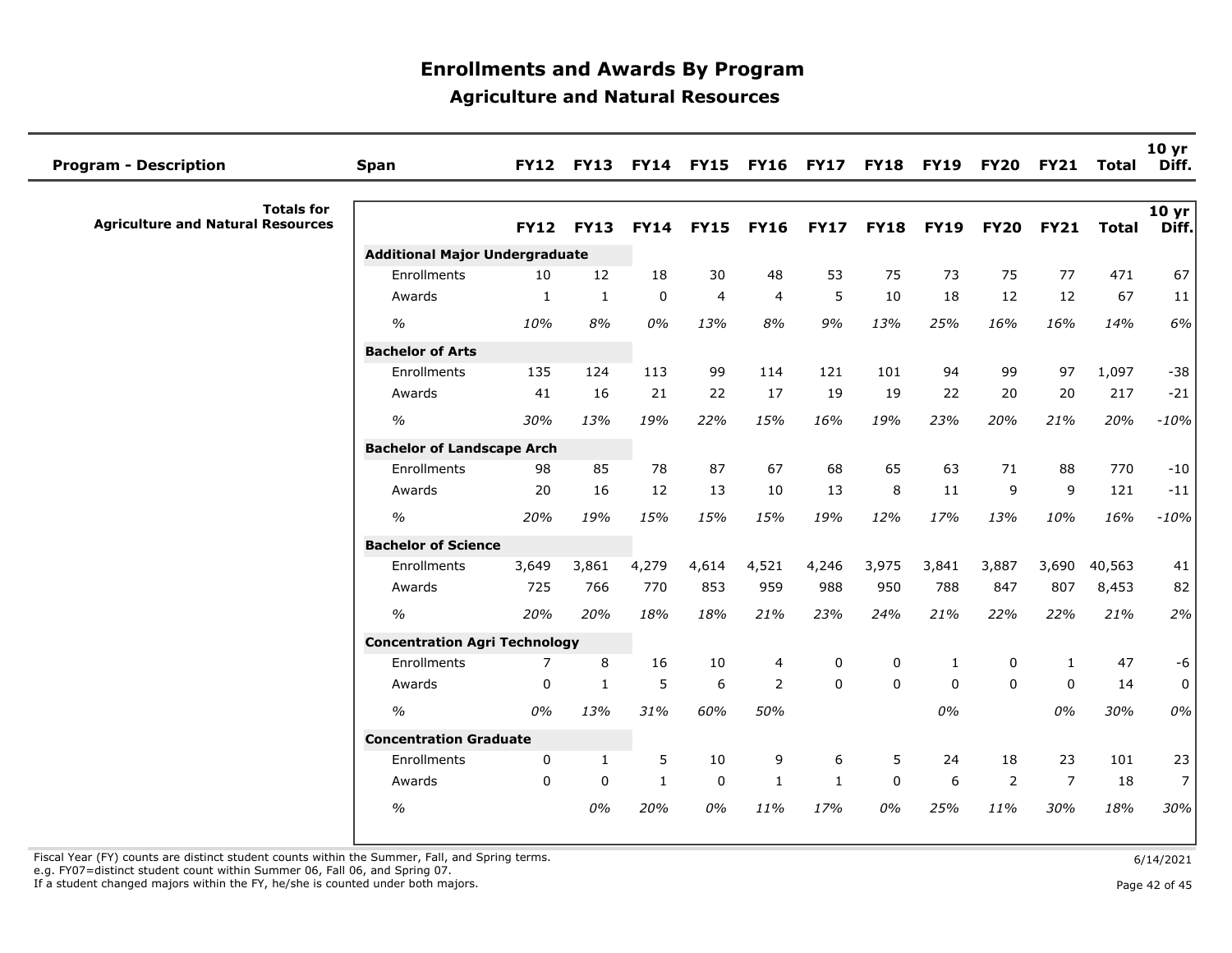| <b>Program - Description</b> | Span                                | <b>FY12</b>  |                  |                |                |                |             | FY13 FY14 FY15 FY16 FY17 FY18 FY19 FY20 |              |             | <b>FY21</b>  | <b>Total</b>   | 10 yr<br>Diff. |
|------------------------------|-------------------------------------|--------------|------------------|----------------|----------------|----------------|-------------|-----------------------------------------|--------------|-------------|--------------|----------------|----------------|
|                              | <b>Concentration Undergraduate</b>  |              |                  |                |                |                |             |                                         |              |             |              |                |                |
|                              | Enrollments                         | 575          | 765              | 763            | 627            | 665            | 853         | 967                                     | 1,055        | 1,218       | 1,443        | 8,931          | 868            |
|                              | Awards                              | 180          | 222              | 279            | 266            | 305            | 280         | 291                                     | 292          | 444         | 476          | 3,035          | 296            |
|                              | $\frac{1}{2}$                       | 31%          | 29%              | 37%            | 42%            | 46%            | 33%         | 30%                                     | 28%          | 36%         | 33%          | 34%            | 2%             |
|                              | <b>Doctor of Philosophy</b>         |              |                  |                |                |                |             |                                         |              |             |              |                |                |
|                              | Enrollments                         | 403          | 415              | 453            | 393            | 402            | 397         | 412                                     | 423          | 404         | 392          | 4,094          | $-11$          |
|                              | Awards                              | 49           | 55               | 89             | 70             | 53             | 58          | 53                                      | 71           | 64          | 65           | 627            | 16             |
|                              | $\%$                                | 12%          | 13%              | 20%            | 18%            | 13%            | 15%         | 13%                                     | 17%          | 16%         | 17%          | 15%            | 4%             |
|                              | <b>Dual Major</b>                   |              |                  |                |                |                |             |                                         |              |             |              |                |                |
|                              | Enrollments                         | 3            | 3                | 1              | 1              | $\overline{2}$ | 1           | $\overline{2}$                          | 1            | 2           | 3            | 19             | 0              |
|                              | Awards                              | 1            | $\overline{2}$   | $\mathbf 0$    | $\mathbf 0$    | $\mathbf{1}$   | $\mathbf 0$ | $\mathbf{1}$                            | $\mathbf{1}$ | $\mathbf 0$ | $\mathbf{1}$ | $\overline{7}$ | 0              |
|                              | $\frac{1}{2}$                       | 33%          | 67%              | 0%             | 0%             | 50%            | 0%          | 50%                                     | 100%         | 0%          | 33%          | 37%            | 0%             |
|                              | <b>Graduate Certificate Program</b> |              |                  |                |                |                |             |                                         |              |             |              |                |                |
|                              | Enrollments                         | $\mathbf{0}$ | 5                | 5              | 10             | 20             | 28          | 19                                      | 18           | 28          | 22           | 155            | 22             |
|                              | Awards                              | $\Omega$     | 5                | $\overline{2}$ | $\overline{4}$ | $\overline{7}$ | 15          | 8                                       | 6            | 11          | 8            | 66             | 8              |
|                              | $\frac{o}{o}$                       |              | 100%             | 40%            | 40%            | 35%            | 54%         | 42%                                     | 33%          | 39%         | 36%          | 43%            | 36%            |
|                              | <b>Master of Arts</b>               |              |                  |                |                |                |             |                                         |              |             |              |                |                |
|                              | Enrollments                         | 24           | 22               | 16             | 20             | 23             | 13          | 17                                      | 17           | 17          | 26           | 195            | 2              |
|                              | Awards                              | 5            | $\boldsymbol{6}$ | 9              | 5              | 11             | 6           | 6                                       | 5            | 5           | 9            | 67             | 4              |
|                              | $\%$                                | 21%          | 27%              | 56%            | 25%            | 48%            | 46%         | 35%                                     | 29%          | 29%         | 35%          | 34%            | 14%            |
|                              | <b>Master of Science</b>            |              |                  |                |                |                |             |                                         |              |             |              |                |                |
|                              | Enrollments                         | 432          | 411              | 381            | 373            | 358            | 324         | 285                                     | 327          | 296         | 276          | 3,463          | $-156$         |
|                              | Awards                              | 107          | 142              | 110            | 112            | 116            | 114         | 88                                      | 95           | 114         | 96           | 1,094          | $-11$          |
|                              | $\%$                                | 25%          | 35%              | 29%            | 30%            | 32%            | 35%         | 31%                                     | 29%          | 39%         | 35%          | 32%            | 10%            |
|                              |                                     |              |                  |                |                |                |             |                                         |              |             |              |                |                |

Fiscal Year (FY) counts are distinct student counts within the Summer, Fall, and Spring terms.<br>e.g. FY07=distinct student count within Summer 06, Fall 06, and Spring 07.

If a student changed majors within the FY, he/she is counted under both majors. Page 13 of 45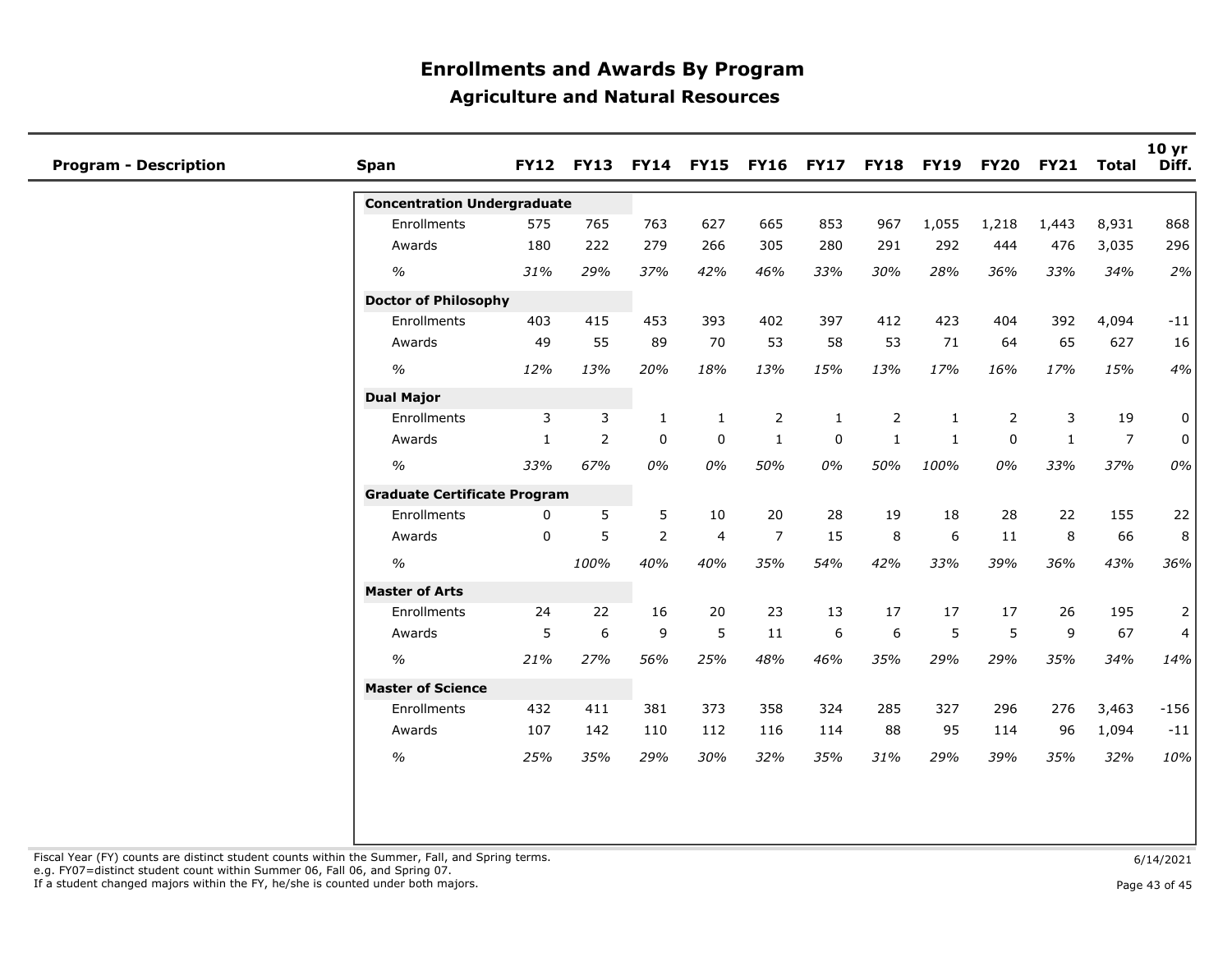| <b>Program - Description</b> | Span                                  |              | <b>FY12 FY13</b> |                | <b>FY14 FY15</b> |              | FY16 FY17 FY18 FY19 |           |                | <b>FY20</b>      | FY21 Total     |                         | 10 yr<br>Diff. |
|------------------------------|---------------------------------------|--------------|------------------|----------------|------------------|--------------|---------------------|-----------|----------------|------------------|----------------|-------------------------|----------------|
|                              | <b>Minor Undergraduate</b>            |              |                  |                |                  |              |                     |           |                |                  |                |                         |                |
|                              | Enrollments                           | 100          | 140              | 183            | 171              | 705          | 790                 | 800       | 843            | 748              | 661            | 5,141                   | 561            |
|                              | Awards                                | 19           | 30               | 46             | 38               | 177          | 187                 | 193       | 205            | 202              | 186            | 1,283                   | 167            |
|                              | $\%$                                  | 19%          | 21%              | 25%            | 22%              | 25%          | 24%                 | 24%       | 24%            | 27%              | 28%            | 25%                     | 9%             |
|                              | <b>No Degree - Graduate</b>           |              |                  |                |                  |              |                     |           |                |                  |                |                         |                |
|                              | Enrollments                           | 9            | 14               | 15             | 20               | 27           | 14                  | 18        | 23             | 16               | 10             | 166                     | $\mathbf{1}$   |
|                              | No Degree - Post Doctoral             |              |                  |                |                  |              |                     |           |                |                  |                |                         |                |
|                              | Enrollments                           | 0            | 0                | 0              | $\mathbf{1}$     | $\mathbf{1}$ | $\mathbf{1}$        | 1         | $\mathbf{1}$   | 3                | $\overline{2}$ | 10                      | $\overline{2}$ |
|                              | No Degree - Undergrad-H               |              |                  |                |                  |              |                     |           |                |                  |                |                         |                |
|                              | Enrollments                           | 6            | 14               | 20             | 13               | 12           | 3                   | 9         | $\overline{7}$ | 6                | 6              | 96                      | 0              |
|                              | No Degree - Undergraduate             |              |                  |                |                  |              |                     |           |                |                  |                |                         |                |
|                              | Enrollments                           | $\mathbf{1}$ | $\mathbf{1}$     | 0              | 0                | $\pmb{0}$    | $\mathbf 0$         | $\pmb{0}$ | 0              | $\mathbf 0$      | $\overline{2}$ | $\overline{\mathbf{4}}$ | $\mathbf{1}$   |
|                              | <b>No Degree Agric Technology</b>     |              |                  |                |                  |              |                     |           |                |                  |                |                         |                |
|                              | Enrollments                           | 3            | $\overline{2}$   | $\overline{2}$ | $\overline{4}$   | 68           | 135                 | 218       | 254            | 265              | 251            | 1,202                   | 248            |
|                              | <b>Specialization Graduate</b>        |              |                  |                |                  |              |                     |           |                |                  |                |                         |                |
|                              | Enrollments                           | 49           | 48               | 61             | 59               | 56           | 52                  | 48        | 43             | 45               | 41             | 502                     | $-8$           |
|                              | Awards                                | 6            | $\mathsf 9$      | 10             | 10               | 8            | 9                   | 11        | 14             | $\boldsymbol{6}$ | 12             | 95                      | 6              |
|                              | $\frac{0}{0}$                         | 12%          | 19%              | 16%            | 17%              | 14%          | 17%                 | 23%       | 33%            | 13%              | 29%            | 19%                     | 17%            |
|                              | <b>Specialization Undergraduate</b>   |              |                  |                |                  |              |                     |           |                |                  |                |                         |                |
|                              | Enrollments                           | 456          | 470              | 506            | 462              | 190          | 0                   | 0         | 0              | 0                | $\mathbf 0$    | 2,084                   | $-456$         |
|                              | Awards                                | 114          | 110              | 99             | 111              | 20           | $\Omega$            | $\Omega$  | $\Omega$       | $\mathbf 0$      | $\Omega$       | 454                     | $-114$         |
|                              | $\frac{0}{0}$                         | 25%          | 23%              | 20%            | 24%              | 11%          |                     |           |                |                  |                | 22%                     | $-25%$         |
|                              | <b>Teaching Major Sec Endorsement</b> |              |                  |                |                  |              |                     |           |                |                  |                |                         |                |
|                              | Enrollments                           | 14           | 12               | 11             | 9                | 8            | 5                   | 20        | 26             | 32               | 29             | 166                     | 15             |
|                              |                                       |              |                  |                |                  |              |                     |           |                |                  |                |                         |                |

Fiscal Year (FY) counts are distinct student counts within the Summer, Fall, and Spring terms.<br>e.g. FY07=distinct student count within Summer 06, Fall 06, and Spring 07.

If a student changed majors within the FY, he/she is counted under both majors. Page 44 of 45